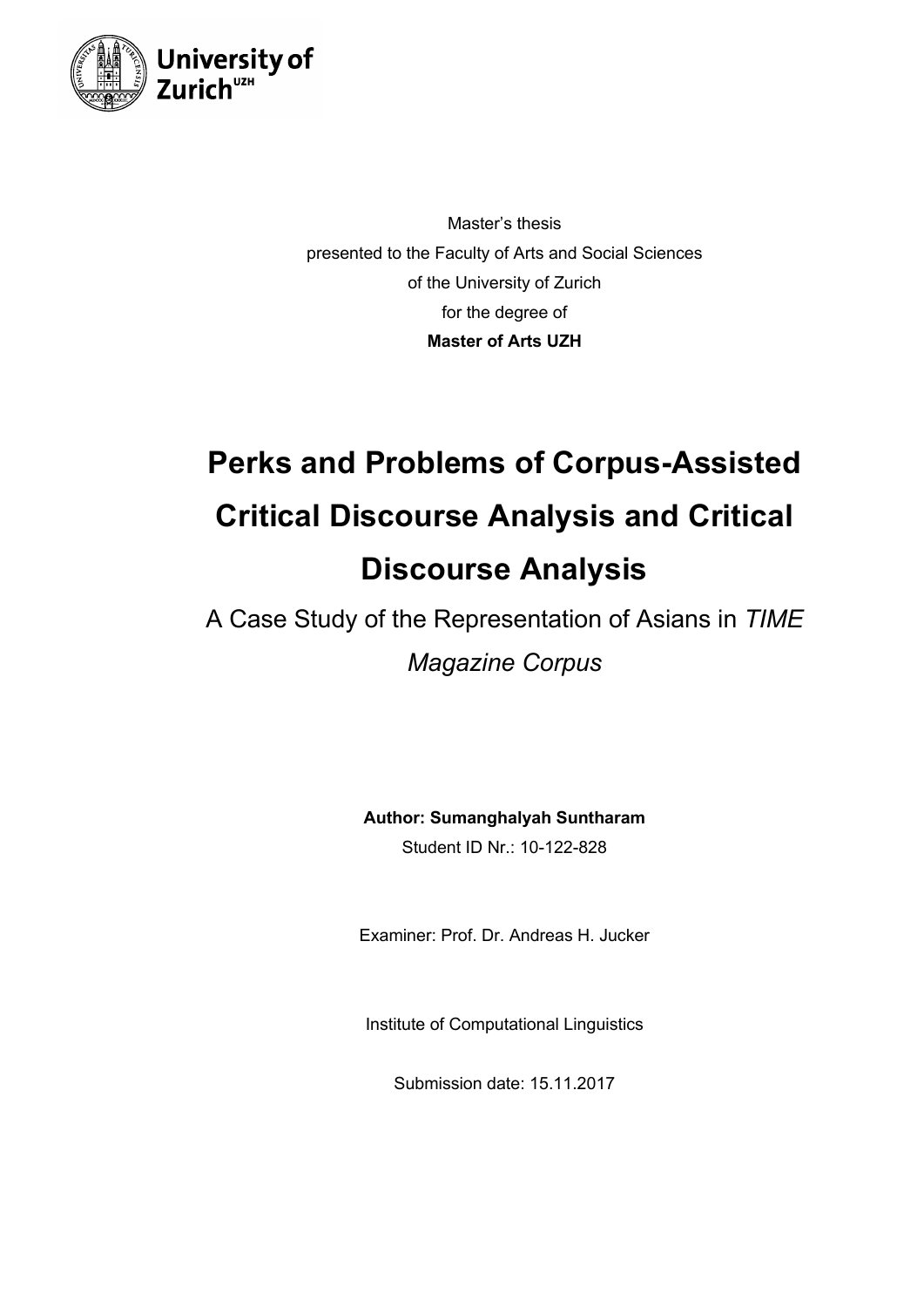## **Table of Contents**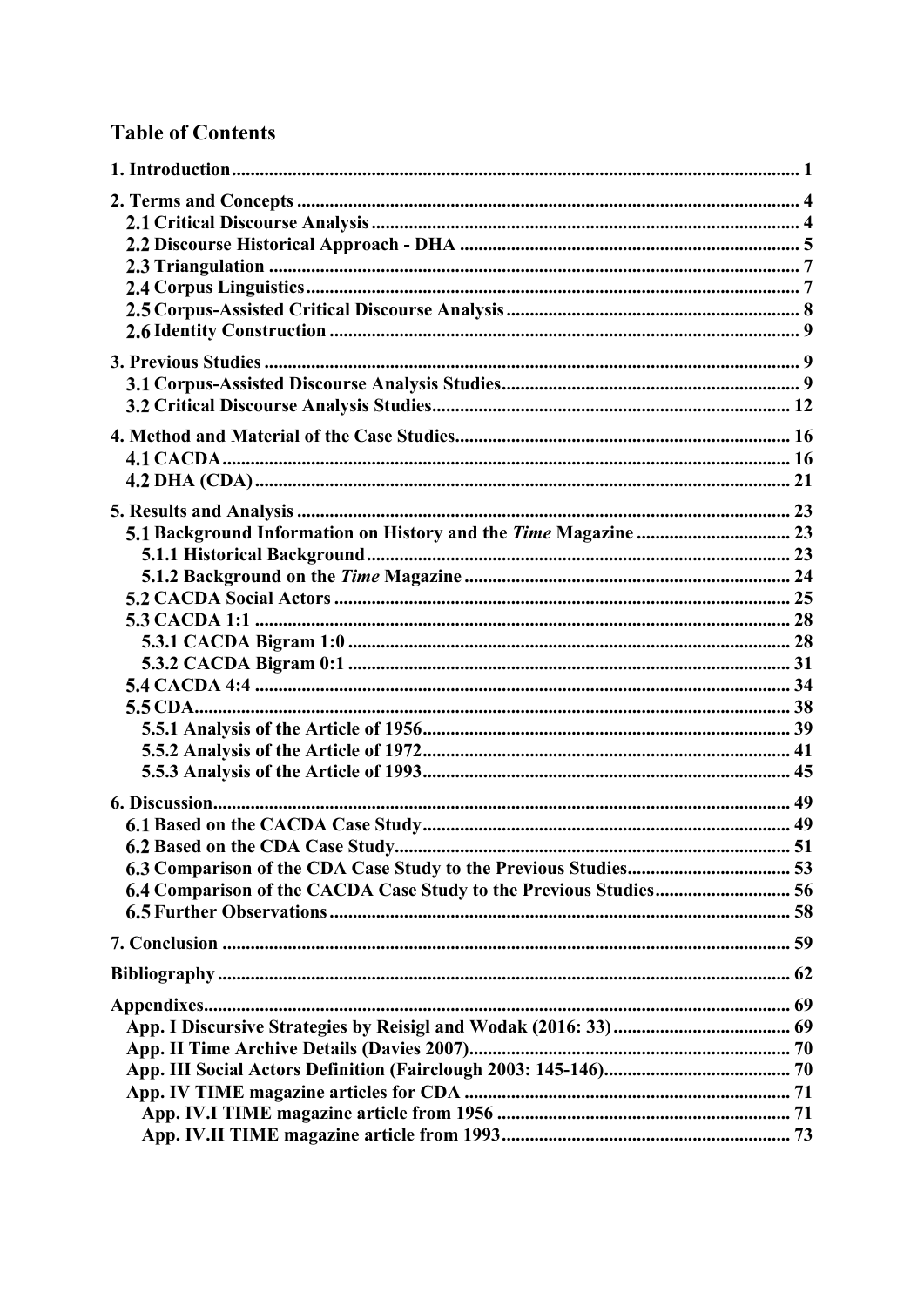### **Table Index**

| Table 1. Absolute and normalized diachronic (1920s until the 2000s) distribution of the node                                                                                     |
|----------------------------------------------------------------------------------------------------------------------------------------------------------------------------------|
|                                                                                                                                                                                  |
| Table 3. Date, frequency of occurrence of the node Asians per million words in the year of                                                                                       |
| Table 4. Rank, word frequency and percentage of social actors in the built the Asians-corpus.                                                                                    |
| Table 5. Noun collocates with the span 1:0 formed with the node Asians sorted by MI score                                                                                        |
| Table 6. Noun collocates with the span 1:0 formed with the node Asians sorted by overall                                                                                         |
| Table 7. Top 10 collocates with the span 1:0 formed with the node Asians and all available                                                                                       |
| Table 8. Top 10 collocates with the span 1:0 formed with the node Asians and all available                                                                                       |
| Table 9. Verb collocates with the span 0:1 formed with the node Asians sorted by MI score in                                                                                     |
| Table 10. Top 10 verb collocates with the span 0:1 formed with the node Asians sorted by                                                                                         |
| Table 11. 7 collocates with the span 0:1 formed with the node Asians and all available POS                                                                                       |
| Table 12. Top 10 collocates with the span 0:1 formed with the node Asians and all available                                                                                      |
| Table 13. 9 noun collocates with the span 4:4 formed with the node Asians sorted by MI                                                                                           |
| Table 14. Top 10 noun collocates with the span 4:4 formed with the node Asians sorted by                                                                                         |
| Table 15. Three verb collocates with the span 4:4 formed with the node Asians sorted by MI                                                                                       |
| Table 16. Top 10 verb collocates with the span 4:4 formed with the node Asians and all<br>available POS tags (*), sorted by frequencies of occurrence in a descending order.  37 |
| Table 17. Top 10 collocates with the span 4:4 formed with the node Asians and all available                                                                                      |
| Table 18. Top 10 collocates with the span 4:4 formed with the node Asians and all available                                                                                      |
| Table 19. Compilation of the social actors of the article "The Perils of Success" from 1993.46                                                                                   |
| Table 20. Discursive strategies discourse historical approach (DHA) by Reisigl and Wodak                                                                                         |
| Table 21. Distribution of texts and words in each decade of the TIME Magazine Corpus.  70                                                                                        |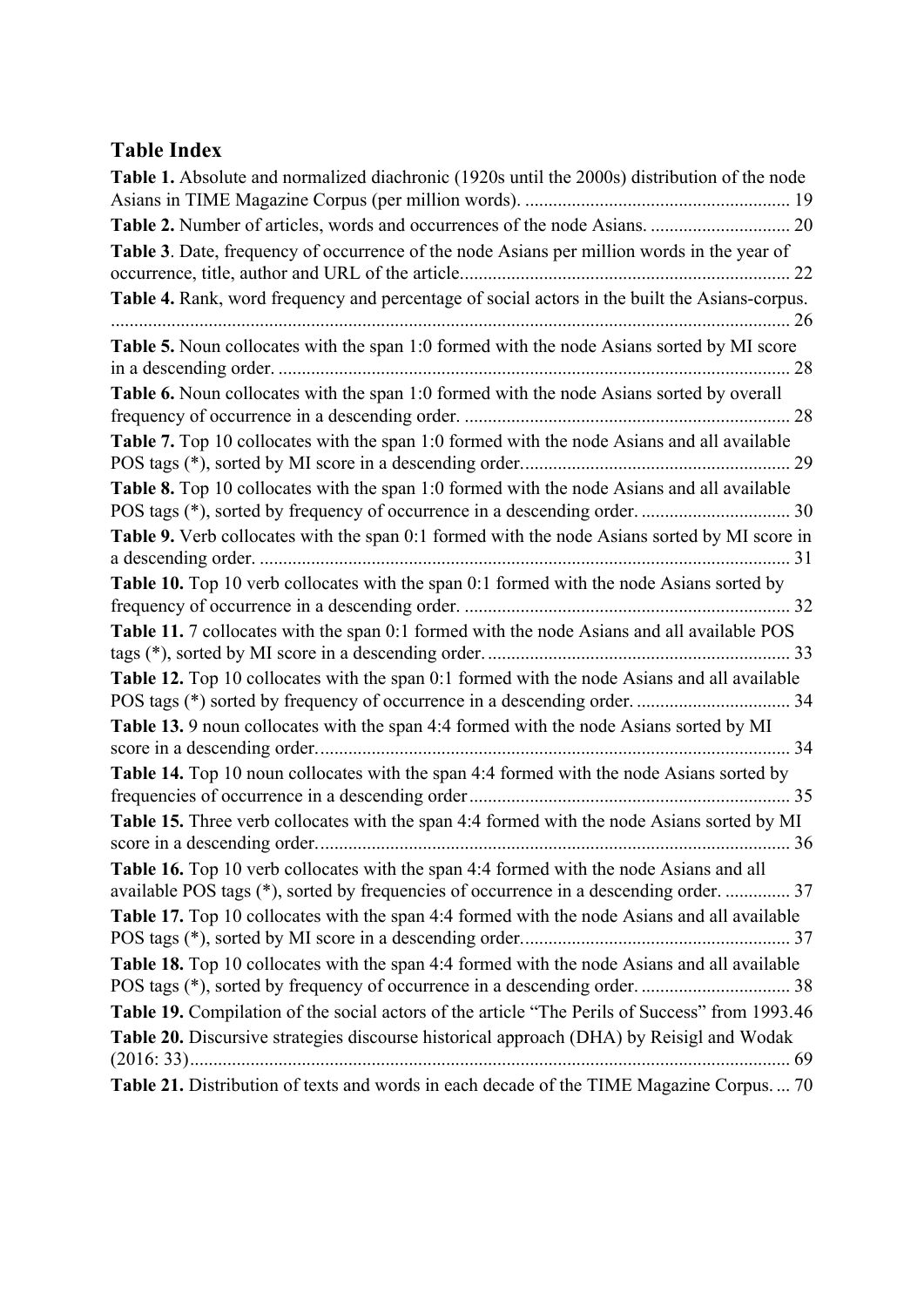#### **1. Introduction**

Over the past few decades there has been a change in the way questions were tackled in the field of linguistics (Cook 2006: 5). One of the many reasons for this progress is the rise of the Internet and the constant development of technologies in general (Biber and Conrad 2009: 177). Nowadays, this development provides the opportunity for linguists to conduct research with computers. Hence, not only did this development have an impact on the descriptive branch of linguistics, but also on the field of applied linguistics.

The great innovations observed regarding computer technology make it possible to improve and develop new kinds of methods to do research. Moreover, the types of data freely available on the Internet, respectively on the world-wide web, provide a considerable amount of material to work with, as Biber and Conrad (2009: 177) mention:

E-mail. Instant message. Blog. Cell phone. Text message. It is hard to believe that in the early 1980s, these words meant nothing to most people, and even in the early 1990s, many people were only beginning to be aware of them.

If a bridge can be built across what and how technology contributes to linguistic research, there is a potential for combining different methods in order to solve a linguistic problem. An example of such a combination is called corpus pragmatics. A definition of corpus pragmatics is provided by Romero-Trillo (2017: 1): "the science that describes language use in real contexts through corpora." In other words, corpus pragmatics deals with the use of language, more explicitly, the context in which the language is used by using corpus linguistic methods to analyse it. Partington et al. (2004: 13) observed what follows:

[f]or some considerable time, then, the dichotomy was virtually complete: corpus linguists were generally unaware that their quantitative techniques could have much to say about discourse, while discourse analysts rarely saw reason to venture forth very far from their qualitative ivory tower. However, over the last decade, a number of developments took place, both technical and philosophical, which gradually made it possible to contemplate the mating of discourse and Corpus Linguistics.

Partington et al. (2004: 13) elaborate on how a qualitative approach, such as an analysis of discourse, can be beneficial to a quantitative approach, embodied by corpus linguistic techniques, and vice versa. Therefore, in this thesis, the focus will mainly lie on researching the methodological advantages and disadvantages of corpus-assisted critical discourse analysis (henceforth CACDA) and critical discourse analysis (henceforth CDA). CACDA can bring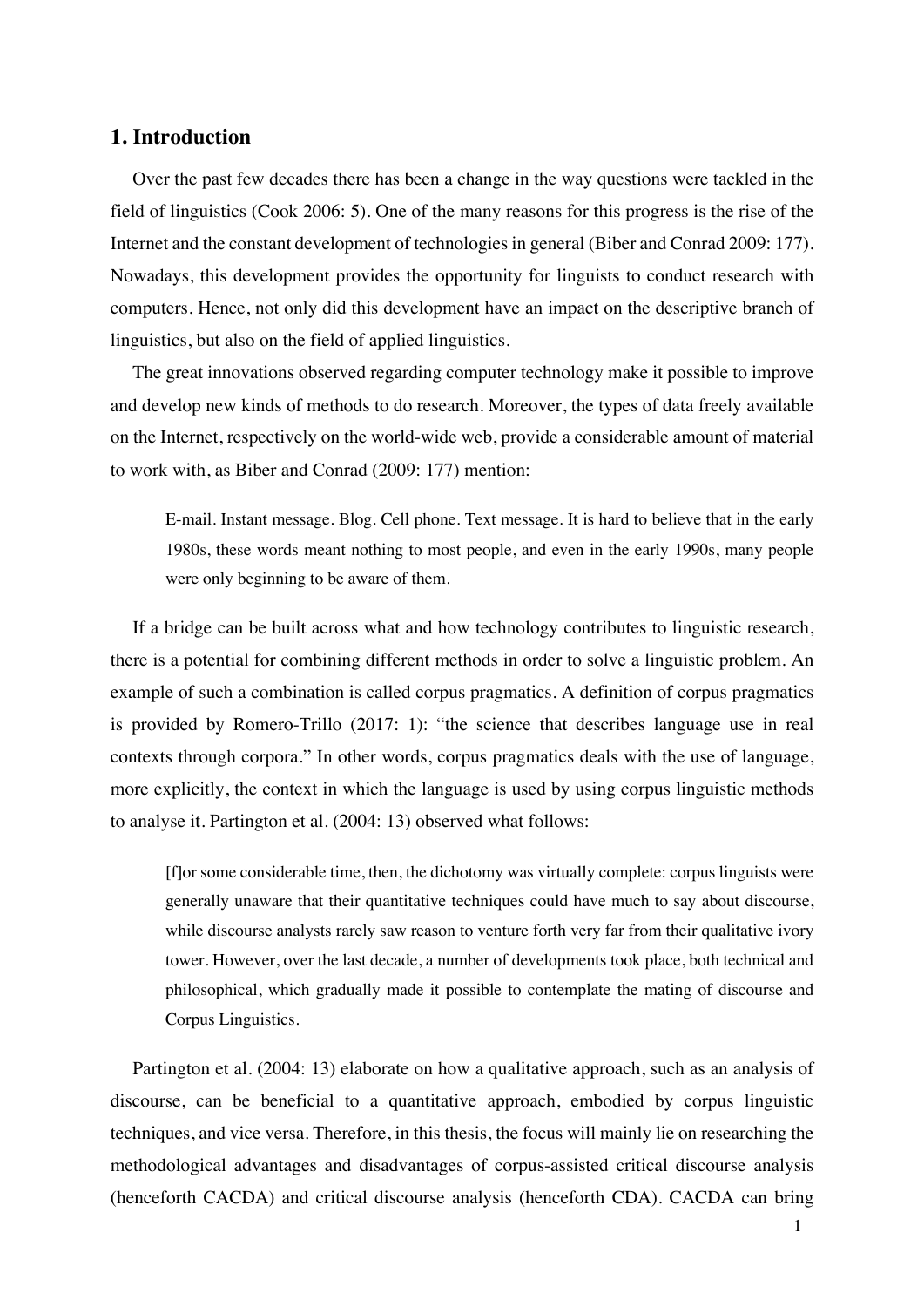some insights into how the media portrays a certain social issue or historical development regarding an ethnicity; however, pre-theoretical observations suggest that there are not many studies providing a critical discussion about how suitable the methods and data used to conduct the analysis are. For instance, some studies have been conducted without taking adequate considerations of the methods (see previous studies in chapter 3 about Partington et al. 2013; Samaie and Malmir 2017; Bishop and Jaworski 2003 and Bradimore and Bauder 2011). An interesting research approach has been conducted by Baker and Levon (2015) in their study about "*Picking the Right Cherries? A Comparison of Corpus-Based and Qualitative Analyses of News Articles about Masculinity*". Their proposal was to compare the qualitative and quantitative approaches to perform CDA by letting two analysts examine similar newspaper datasets to gain more insights into their research question: "*How are different types of men represented in the British press?"* (Baker and Levon 2015: 221). One analyst worked with a 41.5 million-word corpus, the other with 51 articles he chose from the same corpus. Then, the findings of the two analysts were critically compared to identify the drawbacks and benefits of the two different approaches. Baker and Levon's (2015: 233-234) conclusion suggests using a combination of both approaches, which they describe as a "triangulation". Moreover, among the great amount of data that is available on the world-wide web, the online newspaper database is one of the most accessible ones, since it is designed to be read by the public (de Waal et al. 2005: 44). Joined with the idea of studying language use and the importance of analysing language and how it is represented in the real world, the analysis of online newspaper data is a valid resource for this thesis. Orgad (2012: 8) states that

we are increasingly dependent, often exclusively, on what we see, read and hear in the news, in our favourite television drama series, in advertisements, radio broadcasts and over the Internet. We rely on media representations to make sense of our lives and our world. They shape, inform and orient the way we see and judge the world, others and ourselves, and how we imagine real and possible lives.

Fowler (2013: 4) explains how it is a journalist's duty to not only collect the facts, but also to report it objectively. Additionally, he mentions how the language of newspaper articles should be unbiased and created to be unambiguous for the audience; otherwise, the journalist would violate professional ethos. Another statement of Fowler (2013: 10) backs up the idea of Orgad (2012: 8) about media representation by taking the role of language into account:

[i]n fact, what is being claimed about news can equally be claimed about *any* representational discourse. Anything that is said or written about the world is articulated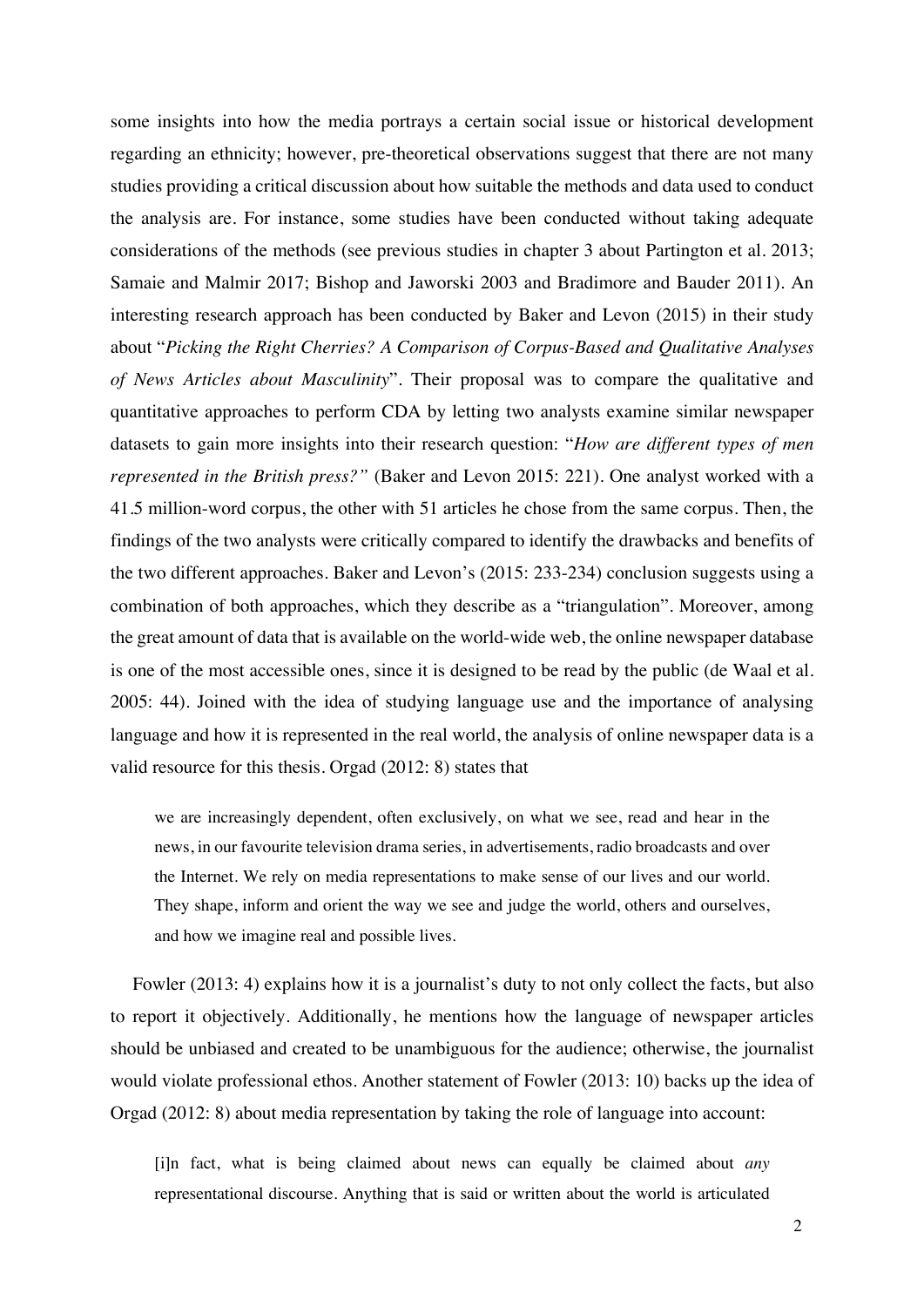from a particular ideological position: language is not a clear window but a refracting, structuring medium. If we can acknowledge this as a positive, productive principle, we can go on to show by analysis it operates in texts.

In other words, the way a topic is represented in the media shapes the point of view and ideas of the consumer. Moreover, the use of language might have an influence on how the presented group or topic is then perceived in future news stories (Conboy 2007: 4).

These considerable observations and Baker and Levon's (2015: 234) appeal to researchers to attach more value on researching the methodology, brought the following research question into the picture: '*What are the methodological advantages and disadvantages of conducting CDA and CACDA?'*. By discussing issues and challenges faced while doing CACDA and CDA, this work will give some insights into how useful these methods for analysing language use are.

To tackle the proposed research questions, two different approaches are an integral part of this thesis: One approach is to present and discuss the methodologies used in previous studies of CACDA and CDA. The other approach is to conduct case studies, first performing a CACDA, then a CDA, by formulating a sub-research question: '*How are Asians represented in the Time magazine both linguistically and diachronically*?'. By following these two approaches, the findings of the case studies will serve as illustrations of which challenges and advantages/benefits are faced during the process of the analyses and then will be discussed in comparison to the contributions of previous studies on this topic. The case studies are based on the *TIME Magazine Corpus* built by Mark Davies (2007). The *TIME Magazine Corpus* contains over 100 million words from articles from 1923 until 2006.

The analysis of the data will be conducted with the CACDA and CDA methods. For the CDA analysis, the Discourse Historical Approach is used (see Reisigl and Wodak 2016 and Table 20 in App. I). This approach enables the historical background information to be included into the discourse analysis. In the last few years, there have been some CACDA of news representation of Asians, but they focused on specific countries like North Korea or Hong Kong (Cheng and Lam 2013, Kim 2014). However, in the CACDA case study, the goal is to analyse the representation of Asians as an entity without differentiating among countries in the continent.

By conducting case studies as well as discussing the challenges faced in previous studies about CDA and CACDA, this thesis aims to provide a more in-depth insight into what is of importance for the future when conducting CDA or CACDA. Due to the lack of previous studies concerning the representation of Asians in the media, the by-product of the analysis of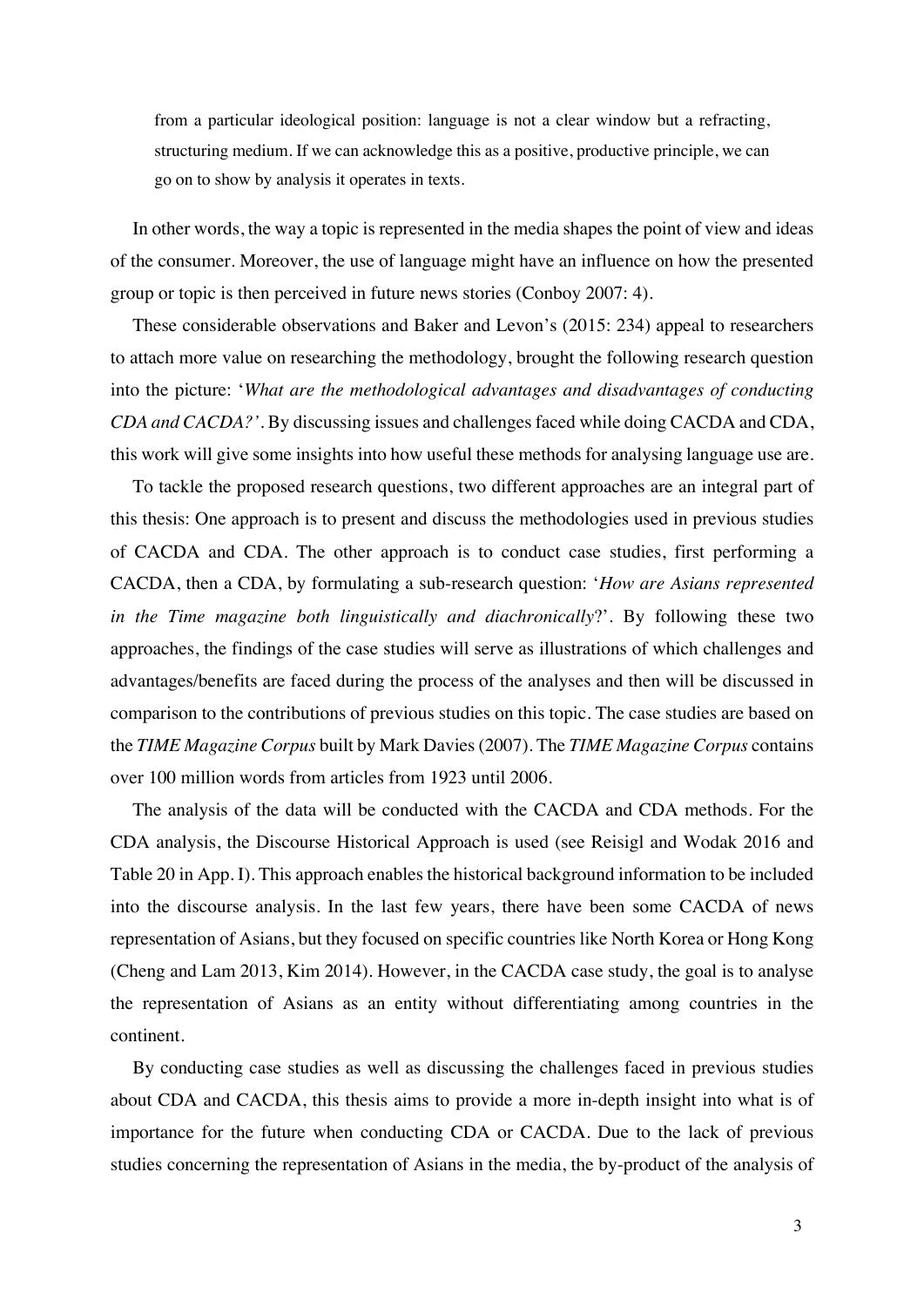the case studies shall attempt to contribute to the understanding of how Asians are represented in the *Time* magazine.

This thesis is structured as follows: In chapter 2, the theoretical background about corpus linguistics, CDA or more specifically DHA, will be presented. In chapter 3, the methodologies and some results of previous studies of CDA and CACDA are summarized to provide an overview of studies which have been conducted. In chapter 4, the focus will mainly lie on the two case studies which will make an attempt to answer the question about how Asians are represented in the *Time* magazine on a linguistic level and also diachronically. Based on the DHA theory, as well as on further information on the *TIME Magazine Corpus*, historical background information about Asians in the U.S. is presented. Moreover, the collocation and concordance analysis, as well as the findings of the analysis will be discussed. In chapter 5, the findings of the case studies regarding advantages and disadvantages of the method are discussed. Then, in chapter 6, they will be compared to the challenges faced by previous studies described in chapter 3. In chapter 7 there will be a summary of both investigation and findings and an outlook or suggestion for future projects about CACDA and CDA will be offered.

#### **2. Terms and Concepts**

In this chapter, I will introduce key concepts. In subchapter 2.1, the CDA is introduced. Subchapter 2.2 is concerned with a basic introduction to the DHA. Triangulation is an especially important concept and will be described in subchapter 2.3. Further important concepts are corpus linguistics (subchapter 2.4), CACDA (subchapter 2.5) and identity construction (subchapter 2.6).

#### **Critical Discourse Analysis**

The origins of CDA can be found in many different fields, like text linguistics, anthropology, philosophy, social studies and many more (Wodak and Meyer 2016: 2). Wodak and Meyer (2016: 4) explain the CDA framework as follows:

[i]n general,  $CDS<sup>1</sup>$  as a school or paradigm is characterized by a number of principles: for example, all approaches are problem-oriented, and thus necessarily interdisciplinary and eclectic. Moreover, CDS approaches are characterized by the common interests in deconstructing ideologies and power through the systematic and retroductable investigation of semiotic data (written, spoken or visual). CDS researchers also attempt to make their own

 $<sup>1</sup>$  Abbreviation of Critical Discourse Studies</sup>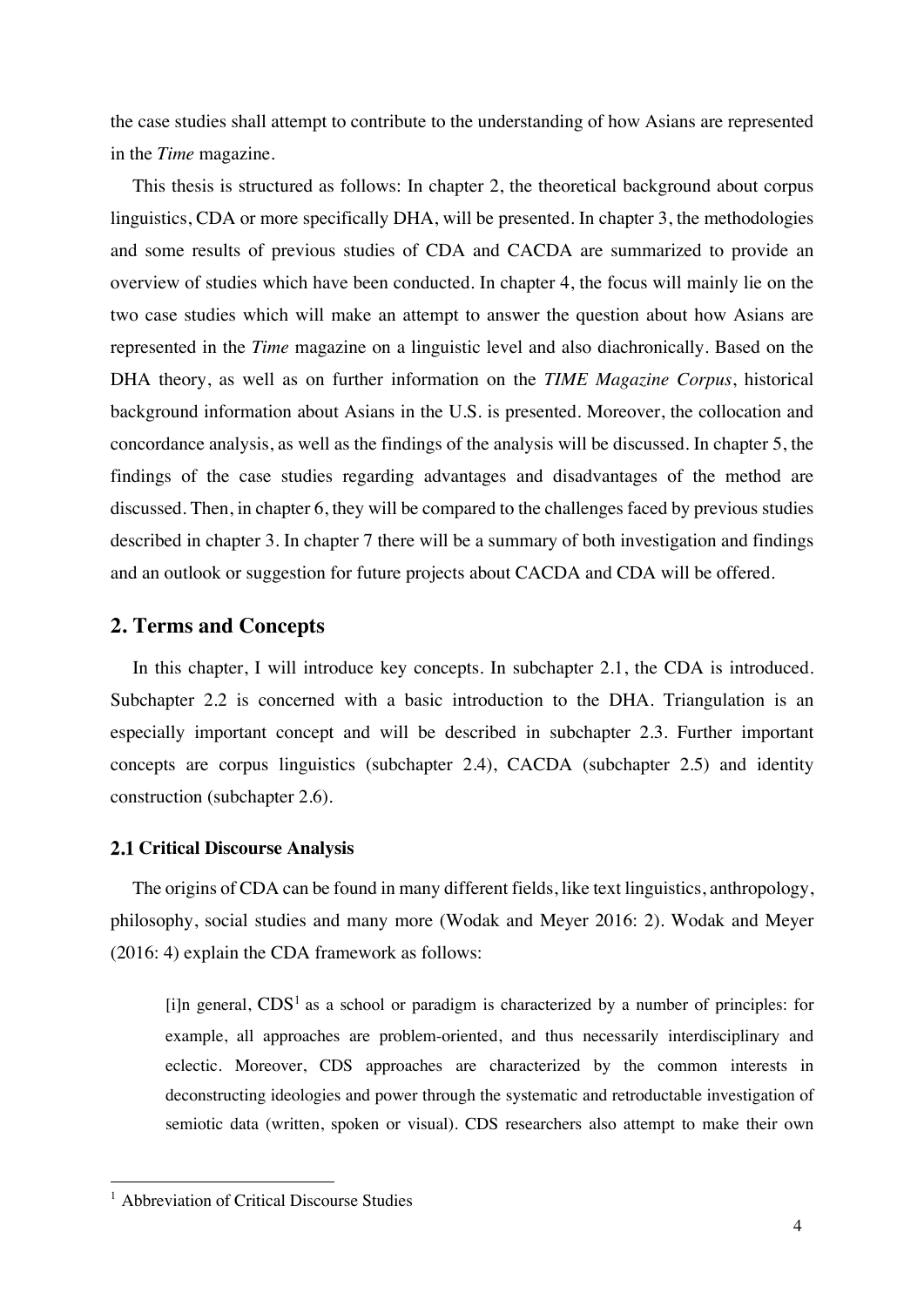positioning and interests explicit while retaining their respective scientific methodologies and remaining self-reflective of their own research process.

In other words, Wodak and Meyer (2016: 4) point out that the main idea of CDS is to interpret ideology and power in various kinds of available data, whether is it written, spoken or visual. The methods used to perform the analyses are usually problem-oriented and become also interdisciplinary.

#### **Discourse Historical Approach - DHA**

In this thesis, a version of CDA - the Discourse Historical Approach (henceforth DHA) - is the main focus. Therefore, the following part will contribute to give further information about DHA. Before moving ahead with the details of the DHA, the term "discourse" needs to be further explained and it must be specified in which context it will be used in this thesis.

Reisigl and Wodak (2016: 27) recognize discourse as a framework in which "semiotic practices" given in a context are embedded in a situation where social action occurs. Furthermore, discourse stands in relation to a specific topic which Reisigl and Wodak (2016: 27) label as "macro-topic". These topics are then connected to argumentations which can be supported or disapproved by social actors appearing in the discourse. Hence, the aspects of a noticeable topic, multiple perceptiveness and argumentation characterize the discourse overall. Moreover, Reisigl and Wodak (2016: 27) point out that discourses can overlap or be connected to each other.

The DHA has been developed over the last thirty years as one of the main and the most prominent versions of CDS (Reisigl and Wodak 2016: 31). Furthermore, according to Reisigl and Wodak (2016: 31), DHA was first developed by Wodak and her research team at the University of Vienna. The general characteristics and interests of the DHA cover a number of areas,such as discourse and discrimination, discourse and politics or, in regards to the following thesis, also the discourse in media. Reisigl and Wodak (2016: 31) explain at least ten different features that characterize the concept of discourse proposed by the DHA. A few of them are the following:

- the approach is interdisciplinary thus theory, methods, research practices and practical applications are involved;
- the research involves theory but also empirical data. Therefore, the hypotheses that are formed are backed up by the observed data or not;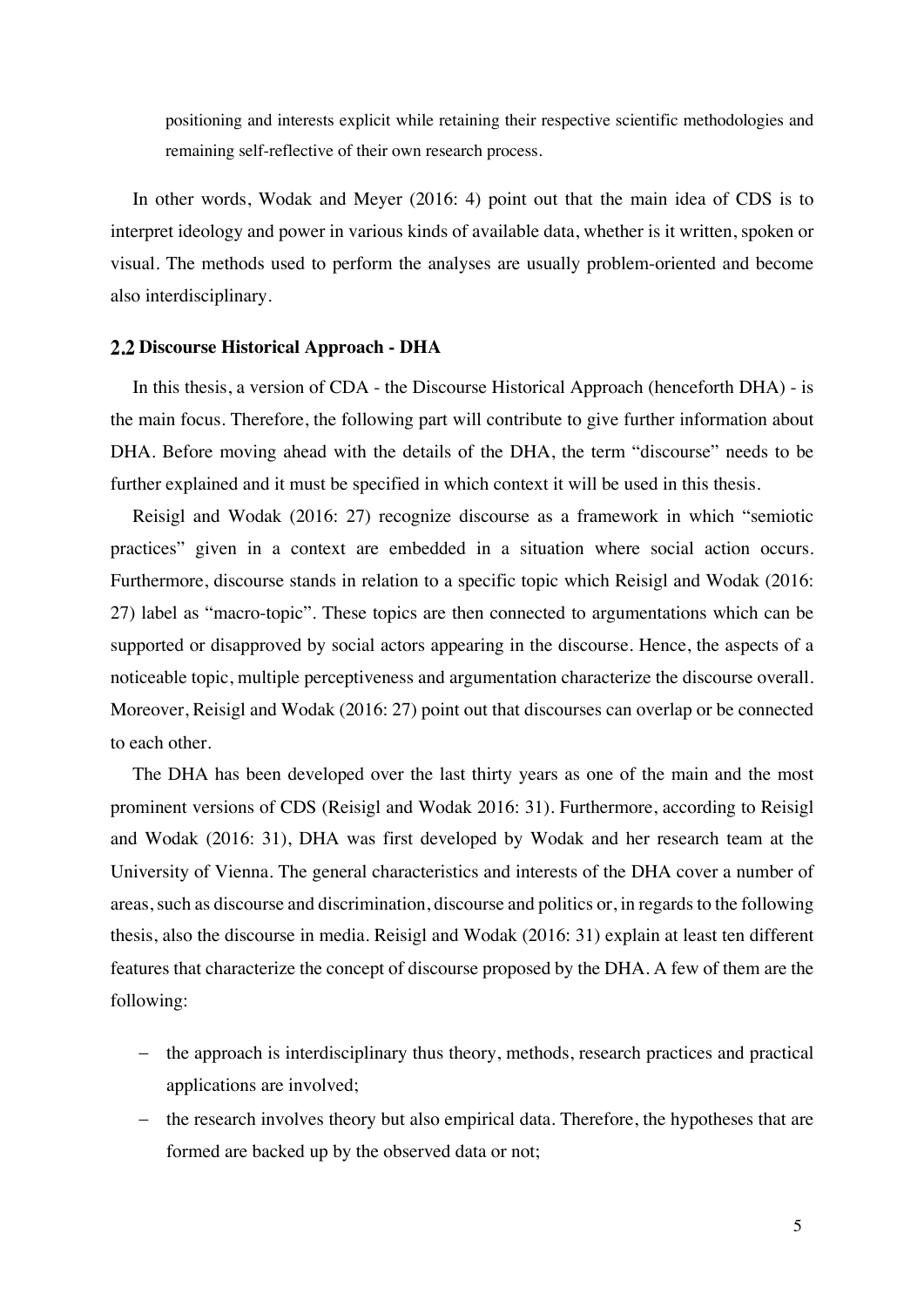- furthermore, not only different genres and public spaces but also intertextual and interdiscursive relations are studied;
- in DHA, the historical context is also taken into account;
- by linking texts from different time periods, it is possible to filter out recontextualizations;
- in general, the approach is problem-oriented.

Reisigl and Wodak (2016: 34) provide an eight-step guideline to perform the DHA. First, previous theories and studies about the topic that will be researched are consulted. Afterwards, depending on the newly gathered knowledge of the first step, the collection of data and context information is conducted. Data collection can depend not only on social fields or actors, but also on the research question itself. Then, the data has to be prepared to perform the analysis. This could mean down-sampling or pre-processing the data according to the analysis tools. The next step is to make some specifications of the research questions and formulations based on the information gathered at the beginning. Afterwards, case studies are conducted mostly qualitatively, but also to some extent quantitatively by means of micro-, macro- and context analyses. Finally, the research can be extended by presenting a critical interpretation of the analyses and, if possible, further investigations can be proposed (Reisigl and Wodak 2016: 34).

As mentioned above, DHA considers the concepts of ideology, power and critique and analyses them as well. Reisigl and Wodak (2016: 25) define "ideology" as follows: "a perspective (often one-sided), i.e. a worldview and a system composed of related mental representations, convictions, opinions, attitudes, values and evaluations, which is shared by members of a specific social group." In other words, ideology is a set of assumptions and beliefs. Importantly, it is not an individual property but it is shared.

Furthermore, Reisigl and Wodak (2016: 25) explain that DHA attempts to break down the predominance of specific discourses. This is done by identifying the underlying ideologies.

In addition, the term "power" is not necessarily associated with language when looking at the DHA. Reisigl and Wodak (2016: 26) define power as "an asymmetric relationship among social actors, who belong to different social groups." In other words, power is not defined by a physical force or violence, as Emerson (1962: 32) puts it but in regards to the DHA, power describes a social relation.

Moreover, Wodak and Meyer (2016: 7) also argue that researchers are led by social, economic and political motives, as is the case in other academic research projects, but it is important to remind themselves of this fact and not to put their convictions above the ideology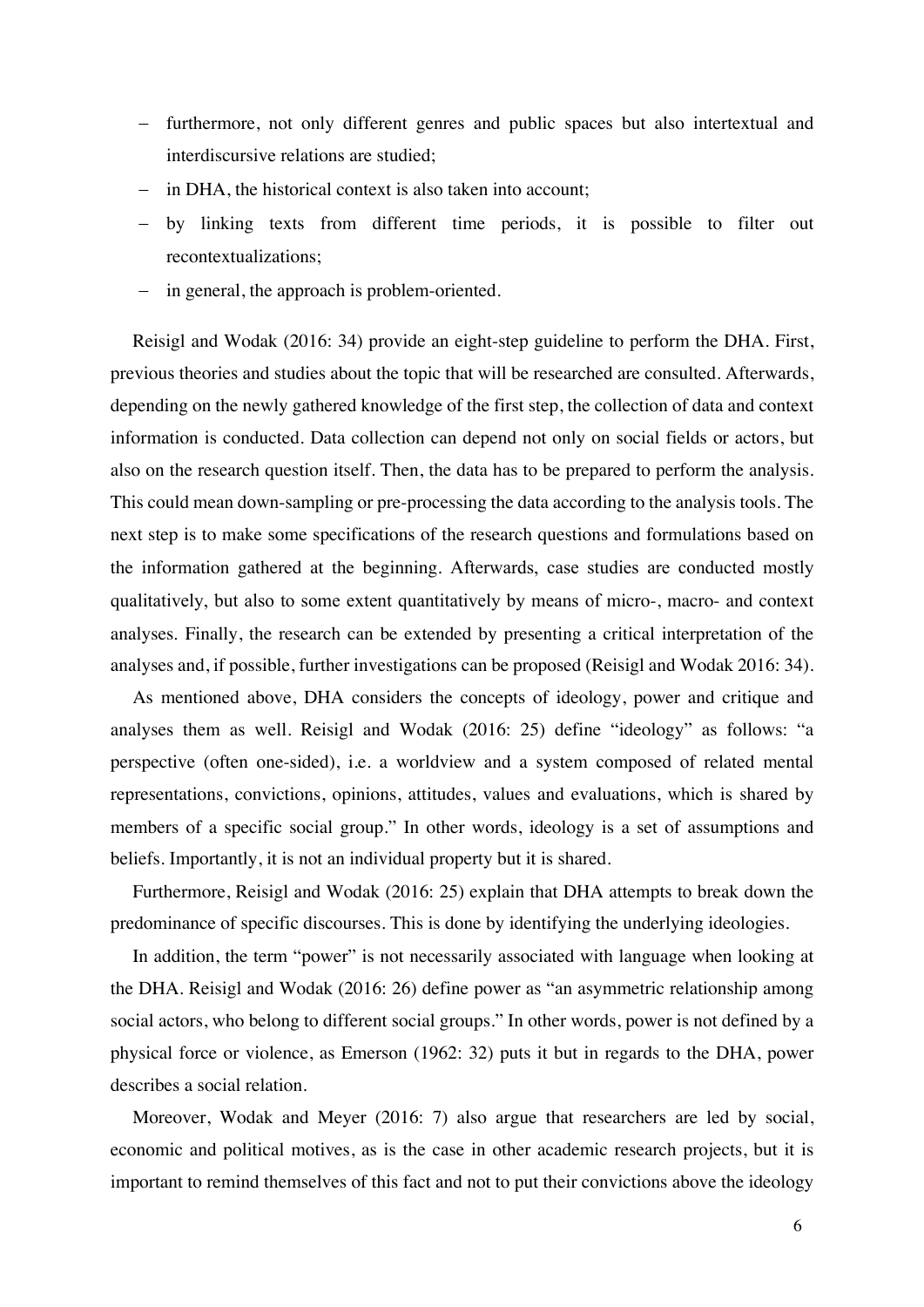of society. In other words, the term "critique" is not specifically directed at the approach itself, but at the researcher who is about to carry out the CDA (Wodak and Meyer 2016: 7).

The overall research strategies and theoretical background of CDA can differ. DHA is considered inductive and detailed, whereas for instance the dialectical relational approach (e.g. Fairclough 2005) or the socio-cognitive approach (e.g. van Dijk 1997) are labelled as deductive and general perspectives of CDS (Wodak and Meyer 2016: 18). Moreover, whereas the sociocognitive approach described by van Dijk (1997) is declared to include a broader linguistic operationalization, the DHA uses a more detailed linguistic operationalization (Wodak and Meyer 2016: 20).

#### 2.3 Triangulation

Senkbeil (2011: 36) explains how the research benefits from using multiple methods, i.e. by combining quantitative and qualitative analyses of language. Newby and Bell (1977: 123) call this combination a triangulation. This term was also used by Baker (2006: 16). The three components of the triangulation are the following: the raw data of the corpus, the researcher and the theories and hypotheses. To be more explicit, the corpus serves as the main source of information; however, in order to attain results, it is the researcher's duty to first collect information about the work that has already been done. This serves as a wider context influencing the way the methods are combined and applied (Senkbeil 2011: 36).

#### **Corpus Linguistics**

In this subsection, background information on corpus linguistics and its contribution to CDA will be provided. According to Fillmore (1992: 35), a corpus linguist is defined as follows:

[h]e as all of the primary facts that he needs, in the form of a corpus of approximately one zillion running words, and he sees his job as that of deriving secondary facts from his primary facts. At the moment he is busy determining the relative frequencies […].

Fillmore (1992: 35) points out that it is important to use an enormous corpus to determine linguistic patterns. This further leads to the question of how a corpus is defined. According to Lemnitzer and Zinsmeister (2006: 3), a corpus is defined as a collection of written or spoken expressions. The data of the corpus is usually digitalised and the formats of the corpus are mostly texts containing the data itself and/or additional metadata which describe the data in more detail, such as the date or place where the data has been collected. Moreover, some corpora include linguistic annotations which enrich the data. In an earlier definition, McEnery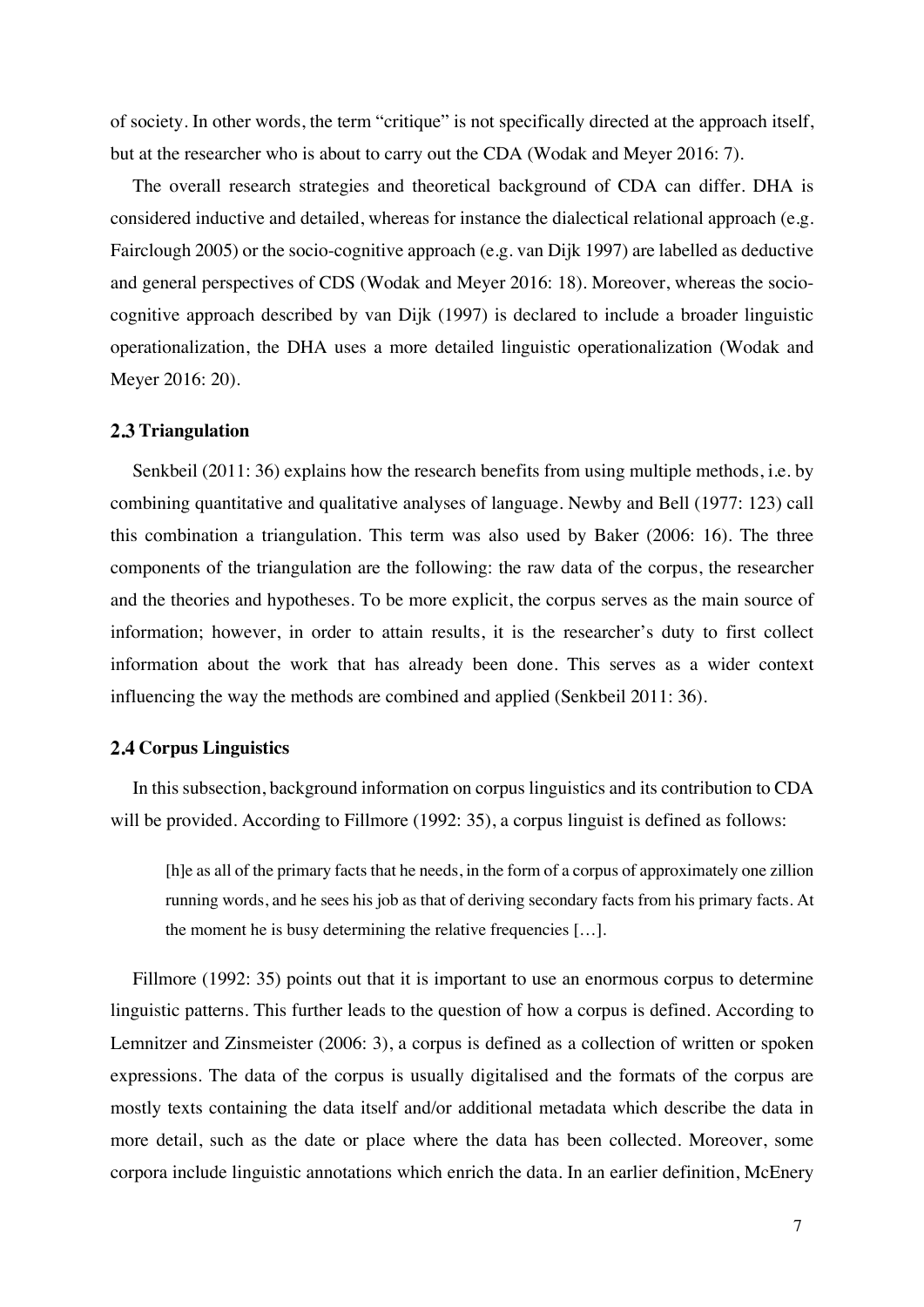and Wilson (2001: ii) define corpus linguistics as the study of language based on examples of real life language use. Explaining further that with the digitalisation and the use of computer, the possibilities of doing corpus-assisted research emerged immensely. On this note, Baker (2006: 2) introduces the prospects of combining corpus linguistics with discourse analysis by arguing about how "one way that discourses are constructed is via language" (Baker 2006: 5).

#### **Corpus-Assisted Critical Discourse Analysis**

Concerning the interaction of CDA and CL, Partington (2003: 12) remarks:

[...] at the simplest level, corpus technology helps find other examples of a phenomenon one has already noted. At the other extreme, it reveals patterns of use previously unthought of. In between, it can reinforce, refute or revise a researcher's intuition and show them why and how much their suspicions were grounded.

There are several ways to use corpus linguistic methods to perform an analysis on a given corpus. In this thesis, a collection of *Time* magazine articles is used as the corpus of investigation. However, there are several ways to make use of corpus linguistic methods to perform an analysis on a given corpus. Senkbeil (2011: 48-49) enumerates four corpus linguistic methods to analyse discourse, namely: Concordance, collocation, cluster and keyword analysis. In this thesis, however, the focus will mainly lie on concordance and collocation analyses.

In order to understand what a collocation is, a few terms will be introduced: collocate, node and window (also called "span"). Vechtomova et al. (2003: 1) defines collocates as follows: "Words which co-occur near each other with more than random probability are known as collocates." According to Vechtomova et al. (2003: 2), the collocates occur within a fixed span and "[e]ach window is centred around a *node* term." The size of the span can vary and it depends on the size of the text one wants to investigate. It can be four words to the left and right from the node or it can also be 400 words to the left and right from the node (see Sinclair 1974; Beeferman et al. 1997). Moreover, collocates are calculated by using different algorithms. The most common algorithm used in the linguistic field is the mutual information score (henceforth MI Score), which provides information about the strength and relevance of the collocation in the corpus (Hunston 2002: 73). Low MI scores indicate that collocates are less likely to occur together, whereas high MI scores indicate the opposite and thus underline their significance in the text (Durrant and Schmitt 2009: 172-173). Overall, collocations are useful to investigate and summarize the most relevant relations existing among words (Baker 2006: 118).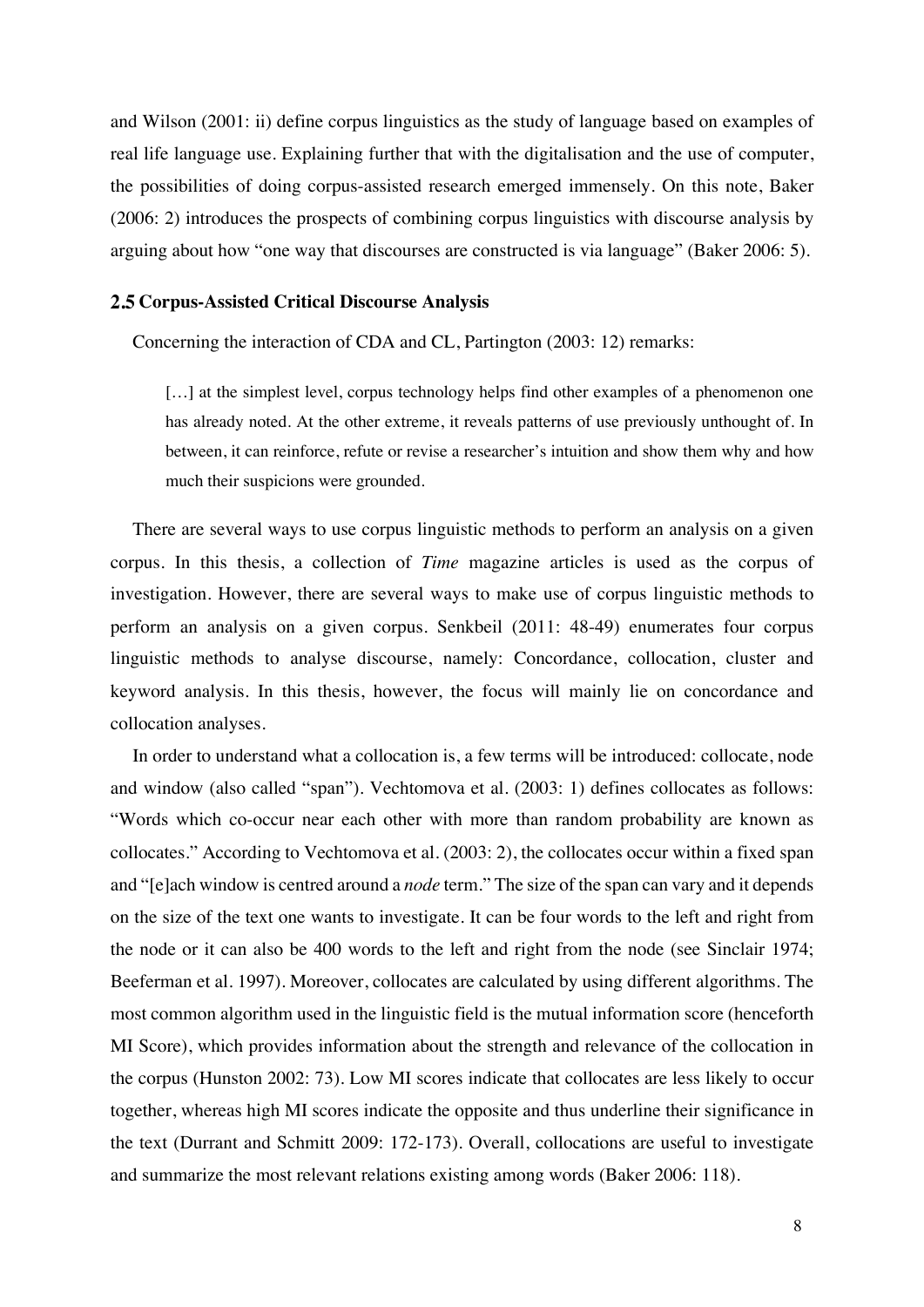The second corpus linguistic method used to analyse discourse is the concordance analysis, which is usually an extended analysis of the collocates. Senkbeil (2011: 48) defines concordances as "a set of examples of a given word or phrase in context." In other words, the given word - the node - and its context will be displayed, whereas the range of the context can vary. The concordances therefore provide a way to investigate the context without having to read an entire article.

#### **2.6 Identity Construction**

As this thesis aims to conduct a case study on the representation of Asians in newspaper articles, the aspect of identity construction and its connection to the DHA needs to be elucidated. Furthermore, according to MacLeod (2012: 118), DHA is known to be ideal for analysing social identity construction, more precisely, for coming up with useful approaches to categorise "positive self-presentation and negative other-presentation", namely, the in-group and the out-group. Reisigl and Wodak (2001: 20) specify that this presentation of the in-group is linked to "us" and the negative presentation of the out-group to "them" when the focus lies on discriminatory discourse. This aspect is linked to the case study. In the literature on Asians it is apparent that Asians are depicted as "the other" (Lowe 1996: 71). In subchapter 5.1.1, this will be discussed in more detail.

#### **3. Previous Studies**

In this section, a summary of the methodology and results of CACDA and CDA in previous studies are exhibited. To provide information about CACDA and CDA studies which are comparable to the case study conducted in this thesis, the selection process is as follows: The DHA by Reisigl and Wodak (2016: 33) is an approach depicted by researchers from a Western university; therefore, practising Western research. Western research practice is different from non-Western research traditions (Robinson-Pant 2016: 6). Therefore, to choose studies conducted by researchers of Western universities ensures that there is a consensus about the research practice. In the following subchapters, four previous CACDA studies and four CDA studies are introduced.

#### **Corpus-Assisted Discourse Analysis Studies**

Baker et al. (2008: 273) examine the discourse of refugees and asylum seekers in the UK press. In order to conduct their research, they suggest possible stages of CACDA (Baker et al. 2008: 295): First, a context-based analysis of the topic needs to be conducted by researching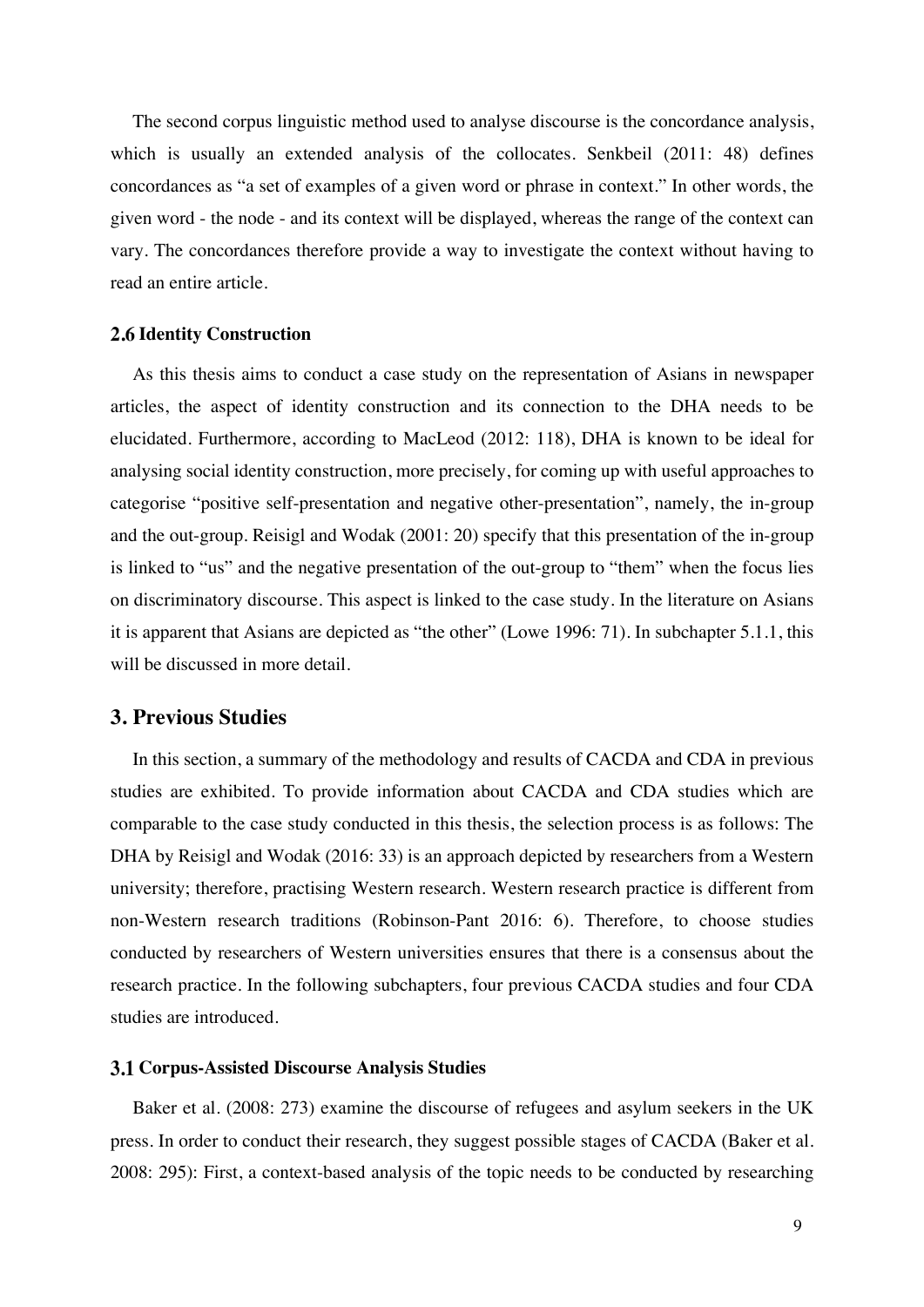history, politics, culture or etymology of the topic. Additionally, Baker et al. (2008: 295) recommend identifying the main discourses by reading or making references to other similar CDA studies. Afterwards, hypotheses and research questions can be formulated. Then, a text corpus can be built and analysis of frequencies, clusters and/or keywords can be performed and later combined with what has been observed previously in the literature. Furthermore, as suggested by Baker et al. (2008: 295), a qualitative analysis is conducted on a down-sampled version of the corpus in order to be compared to the large-scale analysis later. Then, there is room to come up with new hypotheses or even new research questions to then do the corpus analysis again based on the newly formed hypotheses in order to obtain more results.

For their actual study, Baker et al.'s (2008: 277) publication comprises of twelve national and three regional newspapers, including the Sunday editions from 1996 to 2005. In order to carry out a diachronic analysis, the corpus was split into sub-corpora which corresponded to each year of publication. The corpus was first built for the *RASIM* (Refugees, Asylum Seekers, Immigrants) project, which dealt with topics like immigration and asylum and which contains 140 million words. The aim was to analyse the wider context of the terms *refugee*, *asylum seeker*, *immigrant* and *migration*. Those terms were chosen because of the general disagreement in the asylum debate evolving in the country (Baker et al. 2008: 290).

The following results were the output of the collocation analysis: *Entry*, *residence*, *economic burden and threat* and *return/plight*, implying the connection to the migration discourse (Baker et al. 2008: 286). Another interesting factor that was analysed was the verb *pose as*. By doing a concordance analysis of the multi-word expression *pose as*, a more qualitative approach was introduced and further insights were provided. As the comparison took place between tabloid and broadsheet newspapers, the analysis showed that tabloid had a more negative stance towards *RASIM* than the broadsheet newspapers (Baker et al. 2008: 289-290). The important categories here were the actors, the actions that were practised by the actors, the context in which the actor practised the action and finally the general stance (negative, positive or neutral).

Another similar research project of Partington et al. (2013: 283) deals with the comparison over time of social, political and cultural issues. Therefore, the term antisemitism in the UK press was put under the microscope. The goal was to find changes or similarities in the way antisemitism is portrayed in the UK press. Hence, four different datasets of three different years were looked at (i.e. 1993, 2005 and 2010, as well as a fourth one for year 2009). The analysis was mainly carried out by using the *WordSmith* tool developed by Scott (2008). For each year, the process was as follows: First, a concordance with a span of 300 words was prepared by using the terms *anti-semit\** and *antisemit\**, the text was then saved in a .txt format and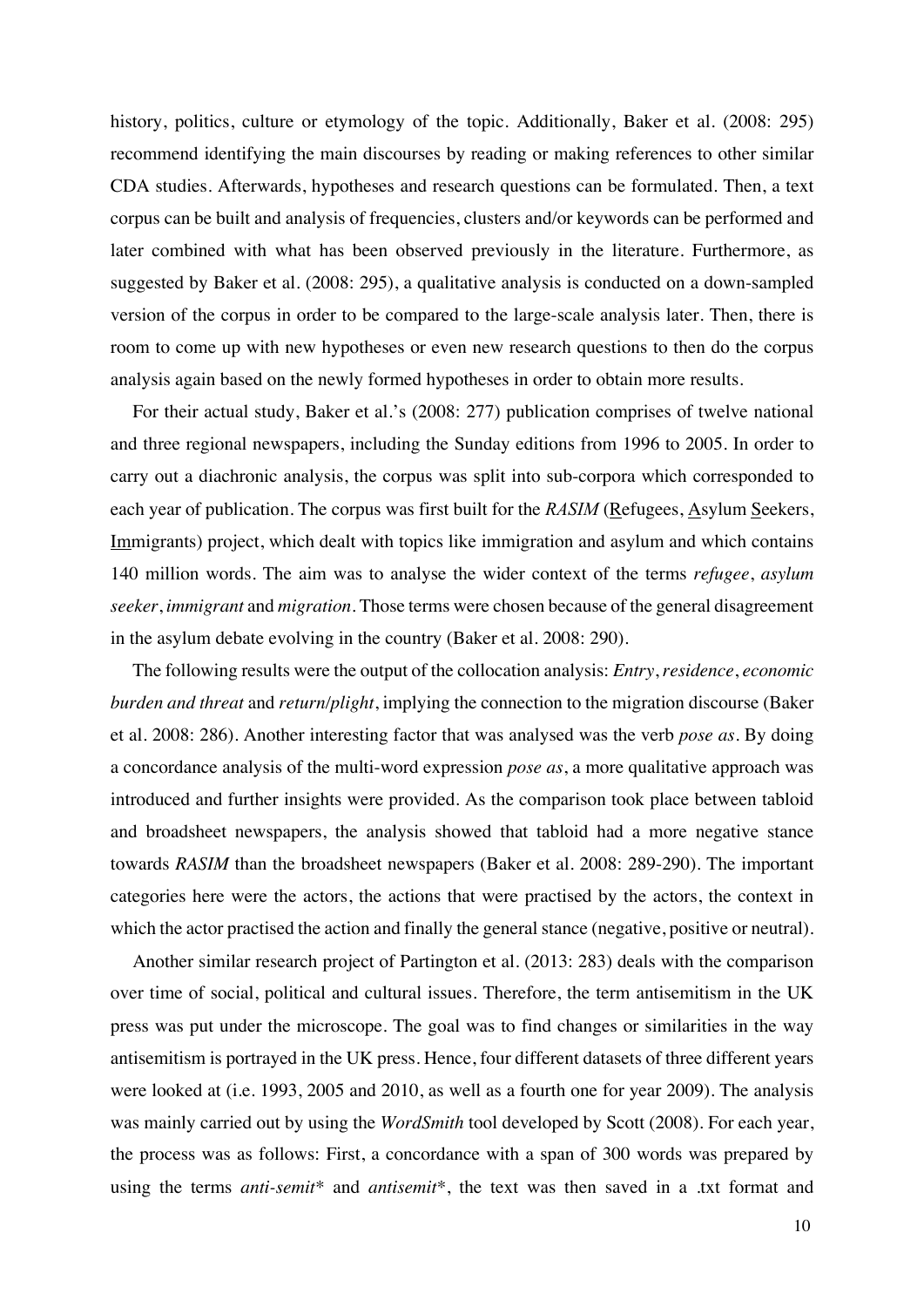duplicates were removed. The tool produced a wordlist ordered by frequency. Finally, nine lists were outputted for the keyword analysis and comparison. Partington et al. (2013: 300) were able to find out that in 1993, anti-Semitism was mainly related to history, however, it might become a problem once more as Eastern European countries achieve independence. Then, less than ten years later, no difference in the discourse can be found. There are several marks of anti-Semitic movements and acts, especially in 2009, when the majority of incidents registered dealt with vandalism and demonstrations developing into attacks on individuals. Partington et al. (2013: 300) therefore defines anti-Semitism as "back in fashion" in the 2000s in the UK.

Within the same study, another topic was researched, namely girls and boys in the UK press. In order to compare the differences or similarities, a tool called *Sketch Difference* (Kilgarriff et al. 2014) was used. It allowed to analyse not only similarities, but also shared collocates, which then revealed contrast in texts (Partington et al. 2013: 305). Collocates were formed with the following categories: people, age, descriptions (physical, body parts, character, epithet, classifier, functions/occupations), violence, clothing, sex, police activity, school etc. The results of this analysis showed how the oversexualisation of female children is problematic, since a strong association of the word *girl* with *sex* was found in broadsheet newspapers from 1993 to 2010. Another interesting result was that the term *girl* is more often used as the object of some action in contrast to *boy*. Additionally, clusters and n-grams were calculated to analyse the comparison over time. Next to collocation and context analysis, lockwords were analysed as well (Partington et al. 2013: 309). Lockwords are defined as words that are so consistent in their frequencies that they appear to be the opposites of keywords (words which are highly frequent) (Baker 2011: 73). However, in the discourse, lockwords analysis did not yield any useful results.

Senkbeil's (2011: 31) research method differs slightly from the ones that have been described above. To determine the ideology in American sports, namely in American football and baseball, the following steps were followed: The corpus used to perform the analysis contains 3.3 million words of five different newspaper sources, such as *USA Today* or *Washington Post* collected with the help of the search engine *LexisNexis* (Senkbeil 2011: 45). Furthermore, the corpus contains additional information, such as mark-up and tagging, like type of sport, source, sub-genres of journalism (news, games, recaps, interviews, commentaries or mixed), date of appearance and date of download. According to Senkbeil (2011: 46), these pieces of information enable the researcher to find the important information about a certain term. Apart from building a corpus, the decision to use a reference corpus was made. Since the analysis is about sports and its ideology, the reference corpus contained non-sport-related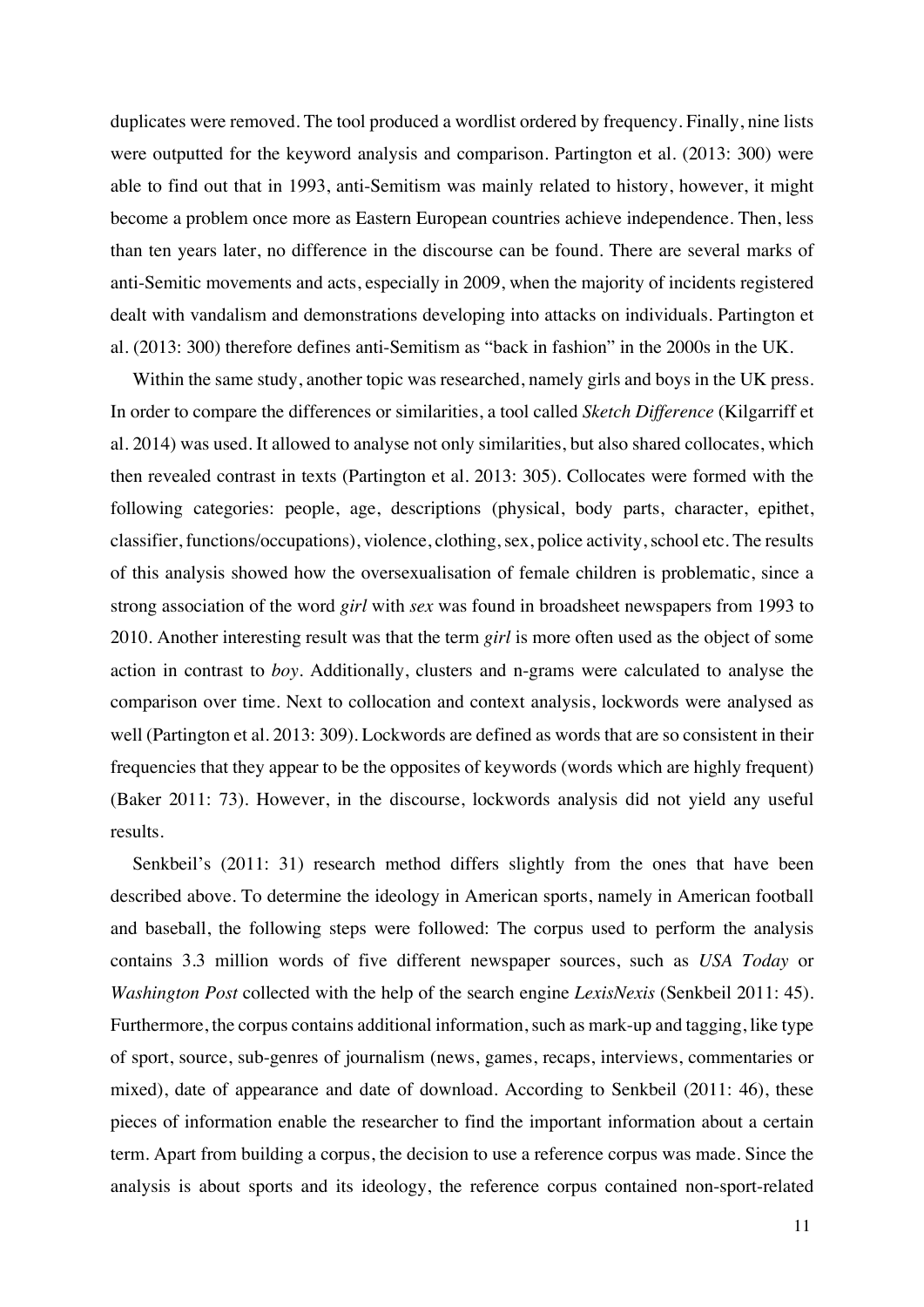articles from the same newspapers as the sport related articles, whereas the non-reference corpus consisted of only sport-related articles. Therefore, the reference corpus was larger than the analysis corpus and it represented the language of mainstream online news media. Senkbeil (2011: 52) then used the p-value (probability) to calculate the keywords, which indicates if a result is occurring by chance or not. If the p-value is small, the word is more probable to be a keyword and vice versa. Then, to do the actual analysis, the log-likelihood algorithm was used and four different keyword lists were produced. The following categories were looked at in the analysis: proper names and specific sport terminology; numerals, since sports also deal with numbers as results. For example, Senkbeil (2011: 58) was able to find out that the ordinals *8*th and *9*th are not found in baseball reports, a fact that is then also confirmed by the rules of baseball games. The terminology of winning and losing was also looked at. After carrying out the linguistic analysis, Senkbeil (2011: 267) concluded that the media dehumanizes players on the market via metaphors and metonymies, since the players' physical skills become the core of what was represented in the media. Furthermore, using CADS led to some "yes-but"-answers to the formulated hypotheses, but the results were all based on empirical research methods and practice (Senkbeil 2011: 271).

The aim of Samaie and Malmir's (2017: 1) research is to use the DHA to analyse the representation of Islam and Muslims in the U.S. media. This study is also used as an inspiration for the case study. The corpus contained articles with a total of 670,000 words from three different newspaper networks from 2001 until 2015, such as *CNN*, the *New York Times* and *Newsweek*. To avoid researcher bias while collecting the data, the political, social or cultural differences were not considered. The following words were used to create the corpus: *Islam*, *Islamic*, *Muslim* and *Muslims*. Furthermore, Samaie and Malmir (2017: 5) note that if more than one of the keywords occurs in the headline of the article, then the article is labelled and put into a special category to avoid having duplicate data. As in other CACDA methods as well, the *WordSmith* tool (Scott 2008) was used to do a concordance and collocation analysis with the difference that the DHA of Reisigl and Wodak (2016: 33) was followed by an analysis of the discursive strategies, such as nomination and predication discourse strategies. Among other findings, Samaie and Malmir (2017: 1) claim that Muslims and Islam are often depicted negatively and occur in connection with violence and religious radicalism.

#### **Critical Discourse Analysis Studies**

Bishop and Jaworski (2003: 243) used CDA to analyse the formulation of nationalism and homogeneity, similar to Senkbeil (2011). To perform their analysis, they chose to take British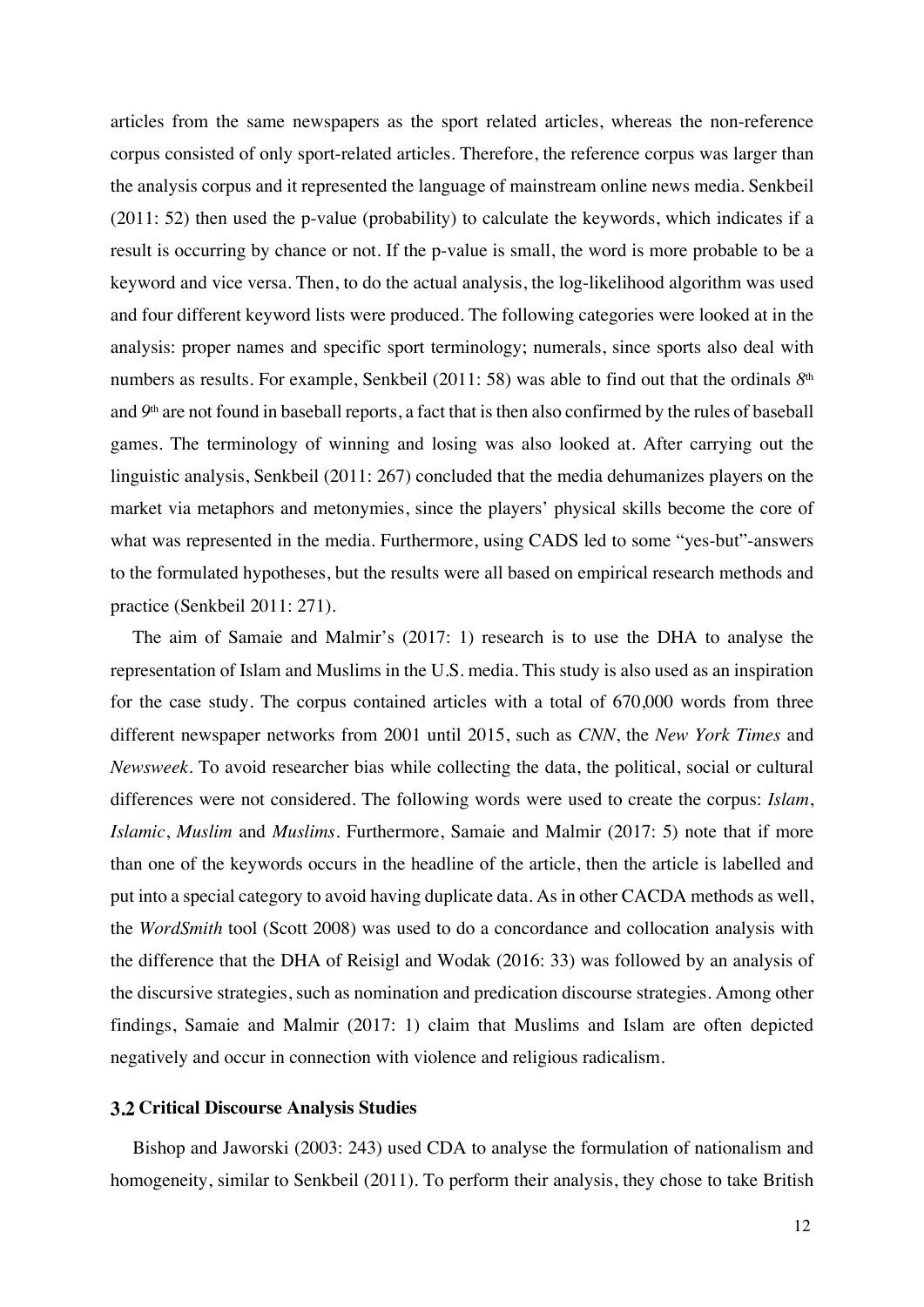press reportages of the England-Germany football match during the UEFA European Championship in 2000. British newspaper articles of the Euro 2000 timeline were collected from 10 June to 2 July 2000, without minding the length of the article. There were six tabloids and six broadsheet papers. However, the main focus of Bishop and Jaworski's article lies on social semiotic analysis and it incorporates relevant historical references to then be able to draw conclusions on how the nation is represented by the British press. By following the CDA method of van Dijk (1998), the following was found: the rhetoric of *us* and *them*. Bishop and Jaworski (2003: 250) argued that the use of pronouns like *we*, *us* and *our* in comparison to *they*, *their* and *them* points out the expression of the social in- and outgroup separation and therefore the existence of an interpersonal distance. Bishop and Jaworski (2003: 251) found out that in tabloids the use of the rhetoric of *us* and *them* in headlines is evident. Furthermore, Bishop and Jaworski (2003:262) argued that by analysing the use of punctuations, lexical qualification and semantic contrast, the de-authentication of football fans can be differentiated in newspaper articles. Bishop and Jaworski give an example: "More than 500 England 'supporters' arrested", where with the word *supporter* in the quotation serves to point out the difference existing between them and the true fans.

The evidence in the articles is then also put into perspective to the historical background which mostly concerned military or nationalism themes. Hence, military metaphors were used in the reports, as well as images underlining its ideology. In connection with nationalism, there is a discourse about *shame* or *blame* was found in several articles as well. However, these occurred in the opinion section of the paper, since every part of the articles was analysed (Bishop and Jaworski 2003: 260).

Bradimore and Bauder (2011: 637) investigate how the Canadian newsprint media portrayed the seventy-six Tamil refugees who arrived in British Columbia in October 2009. The data used to do the analysis were articles of three Canadian newspapers published in October 2009 and January 2010. By using CDA, the focus lies on the framing, the representation and even the identity of Tamil refugees. Bradimore and Bauder (2011: 644) pressed on the fact that there is more than one method for CDA. In their case, they made use of the approach where the context of CDA pays attention to the material context (see Wodak 2001). Since the reportage of the arrival of the Tamil immigrants was followed by legislative action, this indicated an influence of the media discourse on other fields of society such as the government (Bradimore and Bauder 2011: 644). Bradimore and Bauder (2011: 645) only analysed hard copies, which means only written articles. Other contents, like the opinion section or the letter to the author parts were not included. In total, 32 articles were collected using the search engines *LexisNexis* and *ProQuest*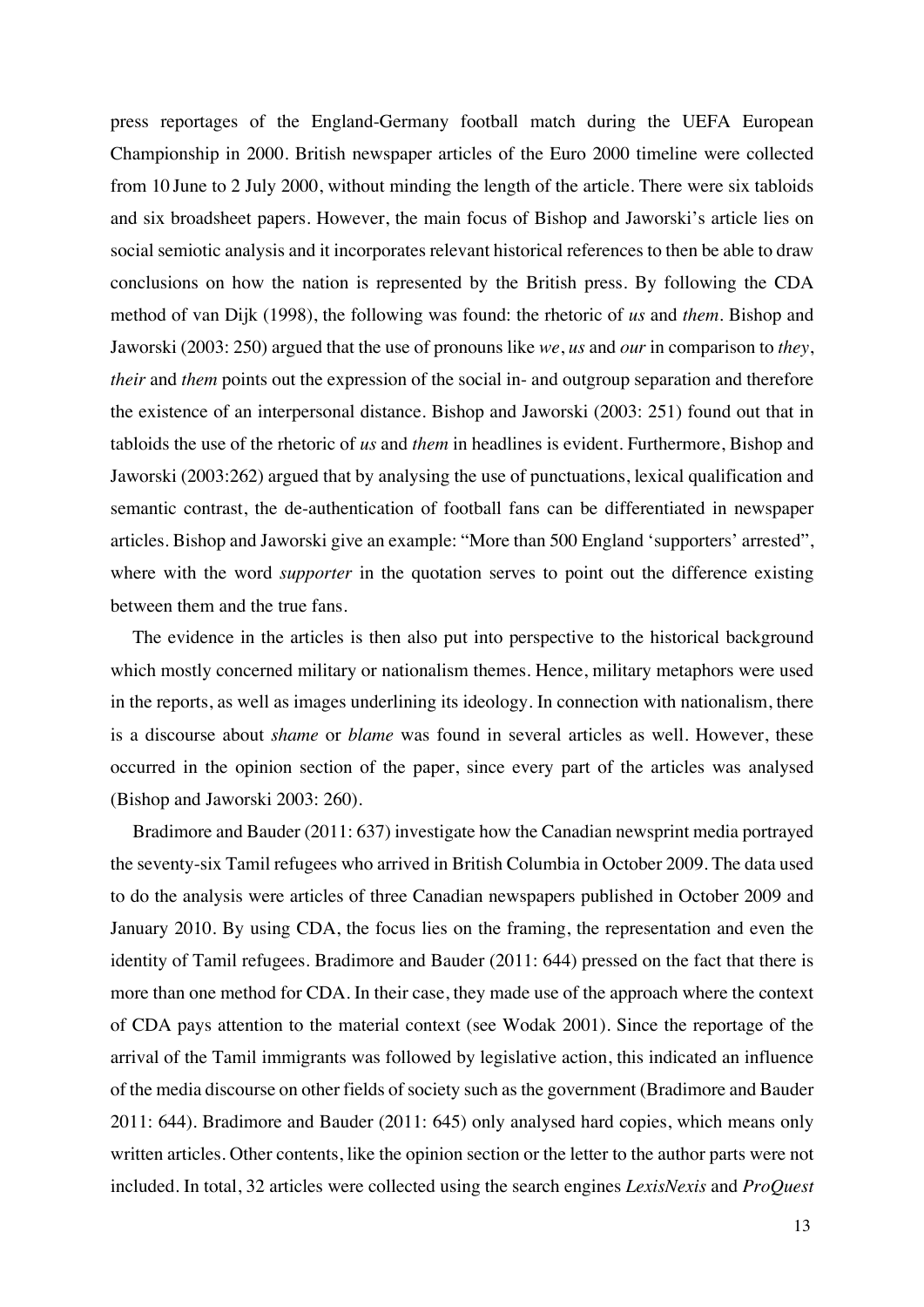(Bradimore and Bauder 2011: 645). The first step of the analyses was to have an in-depth look at the headlines, which they claimed to be the most important news discourse elements, also according to van Dijk's (1988) approach (Bradimore and Bauder 2011: 646). The articles were printed and then manually highlighted when the following terms were found: *refugee related terms, terrorism, Tamil Tigers, ship/travel, government responses* and *actions*. Then, the data was reorganized and inserted into an excel sheet and coded according to the publication date. The findings of the headline analysis were as the following: The words used in the articles mostly described the event itself and the security risks faced not explicitly by the refugees (Bradimore and Bauder 2011: 646). A small frequency analysis of security or risk related terms was conducted and verbs like *saved*, *jailed* or *arrested* were looked at. Then, according to van Dijk's (1988) approach, the frequency of source quotes like *Immigration and Refugee Board*, *Public Safety* and others were analysed. Bradimore and Bauder (2011: 656) claimed in their conclusion that there was a pattern evolving in regards of the acceptance of the Tamil people. However, they also argued that media and the political process are inseparable and therefore rely on each other's exchange of information and knowledge. Finally, they acknowledged the researcher bias and how the role the media has in silencing voices and omitting facts (Bradimore and Bauder 2011: 657).

Another study related to migration was carried out by Mensing (2016). In her Bachelor thesis, she analysed the othering in the news media. She used the DHA version to find out information about the 2015/2016 European Refugee Crisis in the German print media (*Bild, FAZ, Blick, NZZ, Kronen, Die Presse*). As the analysis focused on migration and refugee themes, the term *Flüchtling* ('refugee' in German) is likely to appear in the headlines of the articles to be analysed. In total, she analysed 150 headlines. Furthermore, Mensing (2016: 14) performed the qualitative analysis with a tool called *ATLAS.ti2* , which helps organise the data according to the researchers' preferences. Instead of analysing all discursive strategies, as described by Reisigl and Wodak (2016: 33) for the DHA, Mensing (2016: 14) divided the discursive strategies intro three different levels of analysis: content, discursive and linguistic. Afterwards, subcategories were added to all these levels of analysis. For instance, the content analysis included labelling different kinds of othering concepts, such as *criminal other*, where the context was an illegal crossing of the frontiers. Concerning discourse analysis, an attempt was made to answer the nomination and predication strategies' questions. Lastly, for the linguistic analysis, Mensing (2016: 41) took a closer look at conceptual metaphors. Mensing

1

<sup>2</sup> http://atlasti.com/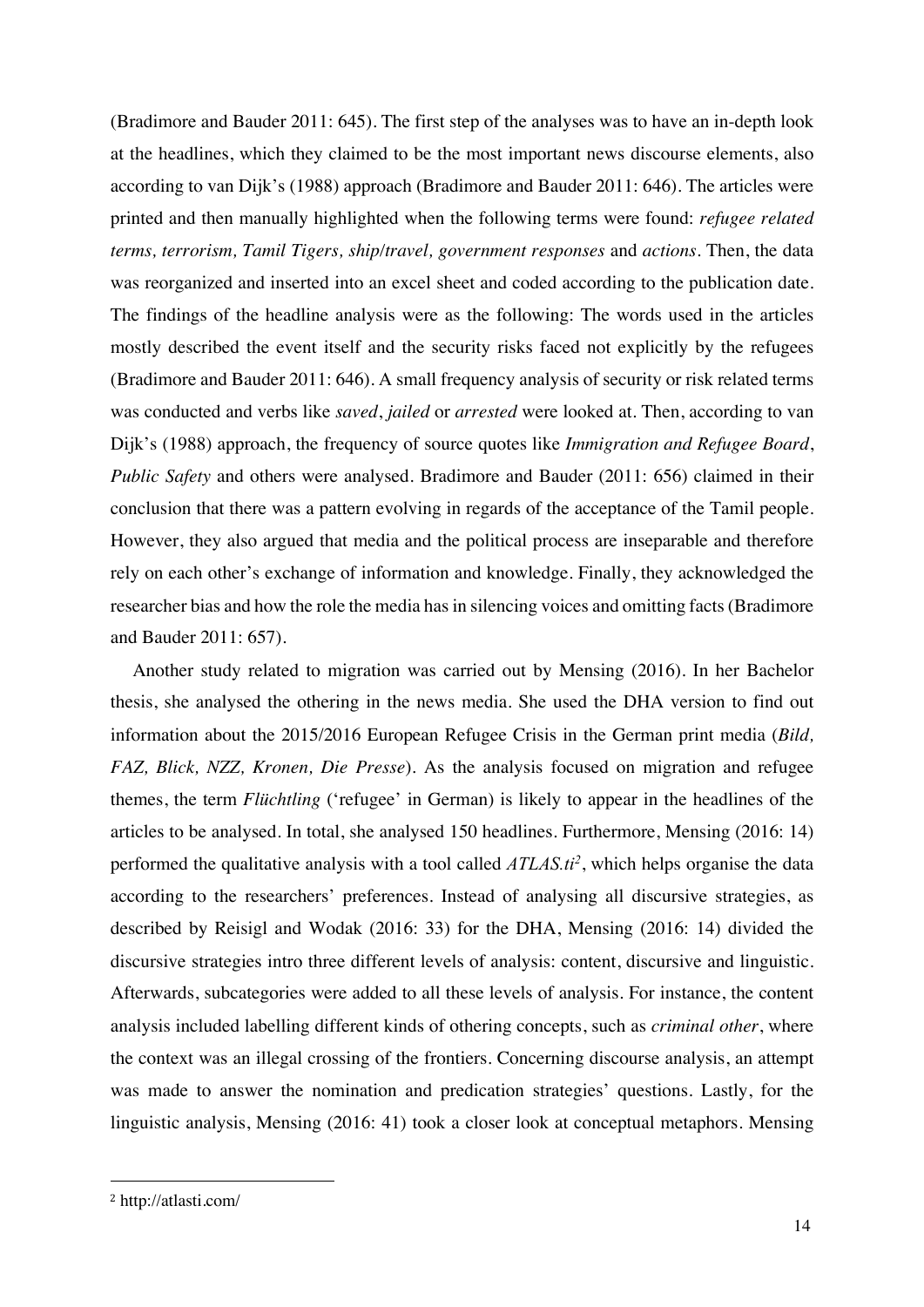(2016: 28) claimed that the German print media stresses the enforcement of national and external EU boarders, and therefore presents the migrants in a negative stance by labelling them as *unwanted* subjects who do not belong to Europe.

In his doctoral thesis, Pasha (2011) tackled the representation of Muslim Brotherhood in Egyptian newspapers with the help of CDA method. This topic is closely related to migration and to how minorities are represented in the media. Pasha (2011:108) included front page reports of the *al-Ahram* newspaper from the year 2000 until 2005. The tool used to collect the data was the al-Ahram Online Index. The reports were then manually checked to ensure that the topic Muslim Brotherhood was included. To conduct the analysis, he combined two different approaches: first, the Idealised Reader (IR) Framework approach by O'Halloran (2003), which focuses on headlines and front pages; second, he followed the framework provided by Huckin (1997), where "transitivity", "sourcing", "lexical choice" and "presupposition" were analysed. The IR analysis, according to Pasha (2011: 115), was useful since it provided a broad idea of how the average reader approaches the newspaper reports to avoid researcher bias. The following perspectives are important while conducting an IR analysis (directly quoted from Pasha 2011: 116):

- 1. Super ordinate goal: why did someone do something?
- 2. Instrument: what did they use?
- 3. Subordinate goal-action: how was the action achieved?
- 4. Instantiation: 'filling in' a general category with a more specific category;
- 5. Casual consequence: what were the results of the action?

When transitivity is analysed, the focus lies mainly on the verbs. In other words, it is important to analyse verbs in connection to the participants and the context. Sourcing is described as an effective tool to position the journalists close or far from what they report. More precisely, the direct and indirect quoting is the main focus here. For instance, the more quotes an article contains, the more trustworthy the article is (Pasha 2011: 120). When dealing with lexical choices, what is analysed are the connotation or denotation of specific terms. Pasha (2011: 123) argued that these types of analyses lead to significant results, since lexical items are value-loaded and ideologically charged. Finally, the presupposition analysis was performed as well (Pasha 2011: 128). According to Kadmon (2001) and Yule (1996: 29), a feature of presupposition is that the presuppositions of the positive sentence and the negated sentence are the same. For instance, in the following sentences: "they are challenging our transparent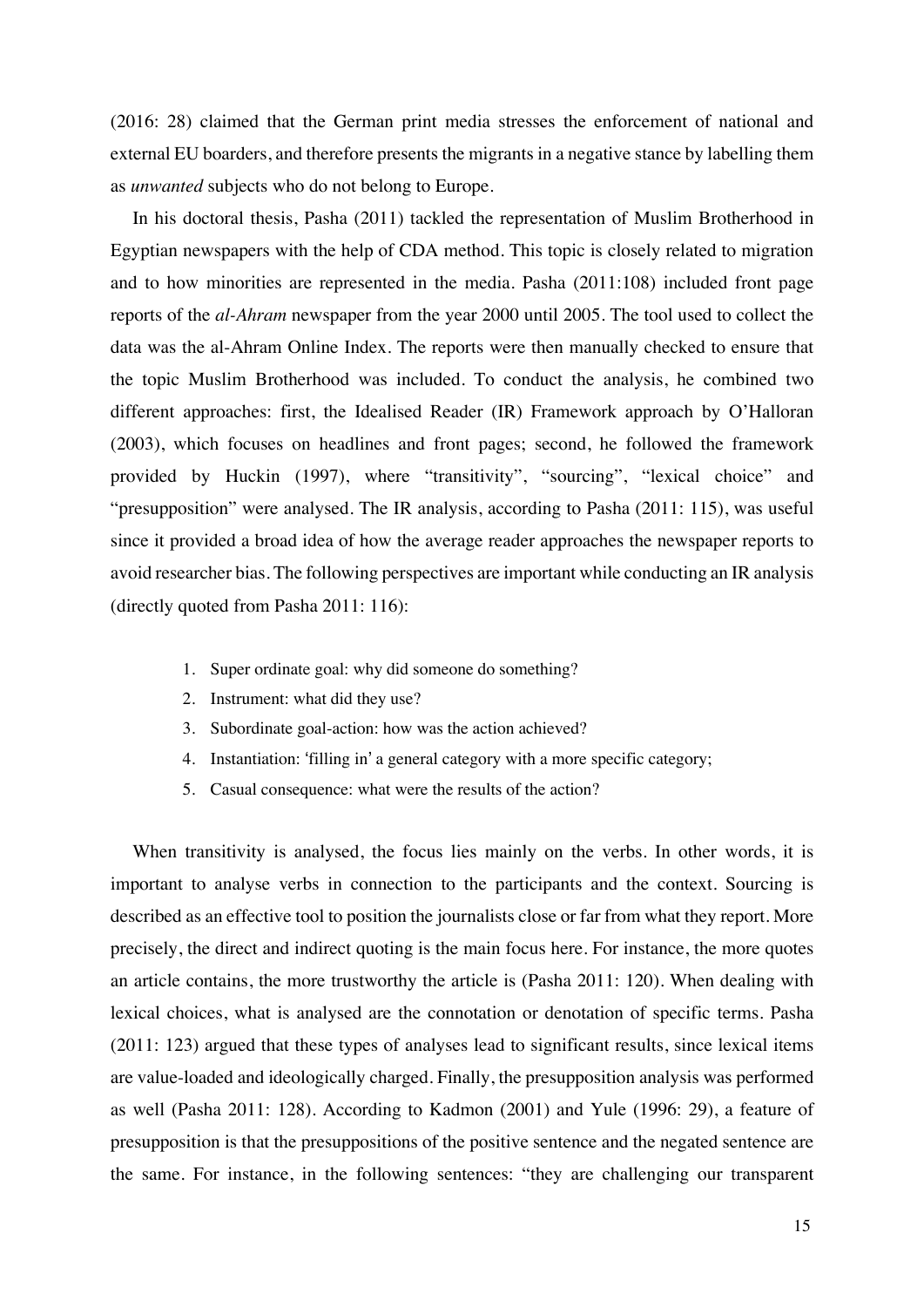democracy/they are not challenging our transparent democracy", the presupposition is unchanged in both sentences, since the negation is noticeable in the word *challenging*. The aim of this analysis is to find out if manipulative language is included. Pasha (2011: 252) concluded that his analysis of the data between 2000 and 2005 revealed mostly negative representations of Muslim Brotherhood. First, the headline analysis underlined the fact of mystification, but the main questions, such as "who did what and why", is fully ignored (Pasha 2011: 252). The transitivity analysis showed how verbal clauses indicated more negative aspects about Muslim Brotherhood. Sourcing brought some insights into who was and who was not talked about in the reports. Pasha (2011: 256) claimed that the absence of certain references was not accidental and therefore indicated a systematic exclusion of Muslim Brotherhood members. Then, concerning the lexical choices, Pasha (2011: 252) concluded that the findings of the lexical choice analysis led to similar findings, as mentioned above. Finally, the presupposition analysis did not yield a significant result.

#### **4. Method and Material of the Case Studies**

This section is divided into two parts, the first is concerned with the method and material used for the CACDA case study; the second with the CDA case study.

#### **4.1 CACDA**

Despite the fact that in the previous studies elicited in chapter 3, the data was collected by the authors themselves (among others, Baker et al. 2008, Samaie and Malmir 2017, Bradimore and Bauder 2011), I decided to perform my analysis on an already existing corpus, namely the *TIME Magazine Corpus* built by Davies (2007). There are various reasons for this decision: Firstly, the *TIME Magazine Corpus* is freely available and the inbuilt functions, such as collocation and concordance calculators, are convenient and user-friendly. Hence, there is no sense to collect the data using search engines like *LexisNexis* or *ProQuest*, as described by Bradimore and Bauder (2011), for example. Furthermore, there is no need to use additional tools like *WordSmith* (Scott 2008) or *Sketch Difference* (Kilgarriff et al. 2014) (see Partington et al. 2013: 283 and 306) or even a programming script to perform the linguistic analysis, since the *TIME Magazine Corpus* interface carries a built-in function which enables the user to search for collocations or keywords and, beyond that, it displays concordance lists as well. Consequently, the already existing interface of the *TIME Magazine Corpus* is more timeefficient. For instance, collecting data for a larger corpus, such as the corpus *RASIM* which contains 140 million words can become tedious. Gabrielatos (2007: 6) noted that "[…] corpus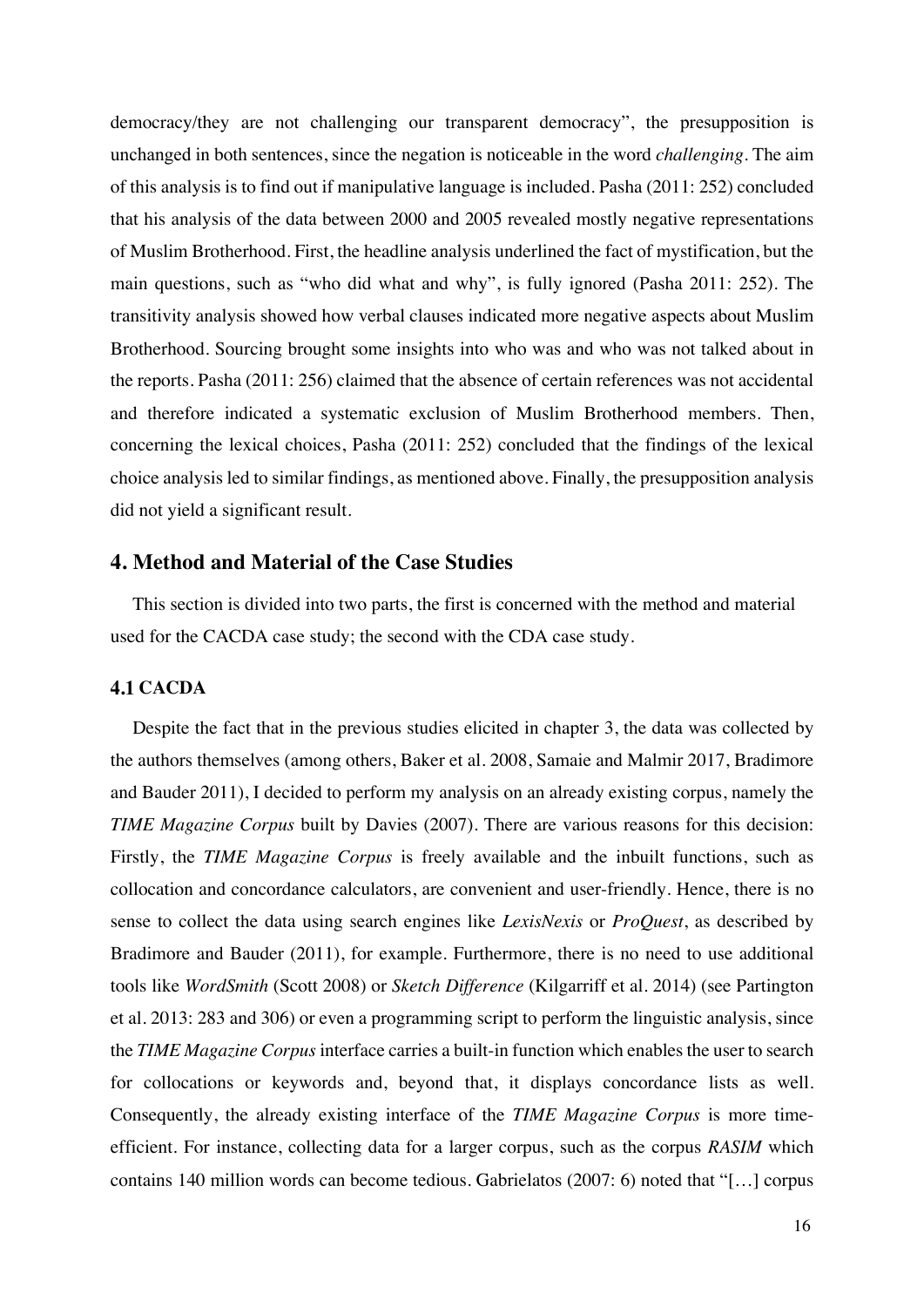building, as well as any mark-up and annotation, can become unduly time consuming." Secondly, the case studies are mainly conducted to give some insights into how well the two different methods work. Therefore, compared to the study scope of the previous studies mentioned in chapter 3, the following case studies will be defined as small scale studies. On this note, Kennedy (2014: 6) defined a corpus containing 300,000 words as a small corpus and Baker et al. (2008: 275) argued that the lower number of words of a small corpus is 25,000 words. Given the *TIME Magazine Corpus* and its diachronic advantage, I decided to loosely follow the methodology described by Samaie and Malmir (2017), where they combine collocation and concordance analyses and the DHA to investigate the representation of Asians in the *Time* magazine. The reason for choosing the DHA approach of Reisigl and Wodak (2016: 34) is the adjustability of the approach to the research question at hand. In other words, by taking the DHA approach, it is possible to conduct an analysis both with the corpus-assisted method and with the traditional CDA method.

Before explaining how the analysis was carried out, the decision on which terms represent the overall topic *Asian people* in the *TIME Magazine Corpus* has to be made. Additionally, I am pointing out that I am following Baker et al.'s (2008: 9) approach of collecting articles containing the node in the entire article rather than only looking for nodes in the headlines, as described by Samaie and Malmir (2017: 5). In order to find the most appropriate term to conduct the analysis, the selection of nodes of previous studies was taken into consideration. The thought process was the following: The research question for the case study in particular requires figuring out how Asians are represented linguistically in the *Time* magazine news articles. The first idea was to follow the method proposed by Baker and Levon (2015: 226), in which the overall theme of masculinity was broken down into its subparts and ethnicity, namely *black men*, *Asian men* and others. Thus, there is a chance of building a relatively large corpus. Additionally, another reason for the rejection of this idea was the fact that the *TIME Magazine Corpus* interface does not allow multiple word queries.

On the *TIME Magazine Corpus* interface the description of the search function is as follows: "[f]ind single words like mysterious […]" (Davies 2007). There is the possibility to search for multiple words; however, the interface delivers skewed results, since when searched for *Asian people* the result page shows one instance, but if a collocation of the ratio 0:1 is searched, six results are shown.

The second attempt is fairly similar to the first idea. Instead of searching for gendered terms, I checked which Asian countries are represented the most in the U.S. According to Bouvier and Agresta (1987: 268), in the 1980s the following ethnic groups were known to live in the U.S.: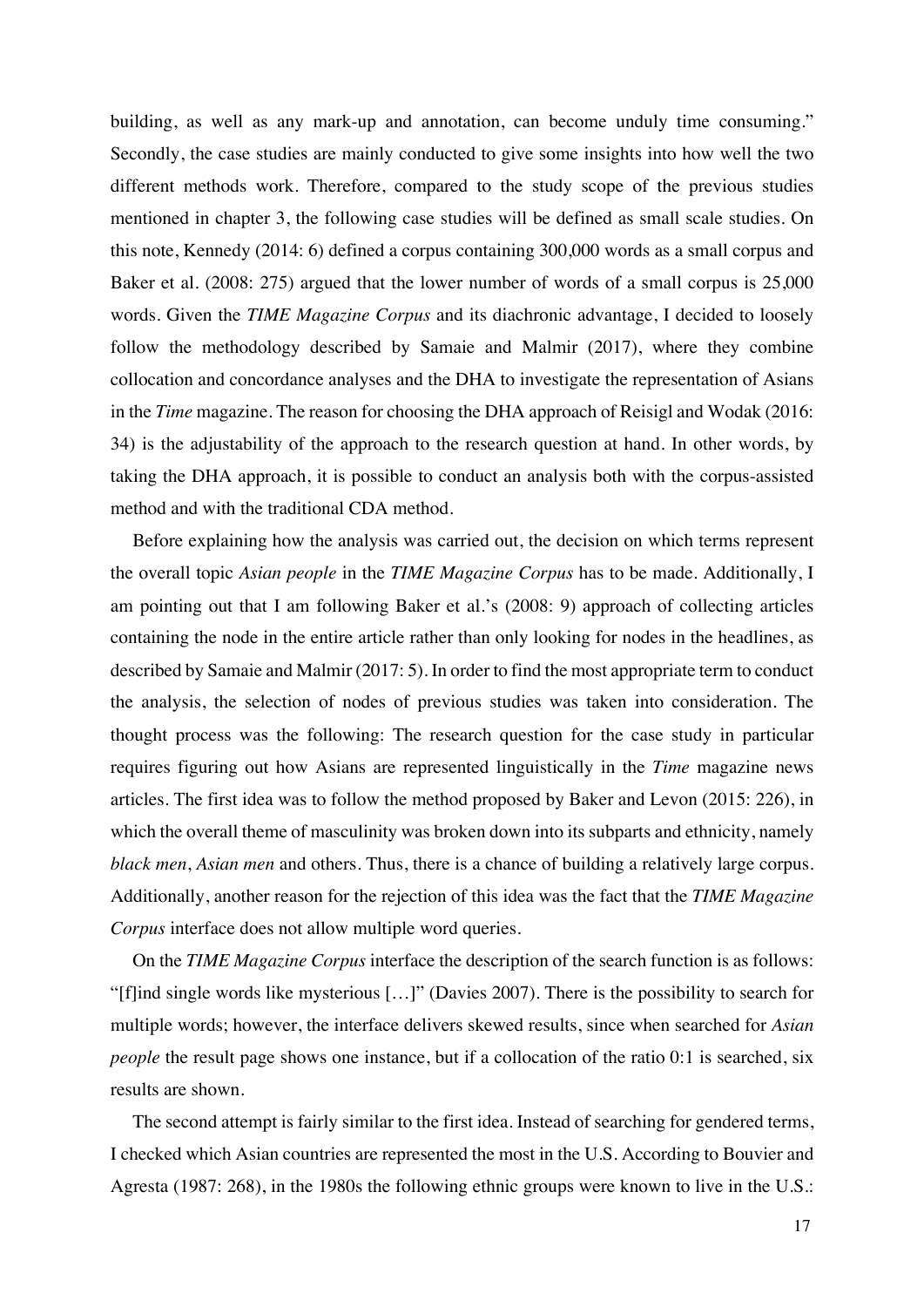Japanese, Chinese, Vietnamese, Korean, Filipino and Asian Indian. The plan was to use the option of Part of Speech (henceforth POS), tagger information available on the *TIME Magazine Corpus* interface to find articles relating to the ethnic groups (Davies 2007). This idea, however, proved to be unsuitable for the CACDA case study. There are several points to be taken into consideration. First, by searching for *Chinese* with POS tag nouns, also words such as *Chinese accommodation*, *Chinese ideograms* or cases in which the word *Chinese* was followed by a named entity construction, such as proper names, organisations or locations appeared in the results list page. The same problem occurred for the other ethnic groups as well. This problem is, however, well-known in the computational linguistics field. Since the *TIME Magazine Corpus* interface works with data which is assigned to its POS tag automatically, one has to keep in mind the risk of lower accuracy. After consulting Prof. Dr. Mark Davies<sup>3</sup> and the getting the information about what kind of POS tagger was used, it was possible to research the accuracy of the tagger. The tagger used to pre-process the *Time* magazine data is called the *CLAWS 7* tagger and it attains an accuracy between 96% and 97% (Garside 1987: 30), which means that despite ensuring a high value of accuracy, the individual results have to be approached with caution. Furthermore, it is important to note that the term *Indian* refers to the Asian Indian as well as the Native Americans. Due to the aforementioned reasons, this method of using all the ethnic groups living in the U.S. was dismissed as well.

While checking the various combinations and concepts of the terms, another point of investigation came up. The term *Asian-American* is a widespread term used to identify the Asian immigrants living in the U.S. (Lowe 1996: 4). There are, however, two different reasons why this term had to be dismissed as well: Firstly, as previously mentioned, the interface does not allow multiple words searches; secondly, after testing some terms, there are different ways of spelling Asian American: *Asian-American*, *Asian American* and the plural forms *Asian Americans* and *Asian-Americans*. Since the hyphenated spelling variation is accepted by the *TIME Magazine Corpus* as a single word, there was a possibility of including this term into the analysis process. The disadvantage of doing so, however, was that the amount of the term Asian-Americans was considerably lower than the one of the node *Asians*. Hence, due to spelling inconsistency and lower frequency, I decided to not use a variation of *Asian-American* as a node.

After various tests, the decision was made to choose the plural form *Asians*. Only in this way is it ensured to get the articles representing the Asian people in the *TIME Magazine Corpus* and

<sup>&</sup>lt;sup>3</sup> Email conversation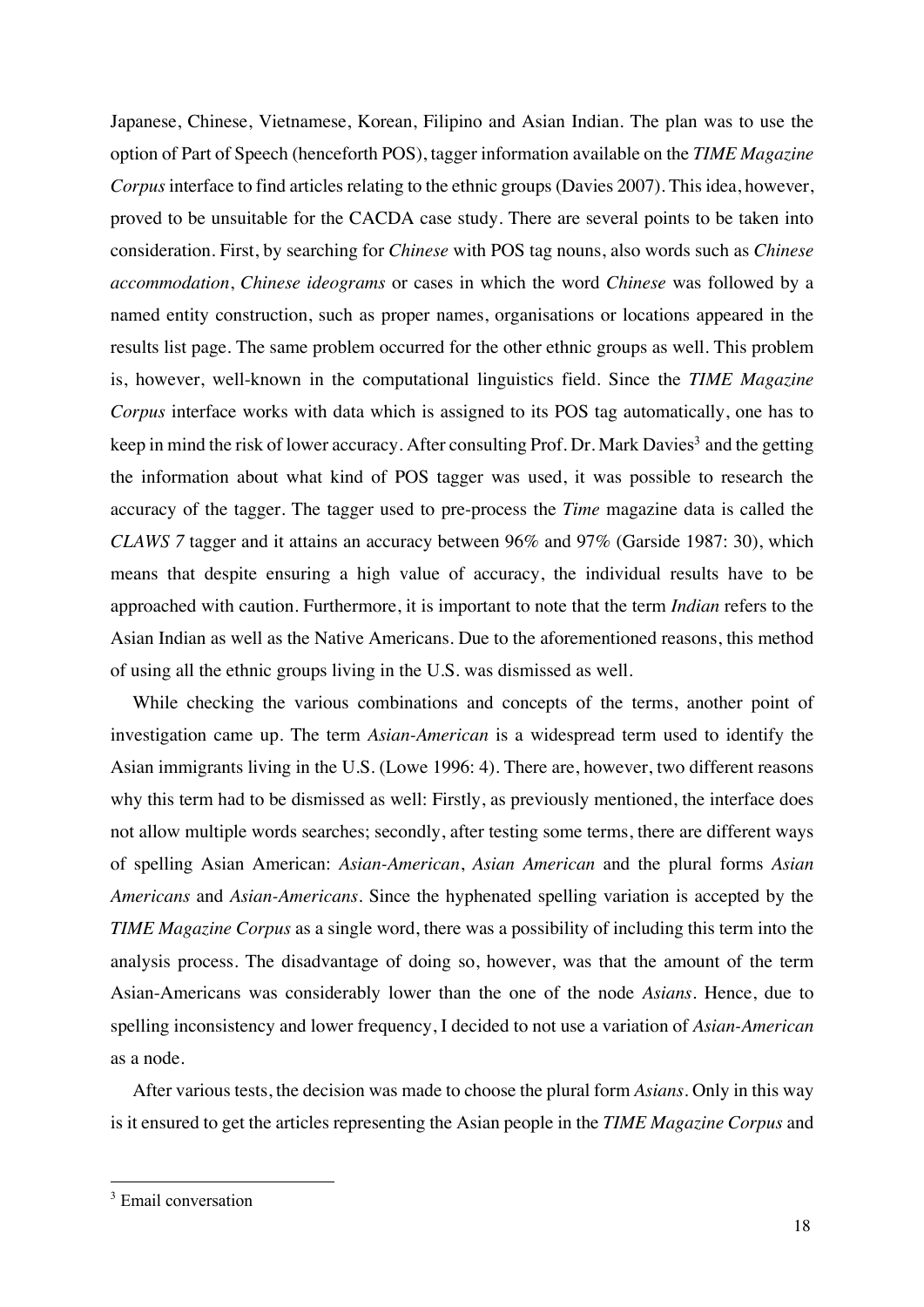to avoid as many false positives which could occur due to errors of the POS tagger. Furthermore, Egbert and Baker (2016: 205) noted how the selection of terms for the corpus query could carry a broader meaning than what is being researched in a particular study. Hence, the chosen term *Asians* in the *TIME Magazine Corpus* does not comprise all Asians represented in the *TIME Magazine Corpus*. The corpus built for this study will be referred to as the *Asians*corpus throughout the thesis. As mentioned previously in this chapter, the term does not also cover individual countries or people.

After choosing the node and establishing the data, the time periods to be analysed are the next step of the investigation. According to Davies (2007), the word distribution of the *TIME Magazine Corpus* is different in each decade; therefore, I chose to follow Ristic's (2017: 18) method and led my data selection by frequencies of occurrence. She decided to calculate and list the absolute and normalized frequencies of the node to then decide which decades are suitable for further analysis. By analysing the normalized frequencies, the decision to investigate the time periods 1950-1990 was made, based on which decades exhibit higher frequencies. The normalized frequencies also show that Asians are underrepresented in the time period until 1940, because the first article was published in 1923 (Davies 2007, Sumner 2010: 60). Another reason for choosing to investigate the decades with higher frequencies is that Baker et al. (2008: 7) advise to base the down-sampling process for the traditional CDA on frequency patterns. For these reasons, I decided on the investigation of the decades with the higher frequencies.

|                                                                        |  | 1920s 1930s 1940s 1950s 1960s 1970s 1980s 1990s 2000s |  |  |  |
|------------------------------------------------------------------------|--|-------------------------------------------------------|--|--|--|
| <b>absolute</b> 1 1 3 138 119 143 79 68 35                             |  |                                                       |  |  |  |
| <b>normalized</b> 0.14 0.08 0.20 <b>8.49 7.60 11.42 7.15 7.21</b> 5.18 |  |                                                       |  |  |  |

**Table 1.** Absolute and normalized diachronic (1920s until the 2000s) distribution of the node *Asians* in *TIME Magazine Corpus* (per million words).

It can be observed in Table 1 that the frequency of occurrence from the 1950s until the 1990s are the highest out of all available decades. The highest frequency is in the 1970s, the lowest out of the five decades is in the 1990s and the frequencies in the 1980s and 1990s only differ slightly. Therefore, the decision was made to investigate the decades with higher frequency, namely, the 1950s, 1960s, 1970s, 1980s and the 1990s (see Table 21 in App. II).

Afterwards, the settings to create a virtual corpus on the *TIME Magazine Corpus* interface was applied as follows: After deciding which time period to analyse, the years 1950 until 1999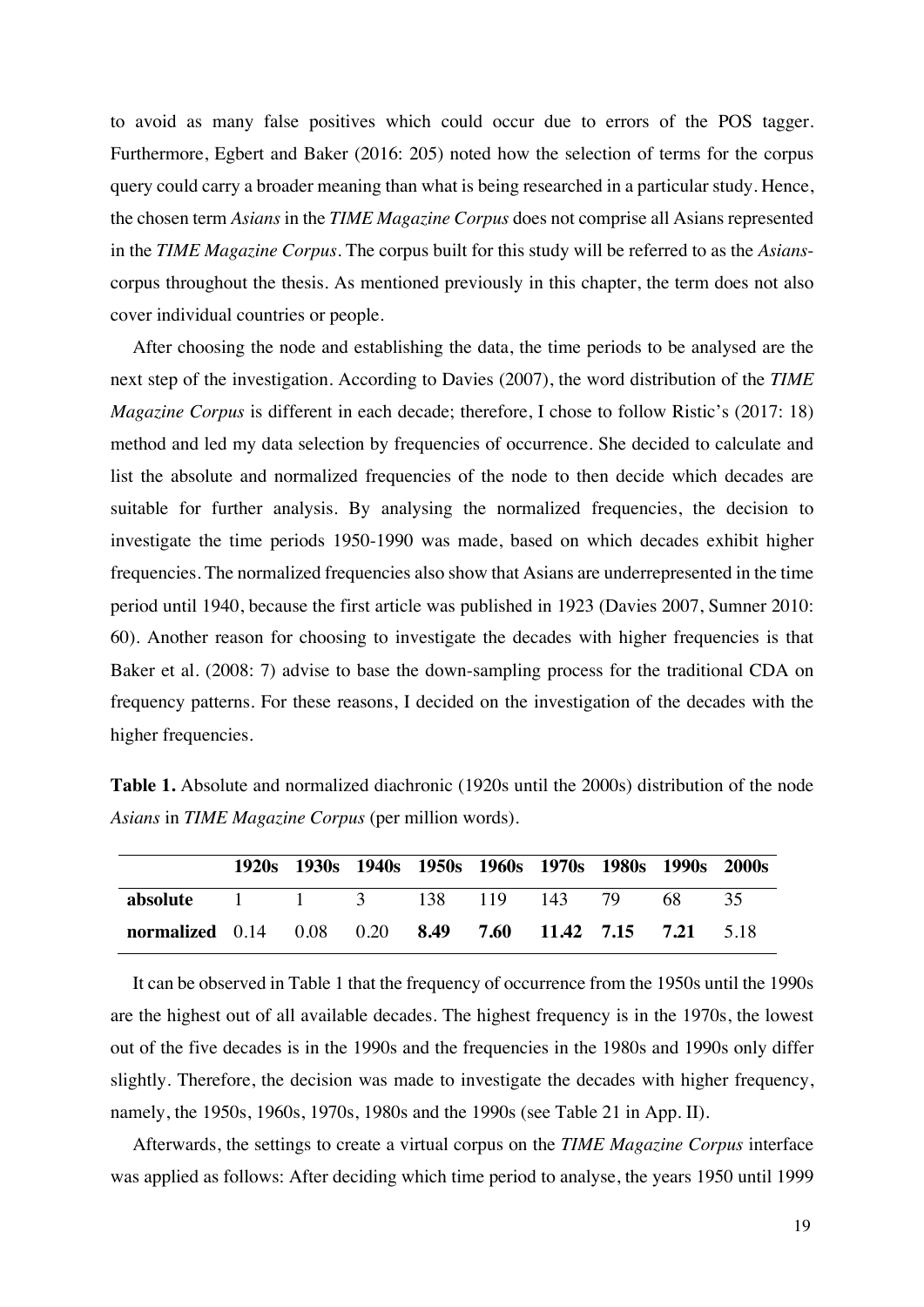are typed. Then, according to the interface rules, the words in text field was completed with the term *Asians*. After submitting the query, a list of articles was then saved. The number of articles, words and occurrence of the node are shown in Table 2.

**Table 2.** Number of articles, words and occurrences of the node *Asians.*

| <b>Corpus information</b>            | #       |
|--------------------------------------|---------|
| Number of articles                   | 388     |
| Number of words                      | 178,500 |
| Number of occurrences of node Asians | - 547   |

After establishing the corpus containing the node *Asians*, the first step of the discourse historical analytic approach is to give an overview of the relevant historic events which concerned the Asians as well as an overview of the *Time* magazine format. Afterwards, an investigation of the social actors occurring in the *Time* magazine will follow.

In order to research the most recurring social actors in the *Time* magazine discourse about Asians and their linguistic representation, a wordlist of the corpus with the node *Asians* is produced by using the *TIME Magazine Corpus* interface function list. Since the interface does not allow creating a wordlist of the entire corpus, I decided to use the POS tags  $n^*$  for noun and pp<sup>\*</sup> for personal pronoun to create the list according to the definitions of social actors provided by Fairclough (2003: 145). Fairclough (2003: 145) compiled a list of variables of how social actors, who are "participants in clauses", are represented (more detailed explanation will follow in subchapter 5.2). After selecting the most recurrent social actors, the *TIME Magazine Corpus* interface was used to produce a list of collocations and concordances for the social actors' analysis. At this point, I decided to investigate two different spans of words from the node.

Samaie and Malmir (2017: 6) present the top ten collocates of the words *Islam* and *Muslim* with their frequency of occurrence in the corpus and their frequencies both five words to the left and five words to the right of the node. Considering the size of my corpus (178,500 words) compared to the size of Samaie and Malmir's (2017) corpus (670,000 words), however, I decided to use the 4:4 span length, as Stubbs (2001: 29) suggested. He argued that "significant collocates are found with a span of 4:4." Furthermore, I will also include a bigram collocation analysis (1:1), as according to Pak and Paroubek (2010: 1325) bigrams are able to capture sentiment expressions, especially useful for the predication strategy to label social actors as more or less positive or negative (Reisigl and Wodak 2016: 33). Furthermore, the threshold of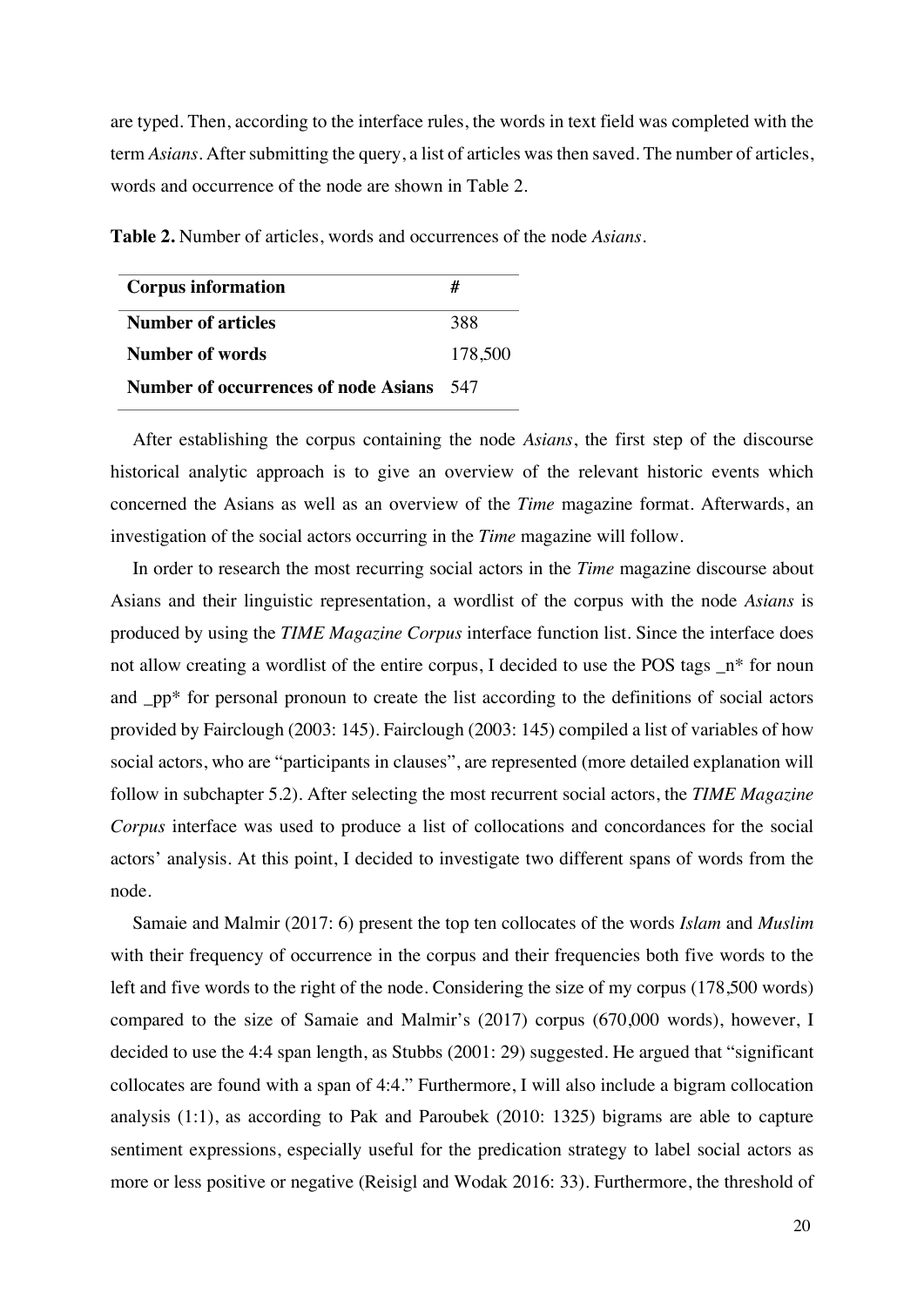significance of the MI score, as well as the frequency of occurrence, is set at 3. This is in line with standard practise in the literature (e.g. Stubbs 1995; Hunston 2002; Durrant and Schmitt 2009; Granger and Bestgen 2014). Furthermore, the *TIME Magazine Corpus* interface suggests these settings per default, with the explanation regarding the MI score being that it removes words like *the*, *to* or *with*, which usually occur more frequently in texts (Davies 2007).

Moreover, to contribute to a more detailed overview of the results, the collocations were first made with the POS tags  $_n^*$  (for all nouns),  $_v^*$  (for all predicates) and  $*$  for all available POS tags on the *TIME Magazine Corpus* interface. This decision is further supported by the fact that the nomination and predication strategies described by Reisigl and Wodak (2016: 33) heavily rely on nouns and verbs as linguistic devices. These strategies are part of the DHA (Reisigl and Wodak 2016: 33).

The output of the collocates always consists of a MI score, which provides information about the strength of the collocation to be investigated. The MI score represents the significance or relevance of the collocations (McEnery et al. 2006: 56). Therefore, the top ten collocates, if available, will be displayed first sorted by the MI score and then also by frequency of occurrence since the results sorted by frequency of occurrence might exhibit a different pattern and thus reveal additional information about the discourse. Furthermore, I decided to follow Samaie and Malimir's (2017) decision to only analyse the discursive strategies nomination and predication and not go beyond the scope of this thesis.

Lastly, a concordance analysis will follow, as Baker et al. (2008) discussed the advantages of the investigation of concordances leading to more discourse insights. Therefore, the corpus linguistic approach is followed by a more qualitative analysis of concordance lines, which furthermore shows the triangulation aspect.

#### **4.2 DHA (CDA)**

As mentioned in chapter 4.1, the CDA will be performed on down-sampled texts of the *TIME Magazine Corpus* with the node *Asians*. As Baker et al. (2008: 285) suggest, one way of downsampling is to choose a random sample where the node occurred with the highest frequency. Baker and Levon (2015: 225) also decided to choose the articles with the most references of the nodes. Then, the qualitative analysis was done by first doing a macro-analysis and then a micro-analysis, as suggested by Reisigl and Wodak (2016: 42). The macro-analysis will focus more on the structure and the description on what topic the text is about and then for the microanalysis the focus will lie on giving answers to the questions given by the DHA framework.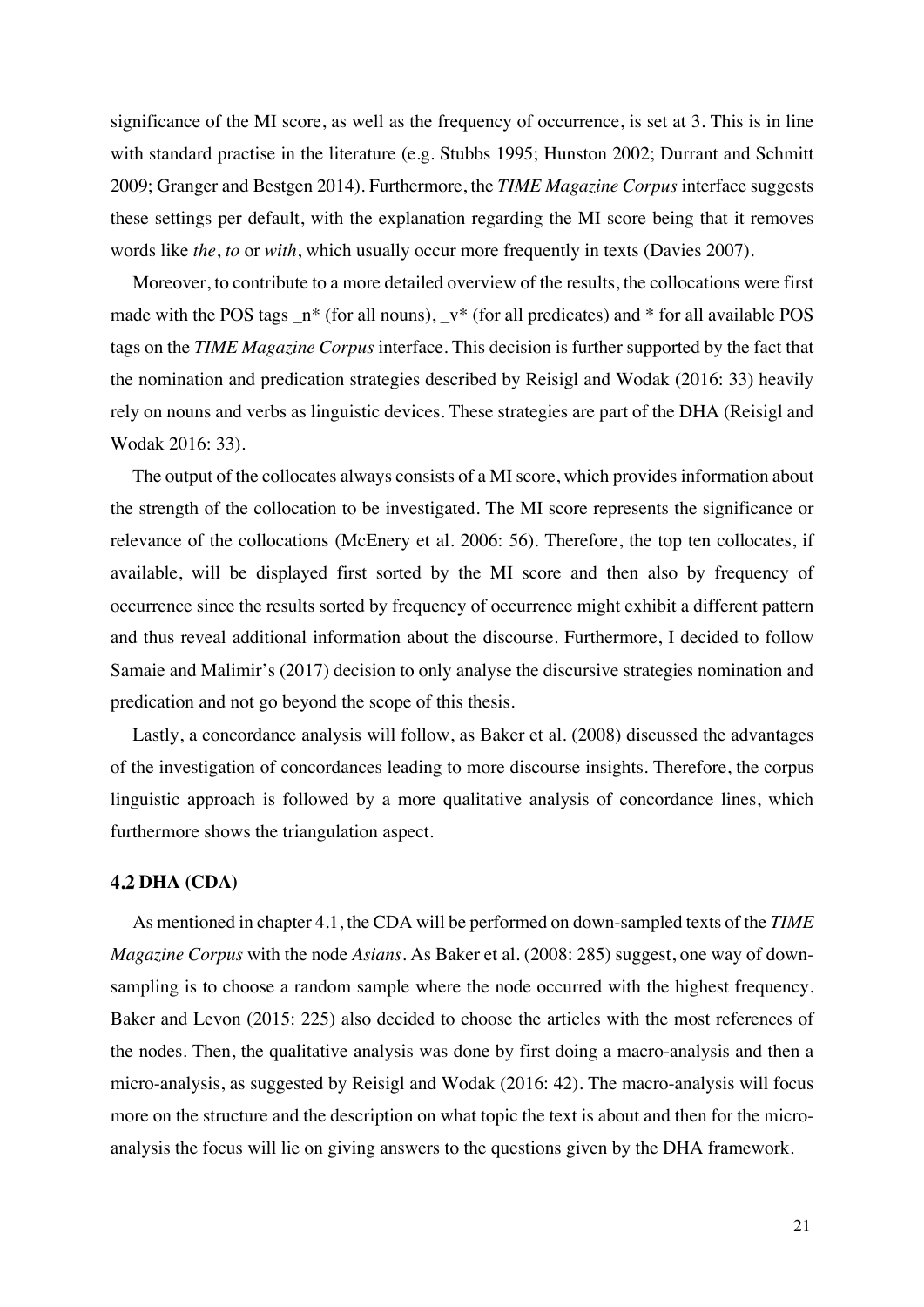To analyse one article of each decade would go beyond the scope of this study, since the purpose of this analysis is to illustrate the method. Thus, only one every other decade (1950s, 1970s and 1990s) will be examined to still provide diachronic information.

In order to conduct CDA, the texts to be analysed had to be chosen by down-sampling. To avoid "cherry picking" or in other words choosing texts intentionally, as described by Baker and Levon (2015: 222), the down-sampling was based on frequency of occurrence of the word that was used to build the corpus with the node *Asians*. For each decade to be investigated, the year in which the node occurred most frequently was chosen; afterwards, the articles containing the term *Asians* with the highest frequency of occurrence were picked to be analysed. Table 3 provides information about the date, frequency of occurrence per million of *Asians* in the year the article was published, title and URL of the articles to be investigated.

**Table 3***.* Date, frequency of occurrence of the node *Asians* per million words in the year of occurrence, title, author and URL of the article.

| Date                   | <b>Title</b>                                | <b>Frequency</b> | Nr. of<br>words | <b>Author</b>  | <b>URL</b>                                                              |
|------------------------|---------------------------------------------|------------------|-----------------|----------------|-------------------------------------------------------------------------|
| July 9th,<br>1956      | <b>CANADA:</b><br><b>East Meets</b><br>West | 14.57            | 300             | NI             | http://www.time.com/time/m<br>agazine/article/0,9171,89346<br>7,00.html |
| August<br>12th, 1972   | <b>UGANDA:</b><br>The Unwanted              | 35.13            | 620             | NI             | http://www.time.com/time/m<br>agazine/article/0,9171,87799<br>2,00.html |
| November<br>18th, 1993 | "The Perils of<br>Success"                  | 16.14            | 1662            | James<br>Walsh | http://www.time.com/time/m<br>agazine/article/0,9171,97974<br>6,00.html |

As depicted in Table 3, the frequencies of occurrence differ in each year. The highest frequency of occurrence of the node occurs in the article from 1972. Furthermore, there is also a difference in the number of words per article. The longest article entitled "The Perils of Success" and published in 1993 is also the only one providing information on who wrote the article. The other two articles do not state the author.

The DHA framework focuses on five discursive strategies which make the analysis more efficient regarding which linguistic devices are used systematically at different levels of linguistic categories and complexities (Reisigl and Wodak 2016: 33). The first strategy described as the nomination strategy addresses the in- and out-group construction with the help of discursive devices like membership categorizations, metaphors, metonymies and synecdoches. The second strategy described as predication proposes to label the social actors as positive or negative by focusing on implicit and explicit predicates in the texts. The third,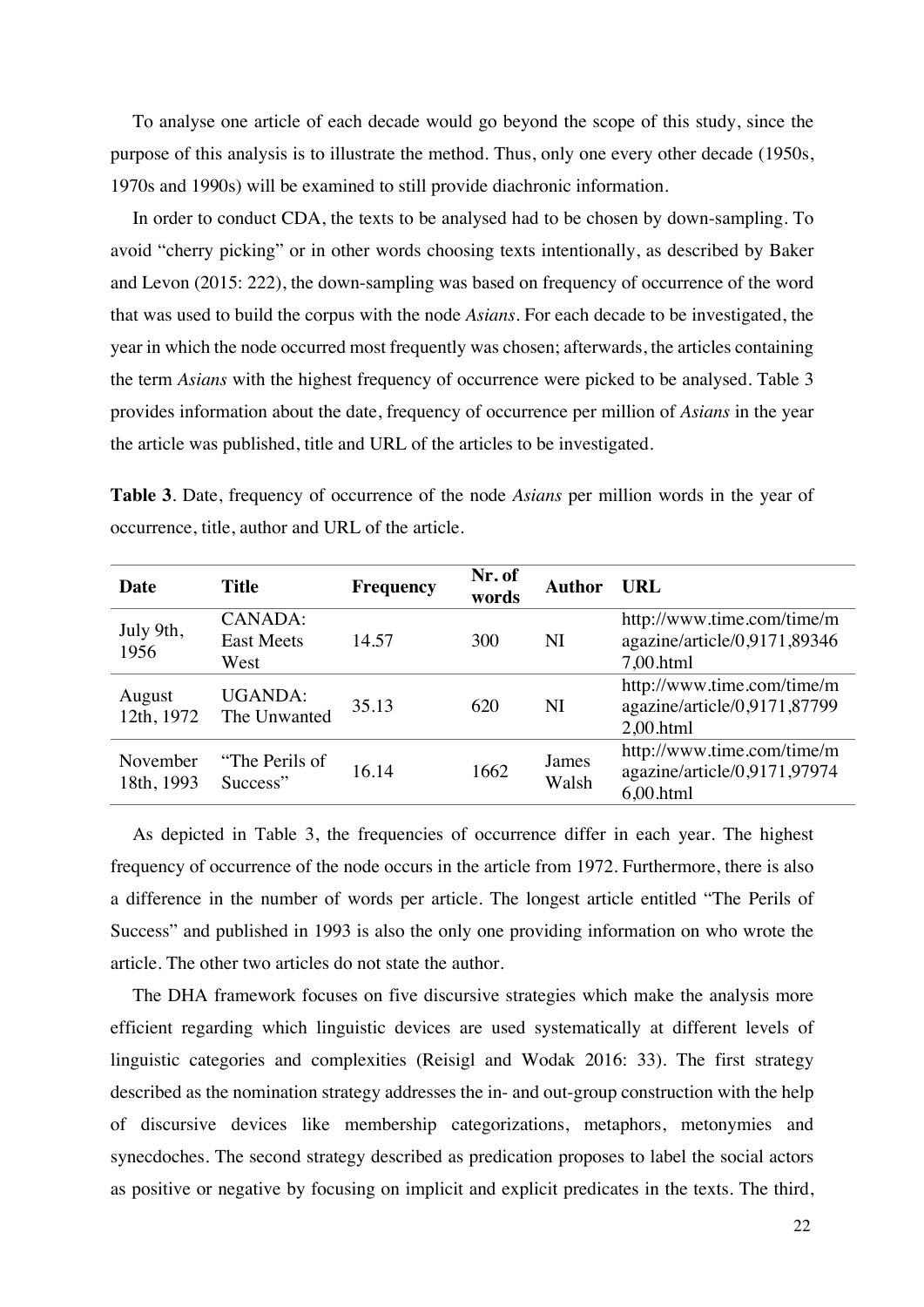argumentation strategy, addresses the positive or negative assignments with the help of topoi used for possible political inclusion or exclusion. The fourth strategy called perspectivization focuses on locating the speaker's opinion towards something. This can be analysed by the discursive devices, such as report, description, narration or quotation of events or utterances. Finally, the fifth strategy, described as intensification, addresses the adjustment of an epistemic status of a message, which is realized through intensifying or mitigating the illocutionary force of utterance (Reisigl and Wodak 2016: 33; Samaie and Malmir 2017: 4).

The articles will be examined in the order of how they are listed in Table 3. As elucidated in chapter 4.2, there will be a macro-analysis of the article followed by a micro-analysis on which the two first strategies, composed by Reisigl and Wodak (2016: 33), are focused on. The reason why only the first two questions out of five are considered is that the analysis serves an illustrative purpose. Treating all five questions would exceed the scope of the case study. Furthermore, a similar restriction is applied by Samaie and Malmir (2017).

#### **5. Results and Analysis**

Results are preceded by background information both on the history of Asians in the U.S. as well as the *Time* magazine (subchapter 5.1). Subsequently, the results of the CACDA are presented and discussed (subchapters 5.2, 5.3, 5.4). And finally, the CDA of three *Time* magazine articles are investigated (subchapter 5.5).

#### **Background Information on History and the** *Time* **Magazine**

#### **5.1.1 Historical Background**

As described in chapter 4, there are several steps to follow in order to be able to conduct a CDA. In this section, tackling the case study research question *How are Asians represented in the TIME Magazine Corpus both linguistically and diachronically?* starts by establishing the socio-political and historical context in which the discursive practices might be embedded (Reisigl and Wodak 2016: 31). Furthermore, the decision was made to analyse the decades 1950-1990; therefore, the historical context information of this time period will be outlined.

Two of the main historical events connecting Asian people with the United States between 1950 until 1990 is the aftermath of World War II (1939-1945) and the ongoing Vietnam war (1959-1975) (Lowe 1996: 3-5). After World War II, Asia was both a source of benefits but also a threat for the U.S.; on the one hand, the immigrants in the U.S. were the main workforce and therefore important for the domestic national force (Lowe 1996: 5). Yet, the Asian states were known as the external rivals in overseas imperial war (Lowe 1996: 5). Even after World War II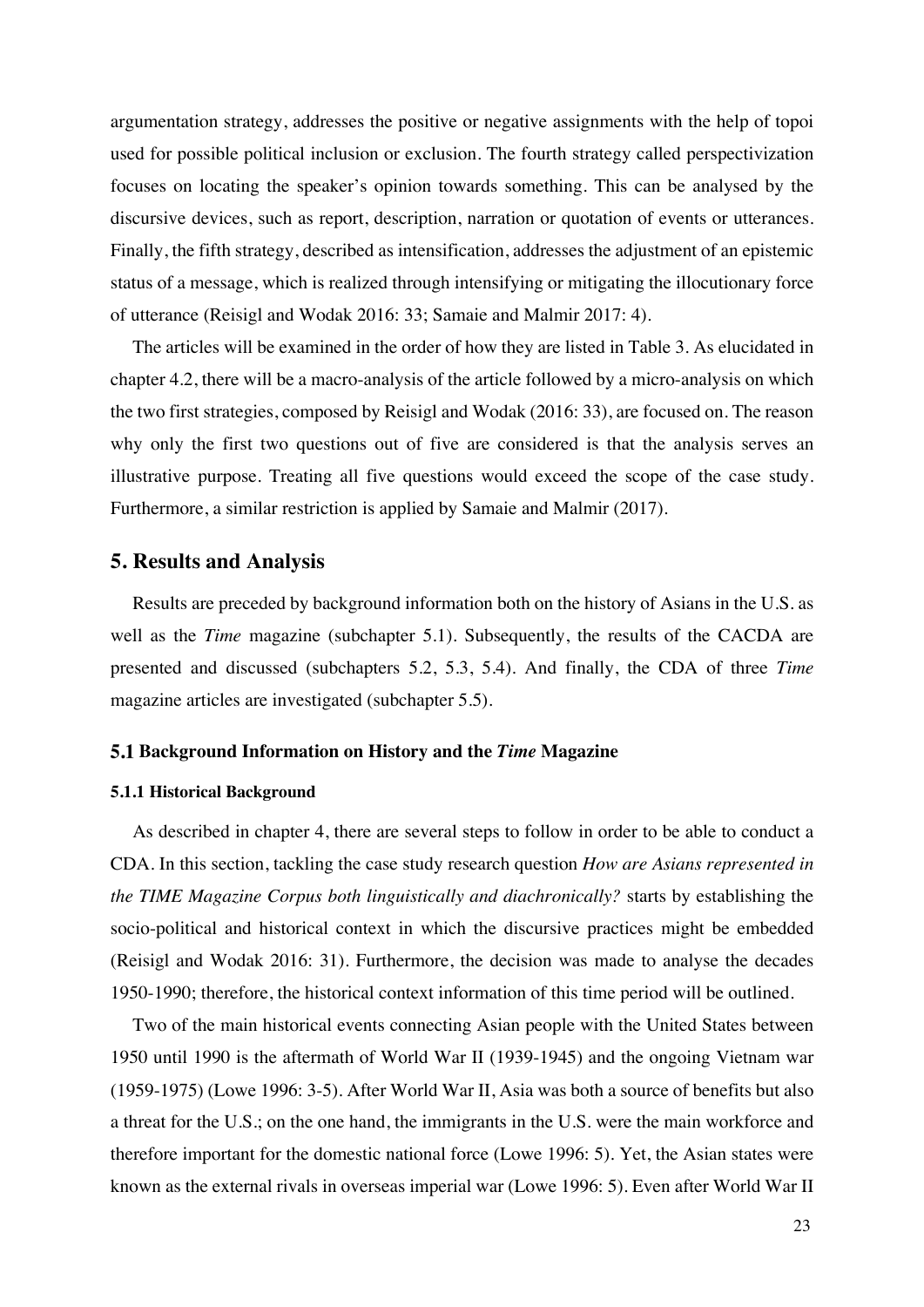ended, the Asians were still depicted as the enemy until 1970 (Lowe 1996: 102). Among other factors, this discourse contributed to the justification of the Cold War (Lowe 1996: 102).

Furthermore, Lowe (1996: 178) described the representation of Asia and Asians in the United States as the U.S. orientalism of the twentieth century, similar to the European orientalism where non-Western characteristics were portrayed as barbaric and incomprehensible. In this period, Asians faced naturalisation laws and exclusion acts, which were only starting to change after the Immigration and Nationality Act of 1965 causing the exclusion act contracts to be invalidated (Lowe 1996: 7). As a result of this period of exclusion, most Asians in the U.S. are Asian-born rather than a multiple-generation group.

Moreover, the wars from 1950 to 1970 proved to be the base of the U.S. investment and material extraction in Asia. By 1990, the U.S. overstretched their imperial influence which then resulted in the fall of the world economic force and the rise of Japan and Germany (Lowe 1996: 18). Another notable socio-historic context is provided by social movements, such as the civil right movement of Asian people in the U.S., joining other ethnicities such as African Americans, Native Americans and Latinos in the 1960s and 1970s (Lowe 1996: 18).

Ono and Pham (2009) further explained in their book about American Asians and the media that there are historical and mainstream representations of Asians in the U.S. media. They argued that Asians are also striving for independence (Ono and Pham 2009: 168). Especially sub-topics like "yellow peril discourse", gender, sexuality and threat are known to be represented in the media (Ono and Pham 2009: 25, 45, 63).

#### **5.1.2 Background on the** *Time* **Magazine**

After establishing the historical context regarding the topic Asian people in the U.S., historical information about the magazine format of the *Time* itself might provide some insights as well. The *Time* magazine, a magazine that is published weekly, has gone through changes over the years after being founded in 1923 (Sumner 2010: 61). For instance, between 1930 and 1940 the magazine dealt with some competition from the radio and the economy (the Great Depression in 1933), but the magazine was able to not only remain stable but even gain popularity during such times (Sumner 2010: 76). The reason for this development, Sumner (2010: 78) elaborated, lies in how the *Time* magazine reported news and facts in an era where factual and objective information about the economy was needed. In 1960, political and social changes dominated the magazine headlines, due to civil rights and women's movements (Sumner 2010: 139). Then later, in the 1980s and 1990s, with the upcoming of new technology and new media, the magazine format was again facing competition. Unlike the time of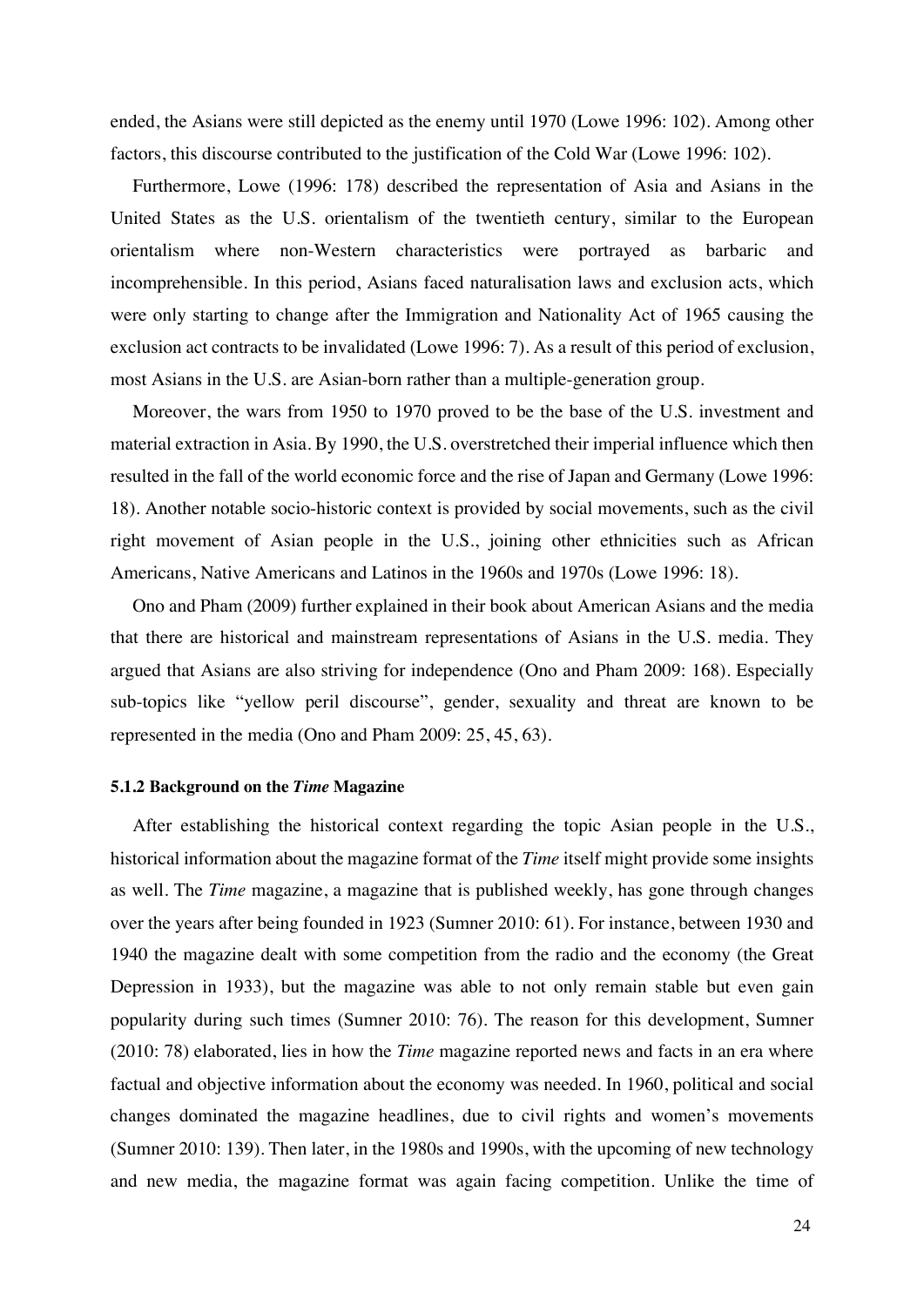competition from radio and economy in the 1930s, the technological advances caused not only some advantages but also disadvantages when it came to the *Time* magazine. Sumner (2010: 209) described its transformation and struggle. On the one hand, the Internet was an unknown territory for many people; on the other hand, new possibilities emerged such as editor-reader communications. However, Sumner (2010) also noted the change in coverage, where the topics focused on lighter, more entertainment based areas such as pop culture and focused less on one specific area rather than providing facts researched by experts (Sumner 2010: 210-211).

A survey of magazine journalism professors conducted in 2007 listed the *Time* magazine as one in the top five most influential magazines of the  $20<sup>th</sup>$  century (Sumner 2010:49). Furthermore, it has to be noted how Henry Luce, one of the original founders, is noted to have influenced the political decision makings in 1950 (Baughman 1987: 158). Sumner (2010: 62) described the rhythmic effect as the main linguistic characteristics of the *Time* magazine, a legacy left by one of the co-founder Briton Hadden. The sentences would sometimes start with participles or verbs and end with nouns. They were also known to have created new words, namely: *kudos* and *male chauvinist*. The language used in the magazine was also interpreted as colloquial and highbrow, and therefore of interest for linguists (Sumner 2010: 62, Millar 2009).

#### **CACDA Social Actors**

Social actors, according to Fairclough (2003: 145-146), are "[p]articipants in clauses" and are among other representations realized through the following variables: "inclusion" or "exclusion". The focus is put on the latter describing two kinds of exclusion of social actors, namely suppression and backgrounding. Suppression is realized by not appearing in the text, whereas backgrounding is explained as the social actor "mentioned somewhere in the text, but having to be inferred in one or more places" (Fairclough 2003: 145). Another realization of social actor is if they are embedded in the text as a noun or pronoun, which also leads to the next variable: the grammatical role. The social actor is defined "[…] as a [p]articipant in a clause […] within a [c]ircumstance (e.g. in a preposition phrase […])." Furthermore, the question if the social actor is "[…] the [a]ctor in processes […] or the [a]ffected or [b]eneficiary [...]" is another variable of the representation of social actors. Moreover, social actors can be represented impersonally or personally, as for example referring to the *police* as 'the filth' (Fairclough 2003: 146). Social actors can be named or classified and be specific or generic. The more detailed examples and variables are listed in App. III).

The social actors are investigated by using the POS tags  $_n^*$  (noun) and  $\pi$  (personal pronoun) to create a list (see chapter 4).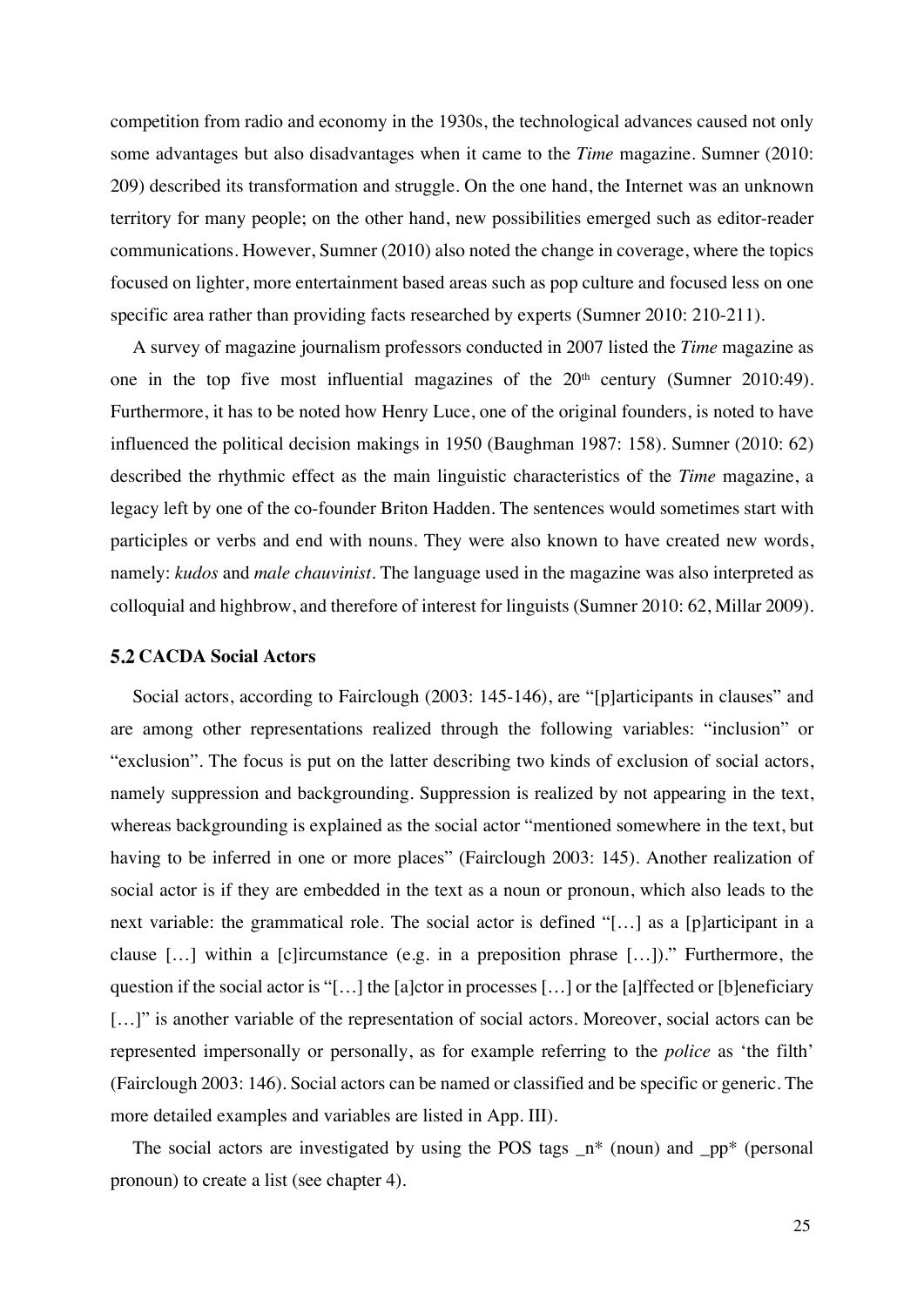In Table 4 the social actors are listed and sorted by frequencies of occurrence in the entire *TIME Magazine Corpus*. Further details are provided on the percentage of the social actors in the *Asians*-corpus based on the word count. I decided to showcase nine social actors, since the lowest percentage of the social actor presented by Samaie and Malmir (2017: 8) was 0.18 indicating that they chose to only list social actors occurring at least more than 10% in their corpus.

| Rank | Word          | Frequency | Percentage |
|------|---------------|-----------|------------|
| 1    | U.S.          | 741       | 0.42       |
| 2    | they          | 725       | 0.41       |
| 3    | Asians        | 547       | 0.31       |
| 4    | we            | 291       | 0.16       |
| 5    | people        | 269       | 0.15       |
| 6    | president     | 249       | 0.14       |
| 7    | government    | 240       | 0.13       |
| 8    | Africa        | 206       | 0.12       |
| 9    | <b>Blacks</b> | 171       | 0.10       |

**Table 4.** Rank, word frequency and percentage of social actors in the built the *Asians*-corpus.

Since the case study is conducted mainly for comparison purposes of the method and the main focus is on the representation of Asians in the *TIME Magazine Corpus*, the analysis part of the study will focus in more detail on the social actor *Asians*, whereas the other social actors will be discussed in less detail, not to elongate the thesis but still providing findings for the sake of completeness of the used approach.

As it is illustrated in Table 4, *U.S.* is the most frequent social actor in the *Asians*-corpus, occurring even more often than the term that has been used to build the corpus. The collocation analysis was done as follows: In order to ensure the connection to Asians, first the collocates were built by typing social actor and *Asians*. This produced a list of concordances showing how many times these two terms occur in the span of 4:4. The output of this query were twelve concordance lines with a MI score below zero indicating that this collocate does not have a significant relevance in the corpus.

This finding might be an explanation that although the *U.S.* is mentioned very frequently in the discourse, the collocation analysis indicates that the *U.S.* is the social actor in the background (Fairclough 2003: 145). Furthermore, a collocational analysis was done with the node *U.S.* and all available POS tags of the *TIME Magazine Corpus*. The top 10 collocates within the span of 4:4 are the following: *involvement, withdrawal, prestige, ally, ambassador, diplomats, concerned* and *delegate.* These collocates explain to an extent how the U.S. is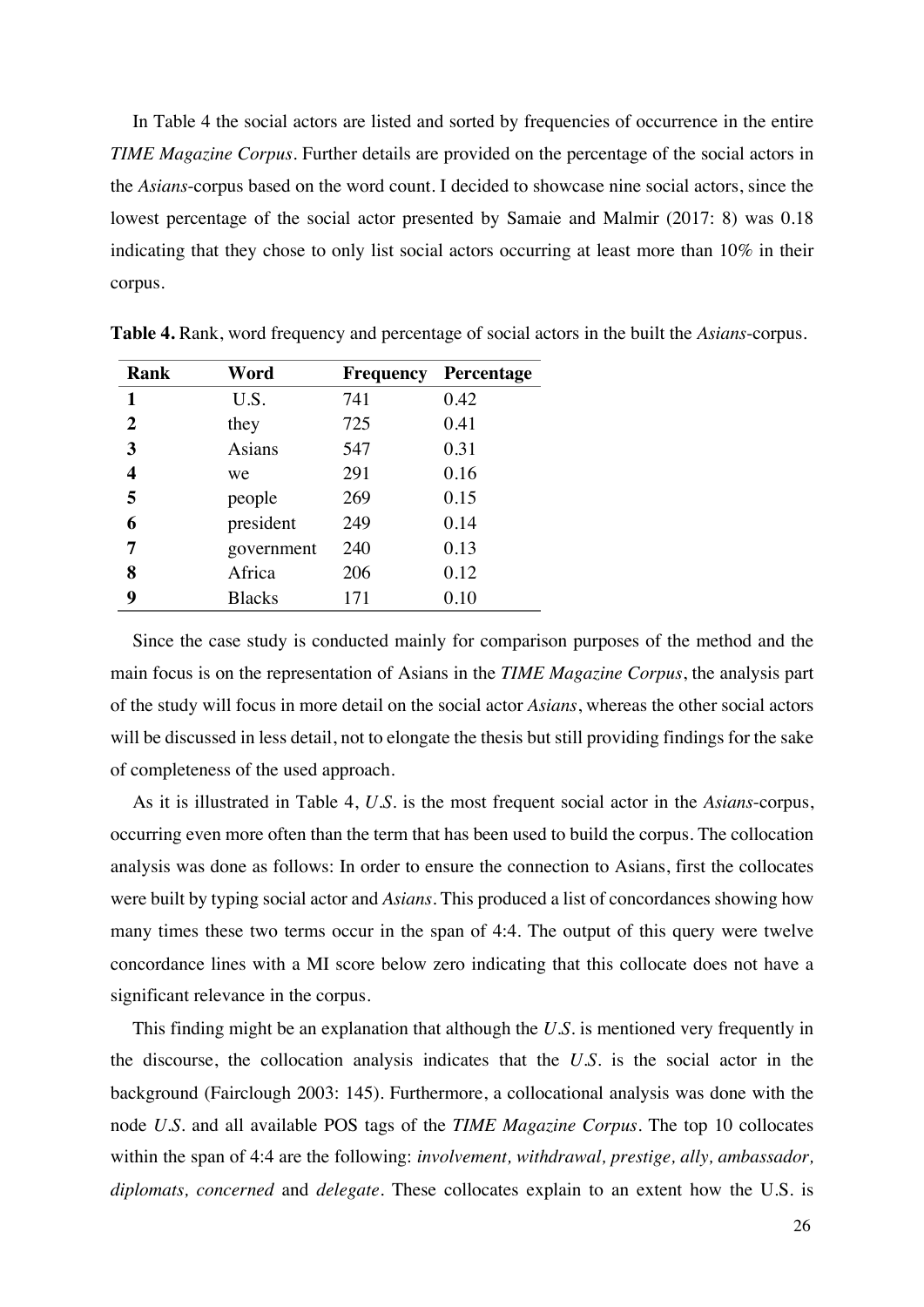represented as the in-group of the discourse. The collocates might indicate the political involvement of the U.S. with regards to foreigners. The concordance analysis shows for example that *involvement* is mostly linked to the involvement of the U.S. in the Vietnam war and *withdrawal* concerns the withdrawal of the military force of the U.S. in Vietnam, supporting the general role of the U.S. being the active force in the discourse. These findings, furthermore, align with the historic events of the Vietnam war in the 1970s (Lowe 1996: 3).

Samaie and Malmir (2017: 9) argued that Reisigl and Wodak's (2016: 33) DHA is among other devices characterized by the use of the linguistic-discursive device of the first-person pronoun *we* to categorize the inclusion of a social actor in the discourse and the third person pronoun *they* to characterize social actors as the out-group of the discourse. A disadvantage of this assumption, however, is discussed by Mulderrig (2011: 567), explaining that the personal pronoun *we* might be both inclusive and exclusive in the discourse. Therefore, the collocational analysis of the personal pronouns is done by including the node *Asians* within the span of 4:4, as suggested by Samaie and Malmir (2017: 9). The query produced only four collocates with a MI score below zero and it was therefore not possible to perform a concordance analysis and determine if *we* was used for the in-group or the out-group. Since the collocational analysis of *they* also only resulted in 7 hits with a MI score of below zero, the comparison could not be performed.

The social actor *people* and collocational analysis within the span of 4:4 with the node *Asians* did not provide enough hits to generate a cohesive context, since there were only two hits significant to analyse and therefore not enough data to be analysed critically.

Concerning the social actor *president,* the decision was made to follow the same approach as Samaie and Malmir (2017: 9) and treat *president* the same as the social actor *people* since they are also human beings. The collocational analysis of the social actor *president* did not provide information about its influence on the discourse regarding Asians. The query of *president* and *Asians* only provided two hits.

Samaie and Malmir (2017: 9) did not perform a collocation and concordance analysis of the word *government* concerning which country the government refers to and therefore only examine the occurrences rather than the collocates. In the case of the *Asians*-corpus, the following countries were involved: countries in Europe, such as England and France, the United States, Australia as well as several Asian states such as China, India, Japan and South Vietnam. It was not possible to connect the relation of the *government* to the Asians, since there were only four hits. The finding of the different government references indicate that the *Time* magazine was interested in reporting political events in general.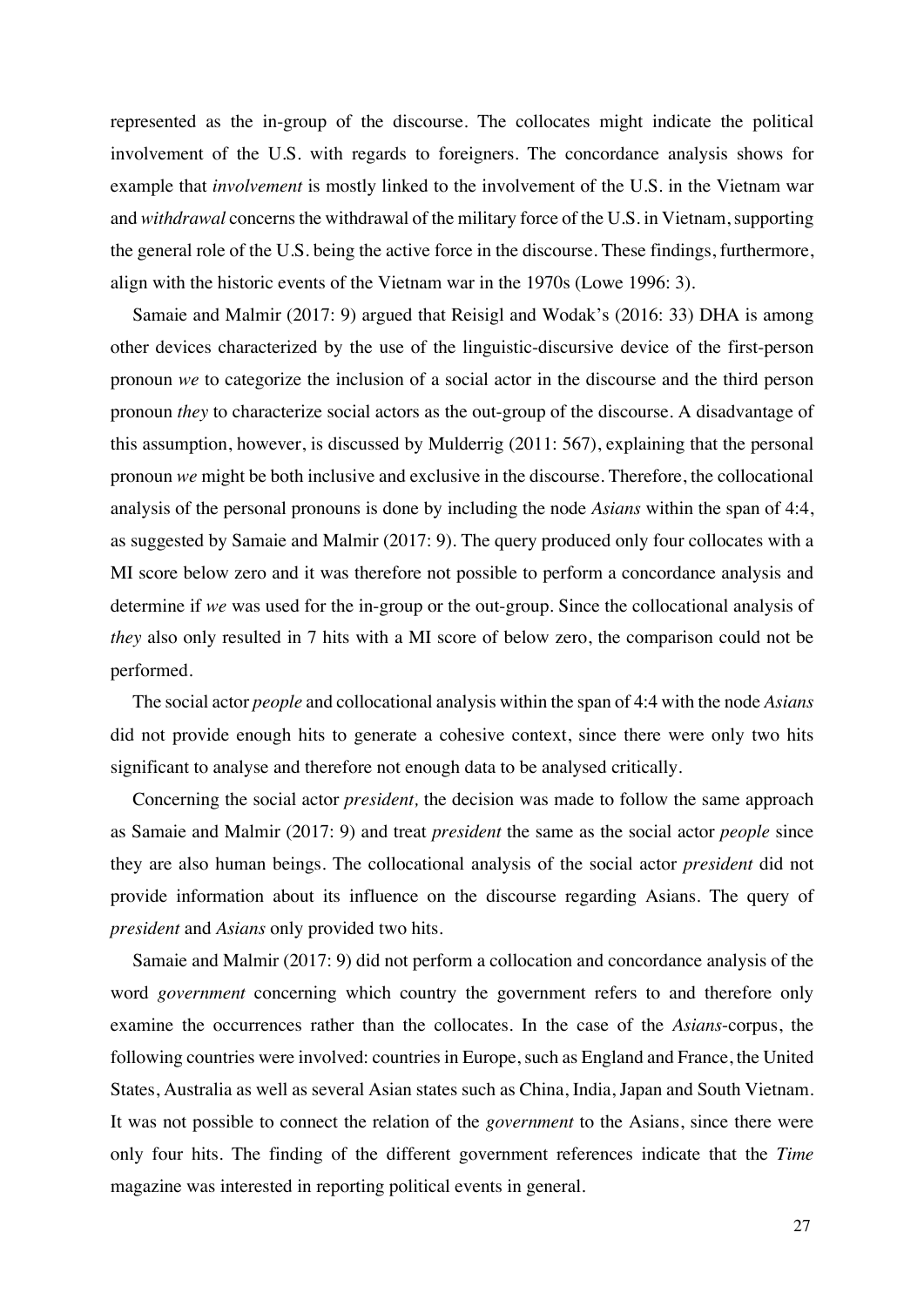Moreover, the resulting 11 collocates and concordances of the social actor *Africa* and its concordance analysis revealed how in the 1950s and early 1960s the immigration of the Asians into South Africa was reported and then later on in the 1960s and in the 1970s the focus changed on the immigration discourse of Asians in East Africa. This might be another indication about how the *Time* magazine is interested in reporting events occurring in the ex-colonial states.

Last but not least, the social actor *Blacks* will be analysed. The collocates resulting after the query with *Blacks* and *Asians* produced 20 hits and therefore exhibit the highest frequency of occurrence with the word *Asians*. The concordance analysis revealed how the collocate *Blacks* occurs in an enumeration of different ethnic minorities therefore providing more support for the suggestion that *Asians* and in this case *Blacks* as well are the out-group of the discourse (Fairclough 2003: 145).

#### **CACDA 1:1**

#### **5.3.1 CACDA Bigram 1:0**

First, the bigram collocates in the span of 1:0 are considered, beginning with nouns, verbs and then all the available POS tags on the *TIME Magazine Corpus* interface. In the following tables, the numbers under the decades correspond to frequency of occurrence of the collocates.

**Table 5.** Noun collocates with the span 1:0 formed with the node *Asians* sorted by MI score in a descending order.

| 1:0 noun collocates Total freq. 1950s 1960s 1970s 1980s 1990s MI score |  |                 |     |  |      |
|------------------------------------------------------------------------|--|-----------------|-----|--|------|
| neutralist                                                             |  |                 |     |  | 6.35 |
| <b>Southeast</b>                                                       |  | $\sim$ 1 $\sim$ | 2 1 |  | 493  |

**Table 6***.* Noun collocates with the span 1:0 formed with the node *Asians* sorted by overall frequency of occurrence in a descending order.

| 1:0 noun collocates Total freq. MI score |               |      |
|------------------------------------------|---------------|------|
| Southeast                                |               | 4.93 |
| neutralist                               | $\mathcal{R}$ | 6.35 |
| East                                     | $\mathbf{z}$  | 2.73 |

As is depicted in Table 5, the noun collocate *neutralist* takes the first spot in the list with the highest MI score out of the three collocates, only occurring in the 1950s. The same does not apply when the frequency of occurrence is looked at, in which case the collocate *neutralist* occurs less often than *Southeast*. Historically, the term *neutralist* was used during the Cold War,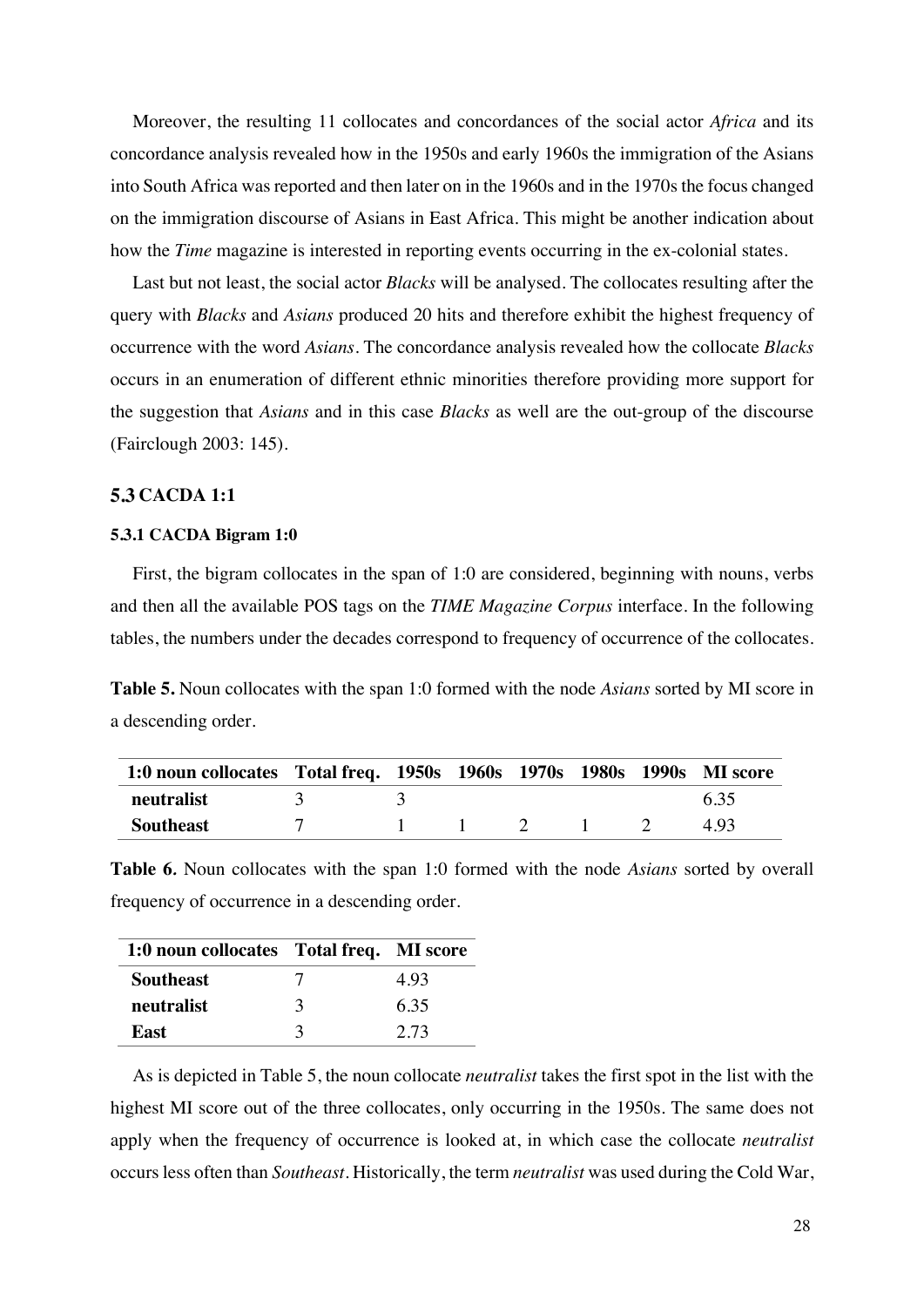describing Asian states' view as neutral since they did not chose neither the side of the U.S. nor that of the Russian and therefore label the *neutralist Asians* as the out-group of the context (Brecher 1962: 232-233). Example (1) describes the debates and political discourse between the U.S. and the Kremlin (Russia) and how *neutralist Asians*, such as India, are depicted as an important factor to be persuaded:

(1) A lot of talk now could possibly stall or check such positive Western moves as the European Defense Community or increased pressure on the Red Chinese. But the Russian bid for a conference has growing support among West Europeans and neutralist Asians. (*Time,* 1953/05/04, National Affairs: 5,000 Words).

The other collocate in Table 6 belongs to the geographical category. *Southeast* appears both more often and has a higher MI score than *East*. Since *East* has a low frequency as well as a MI score lower than 3 (Ellis and Simpson-Vlach 2009: 65-66), the concordance analysis of the collocate will not be conducted and the result does not appear in Table 5. In the case of *Southeast* Asians (Cambodians, Laotians, Hmong, and Vietnamese according to Goyette and Xie 1999: 26), it has to be noted that the term occurs in every decade but concordance analysis did not yield any findings connecting to the historical events.

The collocates that occurred while analysing the word span length of 1:0 with a verb did not fall into the frequency of occurrence threshold that was set at the beginning of the study (see chapter 4.1). The same occurred when the 0:1-word span was set to analyse the noun and node collocates.

When all available POS tags were tested to build collocates with the node Asians with the span 1:0, some new results were found:

**Table 7.** Top 10 collocates with the span 1:0 formed with the node *Asians* and all available POS tags (\*), sorted by MI score in a descending order.

| 1:0 collocates Total freq. 1950s 1960s 1970s 1980s 1990s MI score |                |                             |                             |                             |      |
|-------------------------------------------------------------------|----------------|-----------------------------|-----------------------------|-----------------------------|------|
| 50,000                                                            |                |                             | 7                           |                             | 6.7  |
| neutralist                                                        | 3              | 3                           |                             |                             | 6.35 |
| expelled                                                          | 3              |                             | 3                           |                             | 6.23 |
| fellow                                                            | $\overline{4}$ | $\mathcal{D}_{\mathcal{L}}$ |                             |                             | 5.71 |
| central                                                           | $\overline{4}$ |                             |                             | 3                           | 5.26 |
| Ugandan                                                           | 3              |                             | 3                           |                             | 4.98 |
| <b>Southeast</b>                                                  | 7              |                             | $\mathcal{D}_{\mathcal{L}}$ | $\mathcal{D}_{\mathcal{A}}$ | 4.93 |
| free                                                              | 6              | 6                           |                             |                             | 4.61 |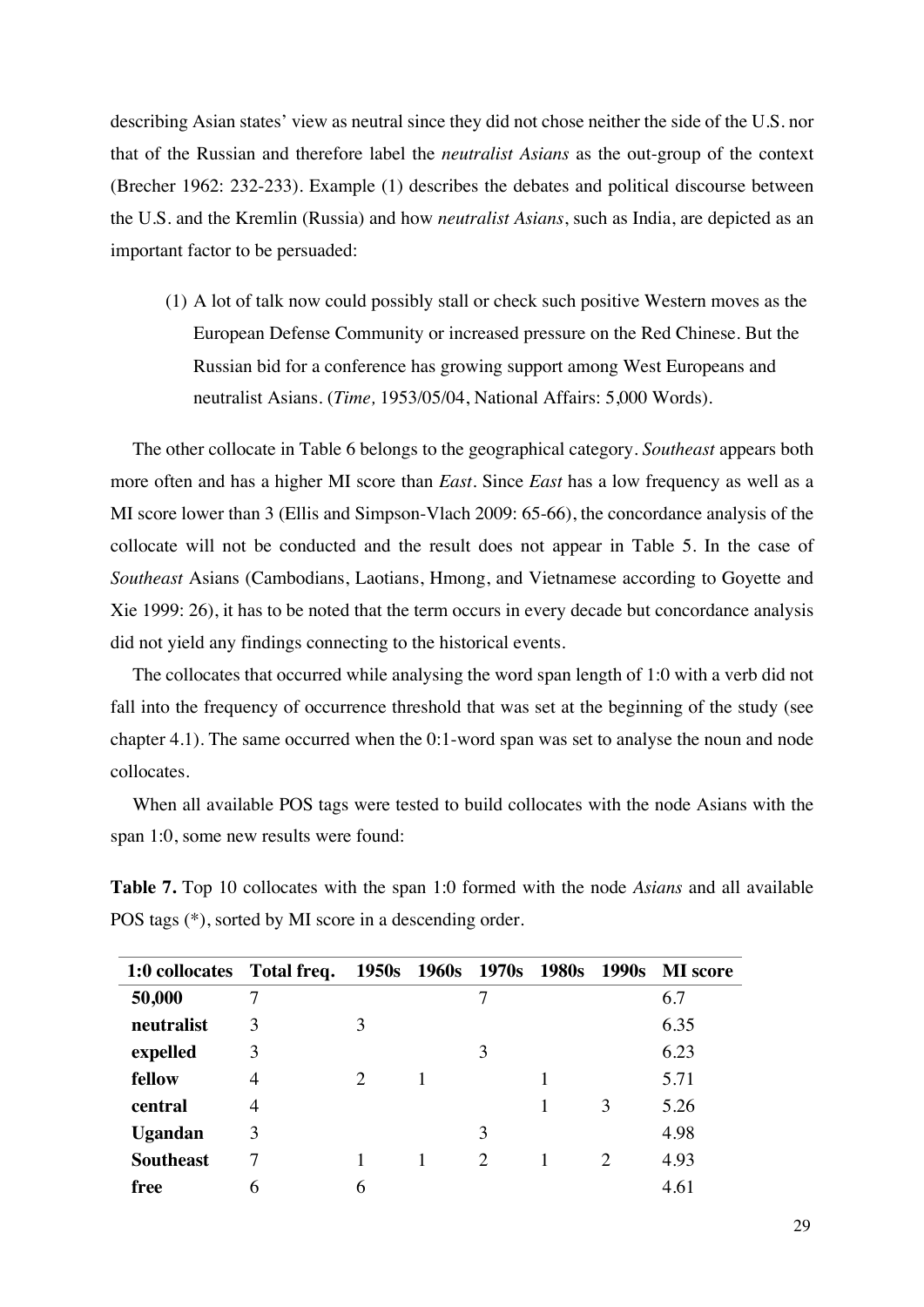| many  |  | . .           | <b>.</b> |      |
|-------|--|---------------|----------|------|
| other |  | $\sim$<br>. . | <b>.</b> | 3.46 |

Table 7 shows how in the 1:0 span word length mostly adjectives are appended to the list. The collocate with the highest MI score, however, is a number *50'000* which only occurs in the 1970s. The concordance analysis reveals how the expulsion of 50'000 Asians of British Citizenship in 1972 by Uganda's President Idi Amin at the time is mentioned throughout the 1970s. The concordance analysis of the collocates *expelled* and *Ugandan* have also been connected to the discourse. Overall, the themes of displacement and immigration are reinforced. Furthermore, the collocate *fellow* and its concordance analysis did not match a historic event. The notion of *free* Asians only occurred in the 1950s, which might be connected to the civil rights movement mentioned in subchapter 5.1.1 (Lowe 1996: 18). Nevertheless, there is not enough evidence to support this connection. Moreover, the term *central* Asians is exclusively used in the late 1980s and 1990s. In this case, there is no clear argument as of why it was not tagged as a noun, since in the previous observations geographical terms like *Southeast* and *South* combined with Asians were tagged as nouns. The expression of quantity collocation *many* occurs in each decade, but it was not possible to generalize the context to a common theme. Finally, the collocation *other* also does not provide additional information about the discourse, but it is an indication of the concept of out-group (see subchapter 2.6).

| 1:0 collocates Total freq. 1950s 1960s 1970s 1980s 1990s |    |                |                |                |                |    | <b>MI</b> score |
|----------------------------------------------------------|----|----------------|----------------|----------------|----------------|----|-----------------|
| the                                                      | 73 | 17             | 20             | 22             | 9              | 5  | 1.09            |
| and                                                      | 69 | 14             | 22             | 8              | 17             | 8  | 2.41            |
| ,                                                        | 38 | 6              | 6              | 7              | 6              | 13 | 0.25            |
| of                                                       | 34 | 10             | 4              | 11             | $\overline{4}$ | 5  | 0.96            |
| many                                                     | 16 | 4              | 4              | 5              | 2              |    | 4.34            |
| to                                                       | 15 | $\overline{4}$ | 2              | $\overline{4}$ | $\overline{4}$ |    | 0.15            |
| ٠                                                        | 11 | 5              | 1              |                |                | 3  | $-1.21$         |
| by                                                       | 10 | 2              | 4              | 3              |                |    | 1.64            |
| other                                                    | 9  |                | $\overline{2}$ | 5              |                |    | 3.46            |
|                                                          |    |                |                |                |                |    |                 |

**that** 9 5 2 1 1 0.59

**Table 8.** Top 10 collocates with the span 1:0 formed with the node *Asians* and all available POS tags (\*), sorted by frequency of occurrence in a descending order.

Out of the terms in Table 8, only *many* and *other* show MI scores which exceed the threshold of significance. However, due to the high frequency of occurrence it might still be worthwhile to take a closer look at all of these terms which have not been discussed yet.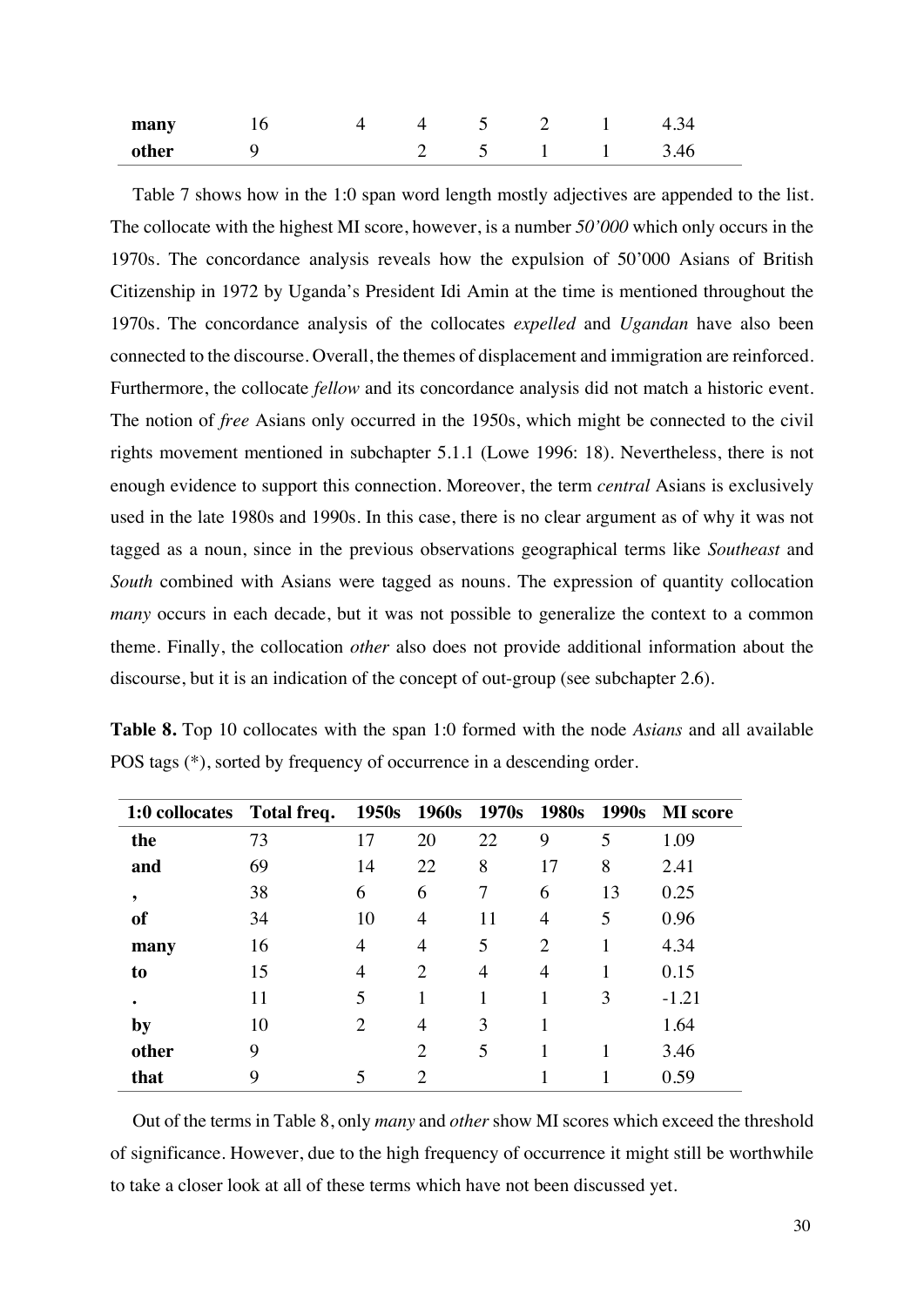According to Biber et al. (1998: 29 and 52), it is common that general function words such as *the* and *and* occur with a very high frequency. Furthermore, Rapp (1999: 521) argued that "[f]unction words are often highly ambiguous and their co-occurrences are mostly based on syntactic instead of semantic patterns."

A similar characteristic is also observed with punctuation marks such as period '.' and comma ','. The high frequencies of occurrence in this case, however, is a product of the preprocessing step called "tokenization", in which a text is cut up into tokens by "locating word boundaries" (Palmer 2000: 11). Nevertheless, the frequencies of occurrence of punctuation marks can be used to predict text genres and may contain useful stylistic information (Stamatos et al. 2000: 808-809). But since it is not possible to compare the frequencies of occurrence with another corpus, it is difficult to analyse this aspect in more detail.

The general function word collocate *of* is preceded by an expression of quantity 15 out of 34 times. It is not possible to generalize the context in which *of Asians* occurs. Further concordance analysis of the collocate *to* did not lead to any general theme related to Asians, while the same applies to the collocate *by*.

Concordance analysis of the collocate *that* indicates how *that Asians* is followed by modal verbs, such as *must* (2x) and *should* (2x) (4 times out of 9 times). However, these frequencies only describe the discourse to a certain extent and cannot be generalized for the entire corpus.

In general, in Table 8 it is also apparent how low the MI scores are for the general function words. This underlines their relevance within the span lengths and corpus size and therefore indicates how these words might not reveal much information about the discourse in the texts. For example, the MI score for the punctuation mark is below zero, which indicates that the word *Asians* does not often occur at the beginning of a sentence.

#### **5.3.2 CACDA Bigram 0:1**

**Table 9.** Verb collocates with the span 0:1 formed with the node *Asians* sorted by MI score in a descending order.

| 0:1 verb collocates Total freq. 1950s 1960s 1970s 1980s 1990s MI Score |    |   |   |  |      |
|------------------------------------------------------------------------|----|---|---|--|------|
| think                                                                  |    |   |   |  | 4.81 |
| fighting                                                               |    |   |   |  | 4.81 |
| are                                                                    | 28 | 8 | 8 |  | 3.43 |
| must                                                                   |    |   |   |  | 3.29 |
| do                                                                     |    |   |   |  | 3.1  |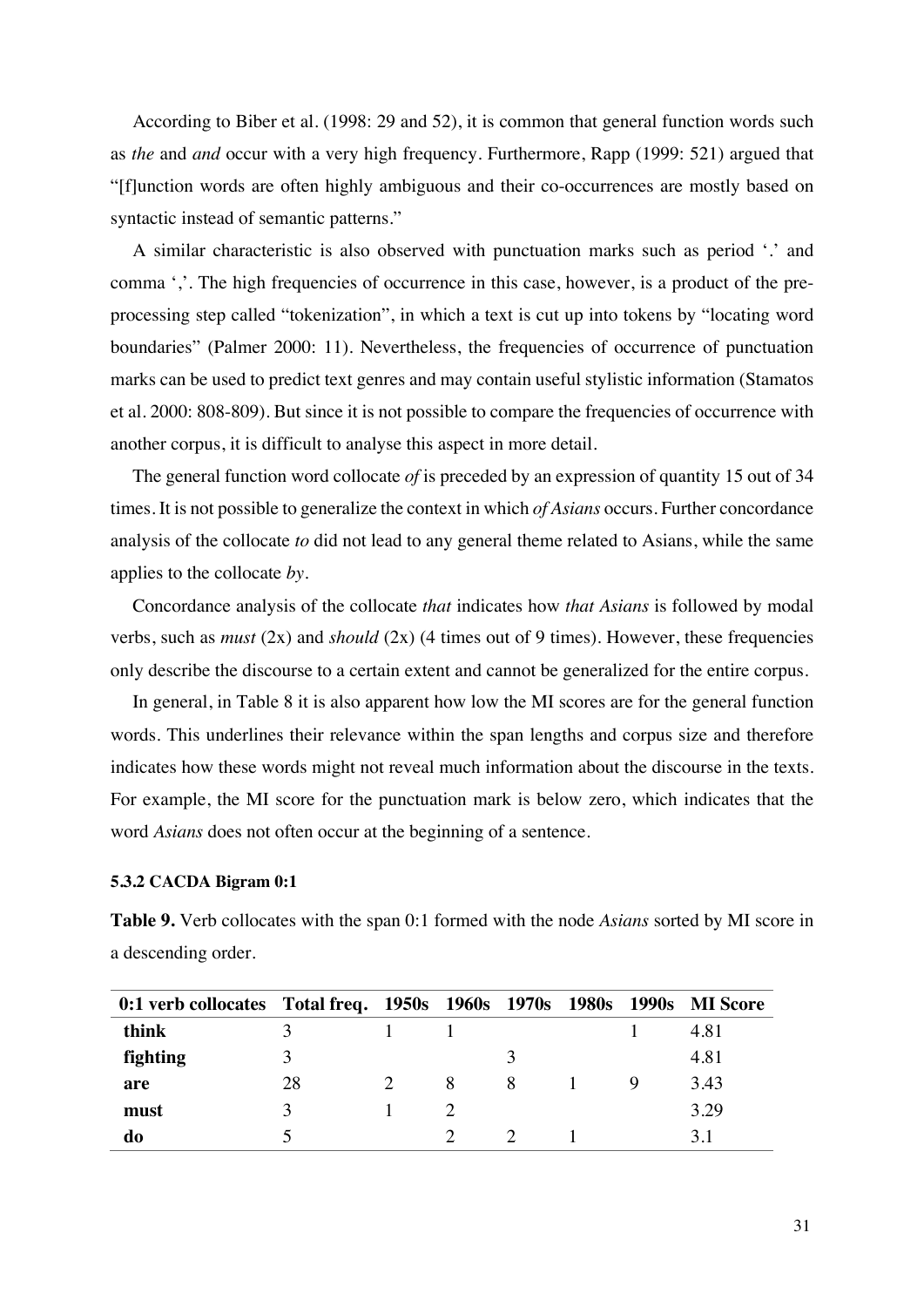As is shown in Table 9, the collocates *think* and *fighting* occur with the highest MI score, therefore indicating their relevance in the corpus in a span of 0:1, occurring once in three different decades. Due to the low frequency of occurrence of the verb *think*, it was not possible to connect and summarize the content into a single broader context, as it was the case for the collocate *neutralist*-Asians another low frequency occurrence in the 1:0 span with nouns. On the other hand, *fighting* occurs only in the 1970s. Concordance analysis revealed that the verb only occurred 3 times in one article. Consequently, it was not possible to detect a general theme.

The collocate *are* taking the second place in the list regarding the MI score while occurring in each decade to be analysed, is taken into the further concordance analysis. The analysis revealed that *are* is used in the active voice 24 times out of 28 times, therefore indicating that Asians are active agents in the discourse. The case of the collocate *must* shows the connection to the collocate *that* listed in Table 8, indicating the relevance of Asians being obliged to act in a certain way, as it is shown in example (2):

(2) As a result, Western Australia's state legislature last week repealed the law, but virtually negated its action by adopting an amendment specifying that Asians must still get government permits to work in the mines. (*Time*, 1963/12/20, Asians, Keep Out!).

The collocate *do* did not yield any results that provide further insights into how the discourse is progressed in the corpus.

| 0:1 verb collocates Total freq. 1950s 1960s 1970s 1980s 1990s |    |   |                       |                |                |   | <b>MI</b> Score |
|---------------------------------------------------------------|----|---|-----------------------|----------------|----------------|---|-----------------|
| are                                                           | 28 | 2 | 8                     | 8              |                | 9 | 3.43            |
| have                                                          | 18 | 5 | 3                     | 2              | $\overline{2}$ | 6 | 2.98            |
| were                                                          | 9  |   | $\overline{2}$        | 4              |                |   | 2.48            |
| will                                                          |    |   |                       | 2              | 3              |   | 2.33            |
| do                                                            | 5  |   | 2                     | $\overline{2}$ |                |   | 3.1             |
| would                                                         | 5  |   |                       | 2              | $\overline{2}$ |   | 2.18            |
| think                                                         | 3  |   |                       |                |                |   | 4.81            |
| fighting                                                      | 3  |   |                       | 3              |                |   | 4.81            |
| must                                                          | 3  |   | $\mathcal{D}_{\cdot}$ |                |                |   | 3.29            |
| can                                                           | 3  |   |                       |                |                |   | 1.91            |

**Table 10.** Top 10 verb collocates with the span 0:1 formed with the node *Asians* sorted by frequency of occurrence in a descending order.

In Table 10, the verb collocates are sorted by frequencies of occurrences, revealing some new collocates that have not been analysed in Table 6. A closer look at the collocate *have* shows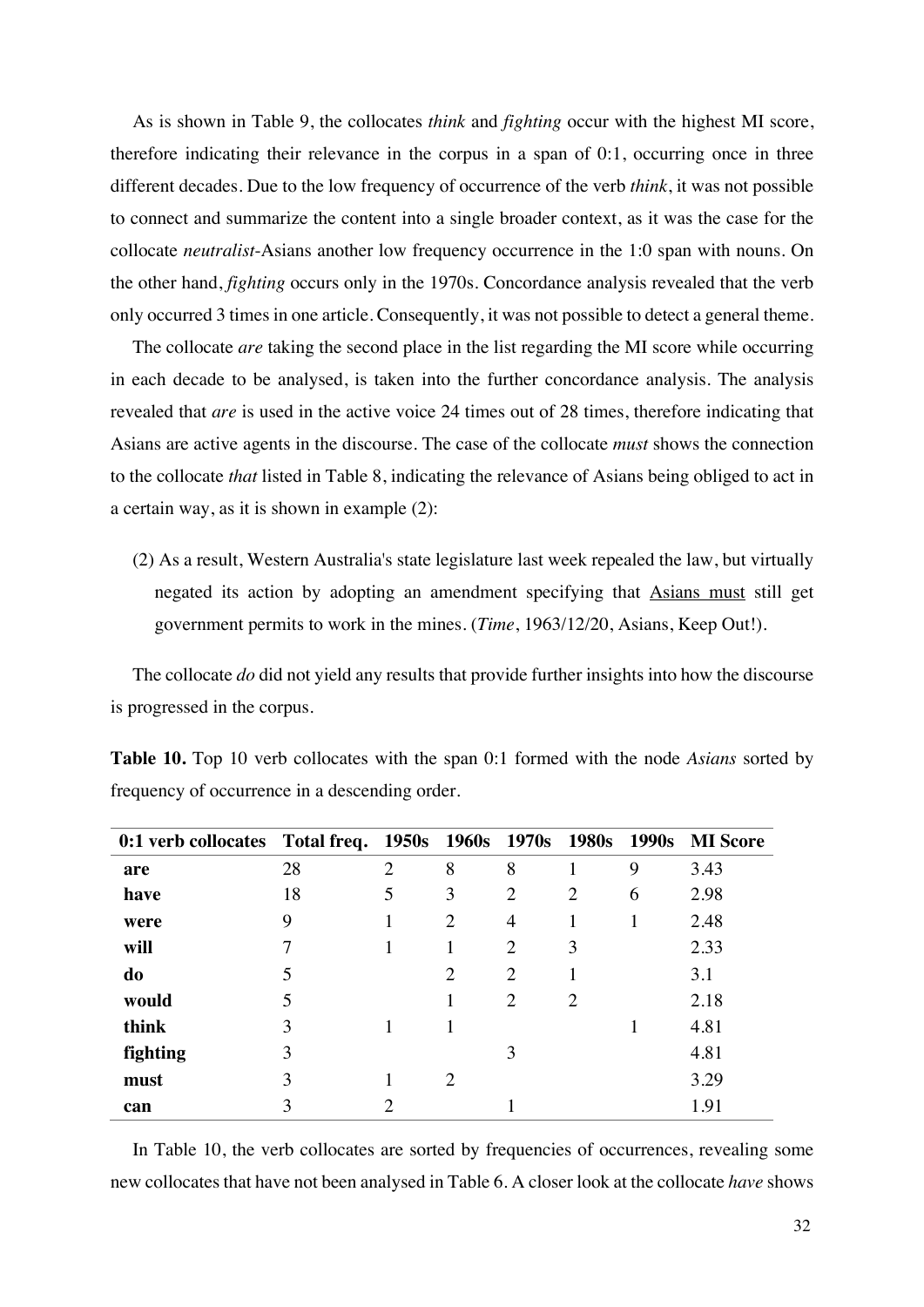that it occurs 18 times in the corpus but has a slightly lower MI score than the minimum MI score threshold. Similar to the collocate *are*, the auxiliary verb *have* occurs in each decade and is used in active voice 16 times out of 18 times, therefore indicating that Asians are active agents in the discourse but it was not possible to connect the occurrences to a general historic event. The collocate *were* occurs in every decade. The concordance analysis of *were* revealed that 7 times out of 9 the auxiliary verb is used in the passive voice. Overall, it is showcased that the auxiliary verbs are used more often in the active voice than in the passive voice. This result might also be an indicator regarding the style of the writer. According to Henley et al. (1995: 64), in journalism the use of the active voice is preferred to the use of the passive voice. Additionally, there are modal verbs such as *will*, *can* and *would*, with an occurrence frequency between 7 and 3. A more detailed concordance analysis of these modal verbs together did not yield any significant result. Nevertheless, there are indications of how these modal verbs are used in the context of Asians getting granted more political and social rights and therefore also attributes to the depiction of Asians as out-group (Lowe 1996: 71).

| 0:1 collocates Total freq. 1950s 1960s 1970s 1980s 1990s |    |                             |                             |                             |   | <b>MI</b> score |
|----------------------------------------------------------|----|-----------------------------|-----------------------------|-----------------------------|---|-----------------|
| think                                                    | 3  |                             |                             |                             |   | 4.81            |
| fighting                                                 | 3  |                             |                             |                             |   | 4.81            |
| are                                                      | 28 | $\mathcal{D}_{\mathcal{A}}$ | 8                           | 8                           | 9 | 3.43            |
| who                                                      | 18 | 3                           | 2                           | 8                           | 4 | 3.33            |
| must                                                     | 3  |                             | $\mathcal{D}_{\cdot}$       |                             |   | 3.29            |
| do                                                       |    |                             | $\mathcal{D}_{\mathcal{L}}$ | $\mathcal{D}_{\mathcal{L}}$ |   | 3.1             |
| still                                                    |    |                             |                             |                             |   | 3.03            |

**Table 11.** 7 collocates with the span 0:1 formed with the node *Asians* and all available POS tags (\*), sorted by MI score in a descending order.

In Table 11, the only collocates not analysed in detail are *who* and *still*, as the other collocates have already been analysed. The collocate *who* occurs throughout the decades and is mostly used in a sentence concerned with the immigration process. The concordance analysis showcased that 9 times out of 18 times the verbs following *Asians who* were *evacuated*, *flew* or *migrated*. This indicates how Asians are again displayed as migrants or displaced people. The collocate *still* which is assigned the lowest MI score is used in the sentences to describe the unchanged state of the Asians' situation.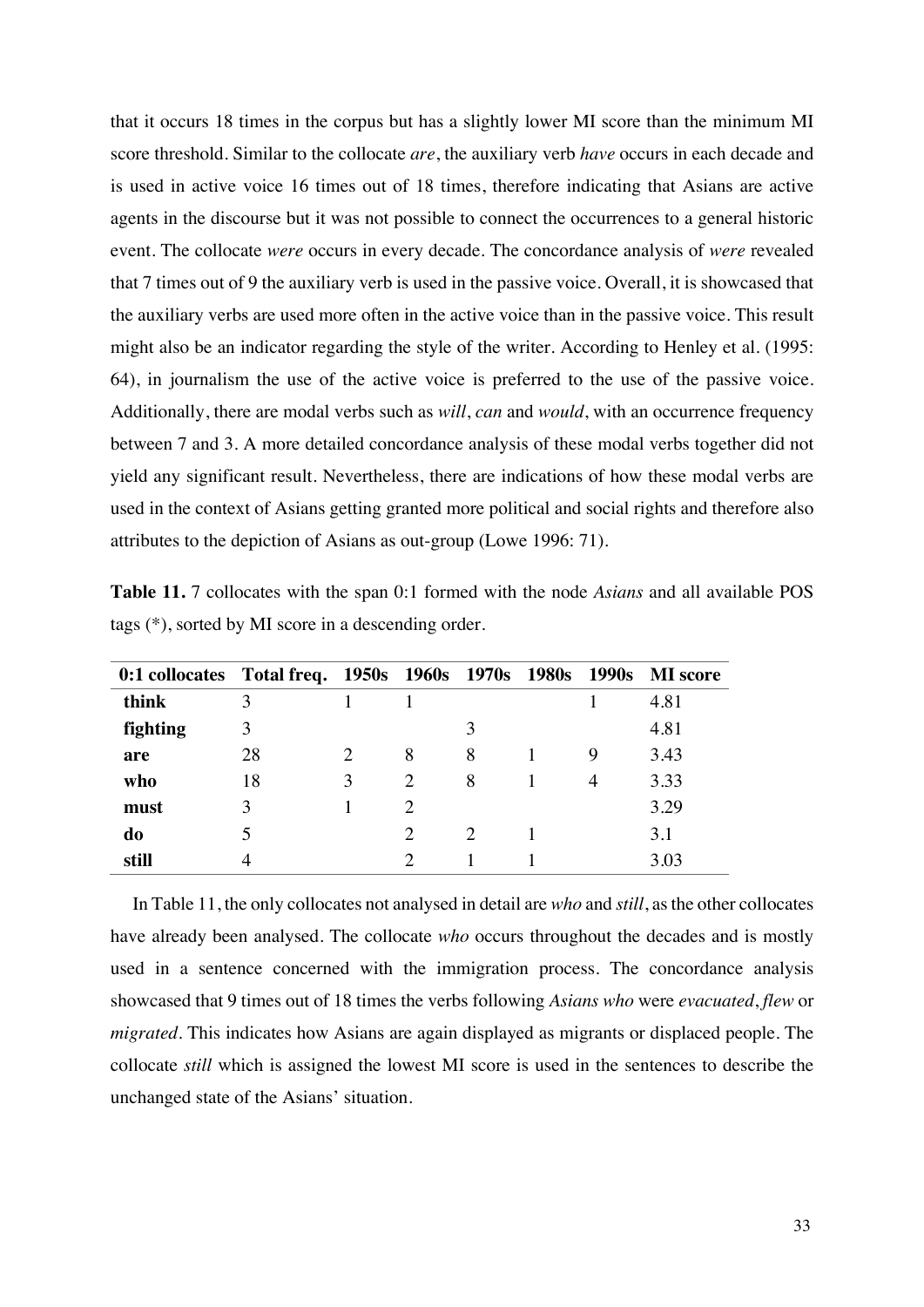| 0:1 collocates Total freq. 1950s 1960s 1970s 1980s 1990s |    |                          |                |                |    |                | <b>MI</b> score |
|----------------------------------------------------------|----|--------------------------|----------------|----------------|----|----------------|-----------------|
| ۰                                                        | 71 | 13                       | 20             | 20             | 11 | 7              | 1.15            |
|                                                          | 62 | 19                       | 15             | 15             | 9  | 4              | 1.29            |
| and                                                      | 61 | 11                       | 13             | 12             | 15 | 10             | 2.23            |
| are                                                      | 28 | 2                        | 8              | 8              |    | 9              | 3.43            |
| in                                                       | 23 | 4                        | 6              | 8              |    | 5              | 0.94            |
| who                                                      | 18 | 3                        | $\overline{2}$ | 8              |    | $\overline{4}$ | 3.33            |
| have                                                     | 18 | $\overline{\phantom{1}}$ | 3              | $\overline{2}$ | 2  | 6              | 2.98            |
| to                                                       | 16 | 3                        | 2              | 6              | 4  |                | 0.24            |
| were                                                     | 9  |                          | $\overline{2}$ | 4              |    |                | 2.48            |
| as                                                       | 9  | 3                        | $\overline{2}$ | $\overline{2}$ |    |                | 1.25            |

**Table 12.** Top 10 collocates with the span 0:1 formed with the node *Asians* and all available POS tags (\*) sorted by frequency of occurrence in a descending order.

The remaining two collocates are *in* and *as*, as depicted in Table 12. The general function word *in* is mostly used to indicate in which geographic place the Asians are located. In 13 out of 23 instances, *in* is followed by geographical denominations, such as Kenya, Uganda or Africa. This hints to how Asians are represented as migrants to the readers of the *Time*  magazine. Furthermore, *as* is used in different ways in the sentences; therefore, it was not possible to find a common statement.

#### **CACDA 4:4**

In this subsection, the results of the 4:4 span collocations will be showcased and analysed. In contrast to subchapter 5.3, the analysis will not differentiate between left-hand span and right-hand span. With a greater span, the actual context, such as sentence boundaries, gets blurred and thus there is no need for such a high level of detail.

**Table 13.** 9 noun collocates with the span 4:4 formed with the node *Asians* sorted by MI score in a descending order.

| 4:4 noun collocates Total freq. 1950s 1960s 1970s 1980s 1990s MI score |    |                             |                             |   |    |   |      |
|------------------------------------------------------------------------|----|-----------------------------|-----------------------------|---|----|---|------|
| <b>Hispanics</b>                                                       | 14 |                             |                             |   |    | 6 | 4.7  |
| <b>Arabs</b>                                                           | 13 | 6                           | 5                           |   |    |   | 4.66 |
| <b>Coloreds</b>                                                        | 26 |                             | 3                           | 8 | 15 |   | 4.59 |
| <b>Europeans</b>                                                       | 24 | 9                           | 8                           | 3 | 3  |   | 4.18 |
| <b>Negroes</b>                                                         | 4  | $\mathcal{D}_{\mathcal{A}}$ | $\mathcal{D}_{\mathcal{A}}$ |   |    |   | 3.77 |
| citizenship                                                            | 5  |                             |                             |   |    |   | 3.35 |
| neutralist                                                             | 3  |                             |                             |   |    |   | 3.35 |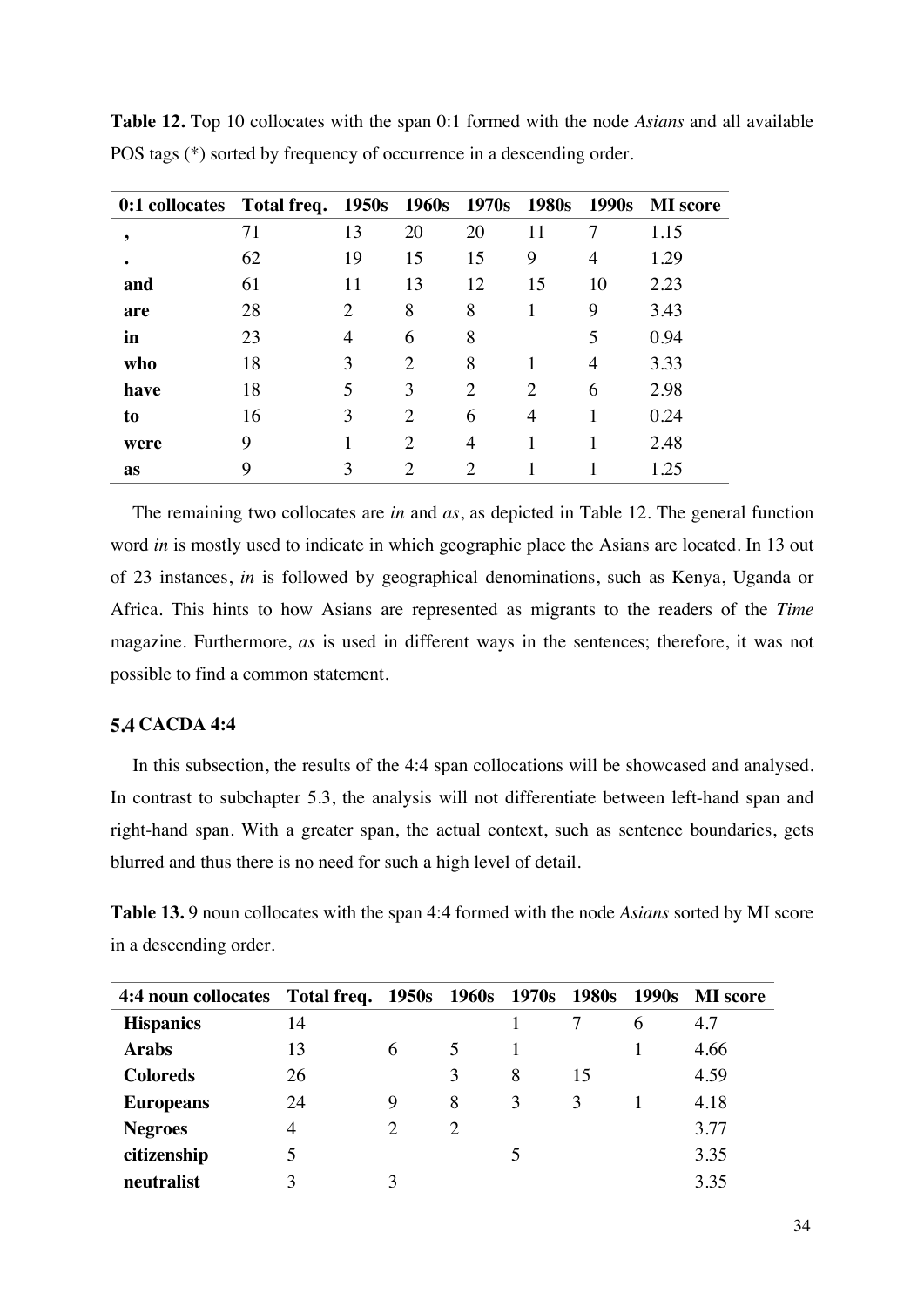| <b>Africans</b> | nε<br>۷C                 | ັ | 10 | ັ |   | <b>.</b> | . .<br>ຸນ . ມ |
|-----------------|--------------------------|---|----|---|---|----------|---------------|
| influx          | $\overline{\phantom{0}}$ |   |    |   | ~ |          | າ ລ<br>ن کے و |

The collocates *Hispanics*, *Arabs*, *Coloreds*, *Europeans*, *Negroes* and *Africans* in Table 13 all occur as an item of a list of ethnic groups. It is interesting, however, to analyse in which decade the groups occur. The collocate *Hispanics* occurs only after the 1970s, indicating a connection to the abolition of the exclusion, as mentioned in subchapter 5.1.1. On the other hand, *Arabs* occurred more often earlier in the century. However, concordance analyses did not yield any results pointing out a historic event or connection to the overall discourse in which the other collocates occurred. *Coloreds* occurs in three decades, with the highest occurrence in the 1980s. According to Thornton et al. (2000: 151), "[s]ome of these publications viewed "colored" as credible but thought it did not distinguish former slaves from Indians and Asians who entered later in the century" pointing out the fact that there was a need to distinguish other ethnic groups.

The collocate *Europeans* occurs in each decade. However, the analysis of the concordances did not yield any information about the context in which Europeans were exactly reported. Nevertheless, the fact that *Europeans* are listed as an ethnic group alongside *Asians* suggests that the *Time* magazine decided to focus on including Europeans in the overall discourse of immigration. The same applies for the collocate *Africans*, since it also occurs in each decade. The collocate *Negroes* only occurs in the 1950s and 1960s and this finding is supported by the fact that according to Thornton et al. (2000: 152) the label *Negros* was first used in the 1950s in newspapers owned by *Whites*. Nevertheless, the occurrence further suggests that Asians are significantly connected to the other out-group which is embodied by the Black/African, coloured people.

The collocate *citizenship* only occurs in the 1970s and the analysis of the concordances revealed that they all occur in the context of Asians' expulsion by the Ugandan president (see Table 7). The collocate with the lowest MI score in Table 13 is *influx*, occurring only in the 1980s, suggesting a migration process to the country that is monitored by the *Time* magazine. This finding adds to the already mentioned aspect of Asians being labelled as the out-group of the discourse.

**Table 14.** Top 10 noun collocates with the span 4:4 formed with the node *Asians* sorted by frequencies of occurrence in a descending order

| 4:4 noun collocates Total freq. 1950s 1960s 1970s 1980s 1990s MI score |  |  |  |  |
|------------------------------------------------------------------------|--|--|--|--|
| <b>Africans</b> 28 5 18 3 1 1 3.3                                      |  |  |  |  |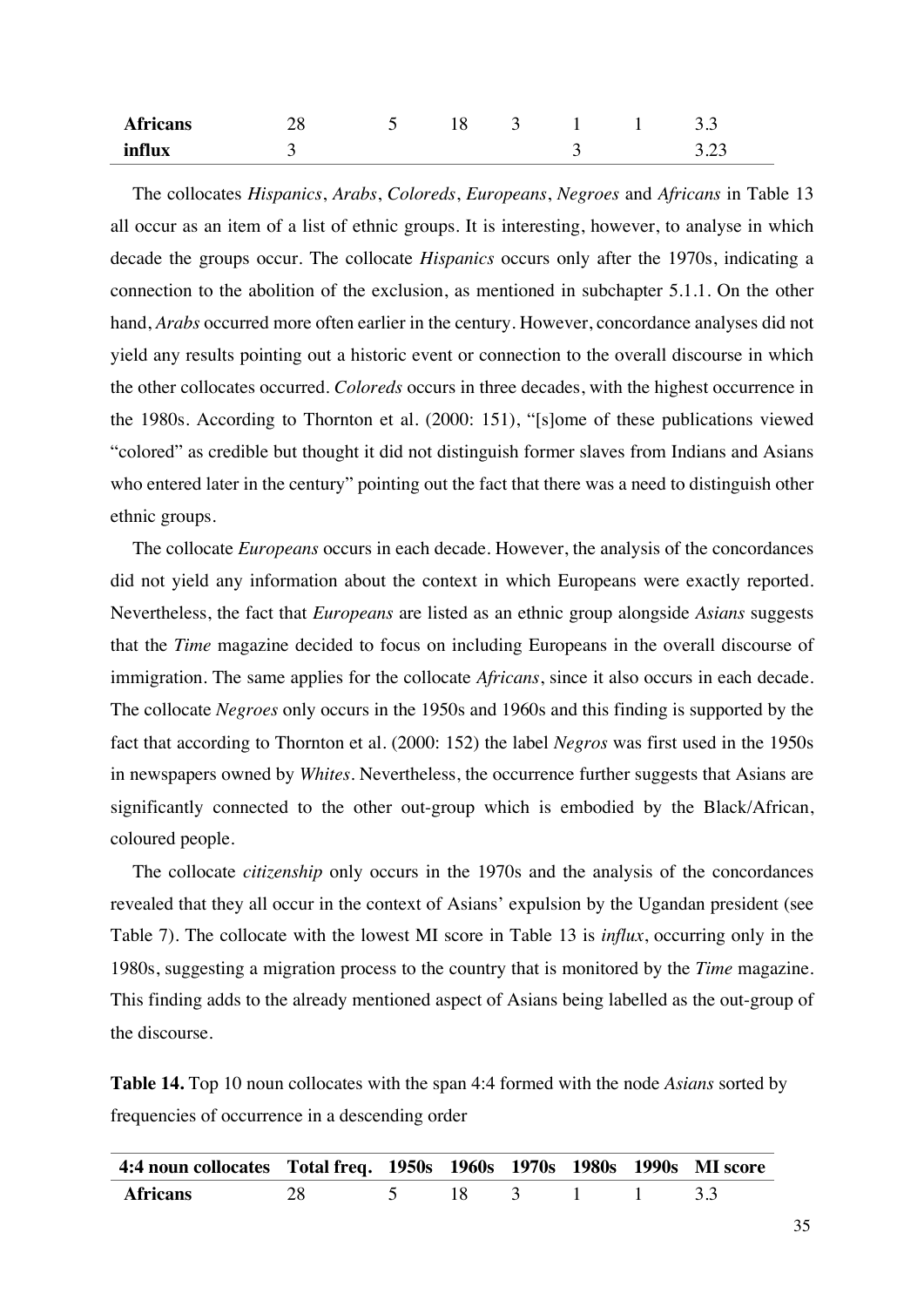| <b>Coloreds</b>  | 26 |                | 3                       | 8              | 15 |                | 4.59   |
|------------------|----|----------------|-------------------------|----------------|----|----------------|--------|
| <b>Europeans</b> | 24 | 9              | 8                       | 3              | 3  | 1              | 4.18   |
| <b>Americans</b> | 22 | $\overline{2}$ | 3                       | 5              | 4  | 8              | 2.81   |
| <b>Whites</b>    | 22 | $\overline{4}$ | 6                       | $\overline{2}$ | 3  | 7              | 2.79   |
| <b>Blacks</b>    | 20 |                | 6                       | 3              | 8  | $\overline{2}$ | 2.25   |
| <b>Hispanics</b> | 14 |                |                         |                |    | 6              | 4.7    |
| <b>Arabs</b>     | 13 | 6              | $\overline{5}$          |                |    | 1              | 4.66   |
| U.S.             | 12 | 6              | $\overline{2}$          |                |    | 2              | $-0.6$ |
| <b>Africa</b>    | 11 | 3              | $\overline{\mathbf{5}}$ | 3              |    |                | 1.12   |

In Table 14, the collocates sorted by frequency show that the following collocates are added to the list: *Americans*, *Whites*, *Blacks*, *U.S.* and *Africa*. Although their significance according to the MI score is below the threshold, the collocates might give some insights in general. The analysis of the concordances of the collocate *Americans* revealed that 12 times out of 22 times *Americans* used the word *Latin* or *Native*, describing ethnic groups in the discourse of immigration in the *Time* magazine. Furthermore, *Blacks* is another high frequency collocate, but by analysing a similar concordance analysis of the collocates *Negroes* and *Coloreds*, the *Blacks* only occur in listings, suggesting that alongside the label *Negroes* and *Coloreds*, *Time* magazine also used the word *Blacks*. Moreover, the collocate *U.S.* made it to the top 10 list, but it is also one of the collocates with a MI score below zero, indicating that there is no relevant significance of *U.S.* occurring with Asians in a word span of 4:4. *Africa* mostly occurred as *South* or *East Africa*, suggesting that the events in this place concerning Asians were of interest for the *Time* magazine (Lowe 1996: 178).

**Table 15.** Three verb collocates with the span 4:4 formed with the node *Asians* sorted by MI score in a descending order.

| 4:4 verb collocates Total freq. 1950s 1960s 1970s 1980s 1990s MI score |  |  |  |      |
|------------------------------------------------------------------------|--|--|--|------|
| expelling                                                              |  |  |  | 5.35 |
| landed                                                                 |  |  |  | 3.35 |
| expelled                                                               |  |  |  | 3.23 |

Table 15 illustrates the collocates built with the node Asians and the POS tag verb with the span of 4:4. Only three collocates pass the threshold of 3 set in the method subchapter 4.1. While *expelled* has been discussed in Table 7 above, the collocates *expelling* and *landed* are new in the list. A closer look at the concordance lines of the collocate *landed* reveals that the articles in the 1990s are about a special edition providing a table of content of the *Time*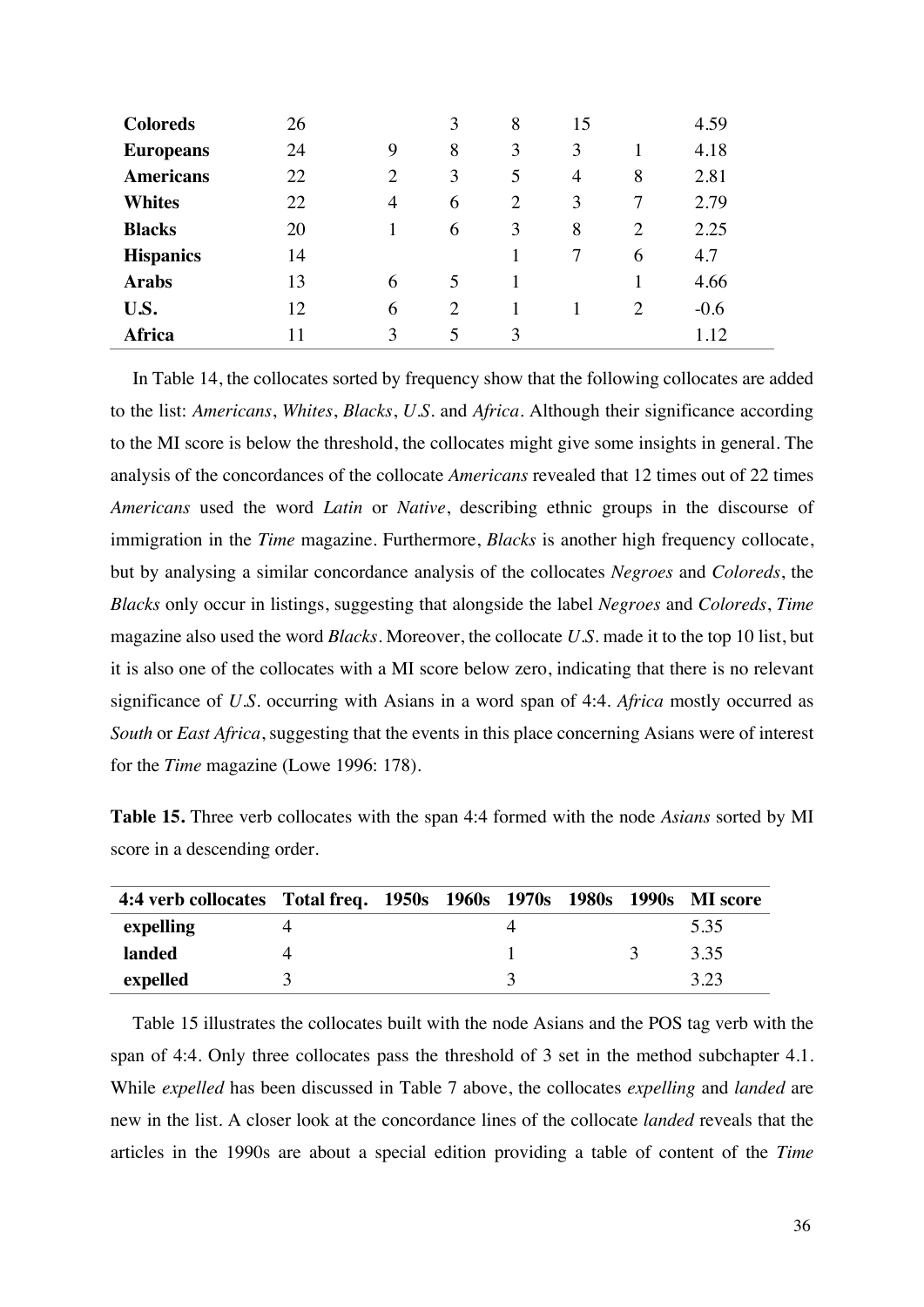magazine issue and therefore only includes the title "The Asians Have Landed". Therefore, the results do not provide information about the context in which the collocate *landed* appears.

| 4:4 verb collocates Total freq. 1950s 1960s 1970s 1980s |    |                |                |    |                | 1990s | <b>MI</b> score |
|---------------------------------------------------------|----|----------------|----------------|----|----------------|-------|-----------------|
| are                                                     | 52 | 5              | 13             | 15 | 5              | 14    | 1.32            |
| have                                                    | 36 | 8              | 3              | 11 | 4              | 10    | 0.98            |
| were                                                    | 22 | 5              | 5              | 7  | 4              | 1     | 0.77            |
| had                                                     | 17 | 5              | $\overline{2}$ | 8  | $\overline{2}$ |       | 0.18            |
| be                                                      | 17 | 3              | 5              | 5  | 4              |       | $-0.05$         |
| is                                                      | 16 | 6              | 5              | 4  |                |       | $-1.22$         |
| will                                                    | 13 | $\overline{2}$ | $\overline{4}$ | 3  | 3              |       | 0.22            |
| has                                                     | 13 | 4              | 3              | 3  | 2              |       | $-0.44$         |
| was                                                     | 12 | 6              |                | 3  | 2              |       | $-1.2$          |
| been                                                    | 10 | 4              |                |    |                | 2     | $\theta$        |

**Table 16.** Top 10 verb collocates with the span 4:4 formed with the node *Asians* and all available POS tags (\*), sorted by frequencies of occurrence in a descending order.

Table 16 reveals the top 10 verbal collocates, whereas the new collocates added are *had*, *be*, *has* and *been*. The collocate *had* is the most frequent and the newest collocate. It occurs in the first four decades investigated. Further analysis of the concordance lines reveals that the occurrences link to what has been documented in relation to Table 11, where sentences like *Asians who had* provided information about how Asians appeared in the context of immigration. This might suggest that the *Time* magazine is focusing on providing background information about the development of immigration to the readers. The other collocates will not be discussed further, since the MI score are equal or below zero and therefore of no significance to the discourse.

**Table 17.** Top 10 collocates with the span 4:4 formed with the node *Asians* and all available POS tags (\*), sorted by MI score in a descending order.

| 4:4 collocates Total freq. 1950s 1960s 1970s 1980s 1990s MI score |               |   |   |   |    |   |      |
|-------------------------------------------------------------------|---------------|---|---|---|----|---|------|
| expelling                                                         | 4             |   |   |   |    |   | 5.35 |
| mixed-race                                                        | 3             |   |   |   |    |   | 4.94 |
| <b>Hispanics</b>                                                  | 14            |   |   |   |    | 6 | 4.7  |
| <b>Arabs</b>                                                      | 13            | 6 | 5 |   |    |   | 4.66 |
| mixed-blood                                                       | $\mathcal{R}$ |   |   |   |    |   | 4.61 |
| <b>Coloreds</b>                                                   | 26            |   | 3 | 8 | 15 |   | 4.59 |
| expelled                                                          | 6             |   |   | 6 |    |   | 4.23 |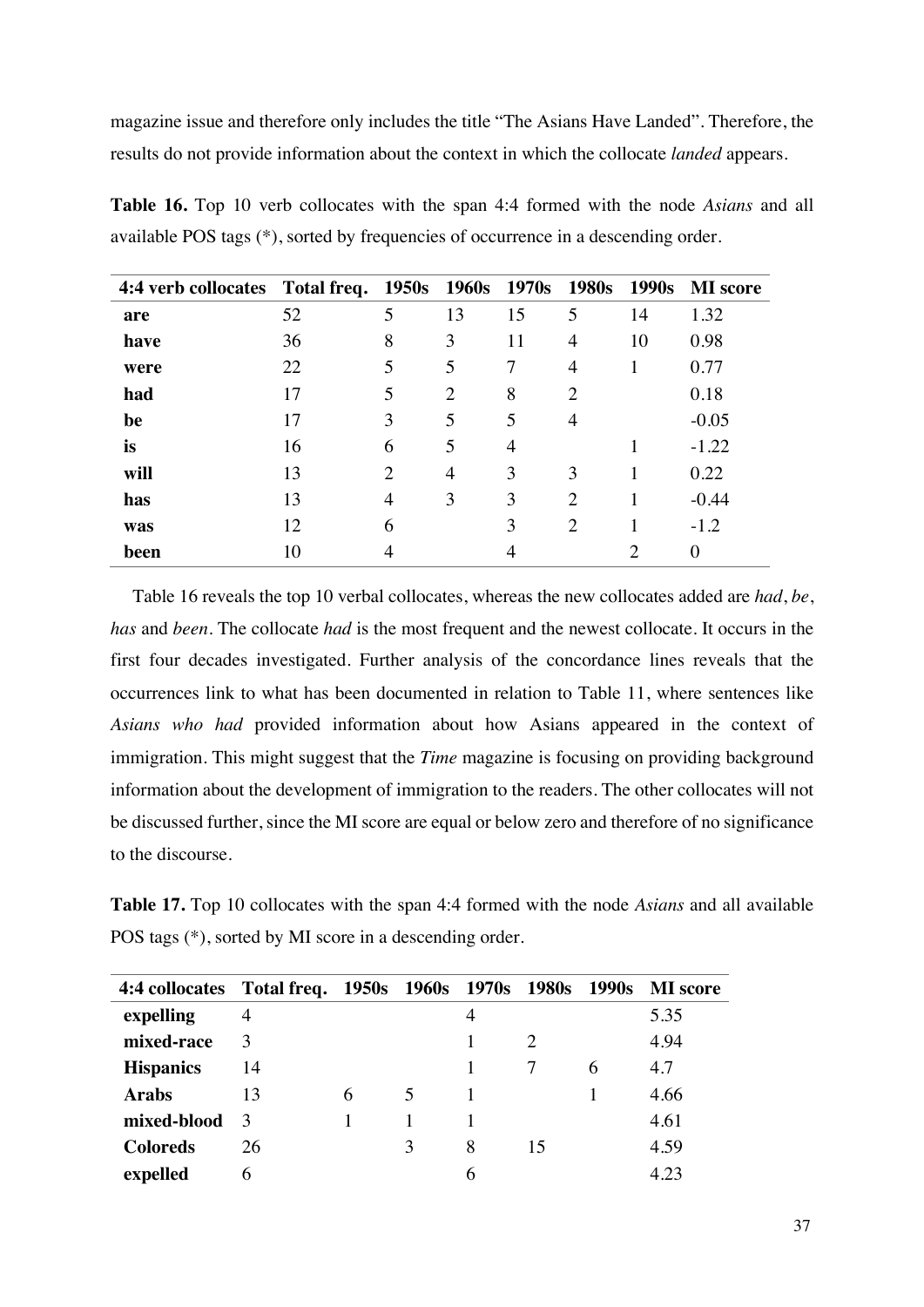| <b>Europeans</b> | 24 |  |  | 18   |
|------------------|----|--|--|------|
| 50,000           |    |  |  | 3.89 |
| <b>Negroes</b>   |    |  |  | 3 77 |

**Table 18.** Top 10 collocates with the span 4:4 formed with the node *Asians* and all available POS tags (\*), sorted by frequency of occurrence in a descending order.

| 4:4 collocates Total freq. 1950s 1960s 1970s 1980s |     |    |    |    |    | 1990s | <b>MI</b> score |
|----------------------------------------------------|-----|----|----|----|----|-------|-----------------|
| ,                                                  | 277 | 57 | 67 | 65 | 47 | 41    | 0.11            |
| the                                                | 232 | 65 | 47 | 67 | 31 | 22    | $-0.24$         |
| and                                                | 207 | 53 | 49 | 37 | 43 | 25    | 0.99            |
|                                                    | 175 | 46 | 35 | 49 | 25 | 20    | $-0.22$         |
| <b>of</b>                                          | 134 | 34 | 23 | 45 | 18 | 14    | $-0.06$         |
| to                                                 | 115 | 28 | 22 | 29 | 25 | 11    | 0.08            |
| $^{\prime\prime}$                                  | 75  | 26 | 12 | 19 | 12 | 6     | $-0.27$         |
| in                                                 | 63  | 14 | 14 | 19 | 6  | 10    | $-0.6$          |
| a                                                  | 58  | 14 | 18 | 13 | 8  | 5     | $-0.77$         |
| for                                                | 56  | 13 | 15 | 14 | 7  | 7     | 0.47            |

When all available POS tags are used to build collocates with the node, only two new collocates were appended to the list. In Table 17, the collocate with a MI score of 4.94 is *mixedrace* occurring in the 1970s and 1980s with a total occurrence frequency of 3. Concordance analyses led to the conclusion that the collocate *mixed-raced* was always followed by *Colored*s. The same construct applies also to the collocate *mixed-blood*, although it occurs in the 1950s, 1960s and 1970s. This correlates with the frequencies of occurrence of the *Coloreds*, and indicates that these adjectives are of relevance since they provide more detailed information about *Coloreds*. This finding suggests that the *Time* magazine might have an interest in using labels that characterize the ethnic groups more properly. Table 18 again shows how frequent punctuation marks like commas, periods and quotation marks are. However, the MI scores are quite low, in case of the quotation mark even below zero, therefore of no relevance. *A* and *for*  are new instances appended to the list; however, the further concordance analysis did not yield any common conclusion.

## 5.5 CDA

The articles will be examined in the order shown in Table 3. As elucidated in subchapter 4.2, there will be a macro-analysis of the article followed by a micro-analysis where the focus lies on the two first questions – nomination and predication – explained in subchapter 4.1 and formulated by Reisigl and Wodak (2016: 33). The other three discursive strategies –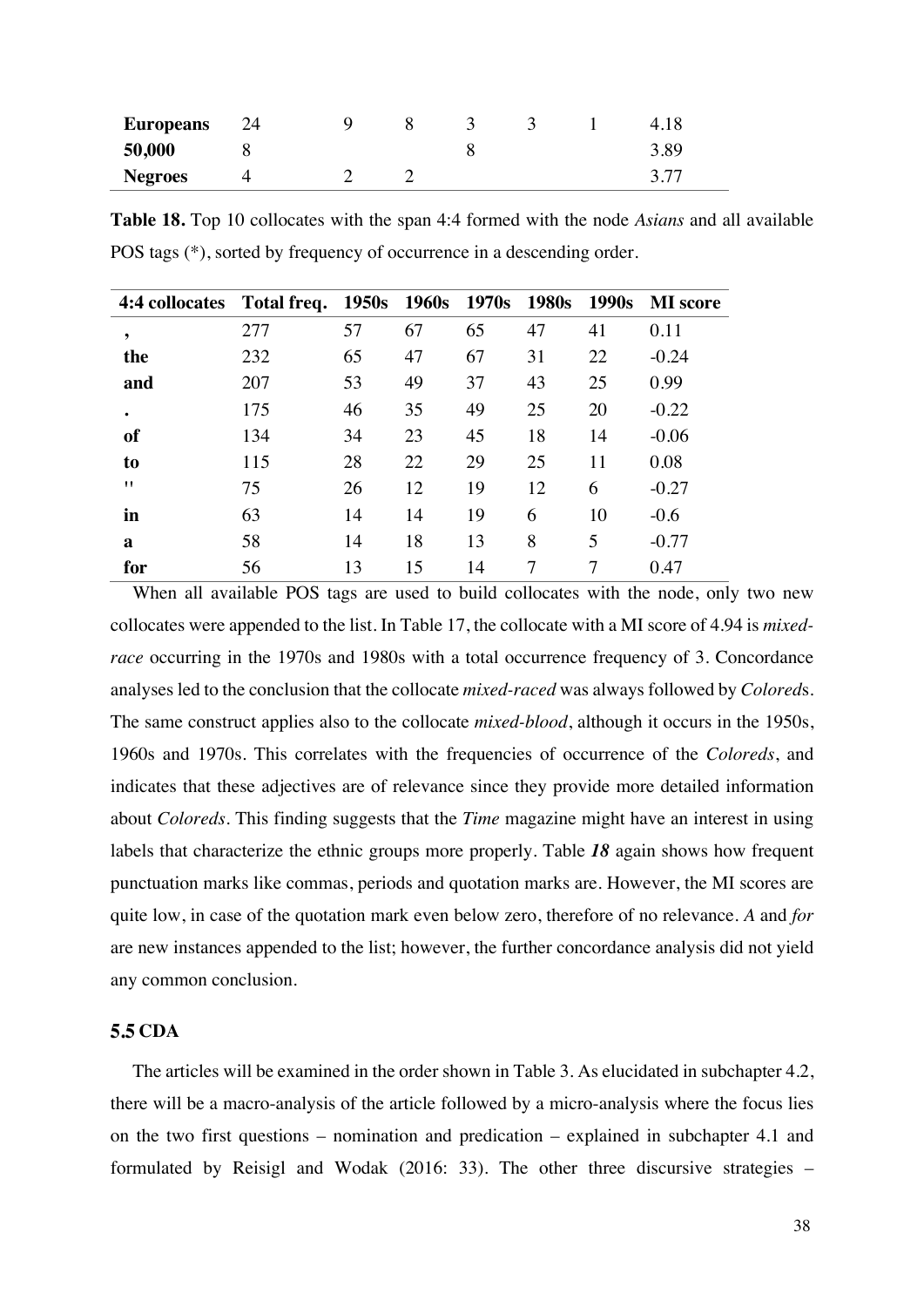argumentation, perspectivization and intensification or mitigation – will only be touched upon implicitly.

#### **5.5.1 Analysis of the Article of 1956**

The first step of the macro-analysis is to summarize the topics within the articles to give an overview. The article "CANADA: East Meets West" from 1956 deals with the following topics (see in the App. IV for all articles):

- highlights of Canada's and India's standpoint at the British Commonwealth conference which was held a week prior to the article's publication;
- the relation of the commonwealth nations (Canada and India) with the communist bloc (Russia);
- Asians argue for softer policy and suggest the discussion of politically sensitive topics;
- Canada persisting on stricter policy and their ambition to represent North America's and therefore the Western policy in the political discourse.

It is apparent in the article that not only the Asians', but also Canada's viewpoint is reported, even though the title of the article "CANADA: East Meets West" might mislead the reader to believe that the article is centred around Canada's viewpoint only.

The next step in the macro-analysis is to investigate the generic structure of the article. According to Reisigl and Wodak (2016: 45), the macrostructure of an article may be explanative, argumentative or descriptive. I am categorizing this article as a combination of all three attributes, since the article explains the role of Canada and India in the Commonwealth conference. It describes Canada's and India's political viewpoints and argues how Canada's viewpoint is different from what was known in the past. All of these points are presented in a concise fashion. This supports the *Time* magazine's aim to report facts which are quick to read (Sumner 2010: 61). Reisigl and Wodak (2016: 44) furthermore classify articles based on what its purpose is within a certain field. Therefore, I classify this article as "within the field of formation of public attitudes, opinion and will" (Reisigl and Wodak 2016: 44), since the article is set in a time when many different opinions and attitudes are expressed in general.

The format structure of the article is as follows:

- bipartite title *CANADA: East Meets West* and *CANADA* and date of publication;
- no identification of an author;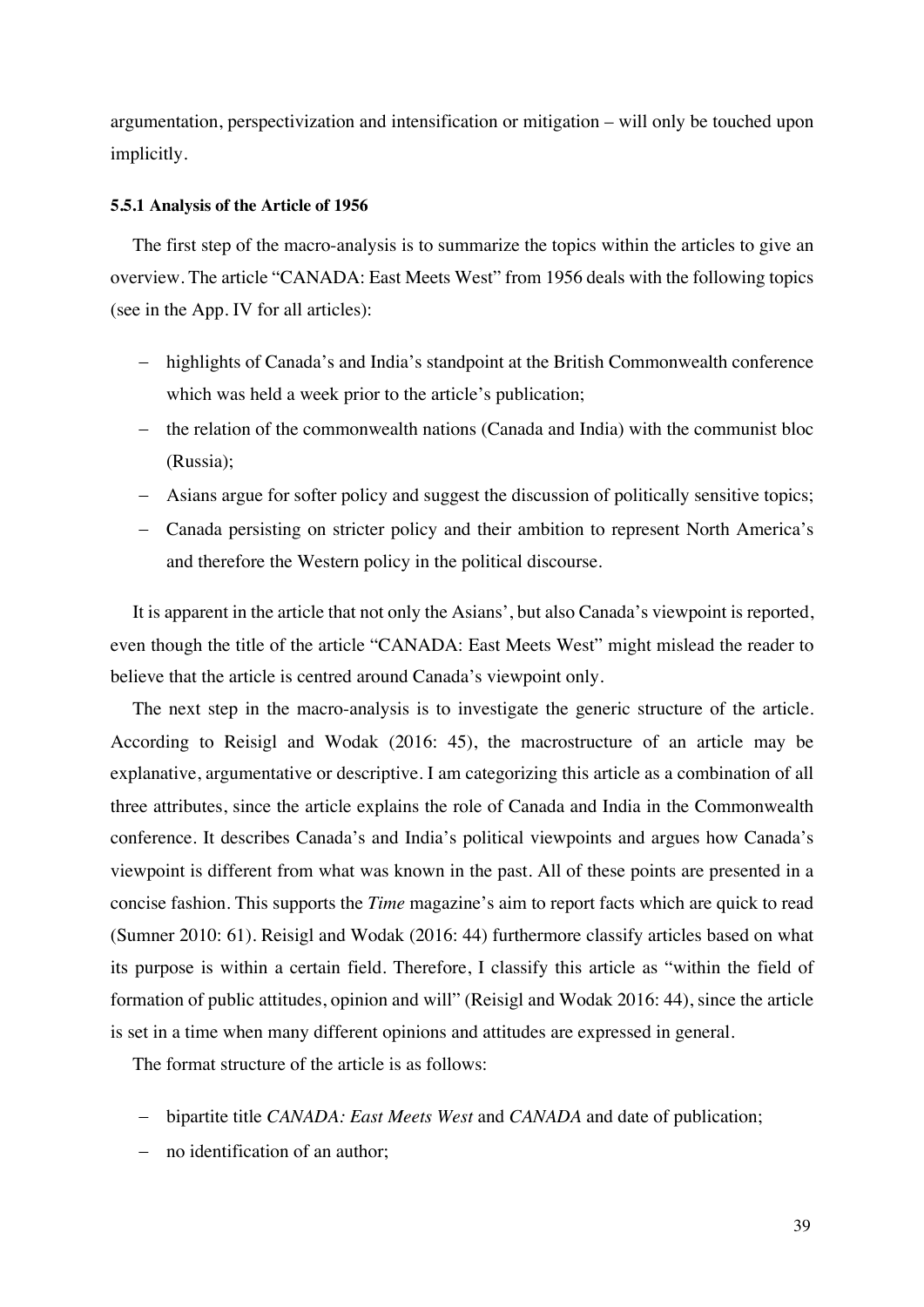- the article consists of 16 sentences and 2 paragraphs under the world section, "The Hemisphere".

Furthermore, there are in total three direct quotes citing the Canadians, whereas what the Indians said was written using reported speech. In general, according to Keeble and Reeves (2014: 202), reports make use of direct and reported speech. Nevertheless, if an article is using reported speech extensively, it might lack "immediacy and colour" (Lee-Potter 2017: 170). On the other hand, if an article is overloaded with direct quotations it might lead the reader to think that the author "surrendered their role of selection and interpretation to the source" (Lee-Potter 2017: 170). Therefore, the *Time* magazine might make the effort to use direct and indirect speech. However, it appears to be quite striking that the author chooses to use direct quotes exclusively for the Canadians. At this point and within the scope of this study, no clear explanation emerges. In my opinion, the reason might be to construct a sensation of alignment and closeness to the Canadians – as they are also presented as representing the opinion of North America as a whole. Nonetheless, this remains pure speculation at this point, but it deserves closer inspection in future research.

The micro-analysis will focus on both paragraphs of the article, since in both *Asians* (3x) are mentioned. In the first paragraph, it is evident how the author illustrates the Canadians', and therefore the Western viewpoints regarding the political situation at the time. In regards to the nomination strategy, the social actors in this paragraph are: *Canada*, *India*, and indirectly *neutralist Asia* and *North America*. The social actor *Canada* is being specified by naming the Prime Minister and External Affair Chief explicitly (Fairclough 2003: 145). *India* is also represented by its Prime Minister. Regarding the predication strategy, the first paragraph only deals with one social actor, namely the Canadians. The predicates *close contact*, *franc talk*, *strove to explain* used in the active voice are mostly mentioned in connection with Asians, indicating their effort and willingness to connect with the Asians, and therefore painting a more positive picture of themselves.

The second paragraph does not introduce more social actors. However, there are characteristics attributed to the Asians as social actors. The Prime Minister of India *argued* (2x) for a softer policy, whereas Canada's and North America's representatives *bluntly opposed it* and *warned*, indicating the lack of consensus. Therefore, the Asians are labelled as the outgroup and framed more negatively as Baker et al. (2008: 294) state.

Furthermore, the expression of the author: *seemed almost out of character* (see paragraph 2 in App. IV.I) might suggest that the Canadians usually handle negotiations differently.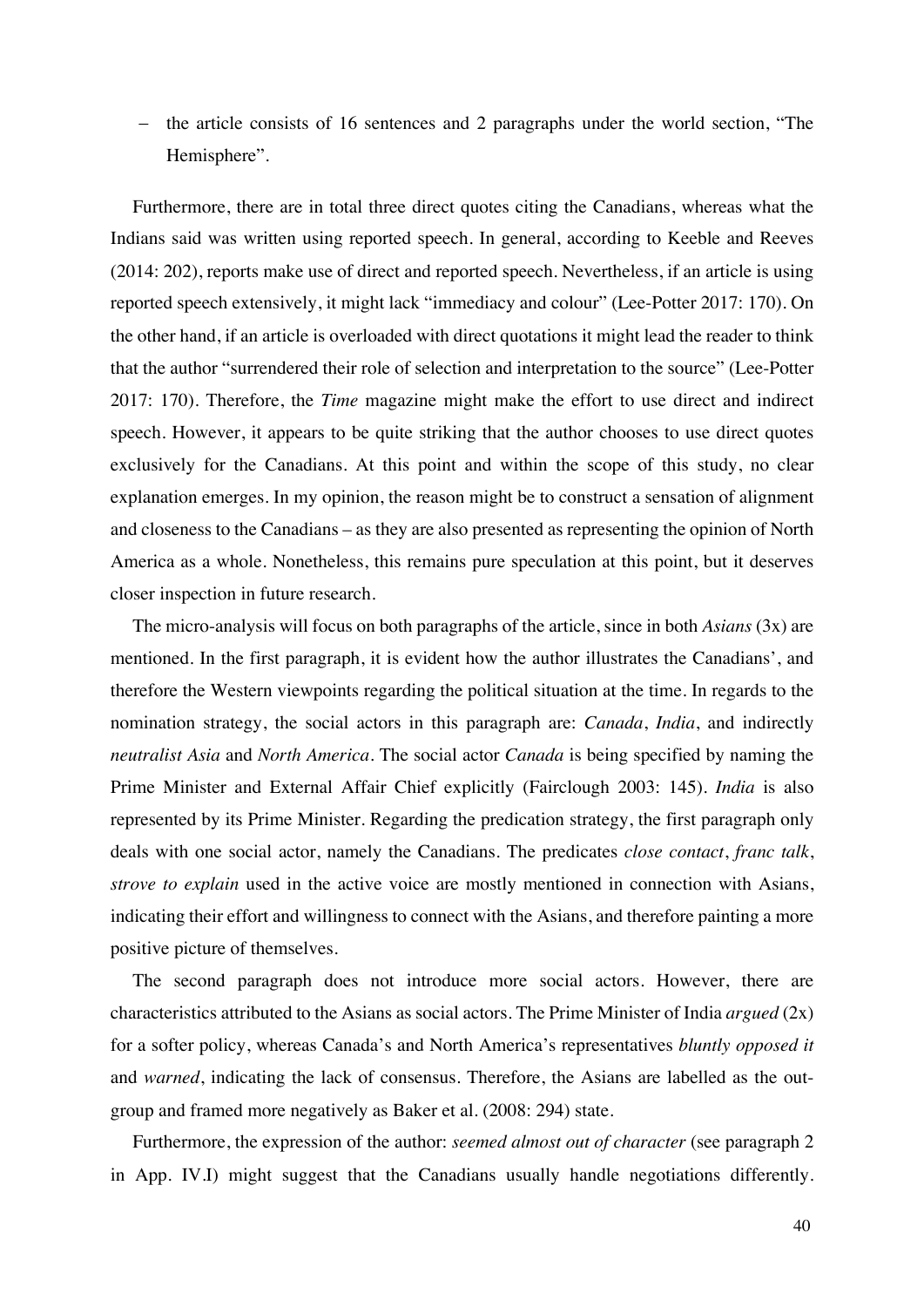Additionally, this finding supports the indication made above, suggesting that *North America'*s opinion is represented in the article as well.

Overall, these findings seem to be connected to what has been discussed in subchapter 5.3. Words like *neutralist Asians* and discourse about the communist bloc was mentioned but since the predications mentioned in the micro-analysis do not occur in the CACDA case study, it is difficult to draw a conclusion about how this specific article is linked to the entire corpus.

In summary, on the one hand, the macro-analysis indicates that the body of the article seems to be descriptive, argumentative and explanatory; on the other hand, the micro-analysis revealed how the social actors have a disagreement regarding a political matter. By using strong predicates such as *warned* and *is bluntly opposed to* plus the Canadians being preferred to be directly quoted, it is suggested that the *Time* magazine represents the Canadians and therefore label *North America* as an in-group social actor of the discourse.

#### **5.5.2 Analysis of the Article of 1972**

The main topics of the second article of the year 1972 "UGANDA: The Unwanted" are the following:

- Uganda's President's decree to expel Asians holding a British passport from Uganda within 90 days;
- the President's reasons for expelling and threatening Asians with negative consequences;
- Asians are depicted as the "economic saboteurs" of Uganda, but also as having a better education and more enterprises;
- background information about why Asians are in Uganda;
- reference to past differences between the East African Blacks and the Asians;
- $-$  Britain's concern about the quota system<sup>4</sup> and not wanting to support the expelled Asians;
- Uganda's President's slight pull back after talks with the British representatives;
- Asians misery of not being accepted anywhere even though they hold a British passport;
- Uganda's President's confidence to rule the country without help of both the Asians and the British.

<sup>&</sup>lt;sup>4</sup> quota of how many immigrants are allowed to get accepted in a country (OECD 2006: 113).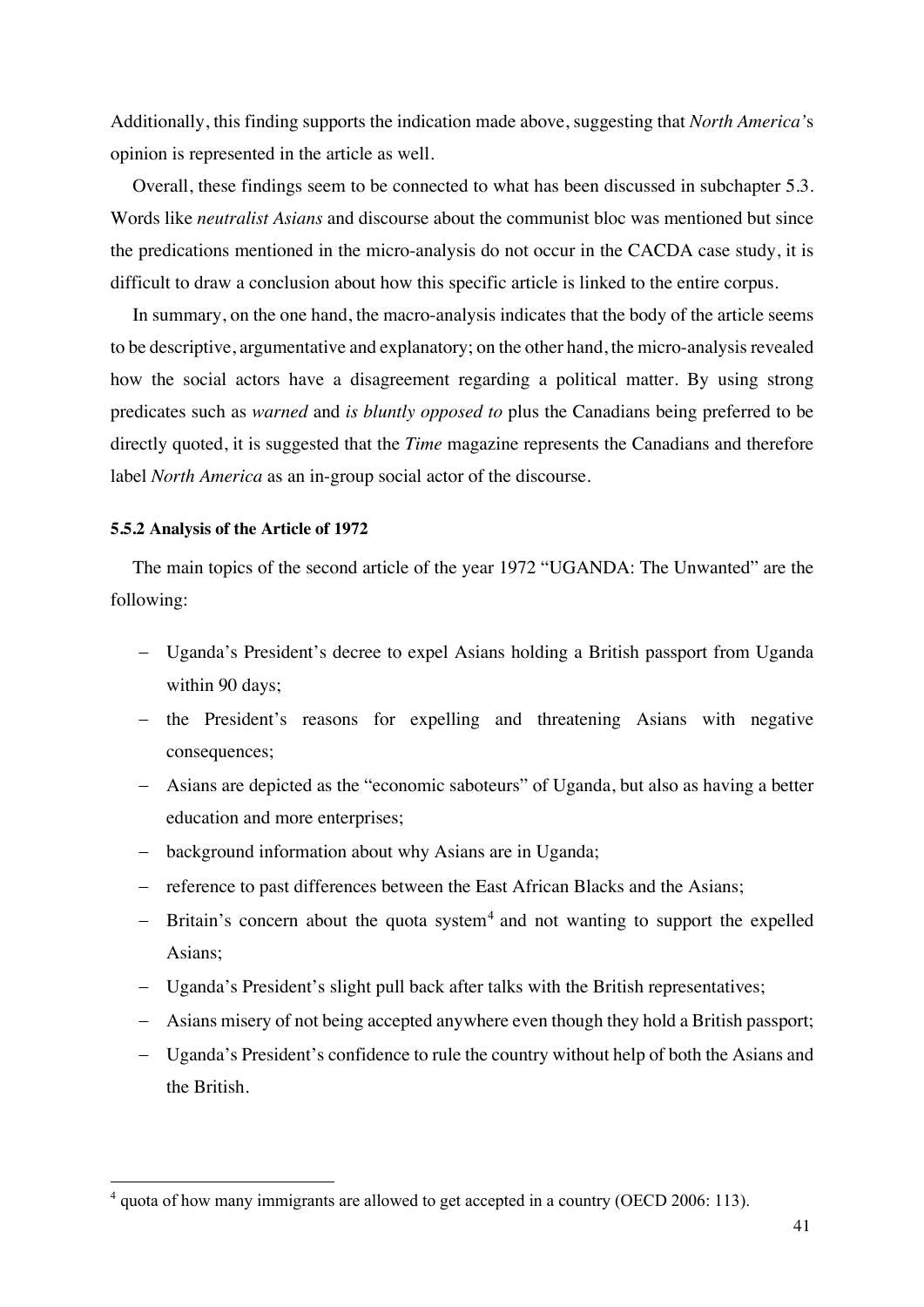Concerning the content, the first article from 1956 "CANADA: East Meets West" does not stand in relation to what has been discussed in this article. Therefore, there is no intertextuality or interrelation, as described by Reisigl and Wodak (2016: 28). In the first article, the Asians were represented as members of an organization and were treated as equals of other social actors. In this article, the topics are mainly focused on the relation between Uganda and the British, in which the Asians are the theme of conversation. Nevertheless, due to a high frequency of occurrence of the node *Asians* and other collocates, such as *expelled* and *Ugandan*, this article made an impact in the CACDA case study. These findings suggest that overall, the *Time* magazine is interested in reporting what is happening in the world and might be interested in monitoring the events especially concerning the ex-colonial states in Africa and Asia.

A similarity to the previous article, however, is the function of the article that is descriptive, argumentative and explanatory, as described by Reisigl and Wodak (2016: 45). The article describes and explains the situation of the three participants in the discourse: The British government (indirectly), the President of Uganda and the Asians. There is also an argumentative characteristic in the article, since the decision made by Uganda's President is called into question by the author, as witnessed by the following expression: *Amin's rather wild-eyed proclamation* (see paragraph 3 in App. IV.II). Moreover, I categorize this article's function "within the field of the formation of public attitudes, opinion and will" (Reisigl and Wodak 2016: 44).

The macro-structure of the article differs only in the size and number of paragraphs compared to the first article:

- bipartite three-word title *UGANDA: The Unwanted* and *UGANDA* and date of publication;
- no identification of the author;
- the article consists of 27 sentences, 6 paragraphs and is published in the "World" section.

Moreover, the total number of quotations also differs. There are five direct quotations of the President Idi Amin (Uganda), two direct quotations of British representatives, four instances of reported speech by President Idi Amin and one by the Brussels police.

These findings show how none of these quotations were from Asian people's point of view, therefore supporting the idea of how Asians were the topic of the conversation between Uganda and the British. It was not possible to differentiate the use of direct quotations and reported speech by President Amin, since the direct quotations were used to emphasize his decree and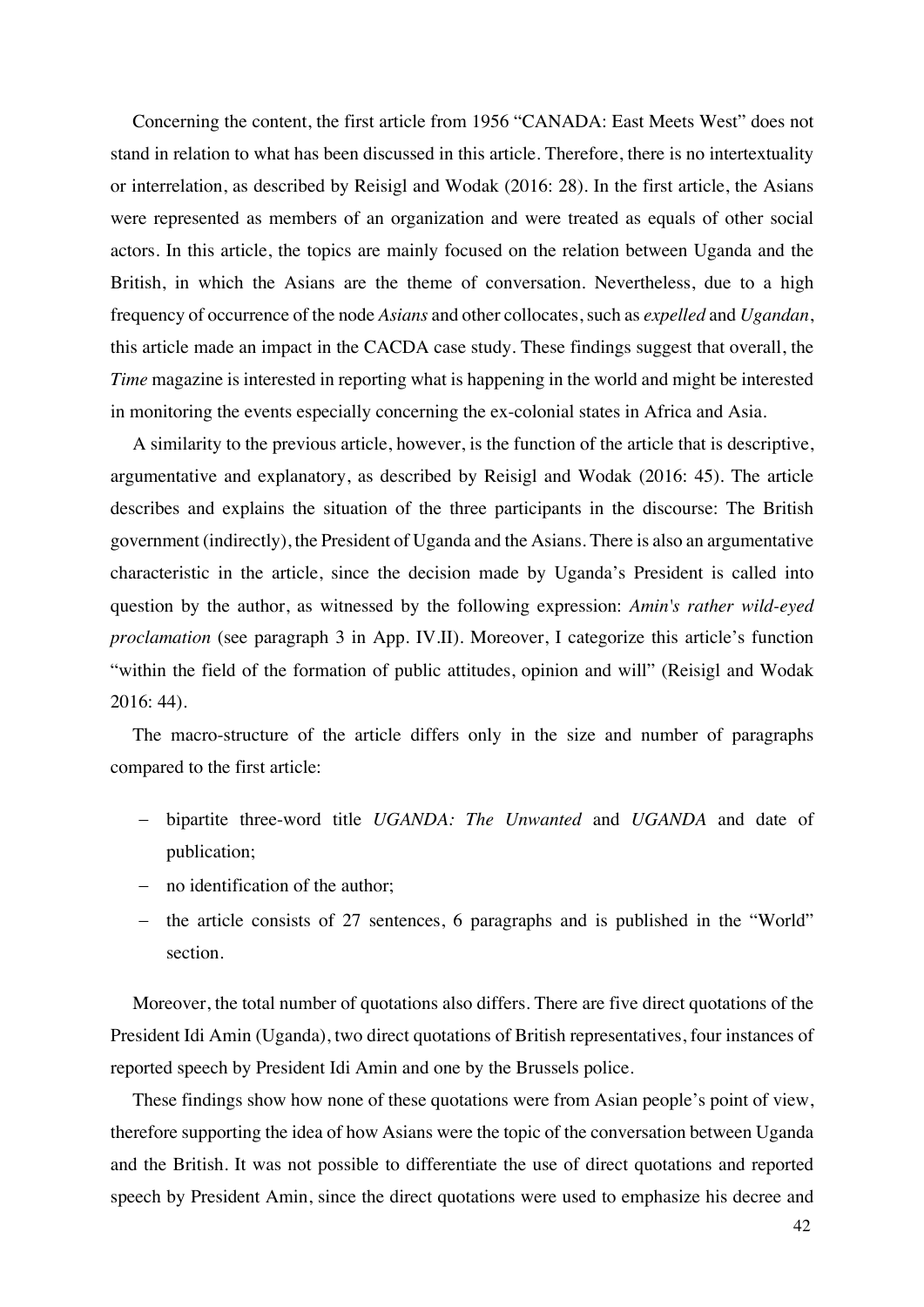the consequences if the Asians failed to follow the order and then also his standpoint towards the British. Reported speech was used to explain what the decree was about. The two direct quotations by the British representatives might have been used to point out how the British are involved directly in the discourse and therefore depict their standpoint. The reported speech used to show Brussels police's standpoint might have been used to represent the view of Europe in general and therefore imply how unwanted the Asians really are. Overall, as mentioned already in the macro-analysis of the first article, the use of reported speech and direct quotation is evident in newspapers, and therefore also in the *Time* magazine.

The micro analysis will focus on all 6 paragraphs together to ensure an overall picture of the article and because the social actors are mentioned throughout. Regarding the nomination strategy, there are five different social actors: Uganda's *President General Idi 'Big Daddy' Amin*, the *Asians*, the *British*, the *Europeans* and the *Africans*. In the article, Uganda's President's name is firstly introduced in its full form, including his title as well as his nickname. The nickname *Big Daddy* in quotation marks might be linked to a possible recognition factor and might therefore indicate how the *Time* magazine had or may keep up with the evolving story. In the rest of the article, after introducing this social actor, only his last name is used. The Asians are referred to as Asians or Asians holding a British Passport, or Indian. The *British* are represented by the Foreign Secretary Sir Alec Douglas-Home and M.P. Ronald Bell, and therefore are personified. In the case of the *Europeans*, the Brussels police is mentioned as representative. Lastly, the *Africans* are also further specified as the *Blacks* of East Africa. It can be assumed that this refers generally to the Ugandan Blacks even though the Kenyans are mentioned as well.

Following the predication strategy, the characterizations of the social actors will give some more insights into the discourse. Some of the predications that the Ugandan President uses towards the *Asians* are *decreed, warned, declared, must quit* and *charged*, which are used in the active voice and therefore imply a threat and having more power than the Asians (Reisigl and Wodak 2016: 26). Furthermore, the predicates to describe communication with the *British* are the following: *explained, softened* and *declared*, implying a reduced level of power (Reisigl and Wodak 2016: 26).

Furthermore, the metaphors *be sitting in the fire* and *they only milked the cow; they did not feed it* (see paragraph 2 in App. IV.II) are also reproachful and threatening towards the Asians. The adjectives *mercurial, draconian* and *wide-eyed* used to describe the President, in addition to the other characterizations, imply how the article draws a more negative picture of the President. Overall, Asians are the out-group of the discourse no matter what context is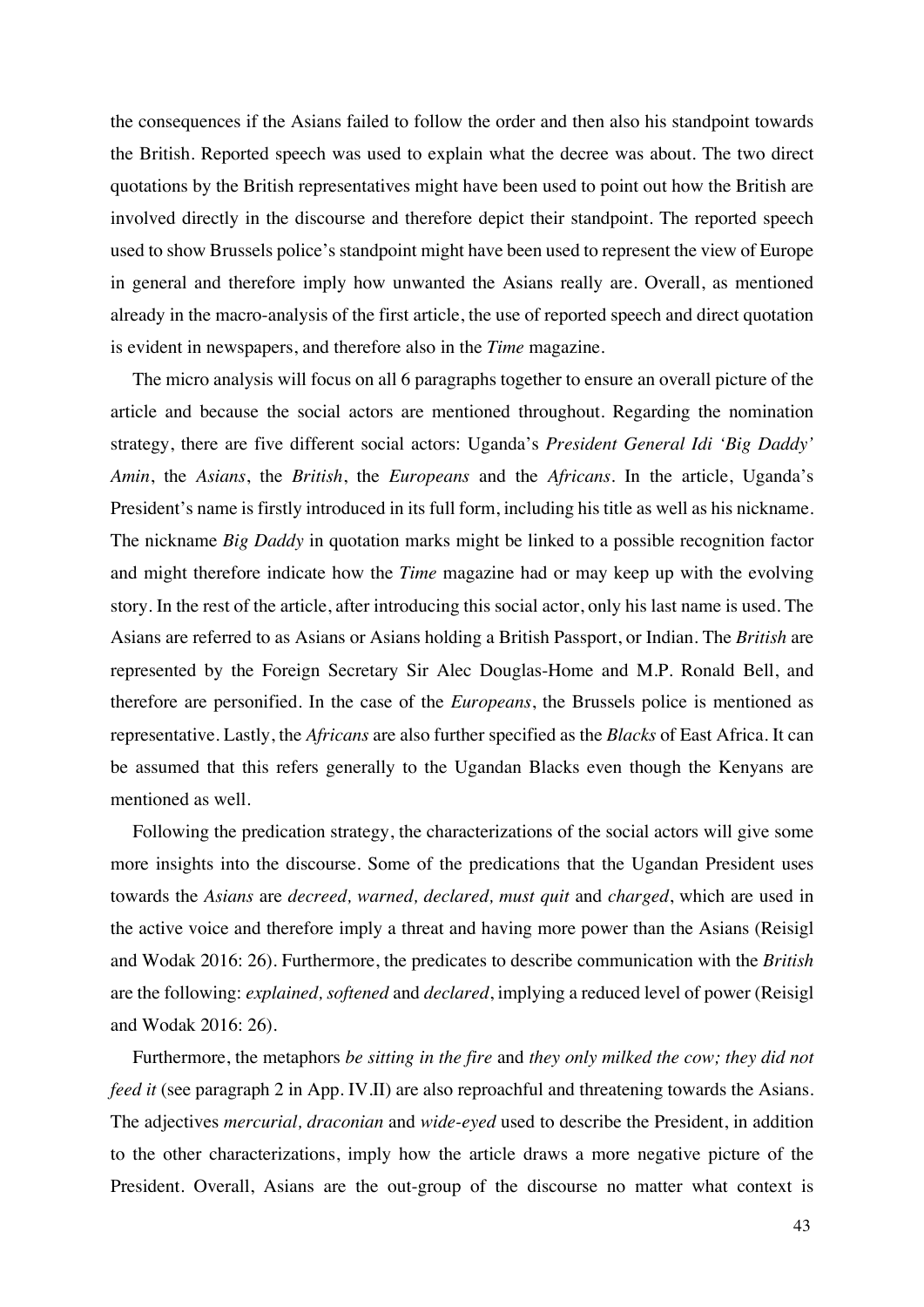considered. In Uganda, Asians are not welcomed, and therefore they are the out-group and the British do welcome them even though they hold the British passport.

Predications used to characterize Asians vary from positive to negative. On the one hand, Asians are depicted as well- or even better educated and having more enterprises than the Africans. On the other hand, they are also accused of being *saboteurs* and *encouraging corruption*, or associated with predicates such as *sent back*, *must quit* and *driven out* indicating that within Uganda they are the minority dominating the economy and therefore limiting the possibilities for other Ugandans. From an outside point of view, however, Asians are the victims of exclusion. These findings support the theory of Asians being the out-group in the *TIME Magazine Corpus*. It is difficult to determine if the Asians are depicted negatively or positively in the discourse because they are represented as the victims and also as the aggressors.

Furthermore, the *British* are labelled as the in-group in this article, since they *imposed* a *quota system* and *prodding* the President of Uganda. Additionally, the noun *threat* underlines furthermore how Uganda is still financially dependent on the British, as witnessed by this expression: *withdraw its economic aid —\$10 million a year* (see paragraph 6 in App. IV.II).

*Europeans* and *Africans* (*Blacks*) are represented as out-group as well, since in the case of the *Blacks* they are agreeing with their President (i.e. *resent* the Asians) and if the *Europeans* are opposed to taking in the *expelled Asians*. This is illustrated by the direct quote of the M.P. Ronald Bell, saying that *"these so-called British Asiatics are no more and no less British than any Indian in the bazaars of Bombay."* (see paragraph 4 in App. IV.II), whereas the statement by the foreign secretary is appealing to Britain's *special obligation* towards the Asians holding a British passport. The article is written from an outside perspective, nevertheless it seems as if the author judges the decision of the Ugandan President and therefore takes a similar standpoint as the British, as the use of adjectives *mercurial*, *draconian*, *wide-eyed* show.

To summarize, in the article it was clear that the focus is on the events in Uganda. Furthermore, the article seems to be similar to the first in the sense that it is descriptive, explanatory, and argumentative and it also includes viewpoints of almost all the social actors mentioned in the article, except the one of the Asians. The article also shows how the President Idi Amin is the main actor and therefore is monitored by the British, whereas the Asians on the other hand are the victims in the discourse. Additionally, this article was also featured in the CACDA part due to high frequency of occurrence of the node Asians.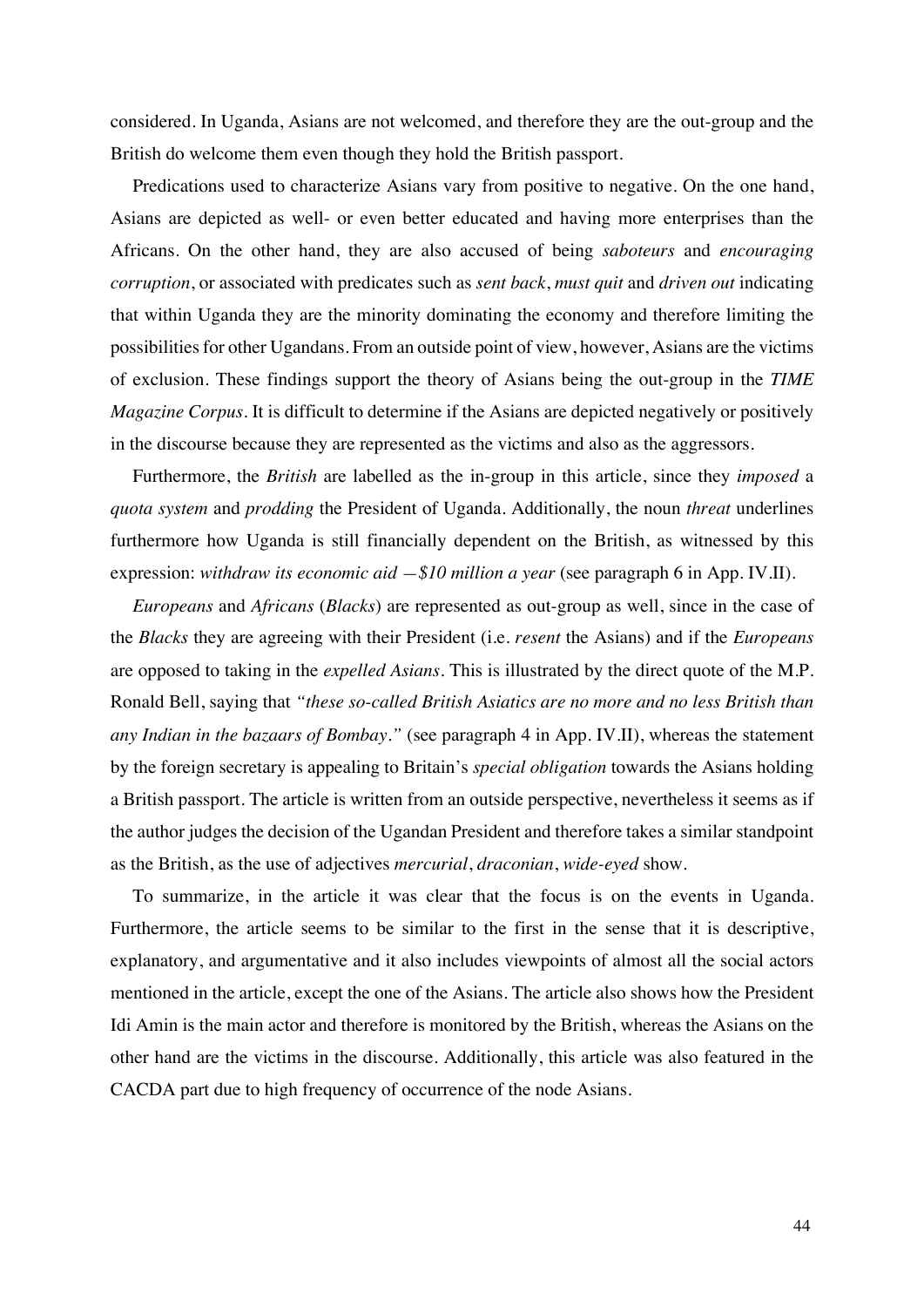#### **5.5.3 Analysis of the Article of 1993**

The third and last article "The Perils of Success" written by James Walsh in 1993 provides information about the following topics:

- American promise (introduction of *Took Took Thongthiraj*, an Asian American);
- demographic background and history of Asian Americans;
- stereotypical representation of Asians Americans in the media as well-educated;
- success stories as well as Asians misfortune;
- racism as a reason for no social but economic integration of the Asians in America;
- university organisations which support students with different ethnic backgrounds;
- the development of the acceptance of Asian Americans in the political field;
- resentment and jealousy of other ethnicities towards Asians;
- Asians education (especially focused on higher level education);
- disadvantages of Asians in the job market;
- efforts to create a new Asian identity within the American society.

The topics enumerated above are related to the articles investigated previously in this thesis only to some extent. This article, in contrast to the others, focuses on Asian Americans and their ambition to build a new identity within the U.S., whereas in the two articles *"*UGANDA: The Unwanted*"* in 1972 and *"*CANADA: East Meets West*"* in 1956, Asians were not the main focus. There is no difference, however, in the categorization of this article as descriptive, explanatory and argumentative as a way of describing the macro-structure of the text (Reisigl and Wodak 2016: 45). In addition, the intertextuality is ensured to some extent, since the article deals with topics such as immigration history and discrepancies with other ethnic groups on a general level (Blacks, Latinos, immigration laws). These themes are also present in the previous article "UGANDA: The Unwanted".

The article describes different Asian Americans' situations, providing explanations with the help of direct quotations and arguments on how certain situations are a product of historic events.

Furthermore, I am locating the function of this article "within the field of the formation of public attitudes, opinion and will" (Reisigl and Wodak 2016: 44). The reason being that by proving explanations, viewpoints and arguments, the reader can draw conclusions from what they read.

The macro-structure of the article is listed below: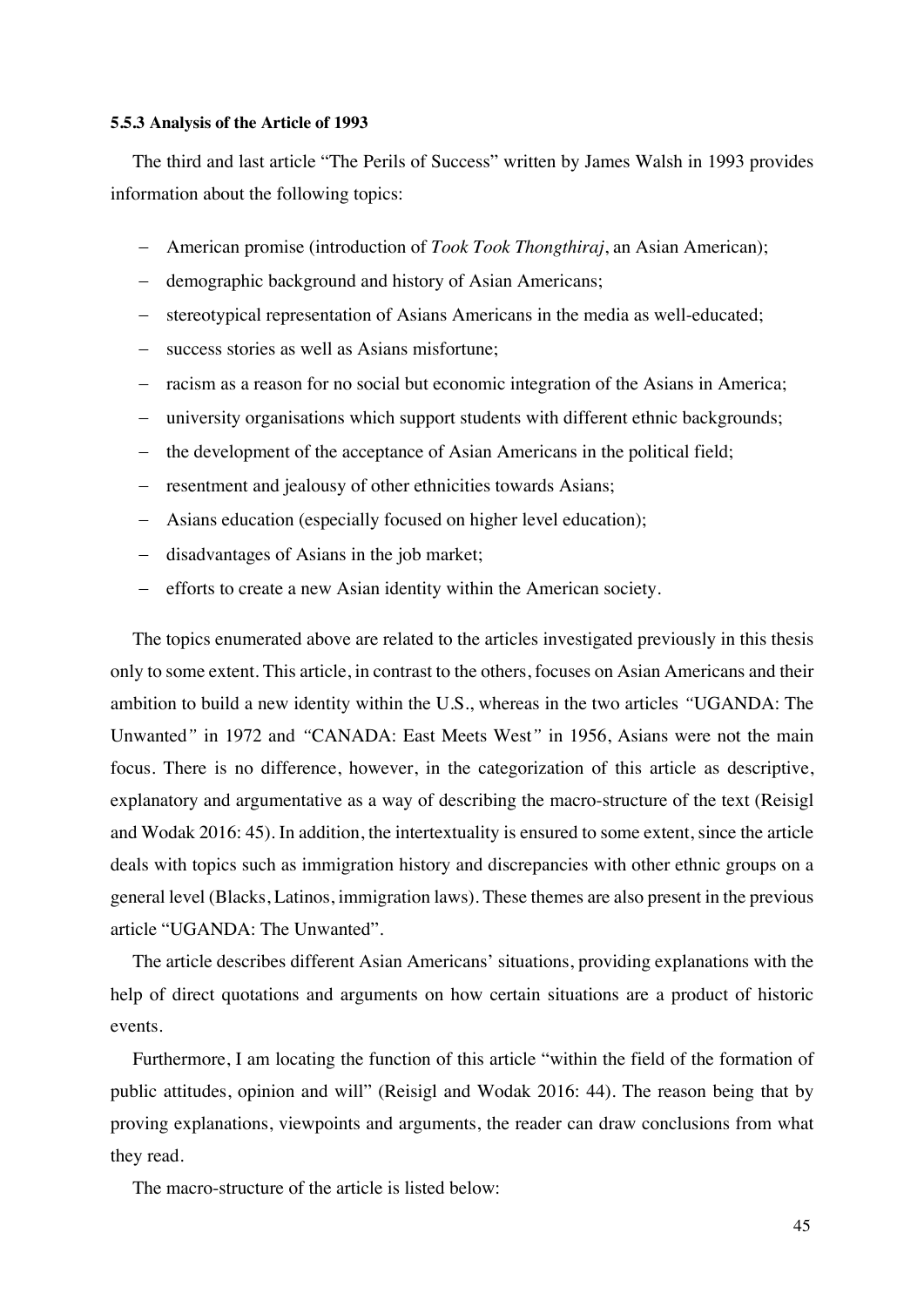- title *The Perils of Success* and subheading *Asians have become exemplary immigrants, but at a price*;
- identification of the author by his full name and date of publication;
- consists of 59 sentences and is segmented into 18 paragraphs.

Furthermore, the article counts several instances of reported speech and direct quotations which will be discussed in more detail in the micro-analysis part due to the high number of social actors.

There are three instances where direct quotations are introduced by starting with the predicate *Says*. This might indicate that the following direct quotations have more weight or alternatively that the author wants to distance himself or herself from the content. However, this word order is known to be part of the *Time* magazine style (Sumner 2010: 62). Therefore, the word order might not have any impact.

In order to draw more elaborate conclusions, the micro-analysis is conducted: in contrast to the articles analysed previously, the title *The Perils of Success*suggests that *Asians have become exemplary immigrants, but at a price*. This already paints the picture of the entire article, whereas the other titles indicated the location where the news took place.

Regarding the nomination and the referential strategies, there are overall five social actors to distinguish, if considered on a general level: the *Asians*, including the *young Asian Americans*, the *Jews*, the *Blacks*, the *Latinos* and the *white Americans*. What is evident in this article, however, is the detailed personification of Asians. In order to provide an overview, I will enumerate the 24 Asian social actors grouped on the basis of their background information and profession provided by the article. Furthermore, the number of direct quotations and reported speech instances are indicated as well.

| Group                  | <b>Social actors</b>    | <b>Profession</b> | <b>Ethnicity</b> | <b>Directly</b><br>quoted | <b>Indirectly</b><br>quoted |
|------------------------|-------------------------|-------------------|------------------|---------------------------|-----------------------------|
| <b>Success Stories</b> | Yo-Yo Ma                | Cellist           | NI               |                           |                             |
|                        | Midori                  | Violinist         | NI               |                           |                             |
|                        | Amy Tan                 | Writer            | NI               |                           |                             |
|                        | Maxine Hong<br>Kingston | Writer            | NI               |                           |                             |
|                        | Sonny Mehta             | Editor            | NI               |                           |                             |
|                        | Wayne Wang              | Filmmaker         | NI               |                           |                             |
|                        | Chang-Lin Tien          | Chancellor        | Chinese          | 2x                        |                             |
|                        | Paul Terasaki           | Professor         | NI               |                           |                             |

**Table 19.** Compilation of the social actors of the article "The Perils of Success" from 1993.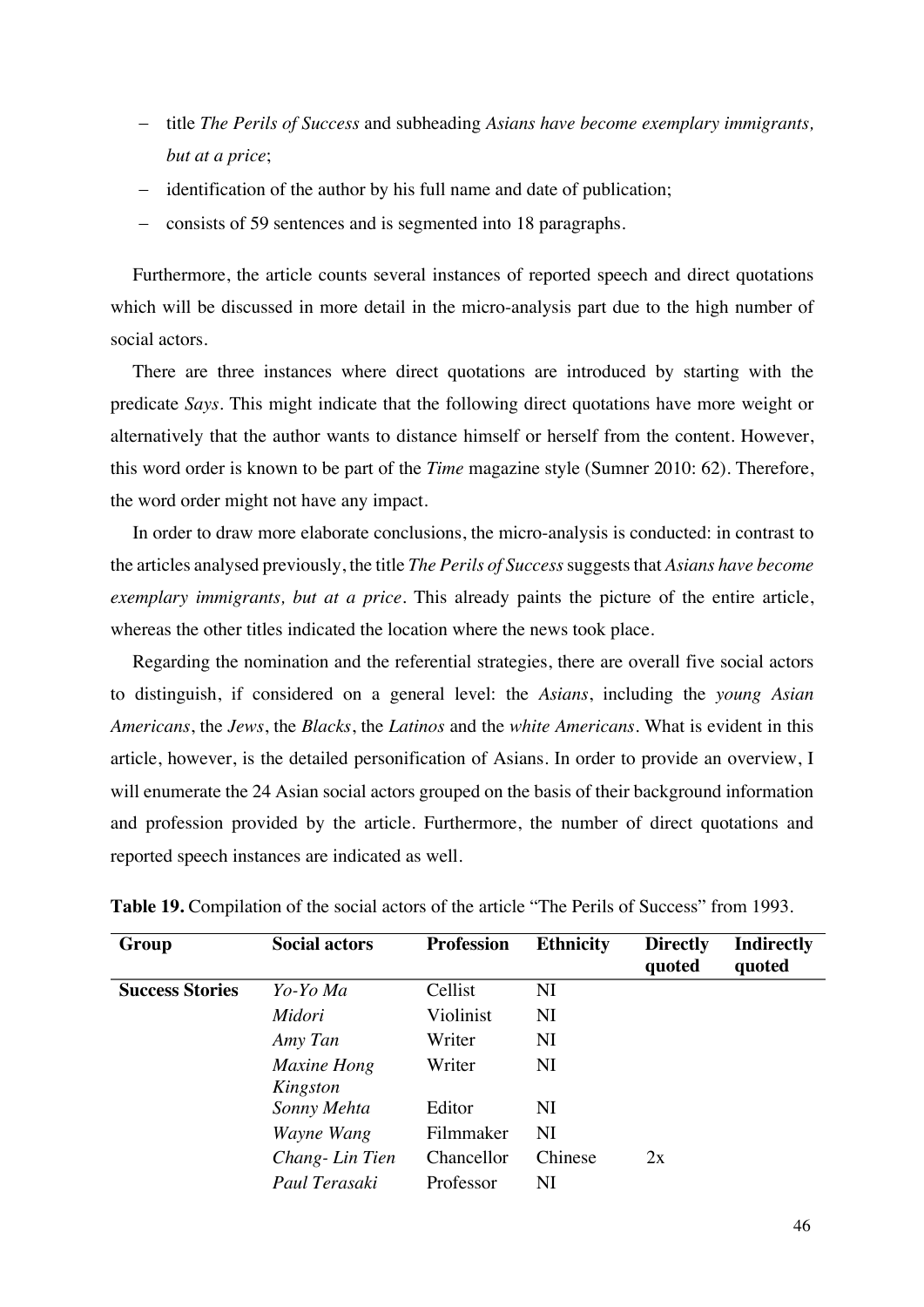|                                                                        | Connie Chung                  | Newsreader                   | NI         |    |                |  |
|------------------------------------------------------------------------|-------------------------------|------------------------------|------------|----|----------------|--|
| Social group<br>depicted as<br>impoverished                            | <b>Vietnamese</b><br>refugees | NI                           | Vietnamese |    |                |  |
| <b>University</b>                                                      | <b>Took Took</b>              | Student                      | Thai       | 4x |                |  |
| <b>Background:</b>                                                     | <b>Thongthiraj</b>            |                              |            |    |                |  |
|                                                                        | Douglas Kwon                  | Graduate                     | Korean     | 1x |                |  |
|                                                                        | Elaine Kim                    | Professor                    | NI         | 1x |                |  |
|                                                                        | Paul Ong                      | Professor<br>and author      | NI         |    | 1x             |  |
|                                                                        | <b>Stephen Chen</b>           | <b>Liberal Arts</b><br>Major | NI         | 1x |                |  |
|                                                                        | Vinod Khosla                  | Engineer                     | Indian     | 1x |                |  |
| <b>Politicians:</b>                                                    | Michael Woo                   | Politician                   | NI         |    |                |  |
|                                                                        | Robert Matsui                 | U.S.                         | <b>NI</b>  |    |                |  |
|                                                                        | Sacramento                    | Congress                     |            |    |                |  |
|                                                                        |                               | Member                       |            |    |                |  |
|                                                                        | Norman Mineta                 | U.S.                         | NI         |    |                |  |
|                                                                        | San Jose                      | Congress                     |            |    |                |  |
|                                                                        |                               | Member                       |            |    |                |  |
|                                                                        | Jay Kim Diamond<br>Bar        | U.S.                         | NI         |    |                |  |
|                                                                        |                               | Congress<br>Member           |            |    |                |  |
| Member,<br>director or<br><b>President of</b><br><b>Asian American</b> | Grace Yun                     | Director                     | NI         | 2x |                |  |
| organisations:                                                         |                               |                              |            |    |                |  |
|                                                                        | Peter Son                     | Member                       | Korean     | 1x | 1x             |  |
|                                                                        | J.D. Hokoyama                 | President                    | NI         | 1x |                |  |
|                                                                        | Nghia Tran                    | President                    | Vietnamese | 1x |                |  |
| <b>Total</b>                                                           |                               |                              |            | 14 | $\overline{2}$ |  |

As Table 19 illustrates, *Took Took Thongthiraj*, categorized into the university background group, is directly quoted four times in the article. Regarding predication strategies, she *radiates, declares, is helping, hopes* and *acknowledges*. Besides being the first Asian American person introduced at the beginning of the article, she is also depicted as the *American promise*, drawing a positive picture of Asian Americans and therefore Asians.

Furthermore, a director of an Asian American organization, *Grace Yun*, is directly quoted twice in the context of the presence of a skewed depiction of Asian Americans in the U.S. On the one hand, the Vietnamese-Americans are *impoverished*; on the other hand, there are *computers being advertised by little Asian geniuses*(see paragraph 4 in App. IV.II). This finding is further underlined with the argument provided by the author of the article, indicating that due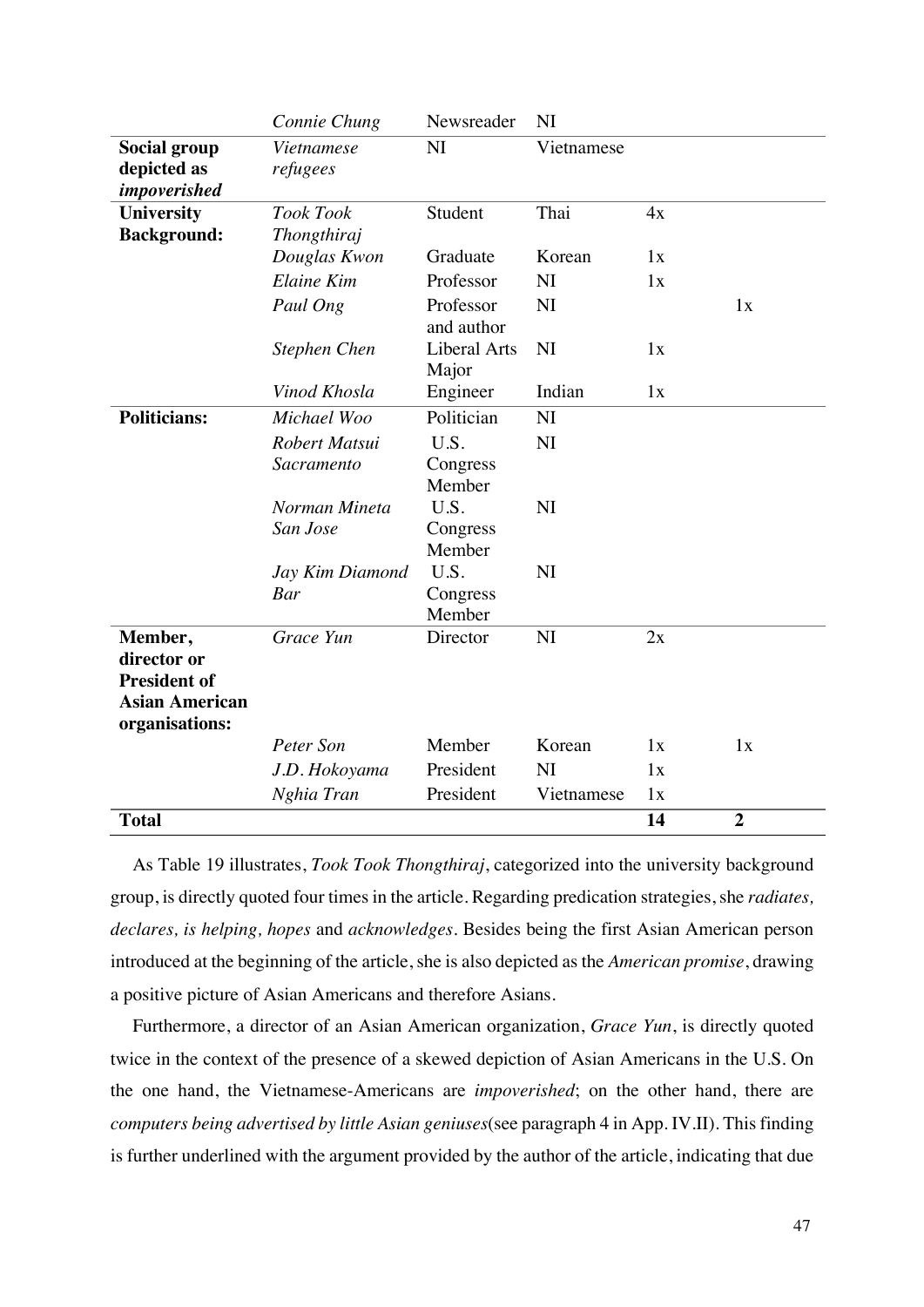to unfair treatment of the Asians regarding immigration and citizenship, they were *encouraged* to move forward economically rather than socially.

In paragraph 5 (see App. IV.II), the metaphor *the nail that sticks out gets hammered down*, as mentioned in the article, illustrates the struggle for integration, which also refers to the article "UGANDA: The Unwanted" analysed previously, indicating how the Asians were not accepted (Lowe 1996: 7).

Within the Asian social actors, the only social group that was depicted in a rather negative light were Vietnamese refugees. They were associated with predicates like *impoverished*, *are crammed* and *getting involved in gangs* (paragraph 15 in App. IV.II), showing the drastic difference existing with the Asian Americans who were depicted as *all the children are above average* (paragraph 2 in App. IV.II). This finding might be an indication of how the Vietnam war created this situation (Lowe 1996: 5).

When the group *success stories* is analysed, it is apparent how they are listed to provide examples of great achievements among Asians Americans, again labelling success as a positive trade. Only one of the social actors, *Chang-Lin Tien,* was quoted directly (see paragraph 18 in App. IV.II), regarding how any success will not overcome or protect one from offensive comments, keeping them from forming a different identity. On the same note, *Douglas Kwon concludes* how *"everyone isracist; everyone carries certain stereotypes around with them"*(see paragraph 10 in App. IV.II), underlining the issue of racism again.

This article provides a summary of the history of Asian immigrants. The author claims that they are now trying to create a new identity of their own. Therefore, this article stands out from the two articles analysed previously where Asians are generally depicted in a negative light.

Asians are compared to the Jews in a positive manner, because of traits like *hard work* and *emphases on education*. As a contrast, the Blacks and Latinos are mentioned in the context of how there are discrepancies between other ethnic groups, illuminating the Blacks and Latinos in a more negative light. Nevertheless, the reported speech used to describe the *intellectual* Blacks' argument (paragraph 13 in App. IV.II) in favour of Asian Americans points out how the representation of the Blacks gets mitigated.

The politicians mentioned in the article are slowly starting to gain support and this leads the author of the article to claim that identity is evolving using the following metaphor: *Like a slowly developing photo* (paragraph 12 in App. IV.II), again mentioning how this was not the case in the past. There are in total 14 direct quotes, and according to Reisigl and Wodak (2016: 45), this might be an indication of how this "serves to legitimize the content of the text by scientific authority", i.e. the Asian social actors.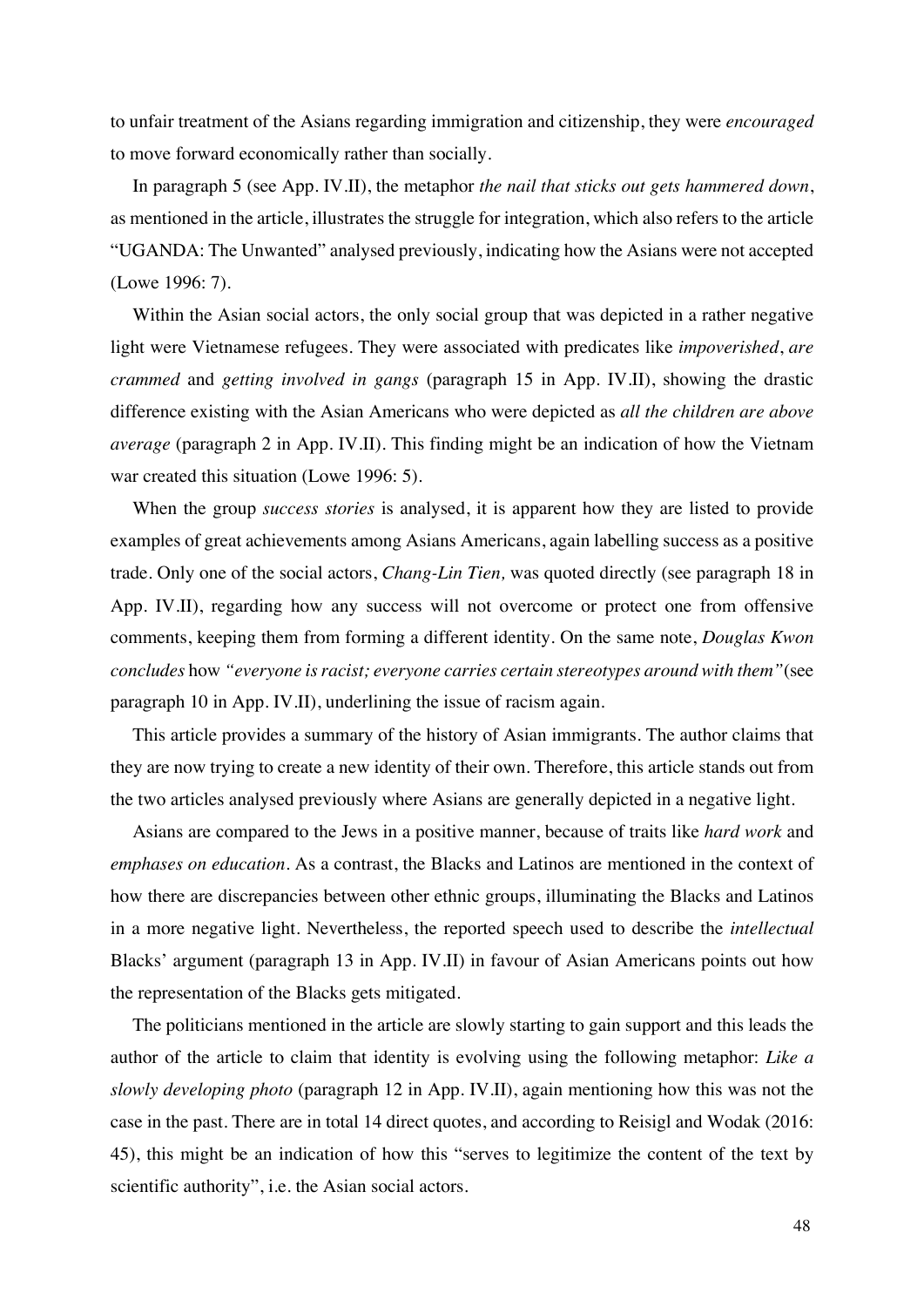In the article, there is a notion of differentiating the Asian Americans from the Asian immigrants. The Asian American are characterized as *well educated*, *successful* and *young*, whereas the Asians immigrants (the *Vietnamese refugees*) are depicted as *impoverished* and related to gang crime. This strong distinction is symptomatic of the identity construction of the Asian Americans as they no longer see themselves as foreigners. Therefore, the Asian immigrants are considered as an out-group.

In addition, the social actors *white Americans*, *Blacks* and *Latinos* are even more strongly depicted as the out-group. They are implicitly held responsible for the situation of the Asian immigrants as there is a lack of resources to help them. This is illustrated as follows in example (3):

(3) Says Nghia Tran, 30, executive director of the Vietnamese Community of Orange County: "As refugees, this population represents a special set of needs, and sometimes they are not met. This is where we get our delinquency problems, with Vietnamese youths getting involved in gangs." (see paragraph 15 in App. IV.II).

## **6. Discussion**

In this chapter, the overall research question: '*What are the methodological advantages and disadvantages of CACDA and CDA?'* will be discussed and elaborated. In order to do so, the results and analyses of the case studies in subchapter 5.2 and 5.5 will be compared to what has been introduced in the previous studies in chapter 3. In the first two subsections, the focus will be on general disadvantages and advantages of the CACDA and CDA method used in the case studies. In subsections 6.3 and 6.4, specific disadvantages and advantages are discussed compared to the previous studies. In subsection 6.5, more general observations concerning both approaches are presented.

#### **Based on the CACDA Case Study**

As the results of the case study using corpus linguistic methods showed, there are a number of factors to take into consideration. The CACDA is a quantitative approach that uses a large amount of data, compared to the CDA, where the focus is more on down-sampled data of the corpus (Baker and Levon 2015: 221). Researchers such as Baker and Levon (2015: 230) explained how working with large corpora is beneficial if the aim is to conduct research which are as objective as possible. The same holds true if the "underlying regularities have a better chance of showing through the superficial variations" as Sinclair (2004: 189) explained. Sinclair (2004: 189) referred to how the analysis of linguistic patterns with the help of large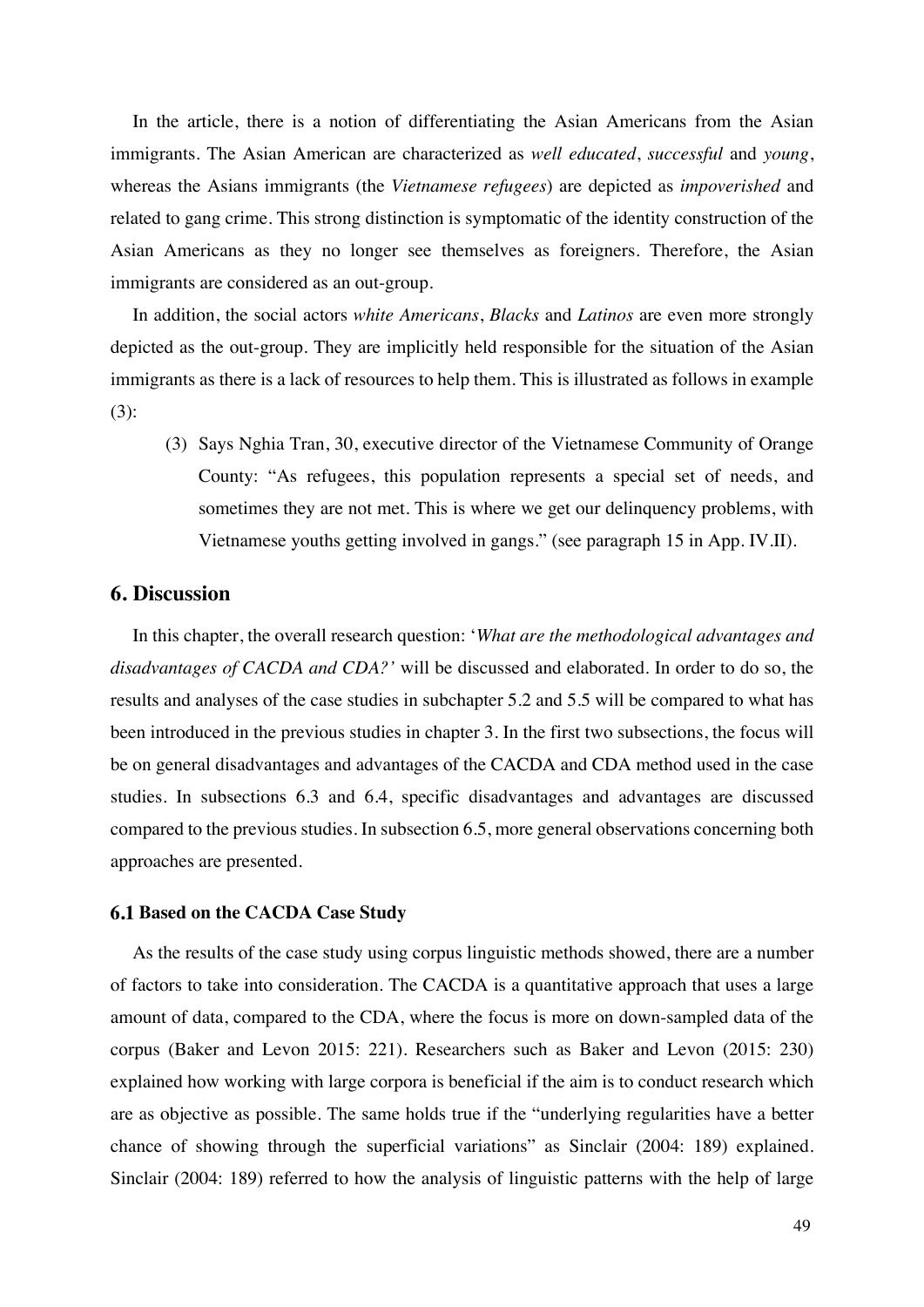corpus might display those more clearly. Even though in the case study of the *TIME Magazine Corpus* (100 million words) a large corpus was chosen, the sub-corpus built to conduct the analysis, however, proved to be smaller (178,500 words), and therefore might have had an impact on displaying the linguistic patterns. More precisely, the collocates formed with the node provided some insights into how Asians were represented linguistically in the *Time* magazine. Nevertheless, some collocates with a high MI score but a low frequency of occurrence did not provide enough evidence to then make a statement about the linguistic representation (see Table 9).

Furthermore, there is no indication in previous studies about what corpus size is suitable for a CACDA; therefore, the corpus size of this case study could not be judged as too small from the beginning. Although the corpus was labelled as small in subchapter 4.1, before conducting the case study the results produced by using the corpus revealed how the size of the corpus has an influence. In a small corpus, the chances of finding recurring linguistic patterns are smaller and even if the patterns occur a certain amount of times, there is no indication of significance as the number will still be small. On the basis of these considerations there is a need for further research on corpus size requirements and topic dependency.

As concerns the DHA chosen for the CACDA, the advantages reflect how it was possible to use the *TIME Magazine Corpus* interface to calculate the collocates with the help of POS tags. Thus, the detection of the linguistic devices for some discourse strategies described by Reisigl and Wodak (2016: 33) was achievable. On the same note, however, one can argue how the corpus-assisted method is not able to analyse every single discourse strategy posited by Reisigl and Wodak (2016: 33). For instance, the disclosure of metaphors is difficult with corpus linguistic methods and given the *TIME Magazine Corpus*, it was even more difficult since the query was restricted to a single word. Deignan (2005: 41) suggested establishing specific lexical items using intuition, dictionaries and collocational information after concordance analysis. Nevertheless, to use intuition and dictionaries plays into the argument by Baker and Levon (2015: 222, "cherry picking") how the analysis then turns out to be less objective and not general enough, since there is a chance of picking the term subjectively.

Furthermore, another disadvantage found during the CACDA was the diachronic analysis of the data. Despite being able to display linguistic devices to analyse discursive strategies in a diachronic order and make some connections (*neutralist*, *Ugandan* etc.), it was not possible to see a diachronic change overall. This might be due to the smaller size of the corpus as well, as discussed above.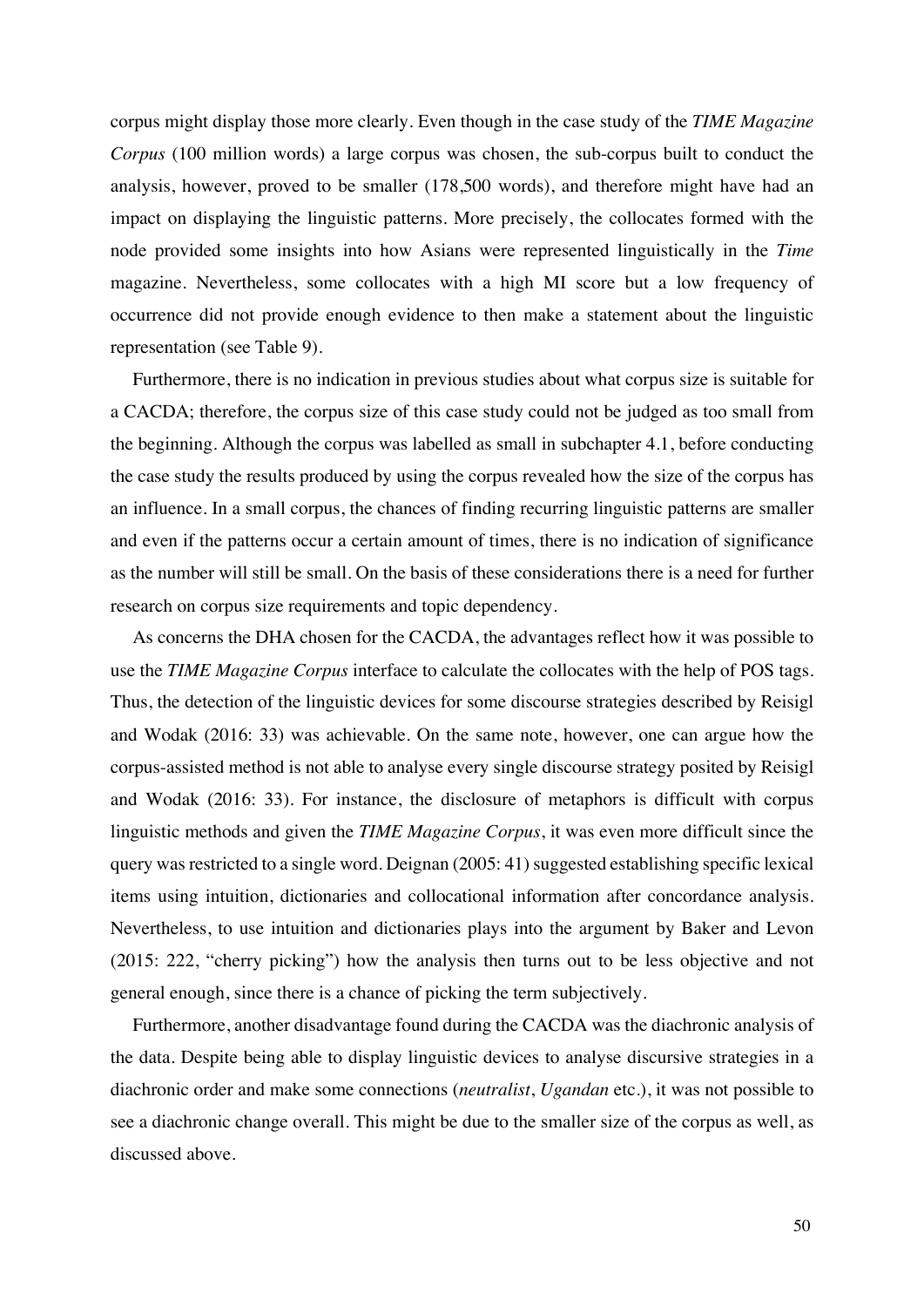In addition, the case study backs the suggestion to make use of the principle of triangulation (see Egbert and Baker 2016: 202-203; Reisigl and Wodak 2016: 26; Senkbeil 2011: 36), which consists in using multiple methodologies and/or datasets to tackle the research questions. The triangulation of the methods was evident in the CACDA case study when the collocates were further investigated using concordance lines (see subchapter 5.3.1, Table 7) to label the social actors more negatively or positively. In the process of performing the concordance analysis, however, the size of the corpus seems to be again the reason for the lack of suitable numbers of analysable data. In Table 1, for instance, the MI scores are again high, but there are only three occurrences and therefore it is not possible to draw conclusions after analysing the two concordance lines and label the social actor Asians positively or negatively on a linguistic level.

Another point of discussion was the collocation analysis, specifically, the consequences of the word span length chosen to determine the results. For the CACDA case study, the decision was made to use the word span length of 1:1 and 4:4, the reason being that the bigram  $(1:1)$ analysis can help pointing out sentiment expressions, which in turn can help labelling the representation of Asians as positive or negative (Pak and Paroubek 2010: 1325). Moreover, the bigram analysis enables the researcher to perform the analysis faster than compared to the more qualitative concordance analysis. The 4:4-word span length is chosen because 4:4 is the common length used to analyse collocations (Stubbs 2001: 29). As the results of the CACDA study showed, both the bigram and the 4:4-word span length provided some insights into how Asians were represented between the 1950s and 1990s, and the results of the bigram analyses overlapped with the ones produced with a wider word span length (see Table 9) *fight* and *think*. When the correlation of the corpus size with the collocational window is looked at, McEnery et al. (2006: 56) claimed that in general the corpus size is crucial when it comes to determining how convincing the collocation is. However, the MI score is described as not being as reliant on the size of the corpus as other algorithms which measure the certainty of collocations. Therefore, collocations with a high MI score might include terms with lower frequency. As discussed above, in the CACDA case study, collocations with a high MI score and low frequency of occurrence occurred, hence a different corpus size might have produced a different outcome.

#### **Based on the CDA Case Study**

Moving to the discussion regarding the CDA method used in the case study: Compared to the CACDA study which was more quantitative, the CDA method is described to be more qualitative (Senkbeil 2011: 32). The aim of conducting the CDA case study was to disclose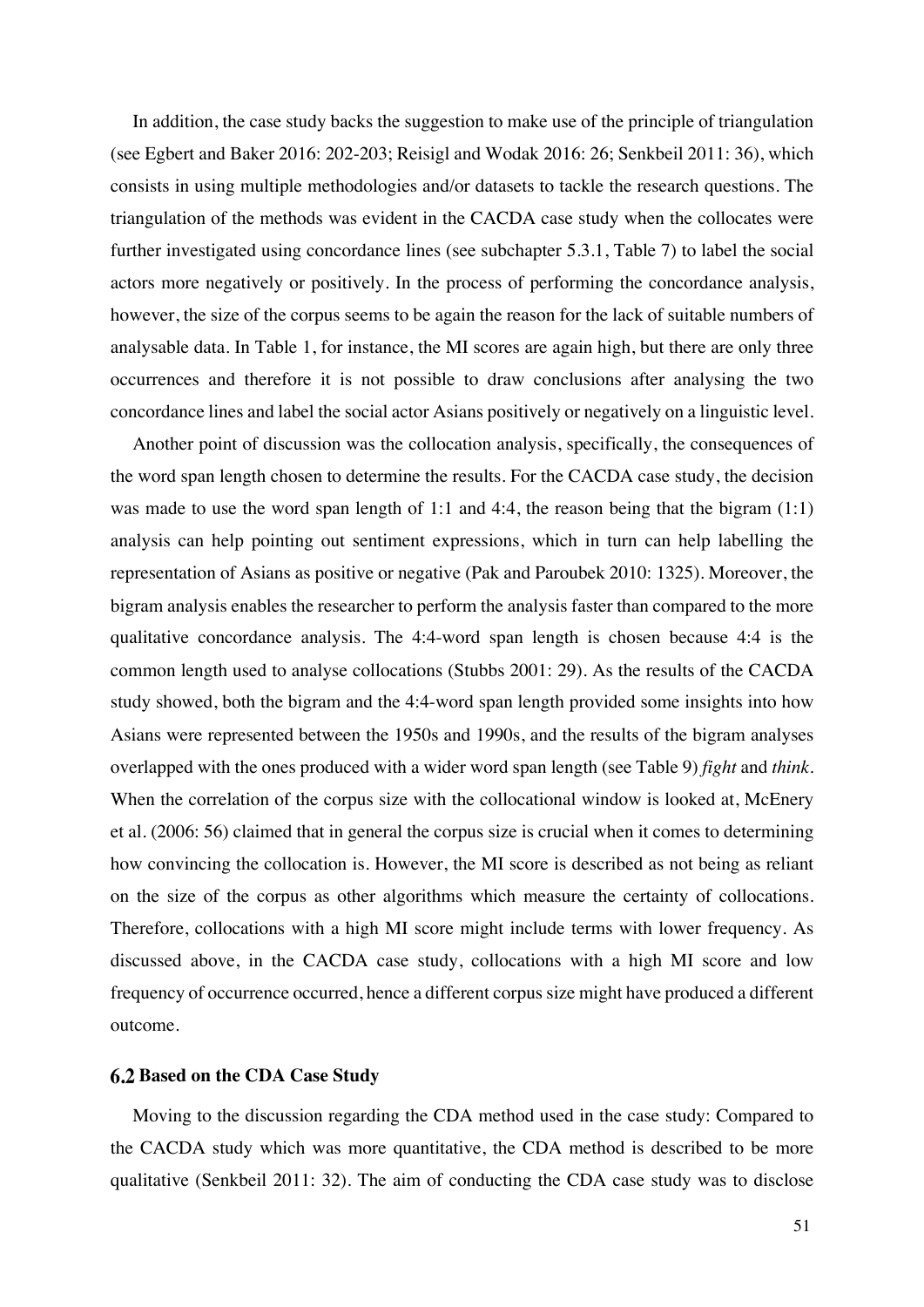advantages and disadvantages of the method and how well the method works on the available data. If the results of the CDA case study are inspected, the main advantage appears to be the possibility to conduct the study as in-depth as possible. This is ensured by the down-sampling of the corpus to only three articles and then performing the analysis on a smaller dataset, so as to be able to analyse the context within a full article. This stands in contrast to the quantitative approach used in the CACDA. Concordance analysis, as Stubbs (2001: 9-10) argued, is helpful when it comes to providing a wider context around a collocation. Nevertheless, there is still a chance that not having the full article lead to overseeing implied contexts.

Furthermore, if the DHA is taken into consideration, one of the advantages is the labelling of social actors as in-group or out-group by using several linguistic devices which were described by Reisigl and Wodak (2016: 33). In addition, a general benefit of the DHA is its adjustability to the research questions at hand (Reisigl and Wodak 2016: 34). The method can be modified to fit the researcher's focus. In other words, only relevant strategies need to be applied and redundant or unrelated considerations can be minimized.

This points to the first disadvantage of DHA within CDA in general: subjectivity. Baker and Levon (2015: 232) elaborate on this topic, arguing that in comparison to the corpus-assisted method, CDA, the more qualitative method, might become more susceptible to subjective decisions or analysis, since the identification of the patterns rely more on the researcher's own perspective and therefore are more at risk to analyse less objectively. In the CDA case study, this might have been the case when, for example, the decision was made to only summarize the findings rather than answering the five discursive strategy questions provided by Reisigl and Wodak (2016: 33). Regarding both the CDA and CACDA methods, Baker and Levon (2015: 232) argue that there is a potential risk of the analyst only including results based on their personal interests to avoid the "so-what?"-findings often produced by CACDA and CDA. To minimize researcher bias, precautionary measures were taken, such as down-sampling the corpus based on frequency patterns and sorting the MI scores of the collocates in a descending order.

Furthermore, the strategies described by Reisigl and Wodak (2016: 33) are not always suitable for written texts, as there are rarely linguistic devices like hesitations or tag questions (Fox 2007: 314). These devices might be more suitable if spoken data is under investigation.

Similar to what has been discussed on the topic of corpus size, the amount of texts analysed for the CDA case study also impacts the analysis overall. The main drawback of a smaller set of articles for the analysis is the difficulty to generalize occurring linguistic patterns (Baker and Levon 2015: 233). In the CDA case study, this drawback applied in the sense that despite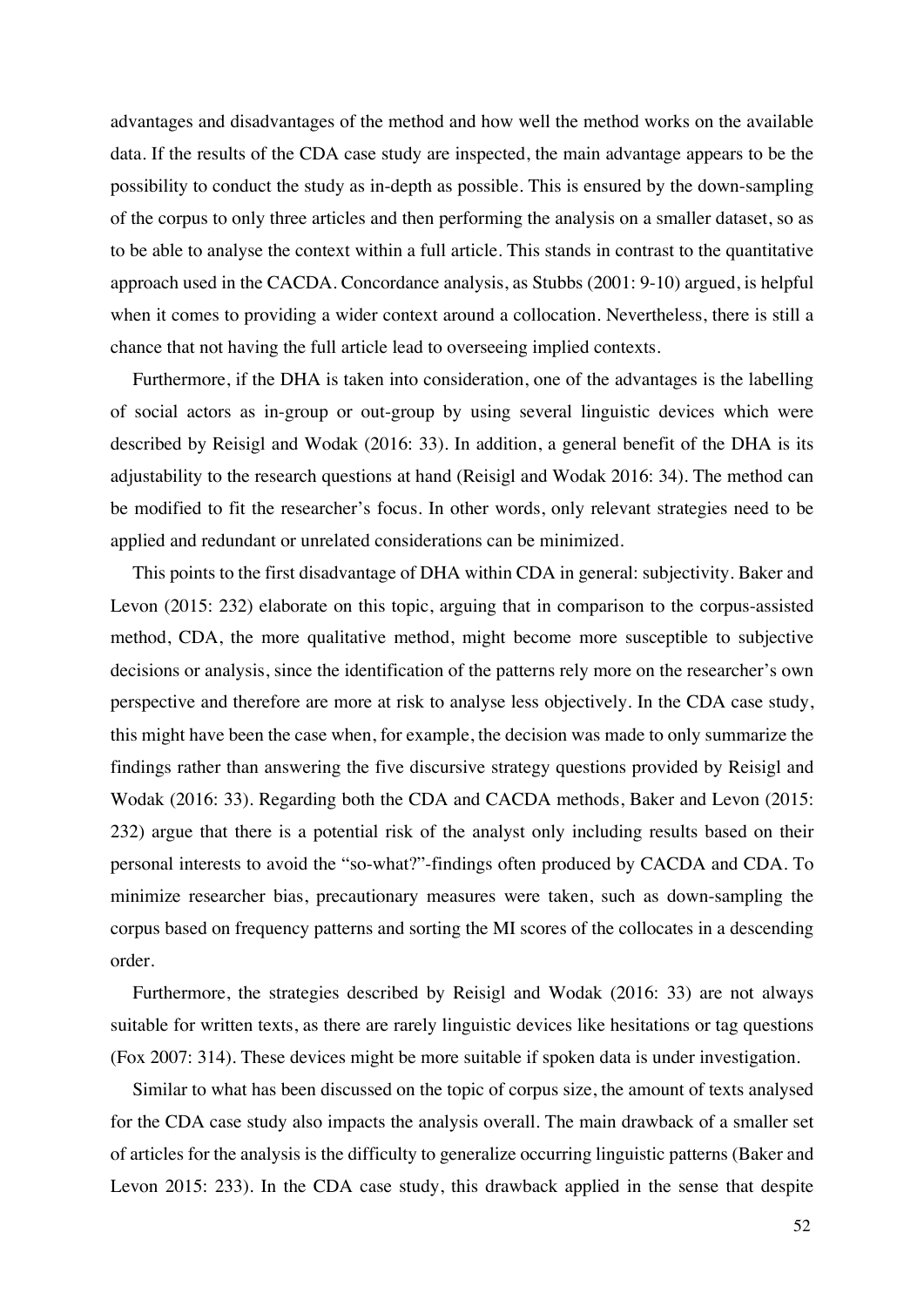finding the silver lining of the representation of Asians in the *Time* magazine, the articles were picked based on the frequency of occurrence of the node and therefore, by chance might have produced a different output if another article occurred with the same or a higher frequency of occurrence of the term Asians. In the historical context, the ex-colonial states (India) and Africa, for example, are being the *neutralist* states in the talks about what the next steps are in cold war (Lowe 1996: 102). The second article "UGANDA: The Unwanted" in 1972 display the Asians as the victims of expulsion by the President of Uganda Idi Amin. Asians experiencing expulsion were described by Lowe (1996: 7) in the historical context subchapter 5.1.1. The last article entitled "The Perils of Success" in 1993, however, stood out from the other two articles since it refers to the past obstacles of Asian representation, but it focused more on the identity building of the new generations which are the Asians' children, the so called *Asian Americans*. Asians still face racism and disadvantages in the U.S. but they are anyway determined to fight against it. This is evident in the representation of Asians in this article as more confident and hopeful. Therefore, the concept given in the DHA shows how intertextuality and also interdiscursivity is given: intertextuality, where the overall topic seems to be the same in the past and the present (Reisigl and Wodak 2016: 28), interdiscursivity as the main discourse and its connections to other related discourses is witnessed in these three articles through de- and recontextualisation. On this note, the down-sampling of the corpus based on frequency of occurrence plays in favour of the thesis, since it reveals these findings, whereas the corpus assisted analysis only scratches the surface of the context and therefore confirm the advantages of the methods triangulation, as suggested by Egbert and Baker (2016: 201-202). In this context, it is also important to remark that the methods are used in a complementary fashion rather than as a blend of methods (Dressman and McCarthey 2011: 461).

#### **Comparison of the CDA Case Study to the Previous Studies**

In order to compare and investigate the previous studies (see chapter 3) to the case studies, a recapitulation of the most important points of each previous study is provided.

Bishop and Jaworski's (2003: 244) aim was to provide further information on how nationalism is depicted in the British press, taking into analysis an international sports event (football). The approaches chosen to do the analysis are social semiotic, social-cognitive and discourse historical, and the strategies are therefore formulated: separation, conflict and typification. Separation in this context is mostly surfaced through the use of the rhetoric *us* and *them*, therefore supporting the labels in- and outgroup (Mautner 2009: 134). Conflict is represented through military metaphors and typification at last is represented by depicting the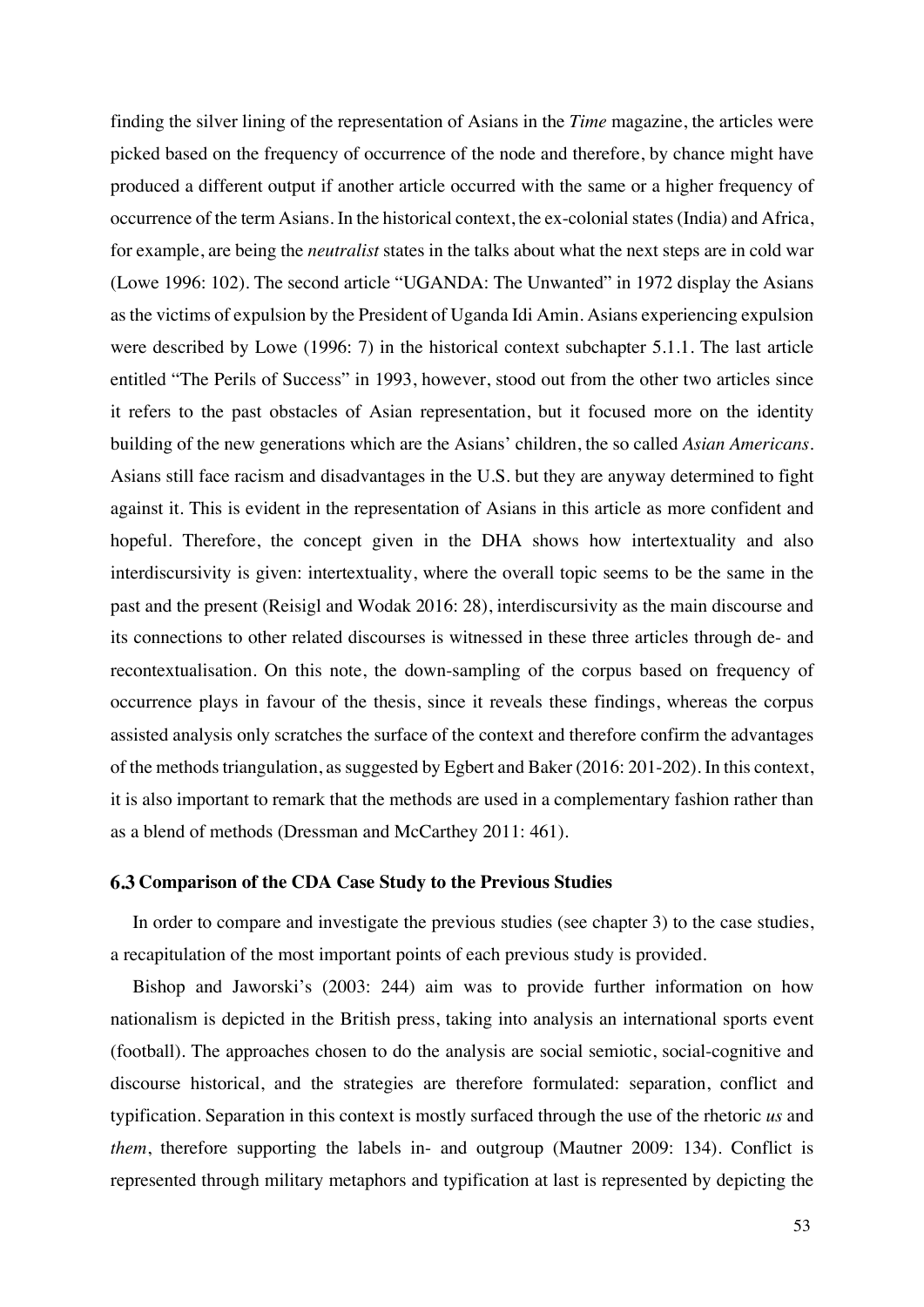nation superior to the people who do not agree with the nation's point of view (Bishop and Jaworski 2003: 267). There was no explicit indication of how many articles were used for the analysis other than the indication that 12 different British newspapers between 10 June and 2 July 2000 were at hand, only mentioning how the articles (written texts) as well as the visual components and the opinion section were part of the analysis. Compared to the CDA case study of this thesis, the similarities concerning the method are the use of different versions of CDA approaches (triangulation), and the use of devices to analyse strategies depending on the topic to be investigated. Differences are that, for instance, most headlines were analysed when the opinion section was also included (Bishop and Jaworski 2003: 260). Moreover, only the advantages of the methodology are mentioned, whereas probable bias or drawbacks regarding method are not discussed. This supports the pre-theoretical observation of how CDA, and therefore more qualitative analysis, lack of objectivity and introspection. Despite being informative regarding the topic, qualitative studies are under the risk of providing information obvious to the readers with general knowledge about the topic ("so-what?" problem, see Baker and Levon 2016: 232).

Moving on to the second CDA publication described in the previous studies chapter 3, where Bradimore and Bauder (2011: 637) analysed the news discourse about Tamil refugees arriving in Canada, using again more than one version of CDA, such as the analysis of metaphorical concepts, repetitive patterns, or pronoun use. In total, 32 articles were analysed using the text databank called *LexisNexis* and *ProQuest* to collect the data. In a first step, the headlines were investigated and in a second step the article itself was analysed by manually checking themes about whether the refugees' voices are heard and how the event itself was "positioned and framed" (Bradimore and Bauder 2011: 645-646). On one hand, the differences to the CDA case study are the number of articles analysed, the analysis of the headlines as a separate part of the analysis and the use of databank tools. On the other hand, similarities are the use of triangulation and both include a frequency analysis to detect terms to perform the analysis. Similar to Bishop and Jaworski (2003), the authors only mentioned that several methods were used to conduct their study, but there is no critical reflection on the method and how the bias could affect the analysis.

Mensing (2016) conducted a CDA on how the concept of the other is used in German newspaper by taking a closer look at the effect of the European Refugee Crisis. She also used the DHA (Reisigl and Wodak 2016: 33) and divided the discursive strategies into content, discursive terms and linguistic terms' instead of answering five questions. Furthermore, 150 articles headlines were analysed from November 2015 to March 2016, since there were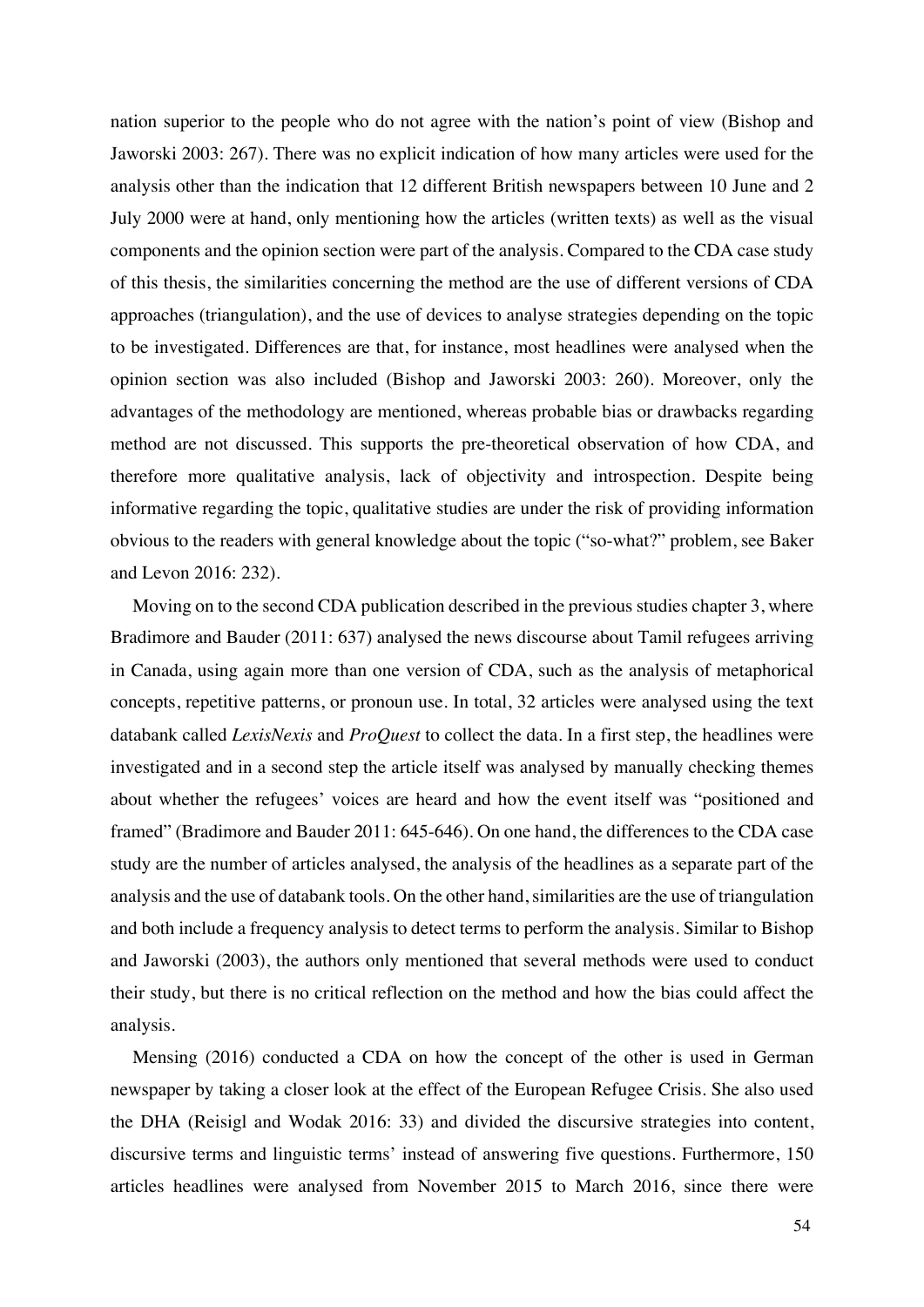important events regarding the Refugee Crisis. Different from the other two publications, there are remarks of limitations of the methods, such as not being able to fully cover the historical and contextual aspects of the topic. Nevertheless, the study contributes to "the understanding of logics implied in the media when it comes to the depiction of migrants as an out-group" (Mensing 2016: 11). Furthermore, the author states that the study is only focusing on the production of the discourse. The differences of this paper to the case study are again the number of articles analysed, the way the data was collected and the analysis of the headlines instead of the entire article.

Pasha's (2011: iii) research revolved around the representation of Muslim Brotherhood in the Egyptian newspapers. Therefore, two approaches of conducting CDA were applied: the first one being the Idealized Reader (IR) framework (O'Halloran 2003), where the headlines and front pages are skimmed by answering five questions, which serve as a support to approach the articles in an objective manner (Pasha 2011: 16). In a second part, a more detailed linguistic analysis is performed by checking transitivity, sourcing, lexical choice and presupposition. Through this analysis, the results showed how the Muslim Brotherhood is represented in the context of othering and also in connection with violence and chaos. This publication is different from the other previous studies and also from the CDA case study because of the use of an additional framework (IR). Based on this, he analysed 28 headlines and 71 front pages in the years 2000 and 2005. Similarities are the clear methods triangulation and analysis and results concerning othering. In this paper, the possible methodological disadvantages are mentioned and attempted to be avoided by using the IR framework (Pasha 2011: 16). He acknowledged how CDA is in general more subjective and interpretative (Pasha 2011: 42). Only analysing headlines might lead to separation from the wider context (Pasha 2011: 43). In order to prevent subjectivity or possible lack of context references, Pasha (2011: 46) discussed the importance of contributing historical or social background information prior to the CDA, which then can be used to reference back to what the results of the analysis showed. Furthermore, it is also important to be cautious about possible researchers' bias and the possibilities of multiple interpretations. This awareness of the bias and the different outcomes make this publication more objective than the first two research papers of Bishop and Jaworski (2003) and Bradimore and Bauder (2011).

In conclusion, if the challenges are discussed in the previous studies, they are similar. The challenges they discuss are of general concern and not the result of methodological alterations.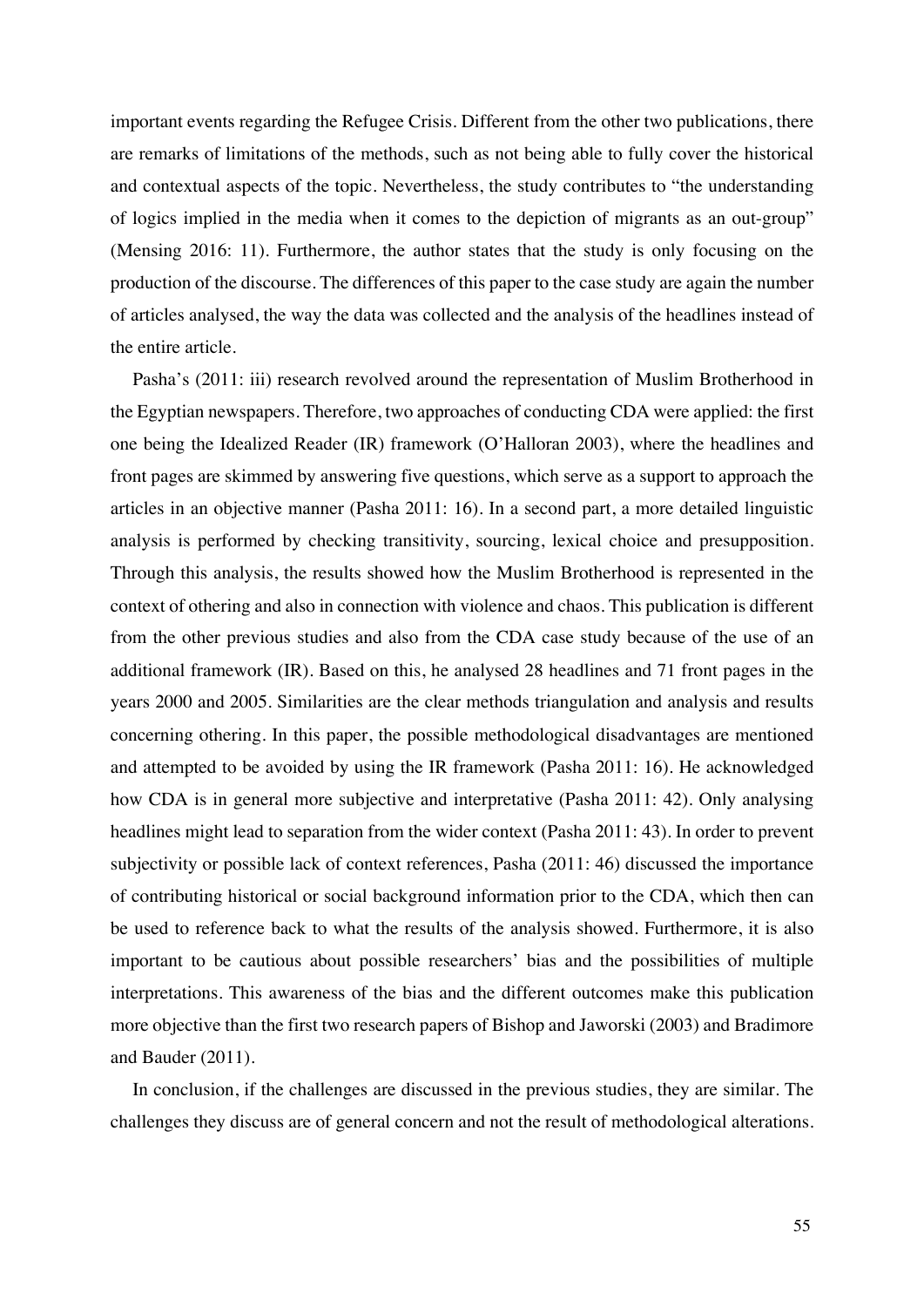#### **Comparison of the CACDA Case Study to the Previous Studies**

Out of the CACDA studies mentioned in the previous studies, Baker et al.'s (2008) publication focused exactly on the benefits and drawbacks of the qualitative and quantitative methods regarding CDA. They elaborate on different discussion points regarding the concerns when combining corpus linguistic methods with the traditional CDA, especially indicating that if there is a combination at hand, the balance was not ensured. With balance, Baker et al. (2008: 275) meant that typically corpus-based approaches tend to only scratch the CDA theory even though they are conducting CDA (e.g. Krishnamurthy 1996). In the other case, when the goal is to provide insights with the help of CDA, corpus linguistics may not be able to identify the patterns needed to perform the analysis, for instance, because of the corpus size (see subchapter 4.1). The use of collocation and concordance analyses with the help of DHA provided by Reisigl and Wodak (2016: 33) is similar to what has been done in the case study conducted in subchapter 5.2. Possibly the most striking difference between the case study and Baker et al.'s (2008) method was the size of the corpus, since Baker et al. (2008: 276) used a corpus of 140 million words, whereas in the case study, the Asians corpus consisted of only 178,500 words. Another issue to be tackled, according to Baker et al. (2008: 297), is the overlap of the findings of the corpus linguistic approach and the CDA.

After discussing several publications, it is more probable that the overlap of the findings is inevitable and further supports the methods triangulation approach, which is quite evident when it comes to CACDA. Furthermore, the tools used were different as well: *WordSmith* tool (Scott 2008) was used to calculate the collocates and display the concordance, which uses a loglikelihood algorithm in contrast to the *TIME Magazine Corpus* interface which uses a mutual information algorithm. The MI score indicates the strength of a collocation and is independent from the size of the corpus whereas the log-likelihood algorithm is described as unreliable when it comes to low frequency words (McEnery 2006: 56).

Partington et al. (2013: 283) focused on researching the diachronic change of the representation of anti-Semitism and the role of boy and girl in the British press. The method used to perform the analysis was collocation, concordance and keyword analysis using *WordSmith* (Scott 2008) for the anti-Semitism topic and additional n-gram and cluster analysis (*Sketch Difference* by Kilgarriff et al. (2014)) to analyse the similarities and differences of *boy* and *girl* in the press. The corpus called *SiBol* contains 650 million words of 14 different newspapers from 1993 till 2013. Only three time periods were analysed for this study: 1993, 2005 and 2010, collected using *LexisNexis* with the terms *anti-Semit\** and *antisemit*, but there is no exact number of words mentioned. Partington et al. (2013: 300) found out through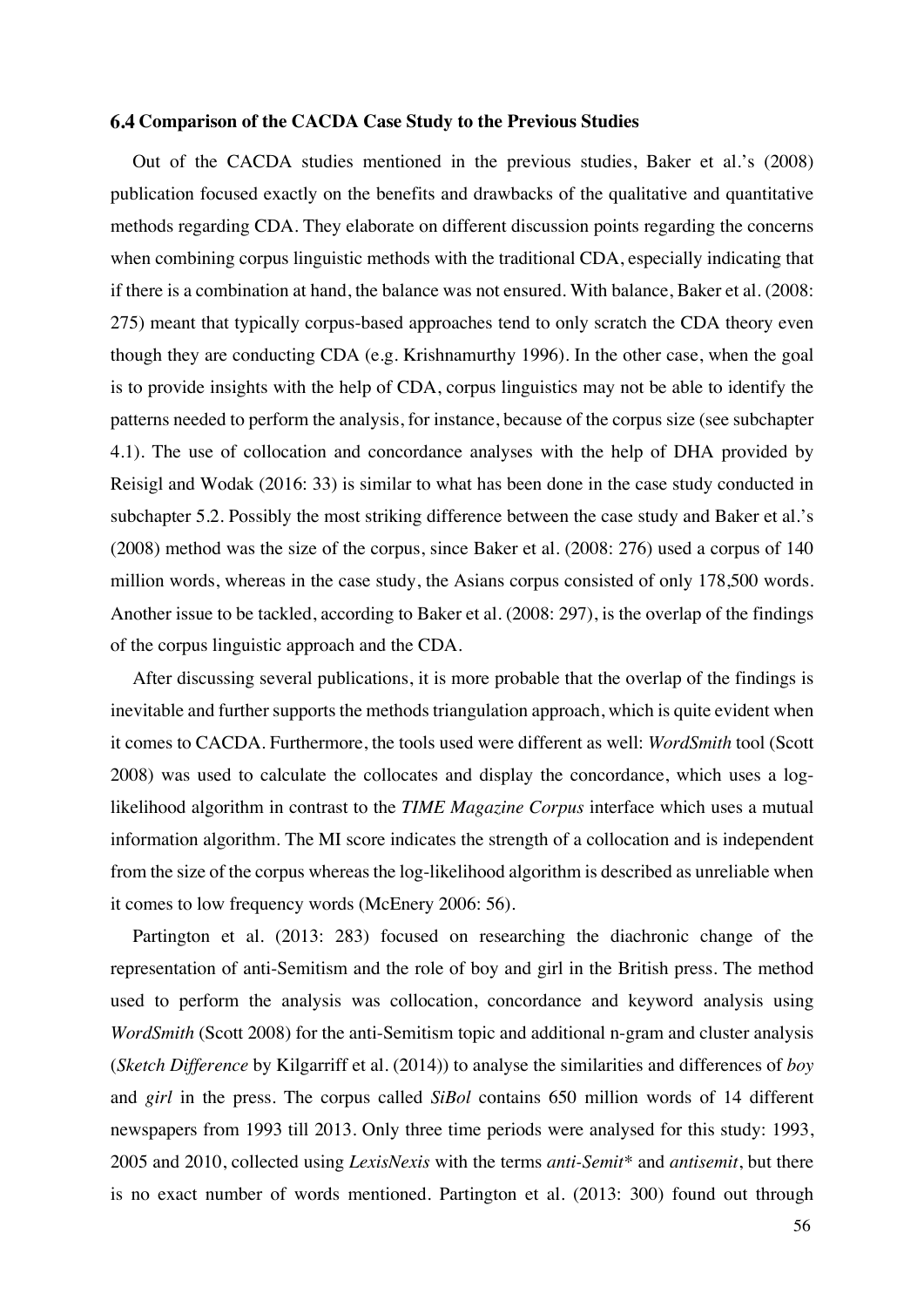frequency based keyword analysis in what context Jewish people were talked about and how it correlated with the events happening in specific time periods. For instance, in the past anti-Semitic topics only occurred in historic aspects, whereas in the 2000s the topic is back again in the British press. In the case of *boy* and *girl* representation in the UK press, the results showed how girls are represented in a more sexualised manner than boys and are also more often occurring as being the object of an action. This publication is different in the sense of how the keyword list is the main focus of the study and drives the analysis overall. The concordance analysis is context-related and mostly provides information which is then related to historical or social background information. As discussed above, the use of keywords and frequency of occurrences as quantitative approaches ensure the objectivity, but here the problem of subjectivity still has to be considered, since the researchers might still include or withhold information or results if they do not seem relevant to the discourse, according to them. Furthermore, there is no discussion about the advantages or problems using the keyword methods, indicating that their approach is empirical and objective enough.

Senkbeil (2011) focuses on the Ideology in American sports and he analyses the representation of the sports American Football and Baseball in the U.S. Press. Different from all the studies discussed before, some hypotheses in this publication were based on secondary literature dealing with socio-cultural topics concerning sports in America in general. Senkbeil (2011: 31) furthermore addresses how it is of importance to avoid political and ideological prejudice when dealing with CDA. He argues, however, that by implementing CACDA, "the degree of empiricism and objectivity" of the discourse analysis is ensured (Senkbeil 2011: 33). On the same note, he states how even if it is not possible to be fully objective when it comes to perform CACDA or CDA, the self-awareness and checking the used method throughout the analysis is a key to keep the bias of the researcher as small as possible. Senkbeil (2011: 272) also underlined the fact that the keyword lists produced with the help of *WordSmith* (Scott 2008) and further analysis of the collocations indicated a lot of concordance lines, but there was no way to avoid looking at the broader context, supporting the triangulation of methodologies discussed throughout the entire thesis. The analysis was done on a corpus which contained over three million words from three different U.S. newspapers and Internet publications from 2002 until 2007, containing the terms *baseball* and *football*. The differences of this publication to the case study are the different sizes of the corpora and also the CDA version, since Senkbeil (2011: 267) dealt more in detail with socio-cultural aspects rather than with the historical ones. Nevertheless, the collocation analysis and then the broader context analysis using the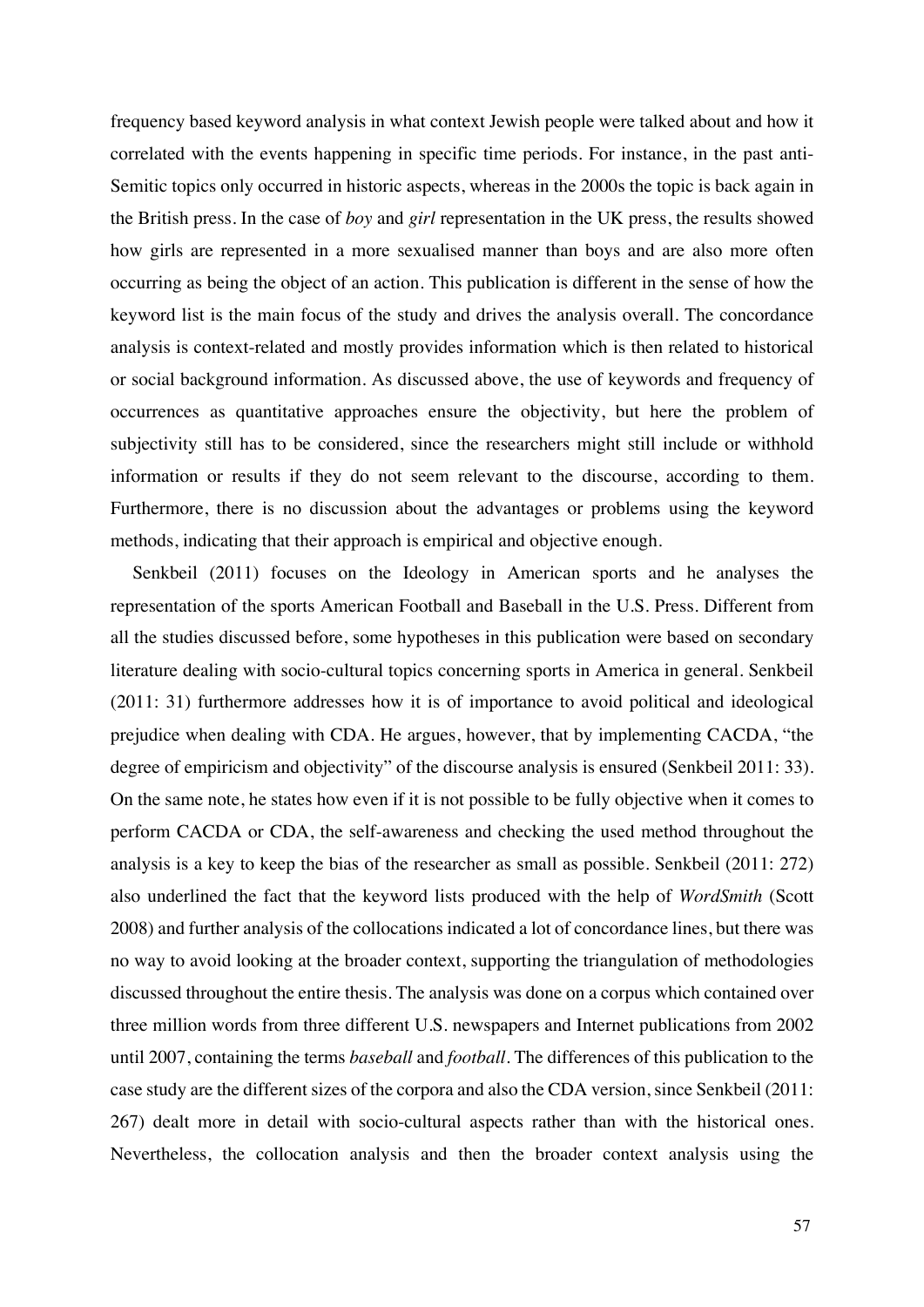concordance lines (Senkbeil 2011: 48) are very similar to what has been done for the CACDA case study.

Lastly, Samaie and Malmir's (2017: 1) analysis of the portrayal of Islam and Muslim in U.S. news media will be discussed, since this publication served as an inspiration for the CACDA case study as well. This study used DHA as described by Reisigl and Wodak (2016: 33), looking at frequency, keyword, collocation and concordance analysis to tackle the research question of how Islam and Muslims are represented. The corpus consisted of 670,000 words from three different U.S. newspapers from 2001 until 2015, making sure to have the keywords *Muslim*, *Muslims*, *Islam* or *Islamic* in the headlines. The results show that there is a negative representation when it comes to represent religious minorities in society in general and how they are depicted as the out-group (Samaie and Malmir 2017: 13). Even if Reisigl and Wodak described five strategies (2016: 33), they only focused on two of them in their study. This occurrence supports the adjustability of the CDA/CACDA method and it also shows how subjectivity occurs, due to the decision made by the researchers to only answer two of the five strategy questions. In the thesis, the CACDA case study was only focusing on the same two strategies as well, due to scope of the paper and its purpose being the illustration of possible findings. Furthermore, another difference to the case study is the occurrence of the keywords in the headlines, whereas in the case study only the occurrence of the node in the entire article was required since otherwise the size of the corpus would have been rather small. Moreover, Samaie and Malmir (2017) did not provide information about any disadvantages or problems regarding the methods used to perform the analysis, further supporting the subjectivity problem of presenting what the researcher prefers to present rather than being aware of the weaknesses of the method (Baker 2006: 11).

Overall, the studies discussed in this section apply different versions of the same approach to critically analyse language use in the news media. Some of them only analyse parts of the text, some of them the whole article.

In the case of Partington et al. (2013) and Samaie and Malmir (2017), there was no discussion about potential bias or drawbacks of the methods, indicating that the researchers assumed that the use of the quantitative approach is sufficient to justify the results, even though historical or socio-cultural background information was provided and referred to.

#### **6.5 Further Observations**

A further issue pertaining to both approaches are the so-called "so-what?" results mentioned above (see Baker and Levon 2015). It is not entirely clear how the "so-what?" results can be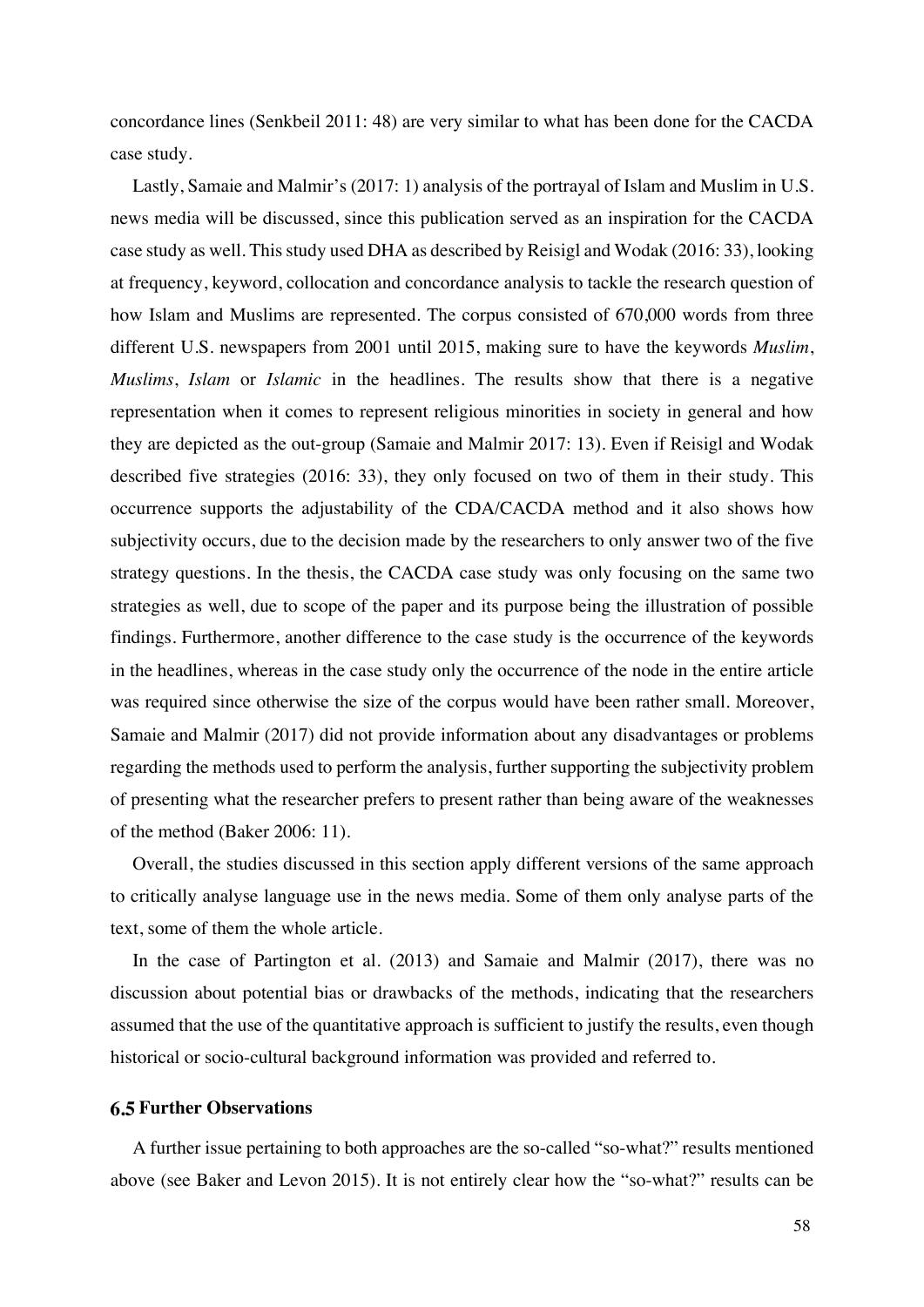identified objectively. Behind a "so-what?" result lies a subjective judgement of merit: while one person might find a result obvious based on their knowledge of the world, another might find it baffling. Furthermore, not all seemingly obvious assumptions hold true when scrutinized, e.g. Asians are perceived as an overachieving minority, but the case study has shown that surprisingly they are depicted as victims in the discourse (see Table 3, "UGANDA: The Unwanted" and "The Perils of Success").

If the researcher knew the results beforehand, there would be no point in starting the research in the first place. This leads to the question: When is a line of inquiry worth pursuing? As long as there is no answer to this question, there will always be "so-what?" results – keeping in mind that otherwise there will not be any surprising results either.

While conducting the CACDA case study, it transpired that there might be issues for comparison of different studies due to the fact that the methodology is rather vague. There are no fixed guidelines for the process of data analysis. For instance, during the collocation analysis there are different ways to approach the data: I decided to look at the noun and verb collocations separately and then to do an overall analysis. However, it would have been equally possible to also look at all the POS separately or to just do an overall analysis. This choice might influence the results. In all of the previous studies in chapter 3, the method does not provide sufficient detail and therefore, comparing the results might not be possible. Hence, there is a high risk of researcher bias (Baker 2006: 11). Due to a lack of restrictions of the method, the researcher is forced to make a choice: it is likely that the researcher will unconsciously pick options which might align with their preconceptions.

In addition, most research is restricted in terms of time and scope. Using two approaches requires more time and discussion space (Egbert and Baker 2016: 204). Therefore, this method triangulation might not always be the best option or even a possibility. Since the aim of this particular thesis was to compare the approaches, it was necessary to perform both analyses.

Lastly, the previous studies were selected based on their origin: the authors had to work either in North America or Europe. This might possibly cause a cultural bias regarding how social actors are conceived and can thus amplify the researcher's bias (Baker et al. 2008: 277).

## **7. Conclusion**

This thesis aimed to give an overview on the methodological advantages and disadvantages of CDA, the qualitative approach, and the CACDA, the mostly quantitative approach. Advantages of the CACDA are especially objectivity and slightly greater sense of empiricism that come with quantitative data analysis. The disadvantages or more precisely the double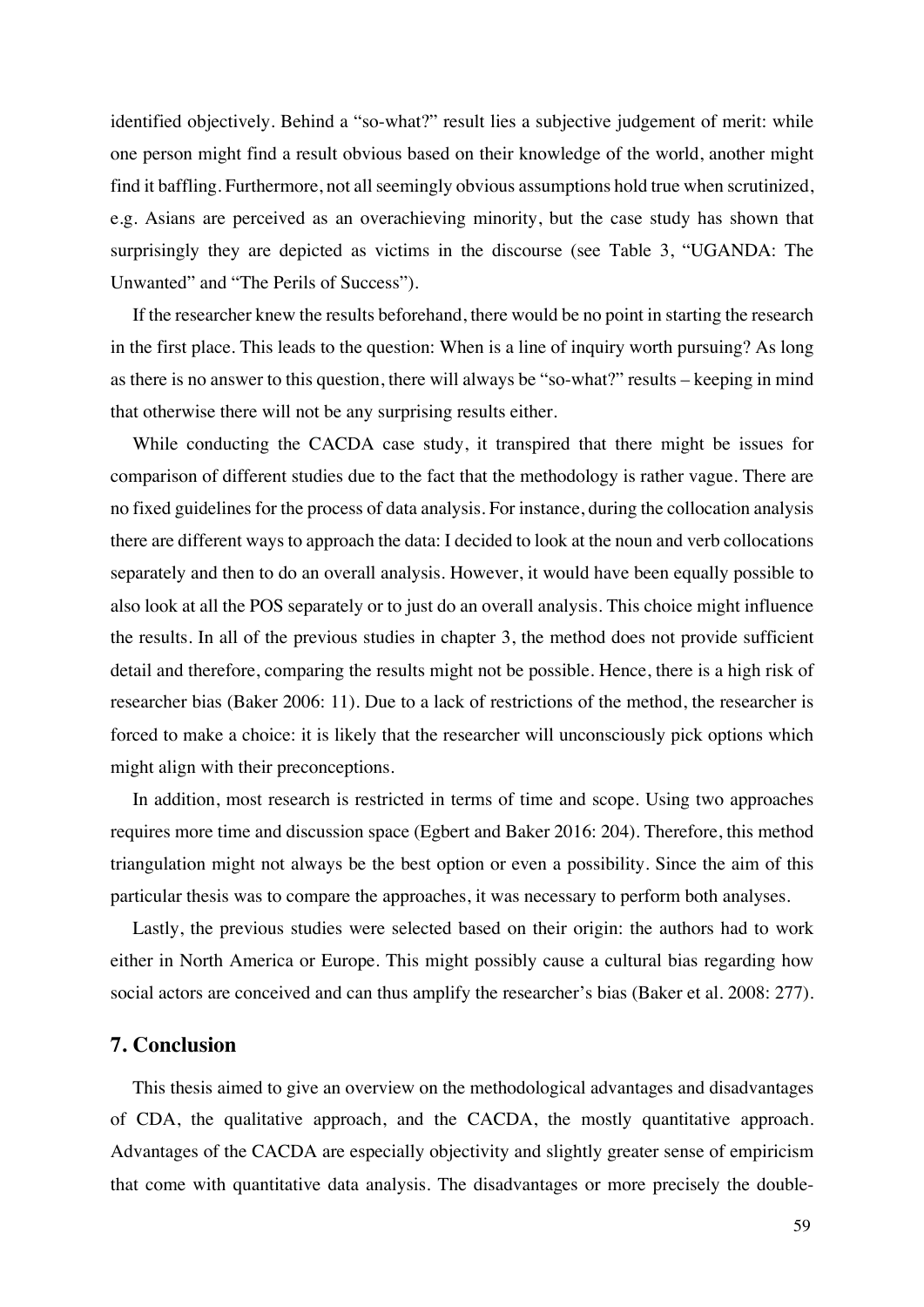edged sword of this approach is the adjustability of the critical discourse methods which can lead researchers to present only results picked out subjectively or, in some cases, the adjustability might lead to a lack of substance. In other words, the analysis itself can only be done superficially. The advantages of the CDA are the potential of an in-depth analysis of language use and ideologies context-based in newspaper discourse. On the other hand, however, a disadvantage of CDA is the subjectivity not only in choosing the data, but also the analysis itself, and the research bias that follows from it. Two components were needed to investigate the advantages and drawbacks of these methodologies: the analysis of previous studies concerning CDA and CACDA and the conduction of CDA and CACDA case studies answering the question of how Asians are linguistically and diachronically represented in the *Time* magazine from 1950 until 1990. Further insights have been won by comparing the case studies to what has been discussed in the previous studies regarding the advantages and disadvantages of the methods that are gathered and discussed.

The goal of contributing to a more detailed insight into the two methods was attained. There are already papers which discuss these issues. However, by doing the case study and the discussion of the previous studies in combination with the case studies added another layer of evidence. This will be beneficial for the future researcher wishing to conduct CDA or CACDA.

The collocation and concordance analyses of the CACDA case study revealed that Asians are represented as the out-group of the society and mostly occur in the historical context of the cold war during that period of time. This indicates how the *Time* magazine was reporting on Asians as being expelled or in general facing difficulties in regards of immigration policy. By conducting the CDA case study, the out-group labelling was supported by the three articles analysed. A more qualitative analysis showed how Asians were depicted as either the victims or as a social actor who was represented as an equal to another social actor in the discourse. What only came up during the CDA case study is that diachronically, Asians were depicted as the victim and out-group in a broader context, but the article of the 1990s suggests that the focus was no longer on the historical and political aspect, but on identity building. These findings further support the idea that it is possible to uncover connections of a social group to the broader context that is not apparent for everyday readers with a general knowledge of the world (e.g. Asian Americans wishing to build a new identity, see App. IV.II).

Overall, this research also strengthens the idea of methods' triangulation, considering that the use of concordance lines and analysis of broader context is needed to be able to make sense of the quantitative data received by the collocation calculations.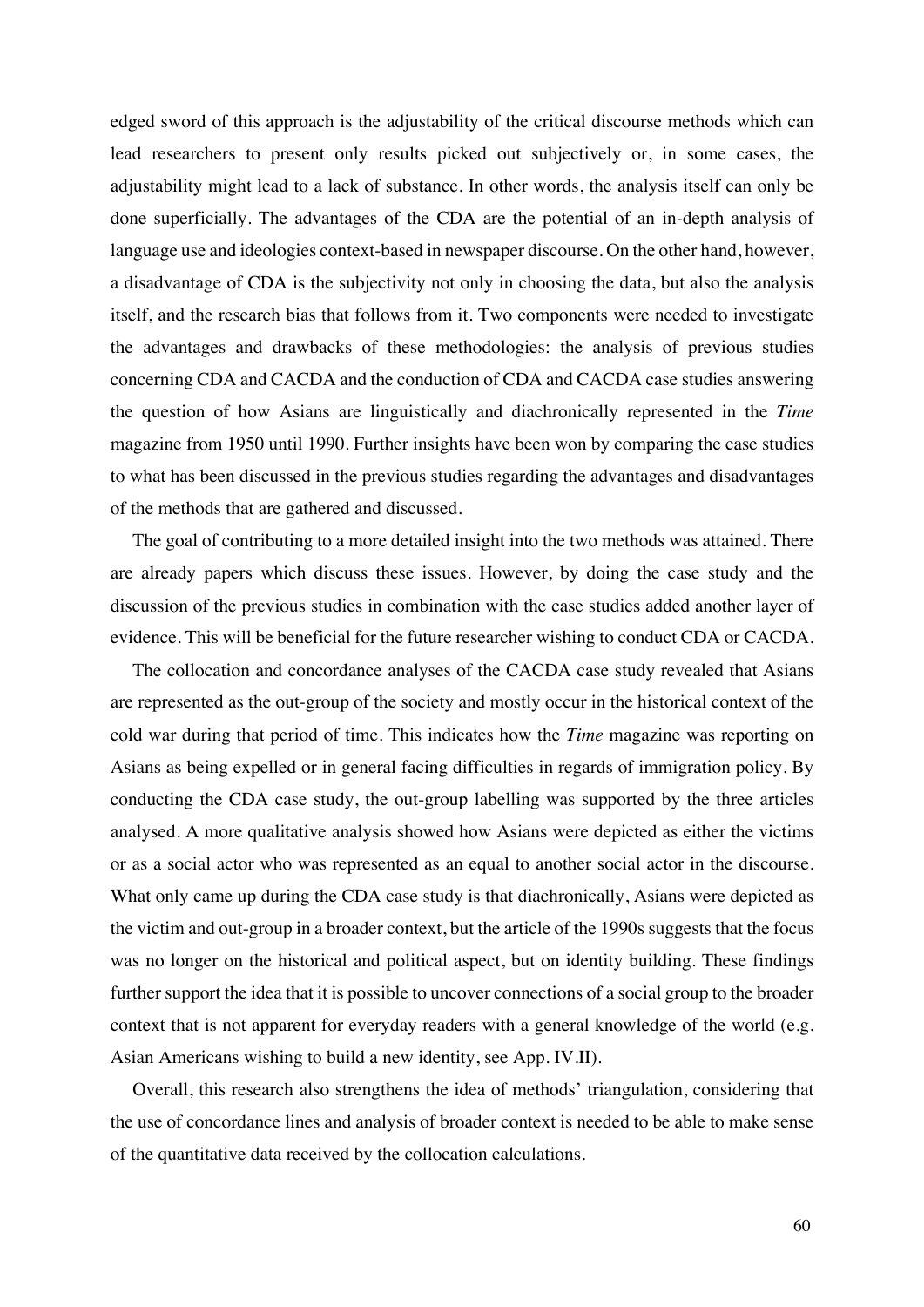The discussion of the previous studies' methodology issues and advantages while taking the findings of the case studies of CDA and CACDA into account, showed that triangulation is of importance.

Despite giving a broad insight into how CDA and CACDA can be used to analyse language use, there are a few potential areas to improve which could be picked up for future projects regarding CDA and CACDA. One source of weakness in this thesis which could have affected the overall discussion of the two methodologies is the choice of previous studies which are introduced in chapter 3. The previous studies in chapter 3 are all studies that have similar topics and methodologies, but there was no clear common ground when it came to the type of publication (i.e. Bachelor thesis or research paper). Therefore, the discussion might have been different when this distinction of the publication types is taken into consideration, since it was observed that Bachelor or Ph.D. theses are more elaborate and are obliged to present complications or problems of the methods. Furthermore, the small corpus size for the CACDA case study did not lead to significant results, even hindered by further analysis of the concordances. Another weakness of this study is that the analysis of the case studies was not conducted as in-depth as it could have been, due to the risk of exceeding the scope of this thesis. Furthermore, more detailed analysis might have led to more insights into how well the methods apply to the study.

In terms of directions for future research, further work could deal with the issue of to what extent the adjustability of the CDA method is affecting the research. For instance, a bigger corpus or several corpora might be of use to uncover the limits of the adjustability. If pushed too far, the adjustability could lead to results which are not comparable anymore. However, the adjustability is one of the main advantages. Therefore, it would be a pity to limit it too rigorously.

This study was another step to make the influences of these methodologies more transparent and thereby might help to make future studies more comparable.

[26,006 words]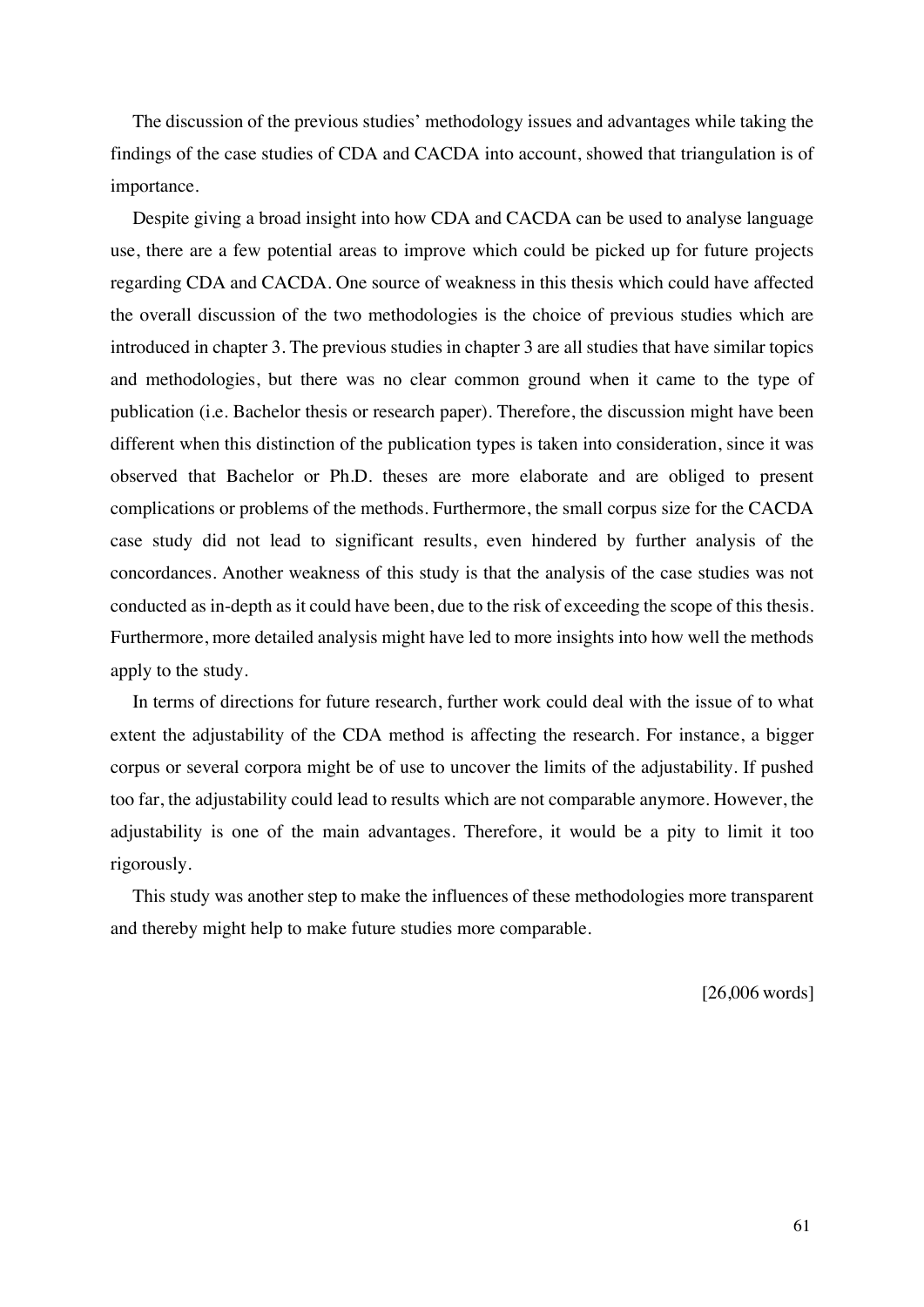## **Bibliography**

## **Data**

- Time Magazine. 1956. "CANADA: East Meets West". *Time Magazine*. 09 July 1956 <http://content.time.com/time/magazine/article/0,9171,893467,00.html> (accessed September 12, 2017).
- Davies, Mark. 2007. *TIME Magazine Corpus: 100 Million Words, 1920s-2000s*. <http://corpus.byu.edu/time/> (accessed May 03, 2017).
- Time Magazine. 1956. "CANADA: East Meets West". *Time Magazine*. 09 July 1956 <http://content.time.com/time/magazine/article/0,9171,893467,00.html> (accessed September 12, 2017).
- Time Magazine. 1972. "UGANDA: The Unwanted". *Time Magazine*. 21 August 1972 <http://content.time.com/time/magazine/article/0,9171,877992,00.html> (accessed September 12, 2017).
- Walsh, John. 1993. "The Perils of Success". *Time Magazine.* 02 December 1993 <http://content.time.com/time/magazine/article/0,9171,979746,00.html> (accessed September 12, 2017).

### **References**

- ATLAS.ti Version 4.2. 1991. *Computer software*. Berlin: Scientific Sofware Development. <http://atlasti.com/> (last accessed November 01, 2017).
- Baker, Paul. 2006. *Using Corpora in Discourse Analysis*. London: Continuum.
- Baker, Paul, Costas Gabrielatos, Majid Khosravinik, Michał Krzyżanowski, Tony McEnery, and Ruth Wodak. 2008. "A useful methodological synergy? Combining critical discourse analysis and corpus linguistics to examine discourses of refugees and asylum seekers in the UK press". *Discourse & Society* 19: 273–306.
- Baker, Paul. 2011. "Times may change, but we will always have money: Diachronic variation in recent British English". *Journal of English Linguistics* 39: 65–88.
- Baker, Paul, and Erez Levon. 2015. "Picking the right cherries? A comparison of corpus-based and qualitative analyses of news articles about masculinity". *Discourse & Communication* 9: 221–236.
- Baughman, James L. 1987. *Henry R. Luce and the Rise of the American News Media*. Boston: Twayne.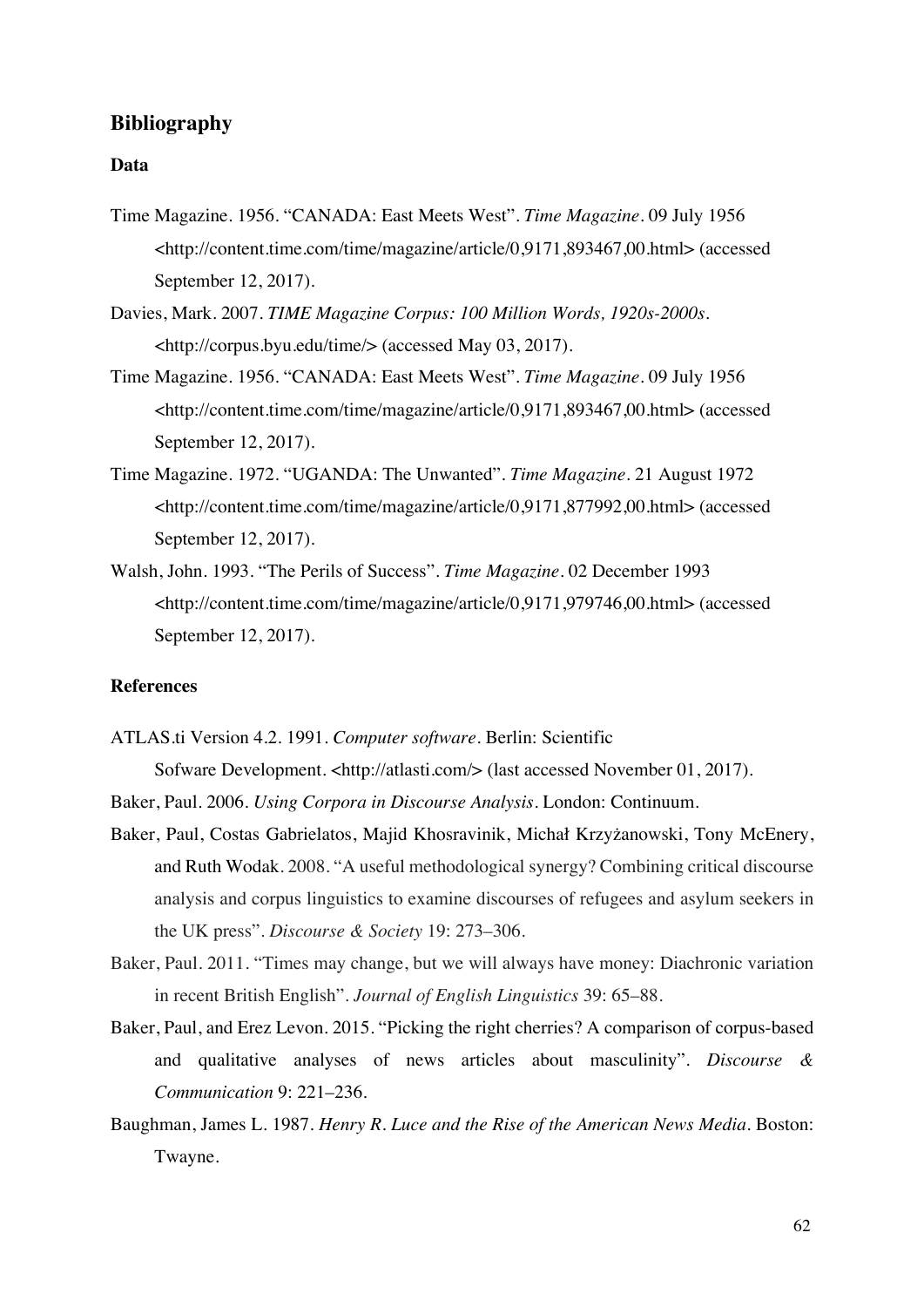- Beeferman, Doug, Adam Berger, and John Lafferty. 1997. "A model of lexical attraction and repulsion". *35th Annual Meeting of the Association for Computational Linguistics (Proceedings of a Conference in Madrid in 1997)*, *Madrid*, 373–380.
- Biber, Douglas, Susan Conrad, and Randi Reppen. 1998. *Corpus linguistics: Investigating language structure and use*. Cambridge: Cambridge University Press.
- Biber, Douglas, and Susan Conrad. 2009. *Register, genre, and style*. Cambridge: Cambridge University Press.
- Bishop, Hywel, and Adam Jaworski. 2003. "'We beat'em': nationalism and the hegemony of homogeneity in the British press reportage of Germany versus England during Euro 2000". *Discourse & Society* 14: 243–271.
- Bouvier, Leon F., and Anthony J. Agresta. 1987. "12: The Future Asian Population of the United States". *Center for Migration Studies special issues* 5: 285–301.
- Bradimore, Ashley, and Harald Bauder. 2011. "Mystery ships and risky boat people: Tamil refugee migration in the newsprint media". *Canadian Journal of Communication* 36: 637–661.
- Brecher, Michael. 1962. "Neutralism: an analysis". *International Journal* 17: 224–236
- Cheng, Winnie, and Phoenix WY Lam. 2012. "Western perceptions of Hong Kong ten years on: A corpus-driven critical discourse study". *Applied Linguistics* 34: 173–190.
- Conboy, Martin. 2007. *The Language of News.* London: Routledge.
- Cook, Guy. 2006. *Applied Linguistics*. Oxford: University Press.
- Davies, Mark. 2007. *TIME Magazine Corpus: 100 Million Words, 1920s-2000s*. <http://corpus.byu.edu/time/> (accessed 30 May 2017).
- de Waal, Ester, Klaus Schönbach, and Edmund Lauf. 2005. "Online newspapers: A substitute or complement for print newspapers and other information channels?". *Communications*  30: 55-72.
- Deignan, Alice. 2005. *Metaphor and corpus linguistics*. Philadelphia: John Benjamins.
- Dressman, Mark, and Sarah J. McCarthey. 2011. "Toward a Pragmatics of Epistemology, Methodology, and Social Theory". In Nell K. Duke and Marla H. Mallette, eds. *Literacy research methodologies*. London: Guilford Press, 441–464.
- Durrant, Philip, and Norbert Schmitt. 2009. "To what extent do native and non-native writers make use of collocations?". *IRAL-International Review of Applied Linguistics in Language Teaching* 47: 157–177.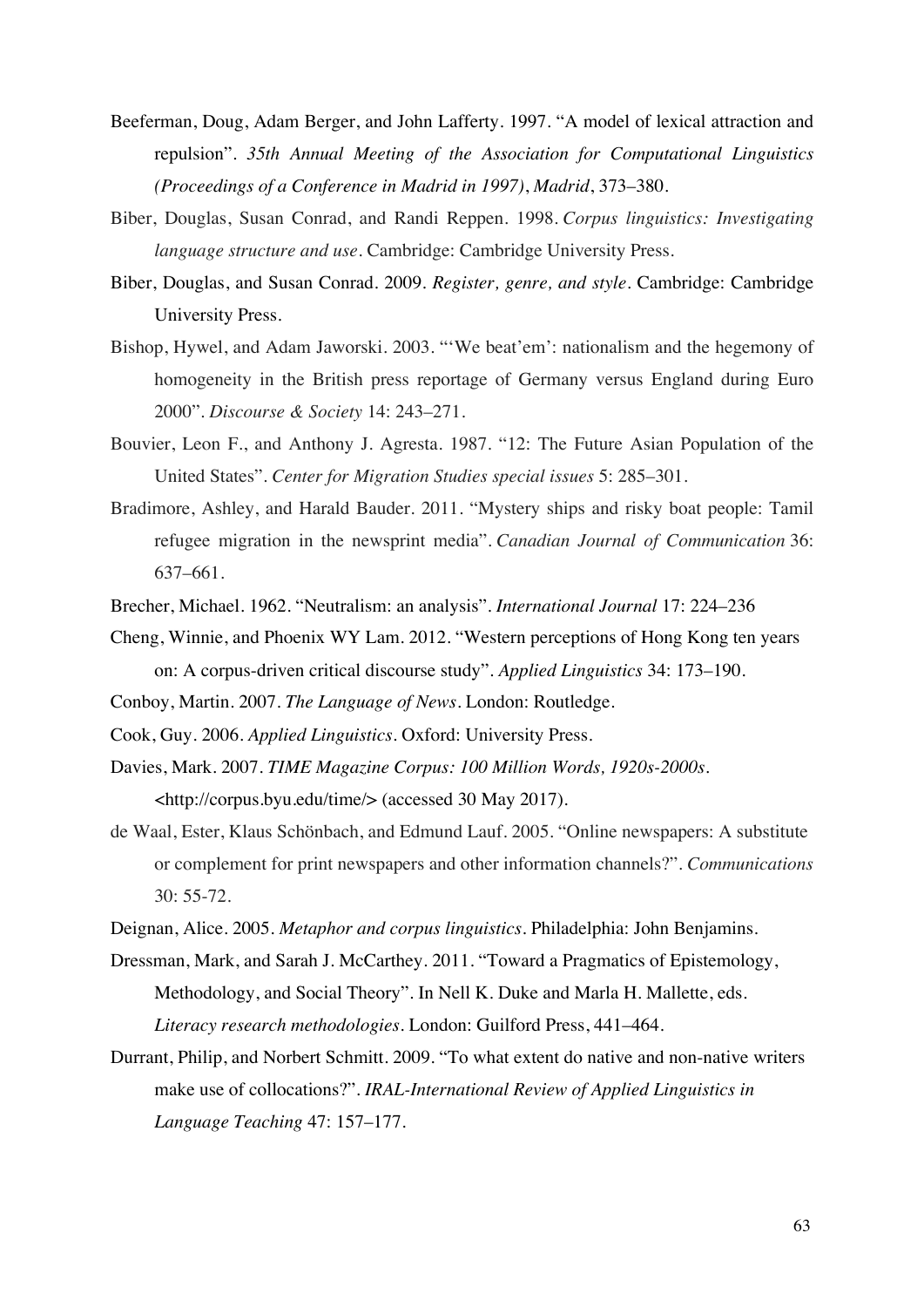- Egbert, Jesse, and Paul Baker. 2016. "Research synthesis". In Paul Baker and Jesse Egbert, eds. *Triangulating Methodological Approaches in Corpus-Linguistic Research*. New York: Routledge, 183–208.
- Ellis, Nick C., and Rita Simpson-Vlach. 2009. "Formulaic language in native speakers: Triangulating psycholinguistics, corpus linguistics, and education". *Corpus Linguistics and Linguistic Theory* 5: 61–78.
- Emerson, Richard M. 1962. "Power-dependence relations". *American Sociological Review* 2: 31–41.
- Fairclough, Norman. 2003. *Analysing discourse: Textual analysis for social research*. London: Routledge.
- Fairclough, Norman. 2005. "Critical discourse analysis in transdisciplinary research". In Ruth Wodak and Paul Chilton, eds. *A New Agenda in (Critical) Discourse Analysis*. Amsterdam: John Benjamins, 13–36.
- Fillmore, Charles J. 1992. "Corpus linguistics or computer-aided armchair linguistics". *Directions in corpus linguistics. Proceedings of Nobel Symposium* 82: 35–60.
- Fowler, Roger. 2013. *Language in the News: Discourse and Ideology in the Press*. London: Routledge.
- Fox, Barbara A. 2007. "Principles shaping grammatical practices: an exploration". *Discourse Studies* 9: 299–318.
- Gabrielatos, Costas. 2007. "Selecting query terms to build a specialised corpus from a restricted-access database". *ICAME Journal* 31: 5–44.
- Garside, Roger. 1987. "The CLAWS Word-tagging System". In Roger Garside, Geoffrey Leech, and Geoffrey Sampson, eds. *The Computational Analysis of English: A Corpusbased Approach*. London: Longman, 30–41.
- Goyette, Kimberly, and Yu Xie. 1999. "Educational expectations of Asian American youths: Determinants and ethnic differences". *Sociology of Education* 72: 22–36.
- Granger, Sylviane, and Yves Bestgen. 2014. "The use of collocations by intermediate vs. advanced non-native writers: A bigram-based study". *International Review of Applied Linguistics in Language Teaching* 52: 229252.
- Henley, Nancy M., Michelle Miller, and Jo Anne Beazley. 1995. "Syntax, semantics, and sexual violence: Agency and the passive voice". *Journal of Language and Social Psychology* 14: 60–84.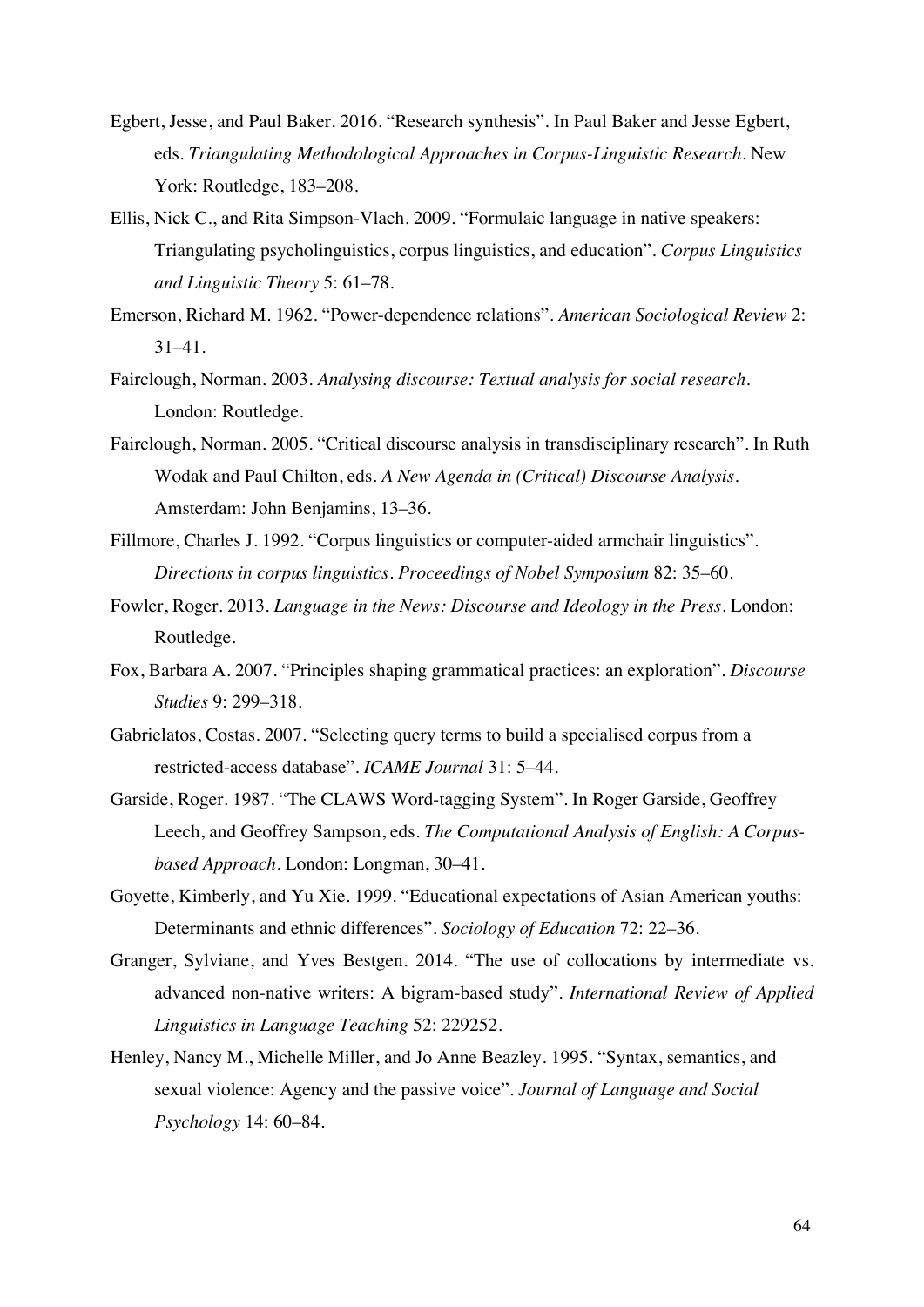- Huckin, Thomas. 1997. "Critical discourse analysis". In Tom Miller, ed. *Functional approaches to written text*. Washington: US Department of State, Office of English Language Programs.
- Hunston, Susan. 2002. *Corpora in applied linguistics.* Cambridge: Cambridge University Press.
- Kadmon, Nirit. 2001. *Formal Pragmatics: Semantics, Pragmatics, Presupposition, and Focus*. London: Blackwell.
- Kilgarriff, Adam, Vít Baisa, Jan Bušta, Miloš Jakubíček, Vojtěch Kovvář, Jan Michelfeit, Pavel Rychlý, Vít Suchomel. 2014. *The Sketch Engine: ten years on. Lexicography* 1: 7–36*.*
- Keeble, Richard, and Ian Reeves. 2014. *The newspapers handbook*. London: Routledge.
- Kennedy, Graeme. 2014. *An Introduction to Corpus Linguistics*. London: Routledge.
- Kim, Kyung Hye. 2014. "Examining US news media discourses about North Korea: A corpus-based critical discourse analysis". *Discourse & Society* 25: 221–244.
- Krishnamurthy, Ramesh. 1996. "Ethnic, racial, tribal: The language of racism?". In Carmen Rosa Caldas-Coulthard and Malcolm Coulthard, eds. *Texts and Practices: Readings in Critical Discourse Analysis.* London: Routledge, 129–149.
- Lee-Potter, Emma. 2017. *Interviewing for journalists*. London: Routledge.
- Lemnitzer, Lothar, and Heike Zinsmeister. 2006. *Korpuslinguistik - eine Einführung*. Tübingen: G. Narr.
- Lowe, Lisa. 1996. *Immigrant acts: on Asian American cultural politics*. Durham: Duke University Press.
- MacLeod, Nicci. 2012. "Rogues, Villaines & Base Trulls: Constructing The 'Other' in the 1641 Depositions". In Annaleigh Margey, Eamon Darcy, Elaine Murphy, eds. *The 1641 Depositions and the Irish Rebellion.* London: Pickering & Chatto, 113–127.
- Mautner, Gerlinde. 2009. "Checks and balances: how corpus linguistics can contribute to CDA". In Ruth Wodak and Michael Meyer, eds. *Methods of Critical Discourse Analysis*. Second edition. London: Sage, 122–143.
- McEnery, Tony, and Andrew Wilson. 2001. *Corpus Linguistics – an Introduction*. Cambridge: Cambridge University Press.
- McEnery, Tony, Richard Xiao, and Yukio Tono. 2006. *Corpus-based language studies: An advanced resource book*. London: Routledge.
- Mensing, Birte. 2016. "'Othering' in the news media: are migrants attacking the 'Fortress Europe'? A Critical Discourse Analysis of the Effects of the 2015/2016 European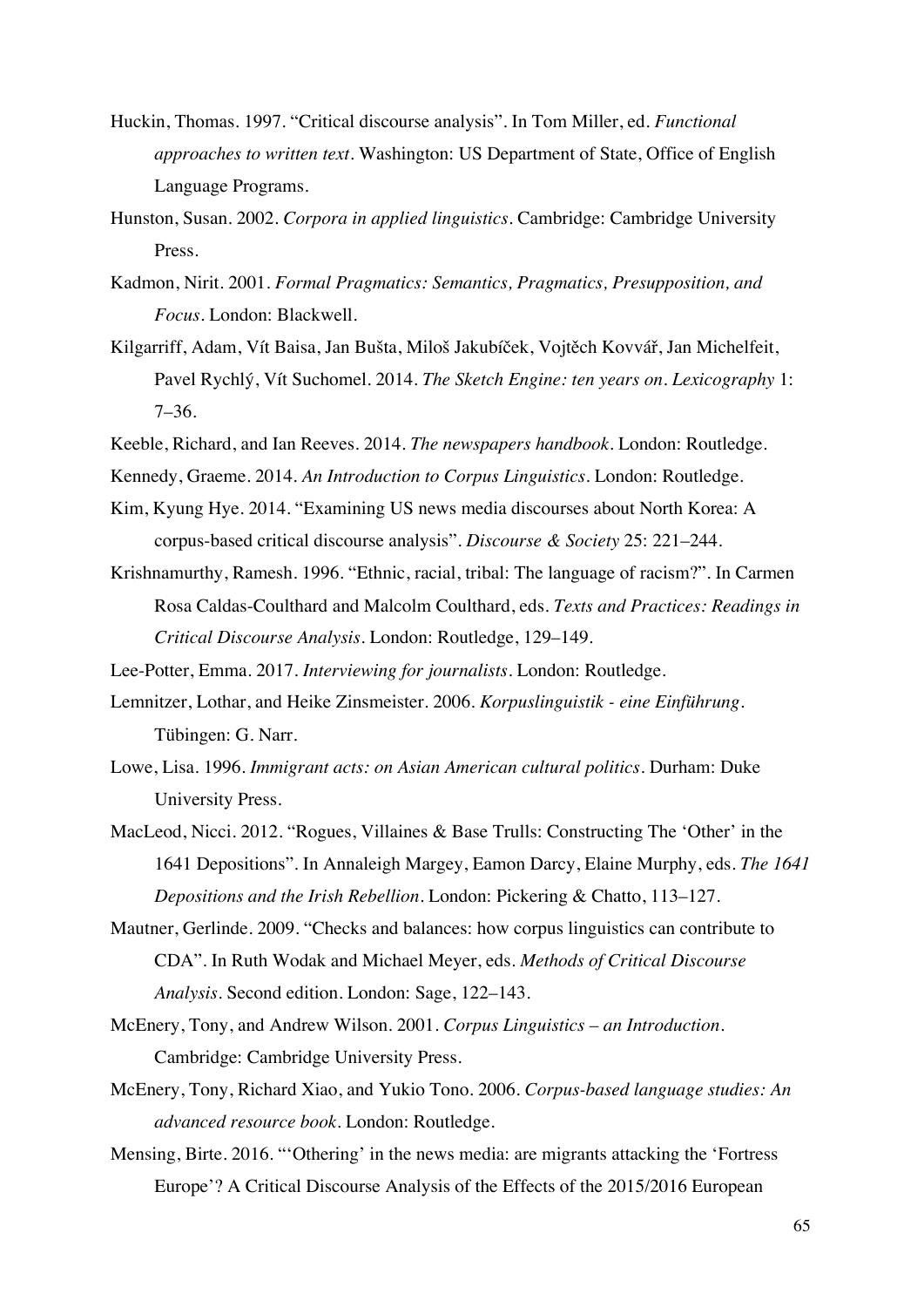'Refugee Crisis' on the Image of the Migrant in the German Speaking Print Media". BA thesis. University of Twente.

- Millar, Neil. 2009. "Modal verbs in TIME: frequency changes 1923–2006". *International Journal of Corpus Linguistics* 14: 191–220.
- Mulderrig, Jane. 2011. "Manufacturing Consent: A corpus-based critical discourse analysis of New Labour's educational governance". *Educational Philosophy and Theory* 43: 562– 578.
- Newby, Howard, and Colin Bell. 1977. *Doing social research.* London: Allen and Unwin.
- OECD. 2006. *International Migration Outlook 2006*. Paris: OECD Publishing.
- O'Halloran, Kieran. 2003. *Critical Discourse Analysis and Language Cognition*. Edinburgh: Edinburgh University Press.
- Ono, Kent A., and Vincent Pham. 2009. *Asian Americans and the media*. Cambridge: Polity Press.
- Orgad, Shani. 2012. *Media representation and the global imagination*. Cambridge: Polity Press.
- Pak, Alexander, and Patrick Paroubek. 2010. "Twitter as a corpus for sentiment analysis and opinion mining". *LREc* 10: 1320–1326.
- Palmer, David D. 2000. "Tokenisation and Sentence Segmentation". In Robert Dale, Hermann Moisl, Harold Somers, eds. *Handbook of Natural Language Processing.* New York: M. Dekker, 11-35.
- Partington, Alan. 2003. *The Linguistics of Political Argument: The Spin-Doctor and the Wolf-Pack at the White House*. London: Routledge.
- Partington, Alan, John Morley, and Louann Harman, eds. 2004. Bern: Peter Lang.
- Partington, Alan, Alison Duguid, and Charlotte Taylor. 2013. *Patterns and meanings in discourse: theory and practice in corpus-assisted discourse studies (CADS).* Amsterdam: John Benjamins.
- Pasha, Talaat. 2011. "*Islamists in the headlines: Critical discourse analysis of the representation of the Muslim Brotherhood in Egyptian newspapers"*. Ph.D. Dissertation. The University of Utah.
- Rapp, Reinhard. 1999. "Automatic identification of word translations from unrelated English and German corpora". *Proceedings of the 37th annual meeting of the Association for Computational Linguistics on Computational Linguistics*. *Association for Computational Linguistics*, 519–526.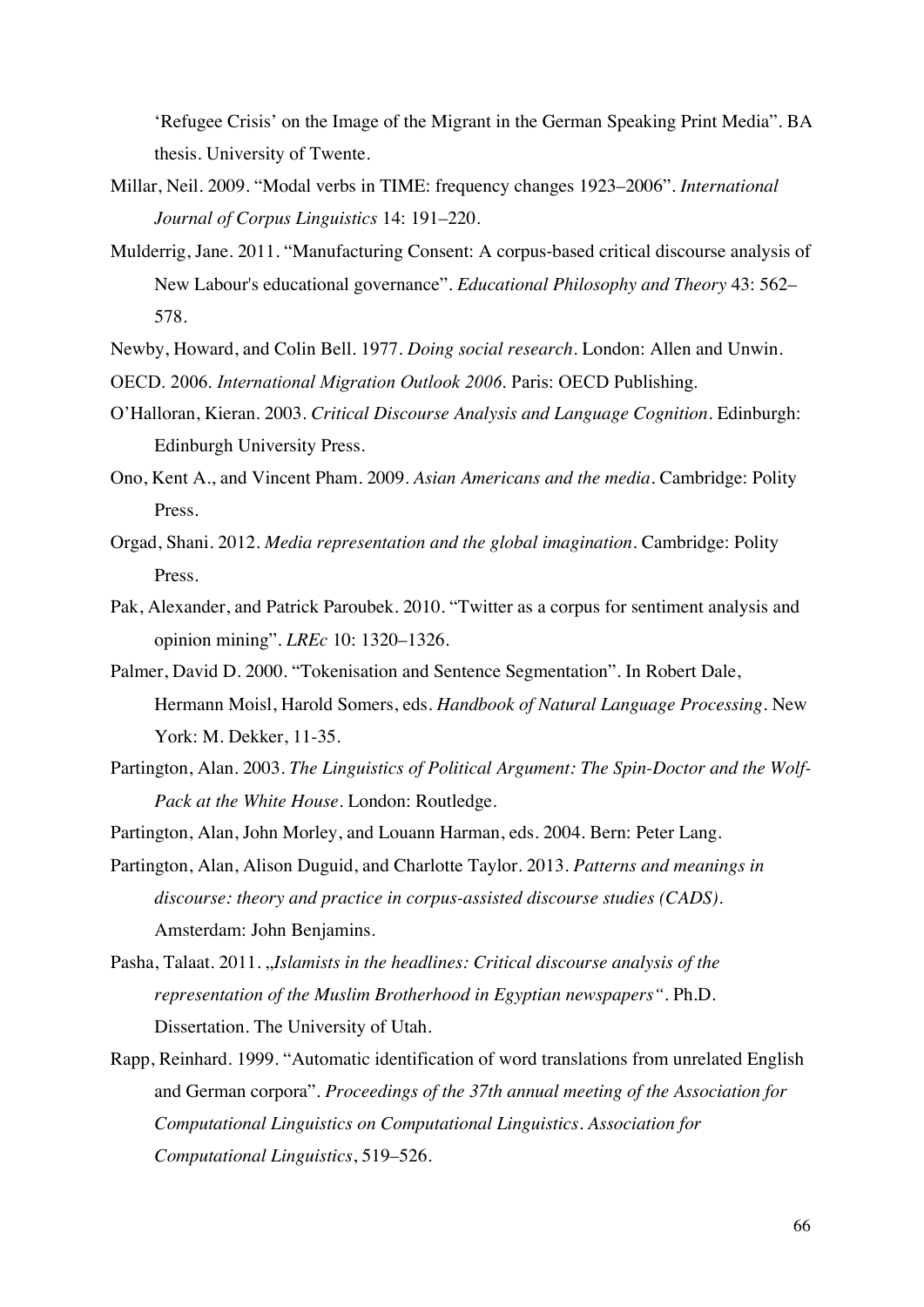- Reisigl, Martin, and Ruth Wodak. 2001. *Discourse and Discrimination: Rhetorics of Racism and Antisemitism*. London: Routledge.
- Reisigl, Martin, and Ruth Wodak. 2016. The discourse-historical approach (DHA). In: Ruth Wodak and Michael Meyer, eds. *Methods of Critical Discourse Studies*. Third edition. Los Angeles: Sage, 23–61.
- Ristić, Maja. 2017. "Friend or Foe? A Study of the Representation of Arabs in the TIME Magazine Corpus". MA, University of Zurich.
- Robinson-Pant, Anna. 2017. "From cross-cultural to intercultural: an alternative perspective on the research process". In Anna Robinson-Pant and Alain Wolf, eds. *Researching across Languages and Cultures – A Guide to Doing Research Interculturally*. London: Routledge.
- Romero-Trillo, Jesús. 2017. "Corpus Pragmatics". *Corpus Pragmatics* 1, 1–2.
- Samaie, Mahmoud, and Bahareh Malmir. 2017. "US news media portrayal of Islam and Muslims: a corpus-assisted Critical Discourse Analysis". *Educational Philosophy and Theory*, 49: 1–16.
- Scott, Mike. 2008. WordSmith tools version 5. *Lexical Analysis Software*, *Liverpool*, 122.
- Senkbeil, Karsten. 2011. *Ideology in American Sports: A Corpus-Assisted Discourse Study*. Heidelberg: Winter.
- Sinclair, John M., and Susan Jones. 1974. *English lexical collocations: A study in computational linguistics*. Singapore: Uni Press.
- Sinclair, John. 2004. *Trust the Text: Language, Corpus and Discourse*. London: Routledge.
- Stamatatos, Efstathios, Nikos Fakotakis and, George Kokkinakis. 2000. "Automatic text categorization in terms of genre and author". *Computational linguistics* 26: 471–495.
- Stubbs, Michael. 1995. "Corpus evidence for norms of lexical collocation". In Guy Cook, Barbara Seidlhofer, eds. *Principle and practice in applied linguistics*. Oxford: Oxford University Press, 245–256.
- Stubbs, Michael. 2001. *Words and phrases: Corpus studies of lexical semantics*. Oxford: Blackwell.
- Sumner, David E. 2010. *The magazine century*. New York: Peter Lang.
- Thornton, Michael C., Robert Joseph Taylor, and Tony N. Brown. 2000. "Correlates of racial label use among Americans of African descent: Colored, Negro, Black, and African American". *Race and society* 2: 149–164.
- van Dijk, Teun A. 1988. "Semantics of a press panic: The Tamil "invasion"". *European Journal of Communication* 3: 167–87.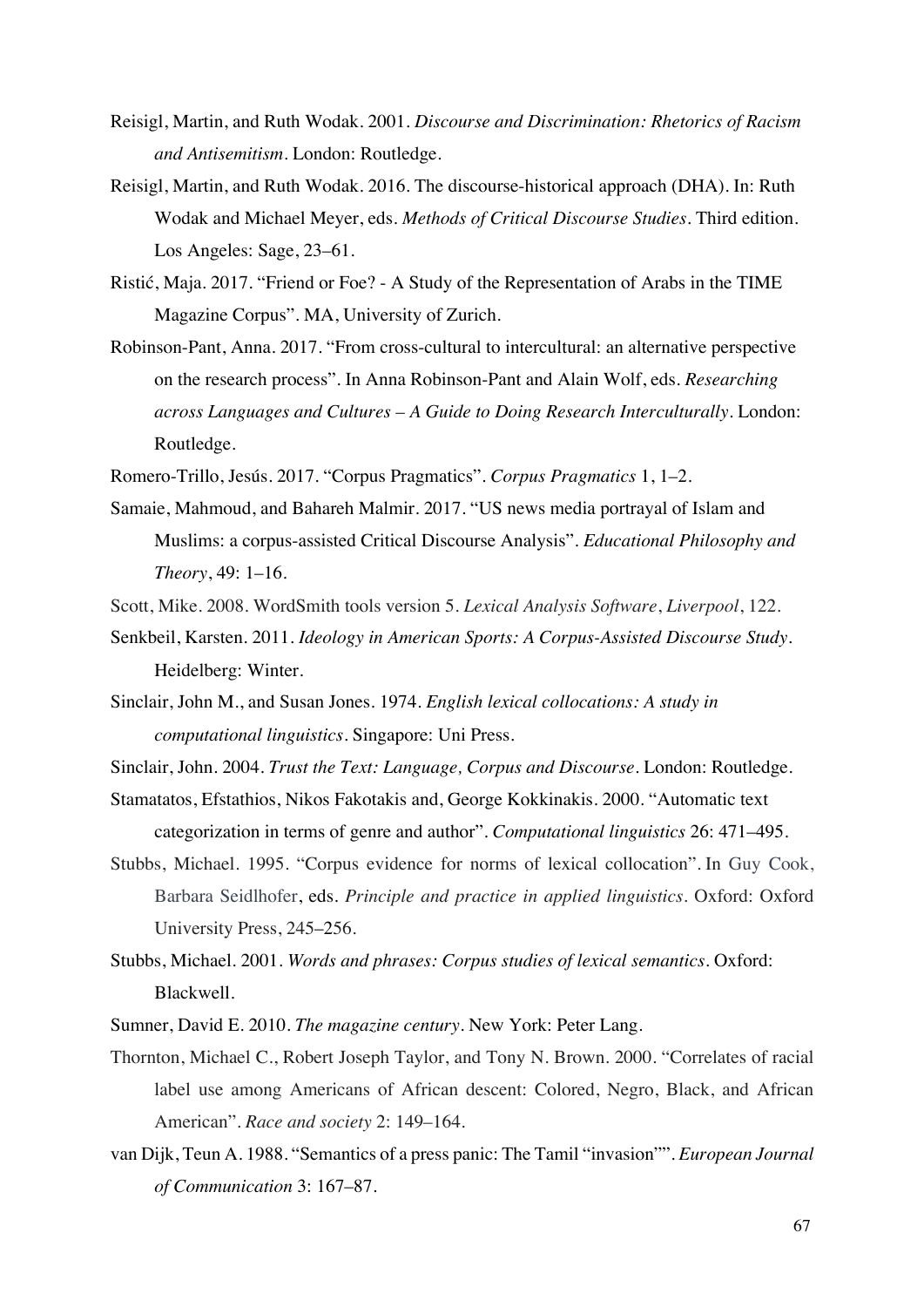- van Dijk, Teun A. 1997. "The Study of Discourse". In Teun A. van Dijk, ed. *Discourse as Structure and Process.* London: Sage, 1-34.
- van Dijk, Teun A. 1998. *Ideology: A multidisciplinary approach*. London: Sage.
- Vechtomova, Olga, Stephen Robertson, and Susan Jones. 2003. "Query expansion with longspan collocates". *Information Retrieval* 6: 251–273.
- Wodak, Ruth. 2001. "The discourse-historical approach". In Ruth Wodak and Michael Meyer, eds. *Methods of critical discourse analysis.* London: Sage, 63–94.
- Wodak, Ruth, and Michael Meyer. 2016. "Critical discourse studies: history, agenda, theory and methodology". In Ruth Wodak and Michael Meyer, eds. *Methods of Critical Discourse Studies*. Third edition. Los Angeles: Sage, 1–22.

Yule, George. 1996. *The Study of Language*. Cambridge: Cambridge University Press.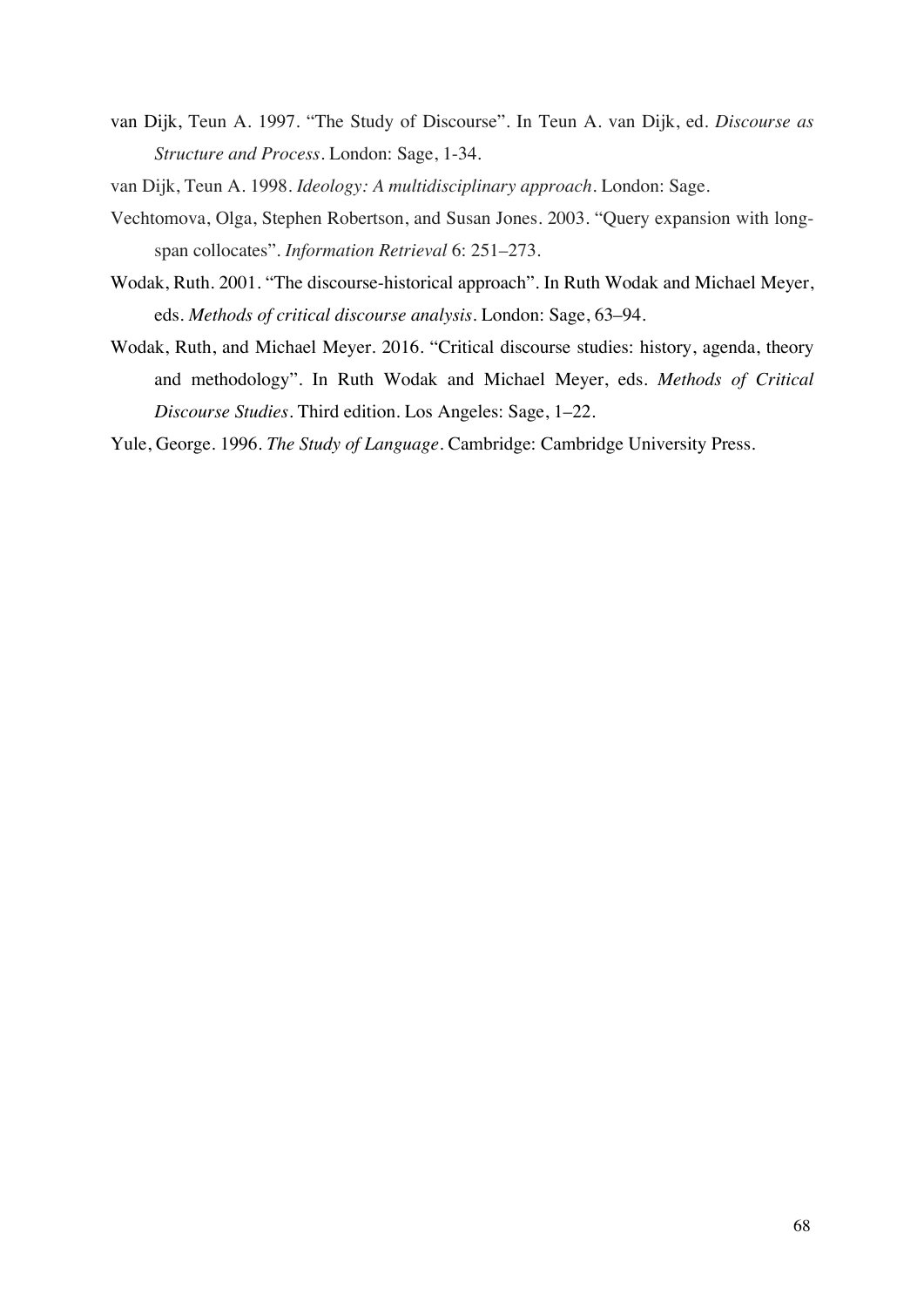# **Appendixes**

## **App. I Discursive Strategies by Reisigl and Wodak (2016: 33)**

**Table 20.** Discursive strategies discourse historical approach (DHA) by Reisigl and Wodak (2016: 33)

| <b>Strategy</b>                                                                      | <b>Objectives</b>                                                                                                                                | <b>Devices</b>                                                                                                                                                                                                                                                                                                                                                                                                                                                                                                                                                                        |
|--------------------------------------------------------------------------------------|--------------------------------------------------------------------------------------------------------------------------------------------------|---------------------------------------------------------------------------------------------------------------------------------------------------------------------------------------------------------------------------------------------------------------------------------------------------------------------------------------------------------------------------------------------------------------------------------------------------------------------------------------------------------------------------------------------------------------------------------------|
| <b>NOMINATION</b>                                                                    | discursive construction of<br>social actors,<br>objects/phenomena/ events<br>and processes/ actions                                              | • membership categorization<br>devices, deictics,<br>anthroponyms, etc.<br>• tropes such as metaphors,<br>metonymies and<br>synecdoches (pars pro toto,<br>totum pro parte)<br>• verbs and nouns used to<br>denote processes and<br>actions, etc.                                                                                                                                                                                                                                                                                                                                     |
| <b>PREDICATION</b>                                                                   | discursive qualification of<br>social actors, objects,<br>phenomena, events/ processes<br>and actions (more or less<br>positively or negatively) | • stereotypical, evaluative<br>attributions of negative or<br>positive traits (e.g. in the<br>form of adjectives,<br>appositions, prepositional<br>phrases, relative clauses,<br>conjunctional clauses,<br>infinitive clauses and<br>participial clauses or groups)<br>• explicit predicates or<br>predicative<br>nouns/adjectives/pronouns<br>• collocations<br>• explicit comparisons,<br>similes, metaphors and other<br>rhetorical figures (including<br>metonymies, hyperboles,<br>litotes, euphemisms)<br>· allusions, evocations, and<br>presuppositions/implicatures,<br>etc. |
| <b>ARGUMENTATION</b>                                                                 | justification and questioning<br>of claims of truth and<br>normative rightness                                                                   | · topoi (formal or more<br>content-related)<br>• fallacies                                                                                                                                                                                                                                                                                                                                                                                                                                                                                                                            |
| PERSPECTIVIZATION,<br><b>FRAMING OR</b><br><b>DISCOURSE</b><br><b>REPRESENTATION</b> | positioning speaker's or<br>writer's point of view and<br>expressing involvement or<br>distance                                                  | · deictics<br>• direct, indirect or free<br>indirect speech<br>· quotation marks, discourse<br>markers/particles<br>• metaphors<br>· animating prosody, etc.                                                                                                                                                                                                                                                                                                                                                                                                                          |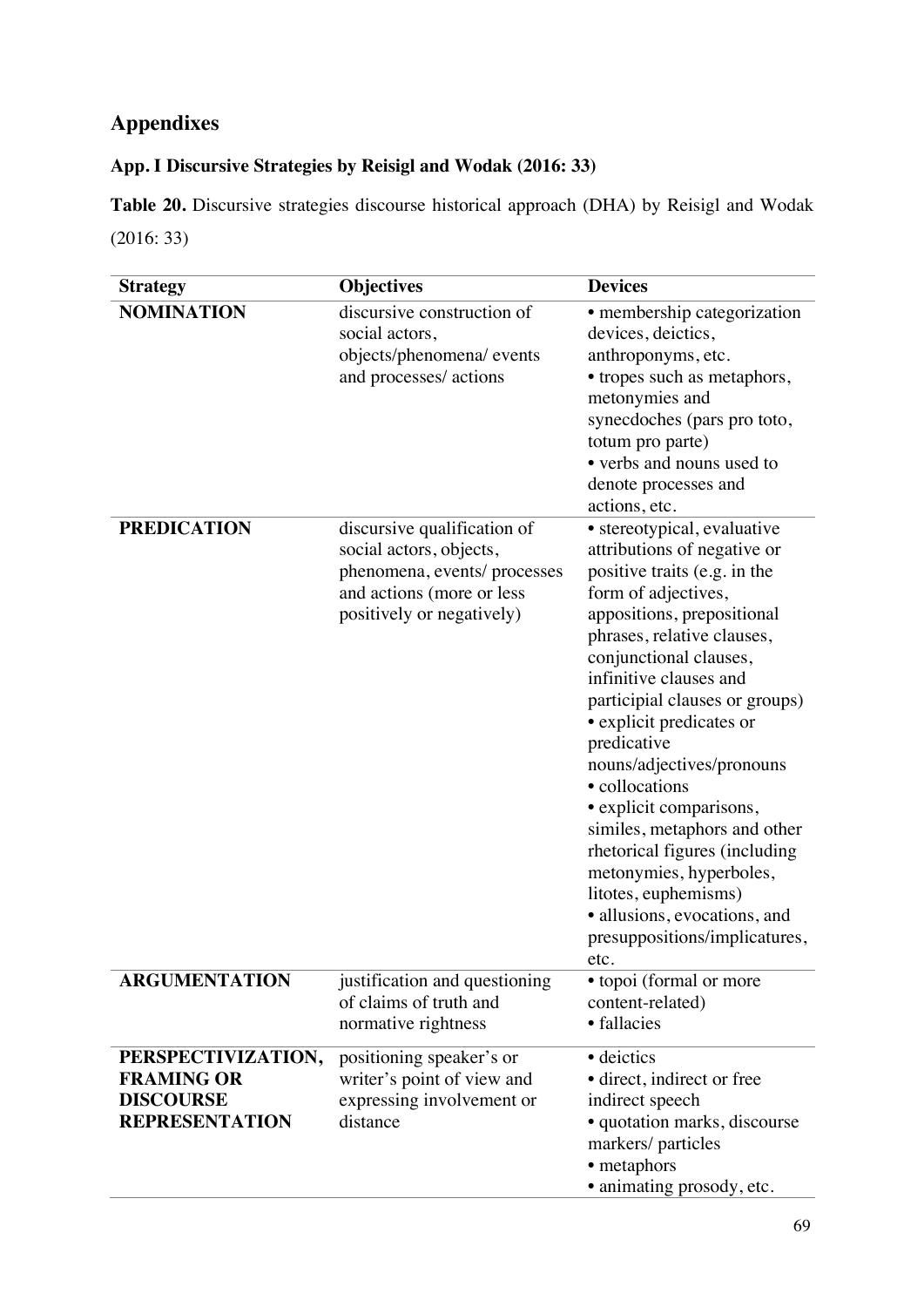| <b>INTENSIFICATION,</b> | modifying (intensifying or      | • diminutives or               |
|-------------------------|---------------------------------|--------------------------------|
| <b>MITIGATION</b>       | mitigating) the illocutionary   | augmentatives                  |
|                         | force and thus the epistemic or | • (modal) particles, tag       |
|                         | deontic status of utterances    | questions, subjunctive,        |
|                         |                                 | hesitations, vague             |
|                         |                                 | expressions, etc.              |
|                         |                                 | • hyperboles, litotes          |
|                         |                                 | • indirect speech acts (e.g.   |
|                         |                                 | question instead of assertion) |
|                         |                                 | • verbs of saying, feeling,    |
|                         |                                 | thinking, etc.                 |

### **App. II Time Archive Details (Davies 2007)**

**Table 21.** Distribution of texts and words in each decade of the *TIME Magazine Corpus*.

| decade            | # texts | # words     |
|-------------------|---------|-------------|
| 1920s             | 24,919  | 7,404,948   |
| 1930s             | 33,238  | 12,334,625  |
| 1940s             | 42,206  | 15,012,019  |
| 1950s             | 42,679  | 16,260,058  |
| 1960s             | 36,119  | 15,653,909  |
| 1970s             | 28,123  | 12,518,793  |
| 1980s             | 26,268  | 11,053,333  |
| 1990s             | 23,766  | 9,425,993   |
| 2000 <sub>s</sub> | 17,958  | 6,754,797   |
| total             | 275,276 | 106,418,475 |

### **App. III Social Actors Definition (Fairclough 2003: 145-146).**

### *● Inclusion/exclusion*

We can distinguish two types of exclusion of social actors

a) suppression – i.e. not in the text at all

b) backgrounding – i.e. mentioned somewhere in the text, but having to be inferred in one or more places

#### *● Pronoun/noun*

Is the social actor realized as a pronoun ('I', 'he', 'we', 'you', etc.) or as a noun?

### *● Grammatical role*

Is the social actor realized as a Participant in a clause (e.g. Actor, Affected), within a Circumstance (e.g. in a preposition phrase, for instance 'She walked towards John'), or as a Possessive noun or pronoun ('Laura's friend', 'our friend')

### *● 'Activated'/'passivated'*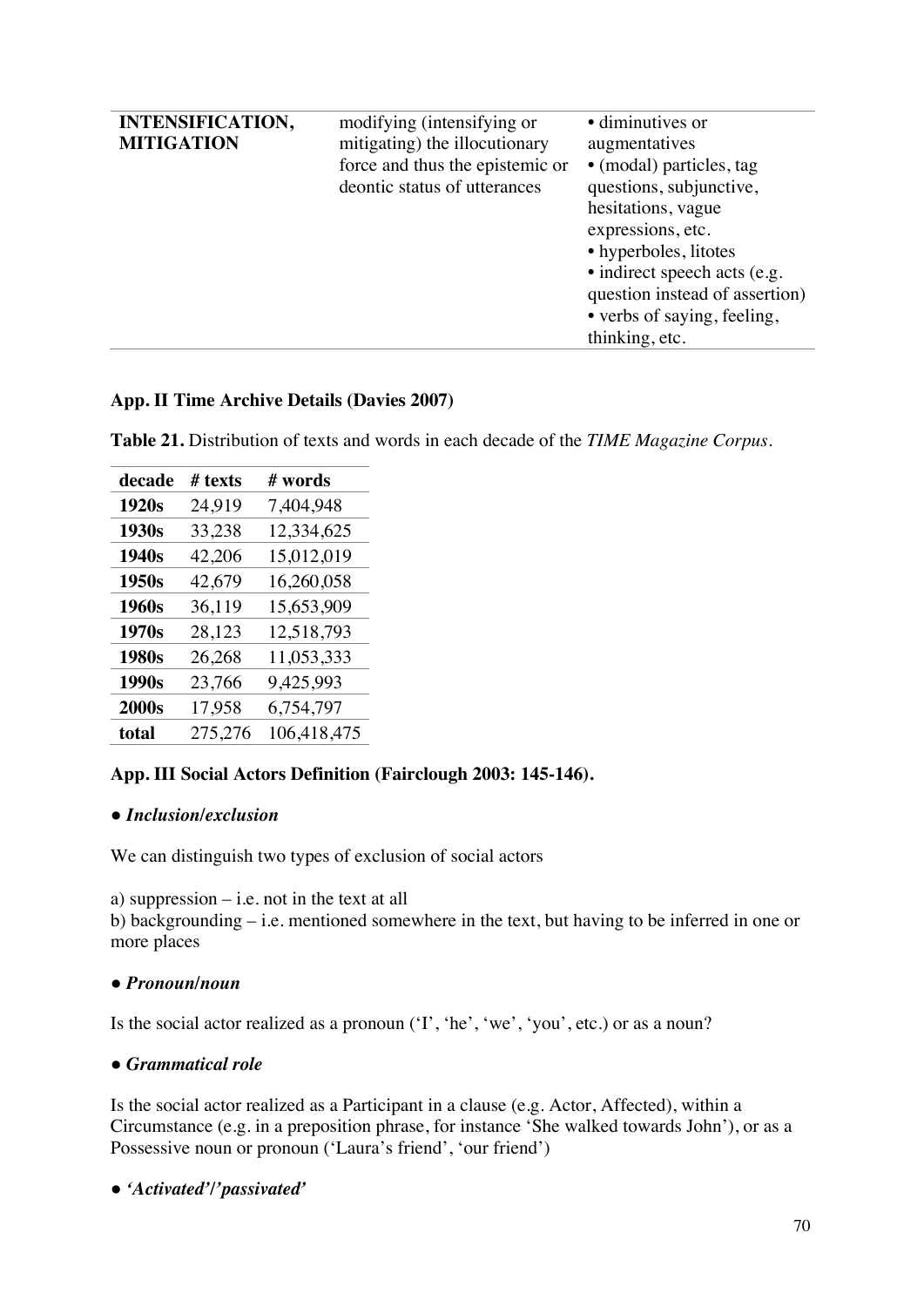Is the social actor the Actor in processes (loosely, the one who does things and makes things happen), or the Affected or Beneficiary (loosely, the one affected by processes)?

## *● Personal/impersonal*

Social actors can be represented impersonally as well as personally – for instance referring to the police as 'the filth' is impersonalizing them.

# *● Named/classified*

Social actors can be represented by name (e.g. 'Fred Smith') or in terms of class or category (e.g. 'the doctor'). If the latter, they can be referred to individually (e.g. 'the doctor') or as a group ('the doctors', 'doctors').

# *● Specific/generic*

Where social actors are classified, they can be represented specifically or generically – for instance 'the doctors' may refer to a specific group of doctors (e.g. those who work in a particular hospital), or to the class of doctors in general, all doctors (e.g. 'the doctors see themselves as gods').

## **App. IV TIME magazine articles for CDA**

## **App. IV.I TIME magazine article from 1956**

#### **Monday, Jul. 09, 1956 CANADA: East Meets West**

# **CANADA**

- 1 One of the chief advantages of Canada's membership in the British Commonwealth is the opportunity it affords for close contact and frank talk with India and other distant Commonwealth nations. That advantage was pointed up clearly last week when another Commonwealth conference opened in London. From the outset, Prime Minister Louis St. Laurent and External Affairs Chief Lester Pearson strove to explain Canada's−and North America's−diplomatic viewpoints to India's Prime Minister Nehru and other neutralist Asians.
- 2 The Canadians' talks with Nehru began the day before the conference opened, when the Indian leader lunched at Canada House. Nehru and St. Laurent, who correspond frequently, have had a high regard for each other ever since St. Laurent's tour of India in 1954. Their table talk ranged over such touchy subjects as disarmament, coexistence, Soviet trade, recognition of Red China. Nehru argued for closer cooperation with the Communists, while St. Laurent and Pearson bluntly opposed it. "Don't be fooled," the Canadians warned the Indians. "There's really no new look there. It's the same old look, and just as dangerous. Don't trust them an inch." At the conference sessions held in the Cabinet room at No. 10 Downing Street, Commonwealth relations with the Communist bloc were the main topic. Again the Asians argued for a softer policy, while the Canadians firmly opposed any letdown. At times the vigor of St. Laurent's and Pearson's objections seemed almost out of character, since at other conferences (particularly with U.S. diplomats) the Canadians have often argued for a more flexible policy toward Russia. But Pearson explained that the Canadians were merely seizing the opportunity to impress the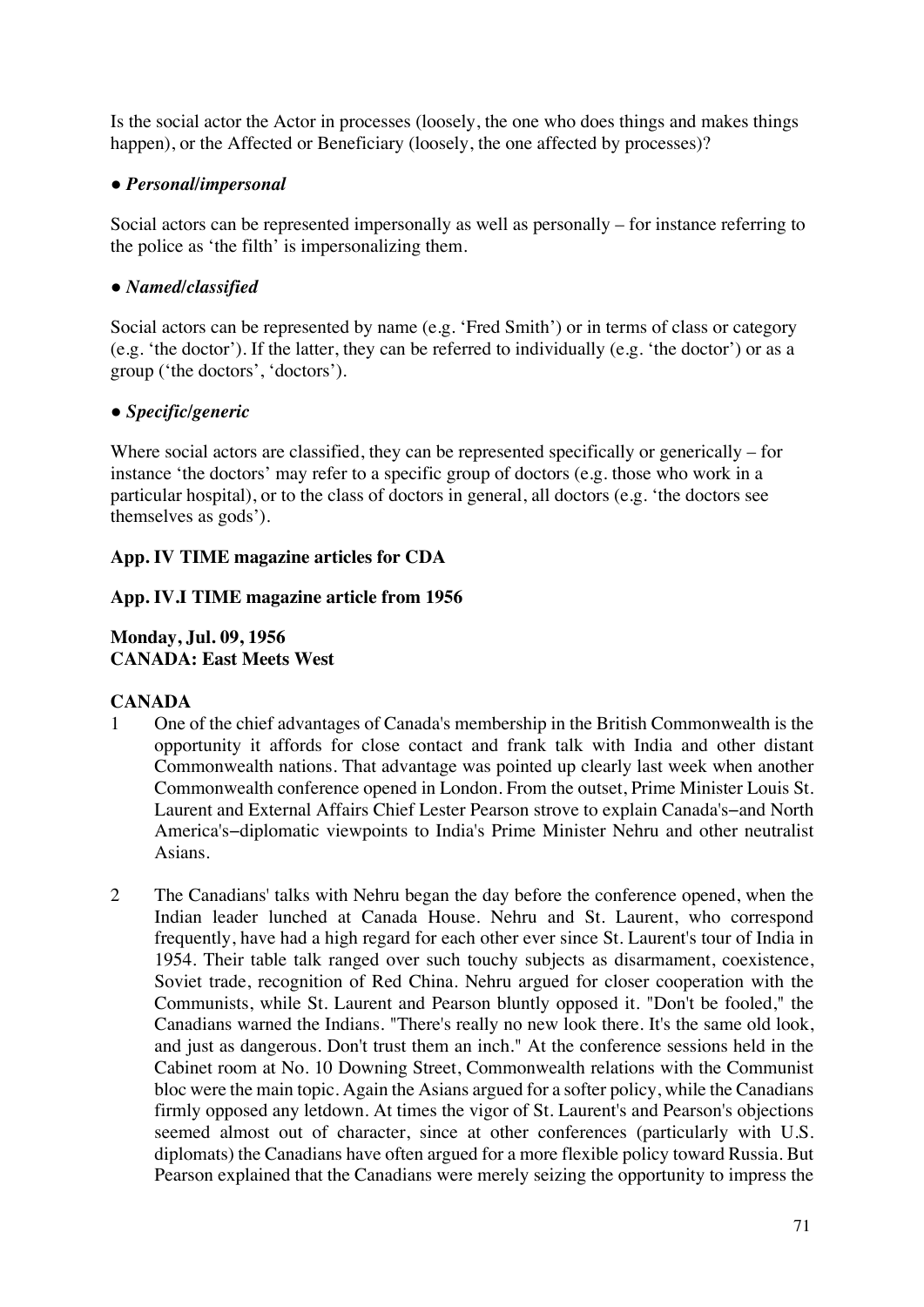West's policy on the Asians as forcefully as possible. Said he: "These things must be said−and we Canadians are the only North Americans here to say them."

### **Monday, Aug. 21, 1972 UGANDA: The Unwanted**

## **UGANDA**

- 1 "The night before my announcement a dream came to me that the Asian problem was becoming extremely explosive, and that God was directing me to act immediately to save the situation." Thus last week Uganda's mercurial President, General Idi ("Big Daddy") Amin, explained his draconian edict: some 60,000 Asians—principally those from the Indian subcontinent who hold British passports—must quit the country within 90 days.
- 2 The expulsion order came as no great surprise to Uganda's Asians, long the target of Amin's criticism as he sought to win support by stirring up antagonism against them among the country's 9.4 million blacks. Now he charged that the Asians were "economic saboteurs," engaged in smuggling, black marketeering, "encouraging corruption," running monopolies and currency frauds. "They only milked the cow; they did not feed it," he said. He decreed that businesses belonging to the expelled Asians will be turned over to Uganda's black citizens. Any Asians who stay beyond the deadline, Amin said ominously, would "be sitting in the fire."
- 3 Amin's rather wild-eyed proclamation was the latest explosion of enmity between East Africa's blacks and Asian immigrants, many of whom were similarly driven out of Kenya in 1967. Large numbers of Asians arrived in East Africa at the turn of the century to help build a railway inland from the port of Mombasa. By the time Uganda was granted independence by the British in 1962, the Asians, who were better educated and more enterprising than the majority of the Africans with whom they dealt, ran four out of five businesses in the country, and had monopolized the important coffee and cotton industries. Black Ugandans resented both the Asians' economic dominance and their social exclusiveness. Nonetheless, at least 23,000 of the estimated 90,000 Asians in Uganda in 1962 applied for Ugandan citizenship. Most of the rest retained their British passports.
- 4 Softened Stand. Amin's sudden decree last week threatened to upset the strict quota system—at present 3,500 household heads, plus their dependents, per year—that Britain in 1968 imposed on East African Asians. Foreign Secretary Sir Alec Douglas-Home conceded Britain's "special obligation" to those who hold British passports, but hoped that London's duty could be fulfilled by an "orderly quota arrangement over the years." Others were unwilling to admit any obligation at all. M.P. Ronald Bell, a member of the Tory right-wing Monday Club, issued a statement declaring that "these so-called British Asiatics are no more and no less British than any Indian in the bazaars of Bombay."
- 5 Under British prodding, Amin softened his stand somewhat: physicians, dentists, lawyers, teachers and some technicians will be allowed to stay on in Uganda. For the rest, there is no place where they can expect a welcome. India will only take back Asians holding Indian passports. The British use a technique called "shuttlecocking" to keep unwanted Asians out, bouncing those who exceed the quota right back on planes the minute they land. Increasingly, European countries resent having rejected Asians dumped on them; as British-passport holders they are Britain's responsibility. Brussels police announced last week that any Asians sent back to Brussels after being refused entry to Britain would be returned immediately to a British airport.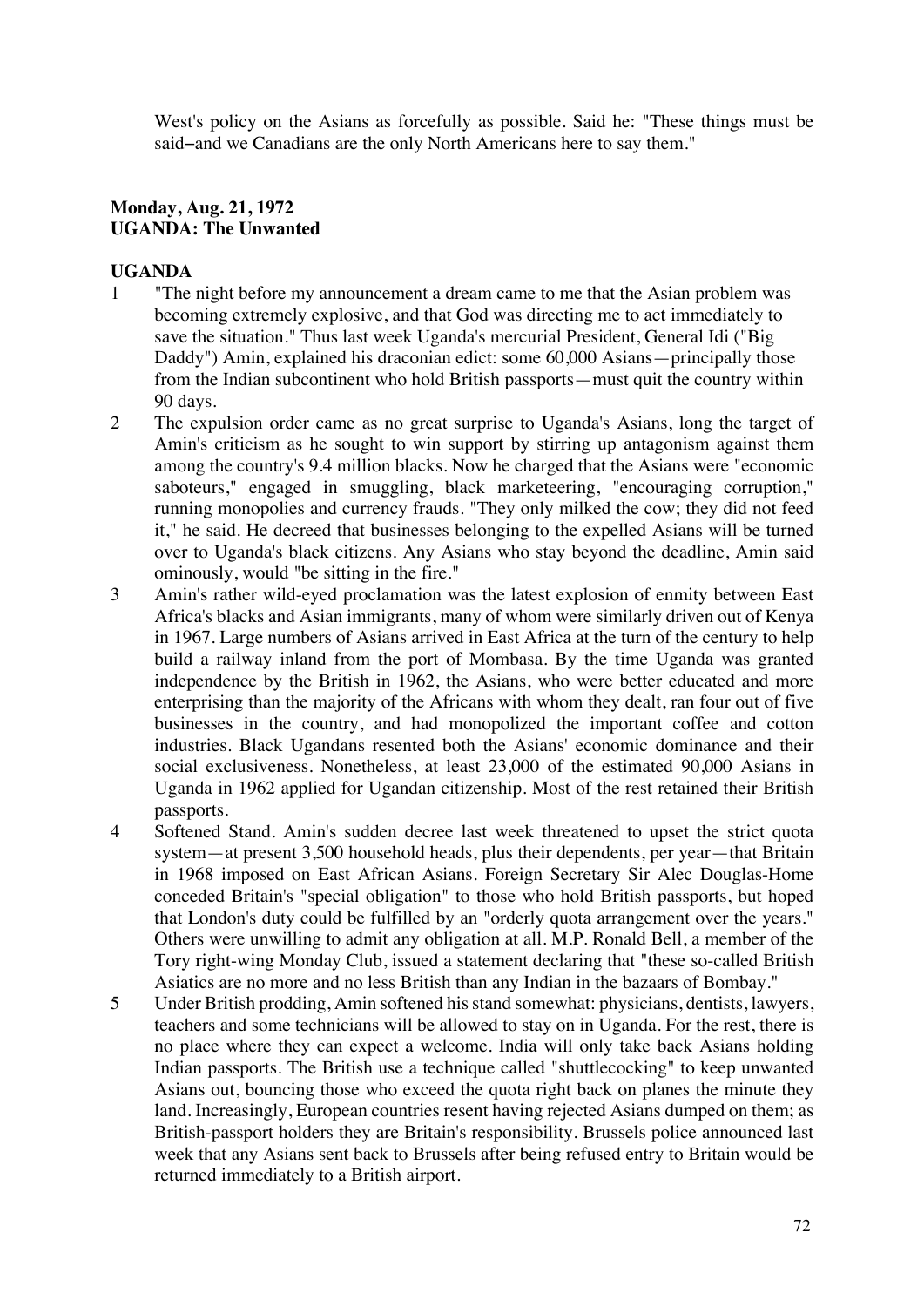6 There was little chance that Amin would change his mind, despite Britain's threat to withdraw its economic aid  $-\$10$  million a year—if he carries out the expulsion. Amin declared that "Uganda will not stop functioning without British assistance." Perhaps not, but its economy could virtually come to a halt without the Asians. Amin warned his countrymen last week that there will be grave scarcities of goods and other hardships "while Uganda consolidates its position"—which may cancel out any political benefit he gains by expelling the Asian merchants.

#### **App. IV.II TIME magazine article from 1993**

**Thursday, Dec. 02, 1993 "The Perils of Success" Asians have become exemplary immigrants, but at a price**

#### **By James Walsh**

- 1 In every way that counts, Took Took Thongthiraj is the personification of American promise. Engaging, intelligent and an achiever, the 22-year-old UCLA senior radiates confidence. "I'm 100% American and 100% Asian," she declares. "A lot of Asian Americans feel forced to choose between the two, which is a message they get from their parents. But I've worked hard to create a cultural hybrid for myself."
- 2 The youngest of six daughters born to a Thai couple who immigrated to Southern California nearly 30 years ago, Thongthiraj has posted a perfect grade-point average of 4.0 at UCLA. She hopes to go on to win a master's degree and a Ph.D., with the eventual aim of teaching women's and Asian- American studies at the university level. Her story sounds like every parent's dream come true, but it is hardly unique. Around the country, young people of Asian descent seem to embody the tongue-in-cheek demographics of Garrison Keillor's Lake Wobegon, where "all the children are above average." Workingworld Asians, meanwhile, have produced a veritable galaxy of stellar performers in the U.S., from the arts and sciences to business and finance. Like immigrating Jews of earlier generations, they have parlayed cultural emphases on education and hard work into brilliant attainments.
- 3 What does make Thongthiraj unusual is her determination to win something more elusive than a career: to fashion a new identity out of the conflicting allegiances and doubleedged stereotypes that plague the Asian-American psyche. Material success has bred resentment, envy, even backlashes of violence from such other subnationalities as blacks and Latinos; last year's Los Angeles riot was a vivid reminder of that vulnerability. The image of Asians as immigrant role models has also disguised the enduring poverty of some, as well as the political feebleness of the minority as a whole.
- 4 Grace Yun, director of the New York City-based Inter-Relations Collaborative, describes this role-model "myth" as a "source of enormous concern." She deplores the idea that Asian Americans don't have any problems: "Thirty-six percent of the Vietnamese-American community in 1990 was below the poverty line. You see computers being advertised by little Asian geniuses. This is very damaging. One of the devastating byproducts is anti-Asian violence."
- 5 The story is not new. From the time Chinese Forty-Niners joined the California Gold Rush, Asians have tended to see America in terms of the old Cantonese name for San Francisco: Gao Gam Saan (Old Gold Mountain), or a land of economic opportunity above all. Nativist harassment of the newcomers, coupled with openly racist citizenship and immigration laws, encouraged the impulse to get ahead financially without bothering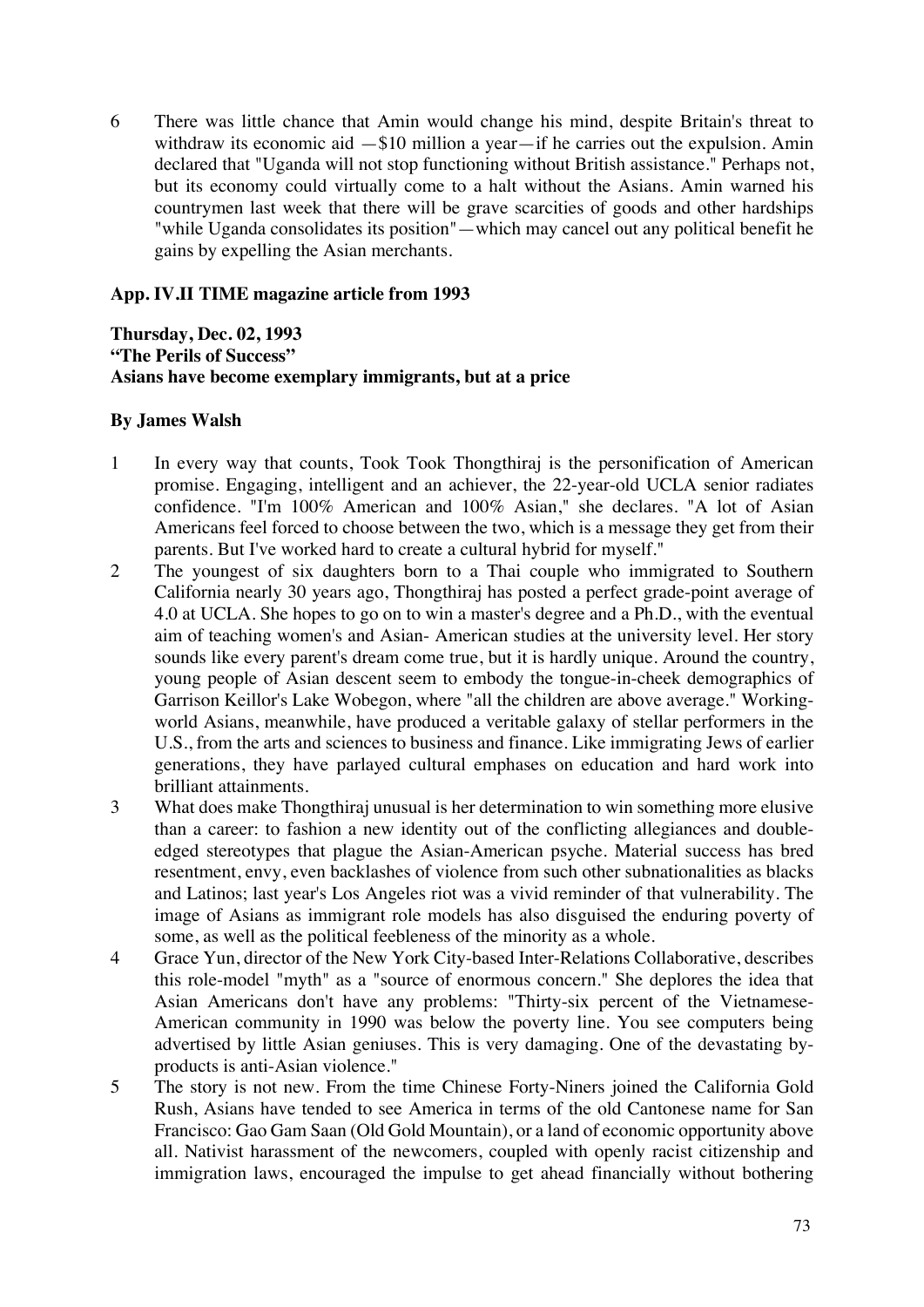about assimilation into the mainstream society. Politics was something to be avoided. As an old Far Eastern maxim goes, the nail that sticks out gets hammered down.

- 6 At UCLA, Thongthiraj is helping change that view. She is director of the Asian Pacific Coalition, an umbrella group of 19 ethnic organizations on campus. In promoting cultural awareness and aiding new immigrants, especially hard-luck cases from Indochina, the coalition encourages them to articulate a more assertive political voice and American identity.
- 7 Like most other younger U.S.-born Asians, Thongthiraj feels at home in American civilization. Even so, she is not willing to forsake her special heritage. "There is something in the Asian family that promotes success," she acknowledges. "Parents feel you have to get established. They push a filial sense of duty and a message to fulfill parental expectations. What I do reflects on my family."
- 8 As a rule, Asians in America have reflected extremely well, especially those who have drawn from the wellsprings of the older civilizations of India, China, Japan and Korea. Though they make up just 2.9% of the country's population, Asians have produced outstanding success stories: cellist Yo-Yo Ma and violinist Midori; writers Amy Tan (The Joy Luck Club) and Maxine Hong Kingston (China Men); Sonny Mehta, editor of the distinguished Knopf book- publishing house; and filmmaker Wayne Wang (Dim Sum). Consider also: Chang- Lin Tien, the chancellor of the University of California, Berkeley; Paul Terasaki, a UCLA professor of surgery who developed tissue typing for organ transplants; and Vinod Khosla, one of the founding partners of the computer- workstation manufacturer Sun Microsystems.
- 9 Asian faces are as prominent in the mass media today as they were all but invisible in the past. Besides Connie Chung, who co-anchors the CBS Evening News with Dan Rather, Asian-American journalists seem to be fixtures in almost every big-city local-news telecast. The time is long gone when white Americans would expect visages with a Far Eastern cast to belong to restaurant or laundry operators who confused their rs and ls: younger-generation Asians in California often speak like Valley Girls and hum tunes from the Top 40.
- 10 Yet a certain image of exoticness lingers. Douglas Kwon, 28, a recent law- school graduate in Atlanta, has views on politics and marriage that differ markedly from those of his Korean parents. But he has also grown cynical about the prospects of truly fitting in. From the taunts he drew as a schoolboy to the persistent query he gets as an adult ("Where are you from -- no, really?"), he concludes, "The bottom line is everyone is racist; everyone carries certain stereotypes around with them, and nothing is ever going to change that." Peter Son, 25, also a member of Atlanta's fast-growing Korean community, says that some semblance of the old-country folkways must be preserved, if only to remain sane: otherwise, he points out, "we will just end up as foreigners in a strange land with no identity."
- 11 Like a slowly developing photo, however, the outlines of a clearer identity are beginning to emerge. So strong is the presence of Asian Americans on the West Coast that politics can no longer afford to overlook them. Michael Woo, the unsuccessful Democratic candidate for mayor of Los Angeles this year, demonstrated the fund-raising resources of prospering Asians by drumming up campaign contributions across the country. While Woo's defeat was a blow to morale, Asians can boast three members of Congress from California: U.S. Representatives Robert Matsui from Sacramento, Norman Mineta from San Jose and Jay Kim from Diamond Bar, east of Los Angeles.
- 12 As of three years ago, California was home to 2.85 million Asian Americans, about 38% of the nation's total. Between the 1970 and 1990 censuses, their numbers in Los Angeles County alone increased fivefold. Paul Ong, a UCLA urban-planning professor and author,